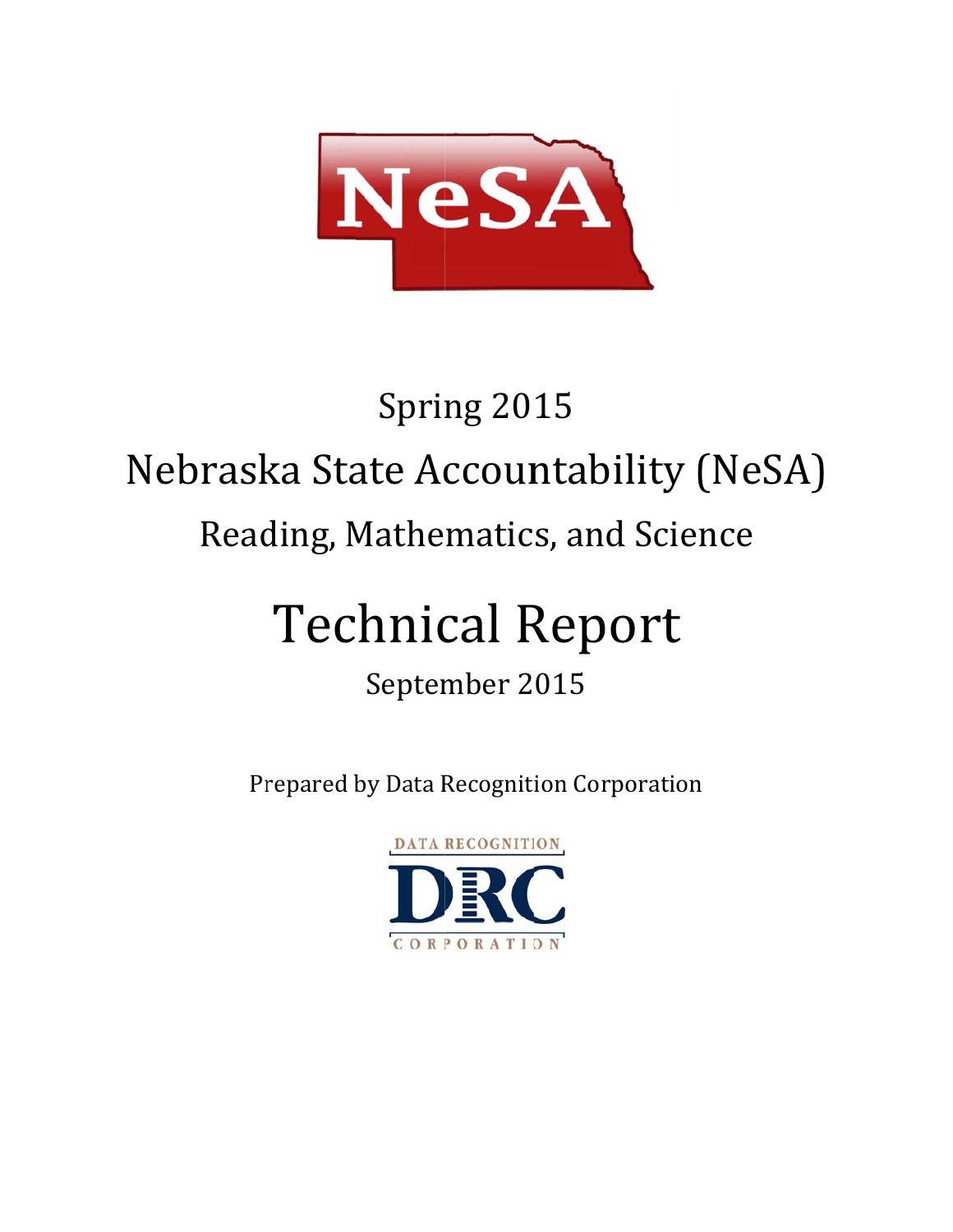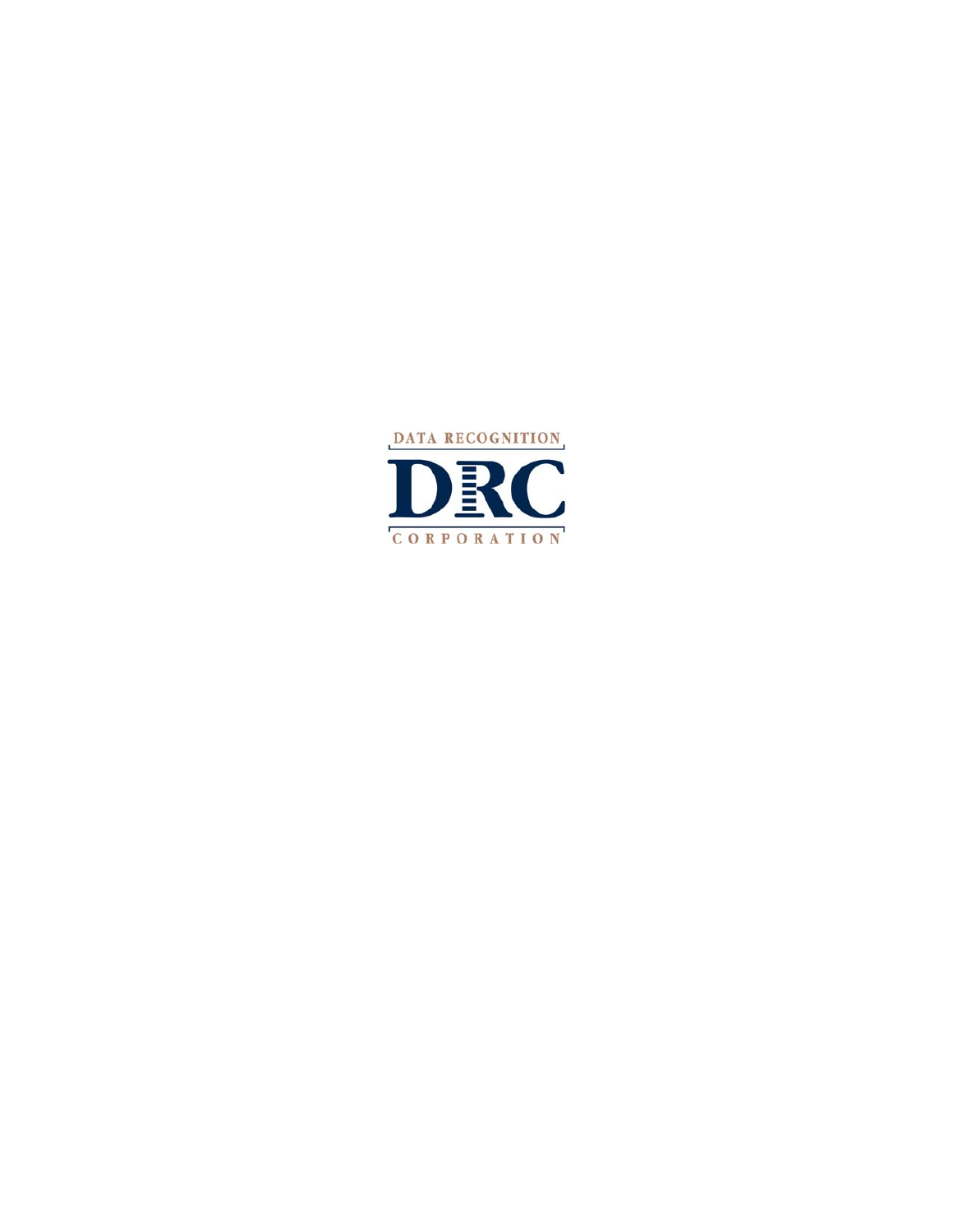# 2015 NEBRASKA STATE ACCOUNTABILITY (NeSA) TECHNICAL REPORT TABLE OF CONTENTS

# 1. BACKGROUND

| Previous Nebraska Assessment (STARS)               |     |
|----------------------------------------------------|-----|
| Purpose of the NeSA<br>$\bullet$                   |     |
| Phase-In Schedule for NeSA                         |     |
| <b>Advisory Committees</b><br>$\bullet$            |     |
| 2. ITEM AND TEST DEVELOPMENT                       |     |
|                                                    |     |
|                                                    |     |
|                                                    |     |
|                                                    |     |
|                                                    |     |
| Item Writer Training<br>$\bullet$                  |     |
| Item Writing                                       |     |
| <b>Item Review</b>                                 |     |
| <b>Editorial Review of Items</b>                   |     |
| Review of the Online Items                         |     |
| Universally Designed Assessments                   |     |
| Depth of Knowledge                                 |     |
| <b>Item Content Review</b>                         |     |
| <b>Sensitivity and Bias Review</b>                 |     |
|                                                    |     |
|                                                    |     |
| DIF in Operational Forms Construction<br>$\bullet$ |     |
| Review of the Items and Test Forms                 |     |
|                                                    | .18 |
| Test Design<br>$\bullet$                           |     |
| Psychometric Targets                               |     |
| <b>Equating Design</b>                             |     |
|                                                    | 19  |
| <b>Test Design</b>                                 |     |
| <b>Psychometric Targets</b>                        |     |
| i                                                  |     |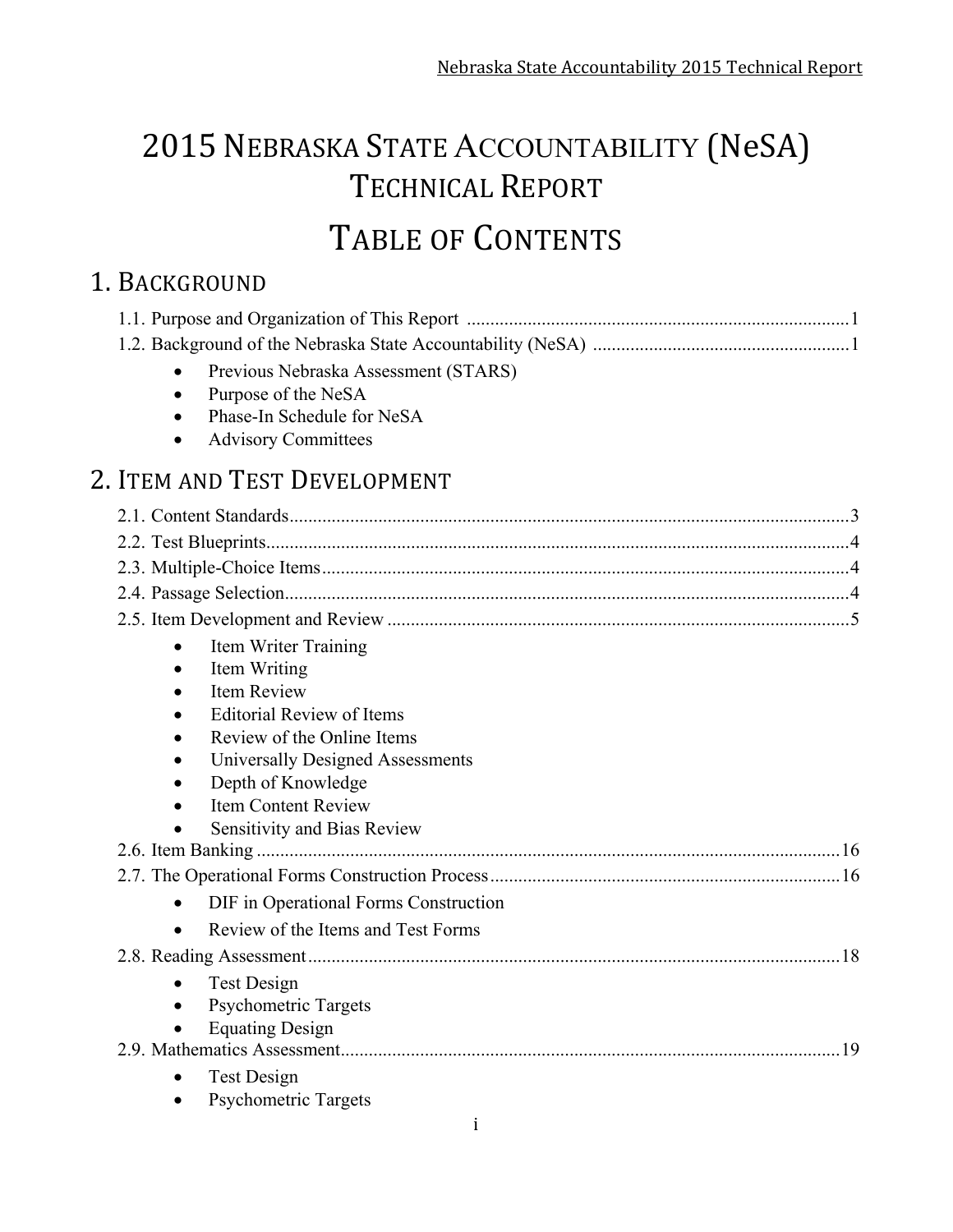| ii                                                                   |  |
|----------------------------------------------------------------------|--|
|                                                                      |  |
| 8. RELIABILITY                                                       |  |
| 7. FIELD TEST ITEM DATA SUMMARY                                      |  |
| 6. EQUATING AND SCALING                                              |  |
| Unidimensionality<br>Local Independence<br>Item Fit                  |  |
| 5. RASCH ITEM CALIBRATION                                            |  |
|                                                                      |  |
| 4. CLASSICAL ITEM STATISTICS                                         |  |
|                                                                      |  |
| <b>Equating Design</b><br><b>3. STUDENT DEMOGRAPHICS</b>             |  |
| <b>Equating Design</b><br><b>Test Design</b><br>Psychometric Targets |  |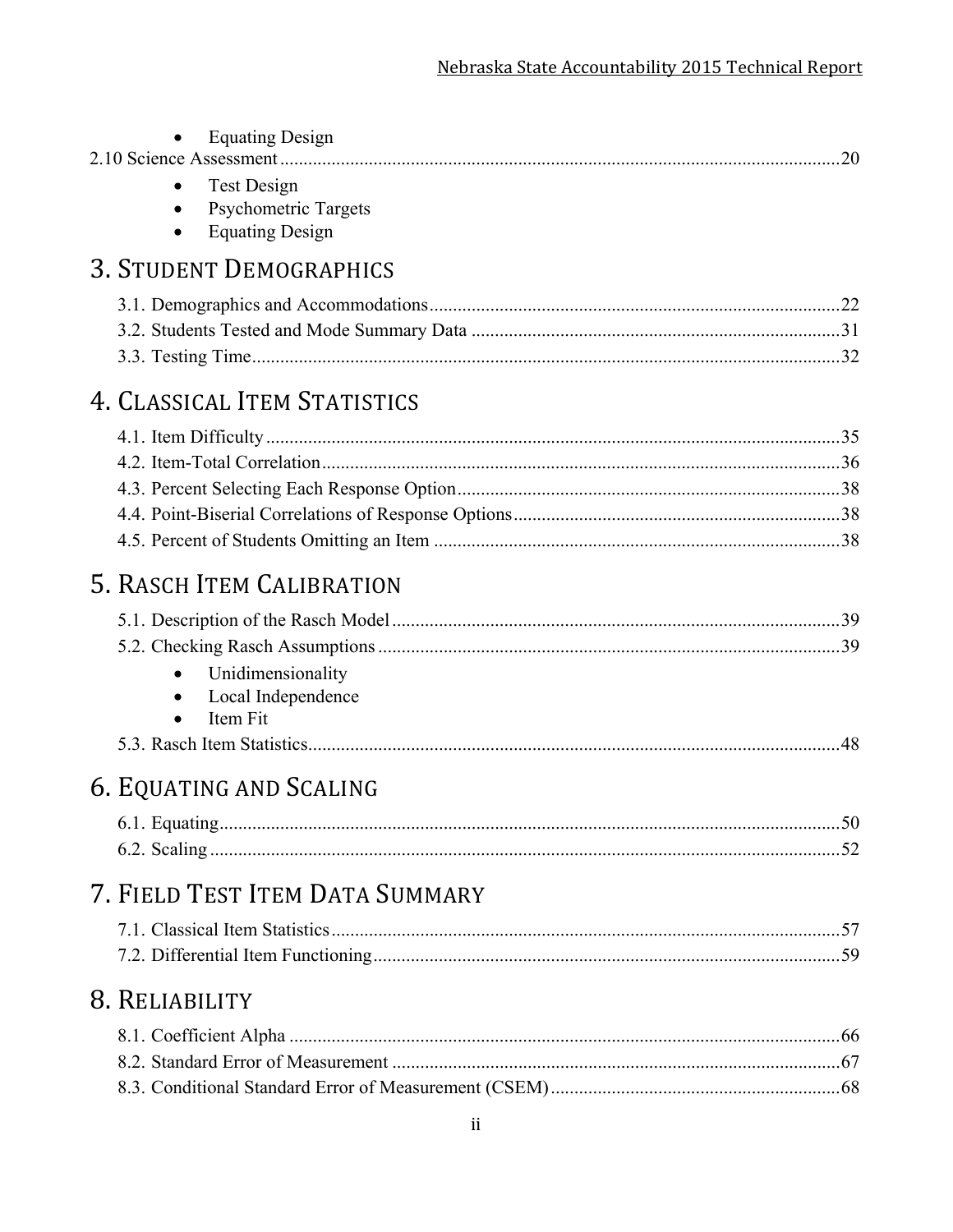|     | 9. VALIDITY |                                                                                 |  |
|-----|-------------|---------------------------------------------------------------------------------|--|
|     |             |                                                                                 |  |
|     |             |                                                                                 |  |
|     |             | Item-Test Correlation                                                           |  |
|     |             | Item Response Theory Dimensionality                                             |  |
|     |             | <b>Strand Correlations</b>                                                      |  |
|     |             |                                                                                 |  |
| 10. |             |                                                                                 |  |
| 11. |             | APPENDICES                                                                      |  |
|     |             |                                                                                 |  |
|     |             |                                                                                 |  |
|     |             |                                                                                 |  |
|     |             |                                                                                 |  |
|     |             |                                                                                 |  |
|     |             |                                                                                 |  |
|     |             |                                                                                 |  |
|     |             |                                                                                 |  |
|     | L           |                                                                                 |  |
|     | J.          | Reading, Mathematics, and Science Operational Form Calibration Summaries213     |  |
|     |             |                                                                                 |  |
|     |             |                                                                                 |  |
|     |             |                                                                                 |  |
|     |             |                                                                                 |  |
|     |             |                                                                                 |  |
|     |             |                                                                                 |  |
|     |             | Q. Reading Raw-to-Scale Conversion Tables and Distributions of Ability269       |  |
|     | R.          | Mathematics Raw-to-Scale Conversion Tables and Distributions of Ability 282     |  |
|     | S.          | Science Raw-to-Scale Conversion Tables and Distributions of Ability297          |  |
|     | Т.          |                                                                                 |  |
|     | U.          |                                                                                 |  |
|     |             |                                                                                 |  |
|     |             | W. Reading, Mathematics, and Science Analysis and Demographic Summary Sheets336 |  |
|     |             | X. Reading, Mathematics, and Science Strand Reliability and SEM353              |  |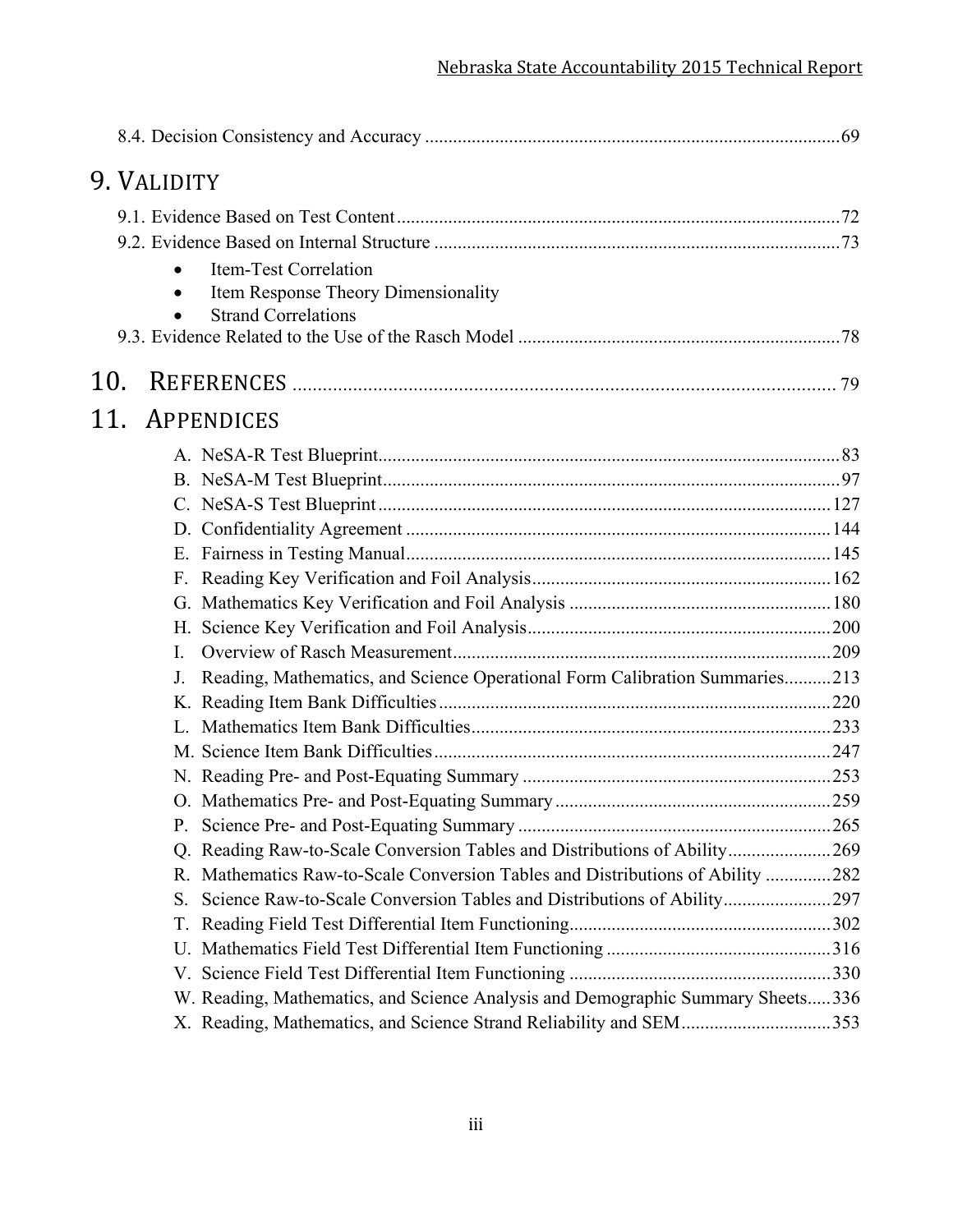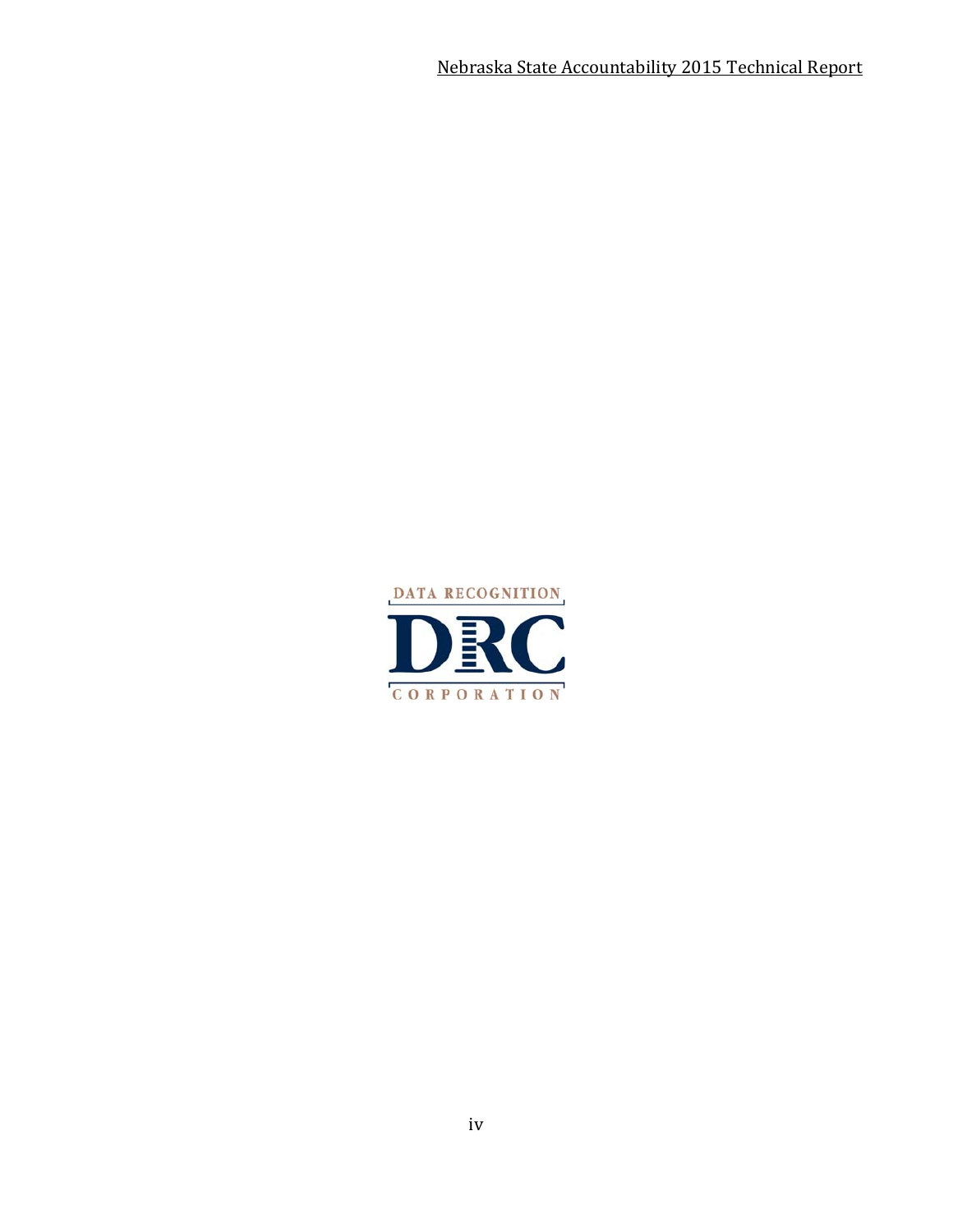# 1. BACKGROUND

## 1.1 PURPOSE AND ORGANIZATION OF THIS REPORT

This report documents the technical aspects of the 2015 Nebraska State Accountability Reading (NeSA-R), Mathematics (NeSA-M), and Nebraska Science (NeSA-S) operational tests, along with the NeSA-R, NeSA-M and NeSA-S embedded field tests, covering details of item and test development processes, administration procedures, and psychometric methods and summaries.

# 1.2 BACKGROUND OF THE NEBRASKA STATE ACCOUNTABILITY (NESA)

Previous Nebraska Assessments: In previous years, Nebraska administered a blend of local and stategenerated assessments to meet No Child Left Behind (NCLB) requirements called STARS (Schoolbased Teacher-led Assessment and Reporting System). STARS was a decentralized local assessment system that measured academic content standards in reading, mathematics, and science. The state reviewed every local assessment system for compliance and technical quality. The Nebraska Department of Education (NDE) provided guidance and support for Nebraska educators by training them to develop and use classroom-based assessments. For accreditation, districts were also required to administer national norm-referenced tests (NRT).

As a component of STARS, the NDE administered one writing assessment annually in grades 4, 8, and 11. In addition, the NDE provided an alternate assessment for students severely challenged by cognitive disabilities.

Purpose of the NeSA: Legislative Bill 1157 passed by the 2008 Nebraska Legislature (http://www.legislature.ne.gov/laws/statutes.php?statute=79-760.03) required a single statewide assessment of the Nebraska academic content standards for reading, mathematics, science, and writing in Nebraska's K-12 public schools. The new assessment system was named NeSA (Nebraska State Accountability), with NeSA-R for reading assessments, NeSA-M for mathematics, NeSA-S for science, and NeSA-W for writing (Complete documentation of the technical details for NeSA-W are presented in a separate document labeled *NeSA 2015 Writing Test Technical Report*). The assessments in reading and mathematics were administered in grades 3-8 and 11; science was administered in grades 5, 8, and 11.

NeSA replaced previous school-based assessments for purposes of local, state, and federal accountability. The NeSA RMS consists entirely of multiple choice items and will be administered, to the extent practicable, online. In January 2009, the NDE contracted with Data Recognition Corporation (DRC) to support the Department of Education with the administration, record keeping, and reporting of statewide student assessment and accountability.

Phase-In Schedule for NeSA: The NDE prescribed such assessments starting in the 2009-2010 school year to be phased in as shown in Table 1.2.1. The state intends to use the expertise and experience of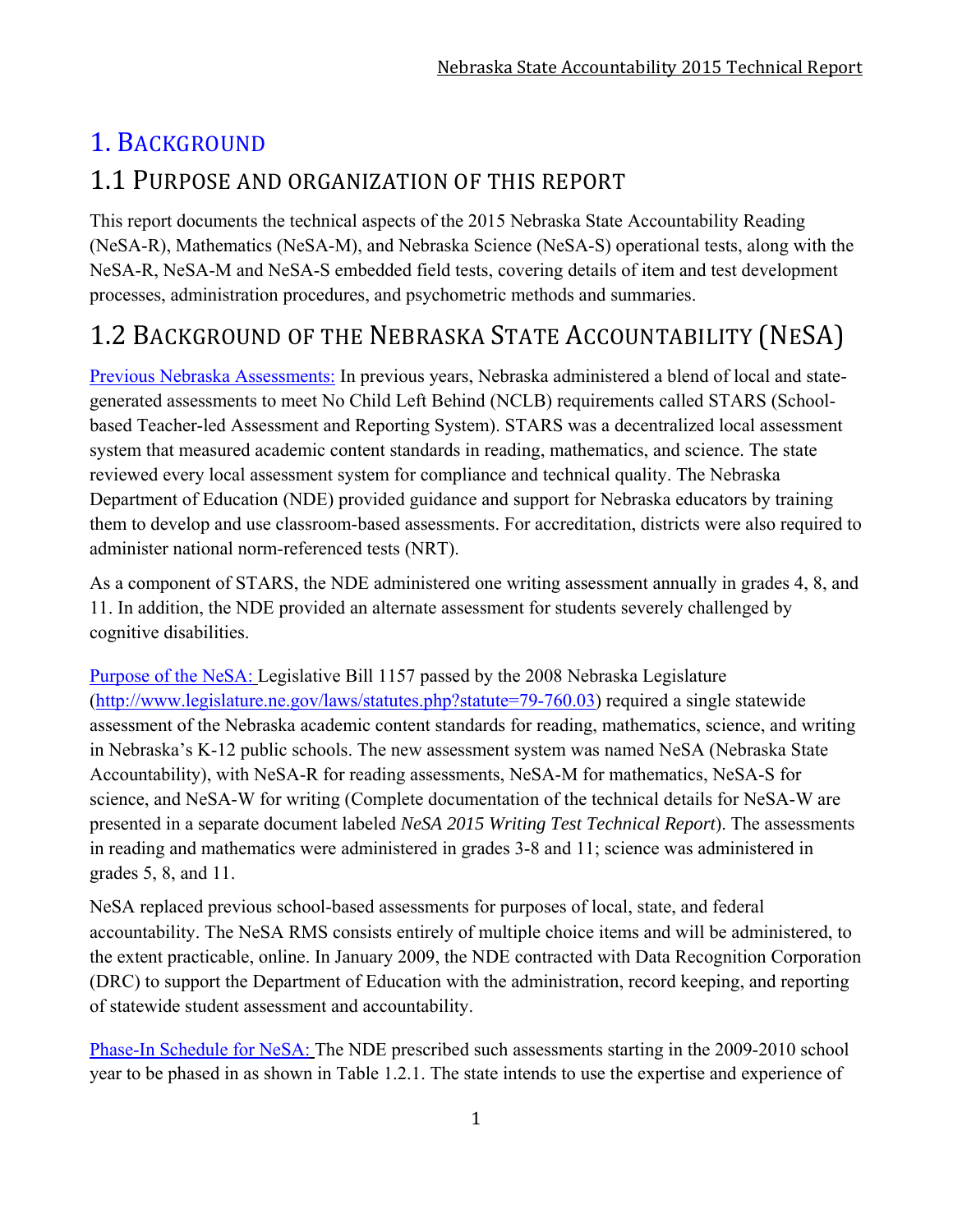in-state educators to participate, to the maximum extent possible, in the design and development of the new statewide assessment system.

| Table 1.2.1: NeSA Administration Schedule |                   |                            |                              |  |  |  |  |
|-------------------------------------------|-------------------|----------------------------|------------------------------|--|--|--|--|
| <b>Subject</b>                            |                   | <b>Administration Year</b> | <b>Grades</b>                |  |  |  |  |
|                                           | <b>Field Test</b> | <b>Operational</b>         |                              |  |  |  |  |
| Reading                                   | 2009              | 2010                       | 3 through 8 plus high school |  |  |  |  |
| <b>Mathematics</b>                        | 2010              | 2011                       | 3 through 8 plus high school |  |  |  |  |
| Science                                   | 2011              | 2012                       | 5, 8 and 11                  |  |  |  |  |

#### **Table 1.2.1:** NeSA Administration **Schedule**

Advisory Committees: Legislative Bill 1157 added a governor-appointed Technical Advisory Committee (TAC) with three nationally recognized experts in educational assessment, one Nebraska administrator, and one Nebraska teacher. The TAC reviewed the development plan for the NeSA, and provided technical advice, guidance, and research to help the NDE make informed decisions regarding standards, assessment, and accountability.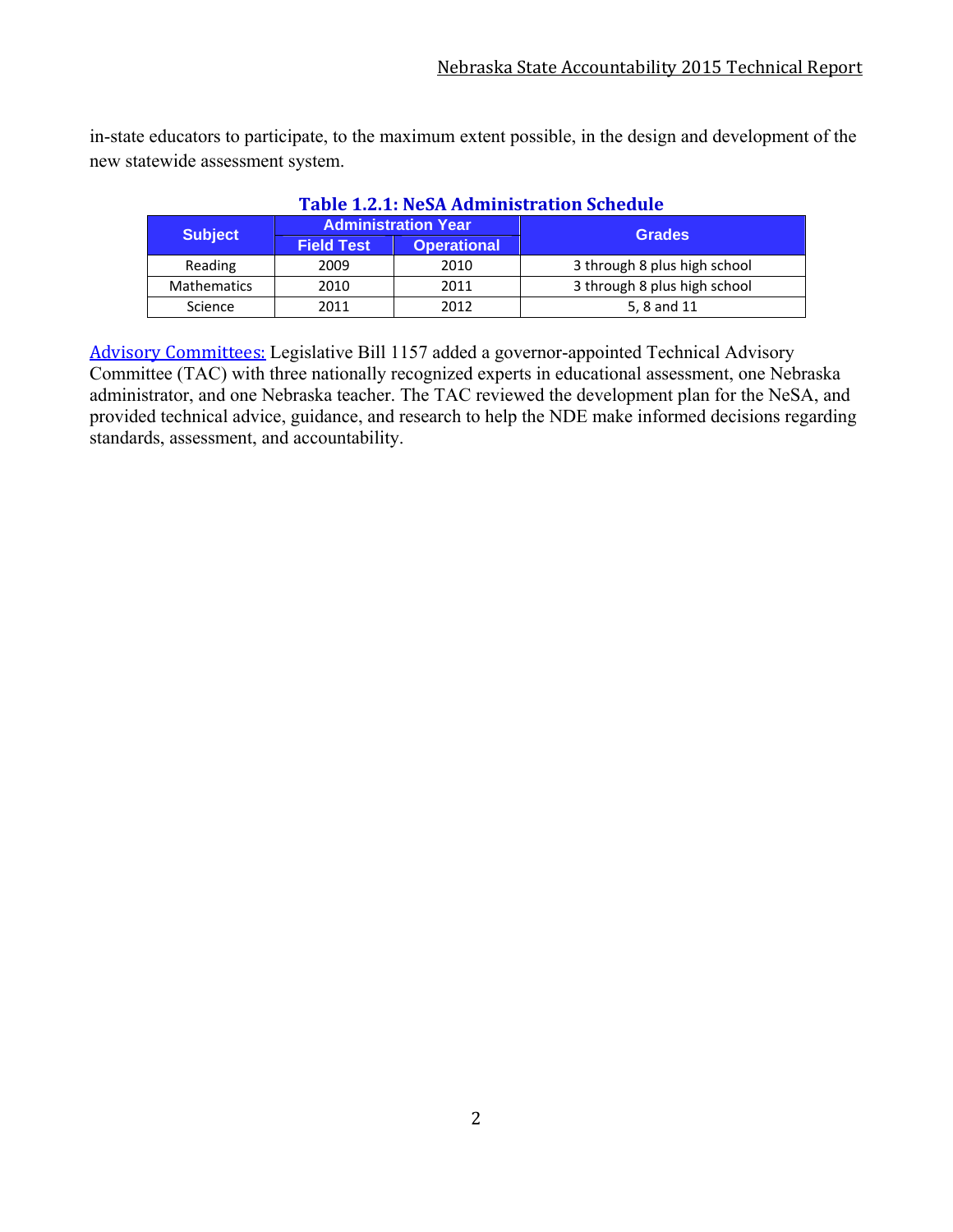# 2. ITEM AND TEST DEVELOPMENT 2.1 CONTENT STANDARDS

In April of 2008, the Nebraska Legislature passed into state law Legislative Bill 1157. This action changed previous provisions related to standards, assessment, and reporting. Specific to standards, the legislation stated:

- The State Board of Education shall adopt measurable academic content standards for at least the grade levels required for statewide assessment. The standards shall cover the content areas of reading, writing, mathematics, science, and social studies. The standards adopted shall be sufficiently clear and measurable to be used for testing student performance with respect to mastery of the content described in the state standards.
- The State Board of Education shall develop a plan to review and update standards for each content area every five years.
- The State Board of Education shall review and update the standards in reading by July 1, 2009, the standards in mathematics by July 1, 2010, and these standards in all other content areas by July 1, 2013.

The Nebraska Language Arts Standards are the foundation for NeSA-R. This assessment instrument is comprised of items that address standards for grades 3–8 and 12. The standards are assessed at gradelevel with the exception of grade 12. The grade 12 standards are assessed on the NeSA tests at grade 11. The reading standards for each grade are represented in items that are distributed between two reporting categories: Vocabulary and Comprehension. The Vocabulary standards include word structure, context clues, and semantic relationships. The Comprehension standards include author's purpose, elements of narrative text, literary devices, main idea, relevant details, text features, genre, and generating questions while reading.

The mathematics component of the NeSA is composed of items that address indicators in grades 3–8 and high school. The standards are assessed at grade level with the exception of high school. The high school standards are assessed on the NeSA-M at grade 11. The assessable standards for each grade level are distributed among the four reporting categories: Number Sense Concepts, Geometric/Measurement Concepts, Algebraic Concepts, and Data Analysis/Probability Concepts. The National Council of Teachers of Mathematics (NCTM) and the National Assessment of Educational Progress (NAEP) standards are the foundation of the Nebraska Mathematics standards.

The science component of the NeSA is composed of items that address indicators in grade-band strands 3–5, 6–8, and 9–12. The NeSA-S assesses the standards for each grade-band strand at a specific grade: 3–5 strand at grade 5, 6–8 strand at grade 8, and 9–12 strand at grade 11. The assessable standards for each grade level are distributed among the four reporting categories: Inquiry, The Nature of Science, and Technology; Physical Science; Life Science; and Earth and Space Sciences.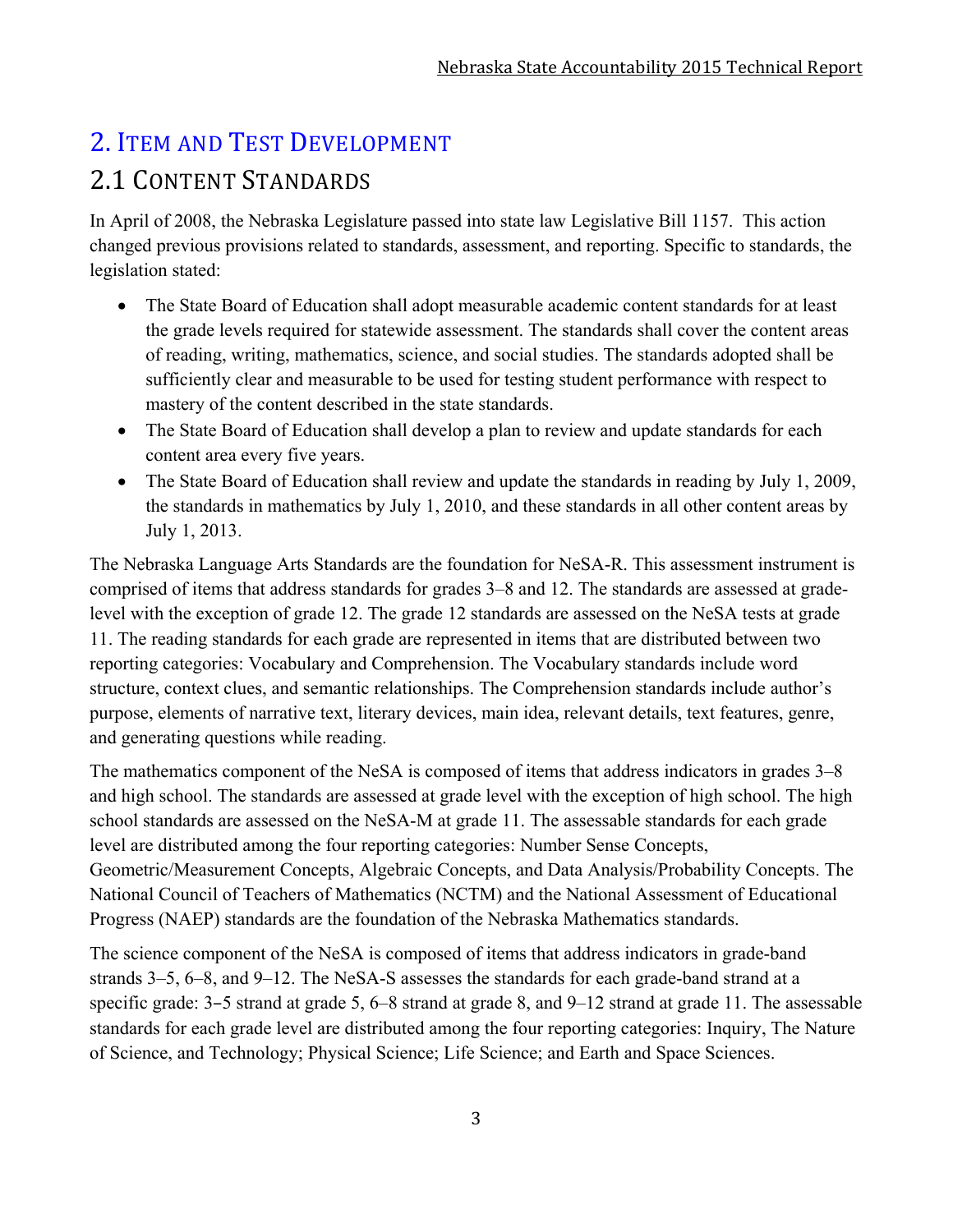# 2.2 TEST BLUEPRINTS

The test blueprints for each assessment include lists of all the standards, organized by reporting categories. The test blueprints also contain the Depth of Knowledge (DOK) level assigned to each standard and the range of test items to be part of the assessment by indicator. The NeSA-R test blueprint was developed and approved in fall 2009 (Appendix A). The NeSA-M test blueprint was developed and approved in fall 2010 (Appendix B). The NeSA-S test blueprint was developed and approved in fall 2011 (Appendix C).

# 2.3 MULTIPLE-CHOICE ITEMS

Each assessment incorporates multiple-choice (MC) items to assess the content standards. Students are required to select a correct answer from four response choices with a single correct answer. Each MC item is scored as right or wrong and has a value of one raw score point. MC items are used to assess a variety of skill levels in relation to the tested standards.

# 2.4 PASSAGE SELECTION

All items in the reading assessment were derived from a selection of narrative and informational passages. Passages acquired were "authentic" in that they were purchased from the test vendor that commissioned experienced passage writers to provide quality pieces of text. Passages were approved by a group of reading content specialists that have teaching experience at specific grade levels. These experts were given formal training on the specific requirements of the Nebraska assessment of reading. The group, under the facilitation of the NDE test development team, screened and edited passages for:

- interest and accuracy of information in a passage to a particular grade level;
- grade-level appropriateness of passage topic and vocabulary;
- rich passage content to support the development of high-quality test questions;
- bias, sensitivity, and fairness issues; and
- readability considerations and concerns.

Passages that were approved moved forward for the development of test items.

The readability of a passage was an evaluative process made by Nebraska educators, the NDE's test development team, DRC's reading content specialists, and other individuals who understand each particular grade level and children of a particular age group. In addition, formal readability programs were also used by DRC to provide a "snapshot" of a passage's reading difficulty based on sentence structure, length of words, etc. All of this information, along with the classroom context and content appropriateness of a passage, was taken into consideration when placing a passage at a particular grade.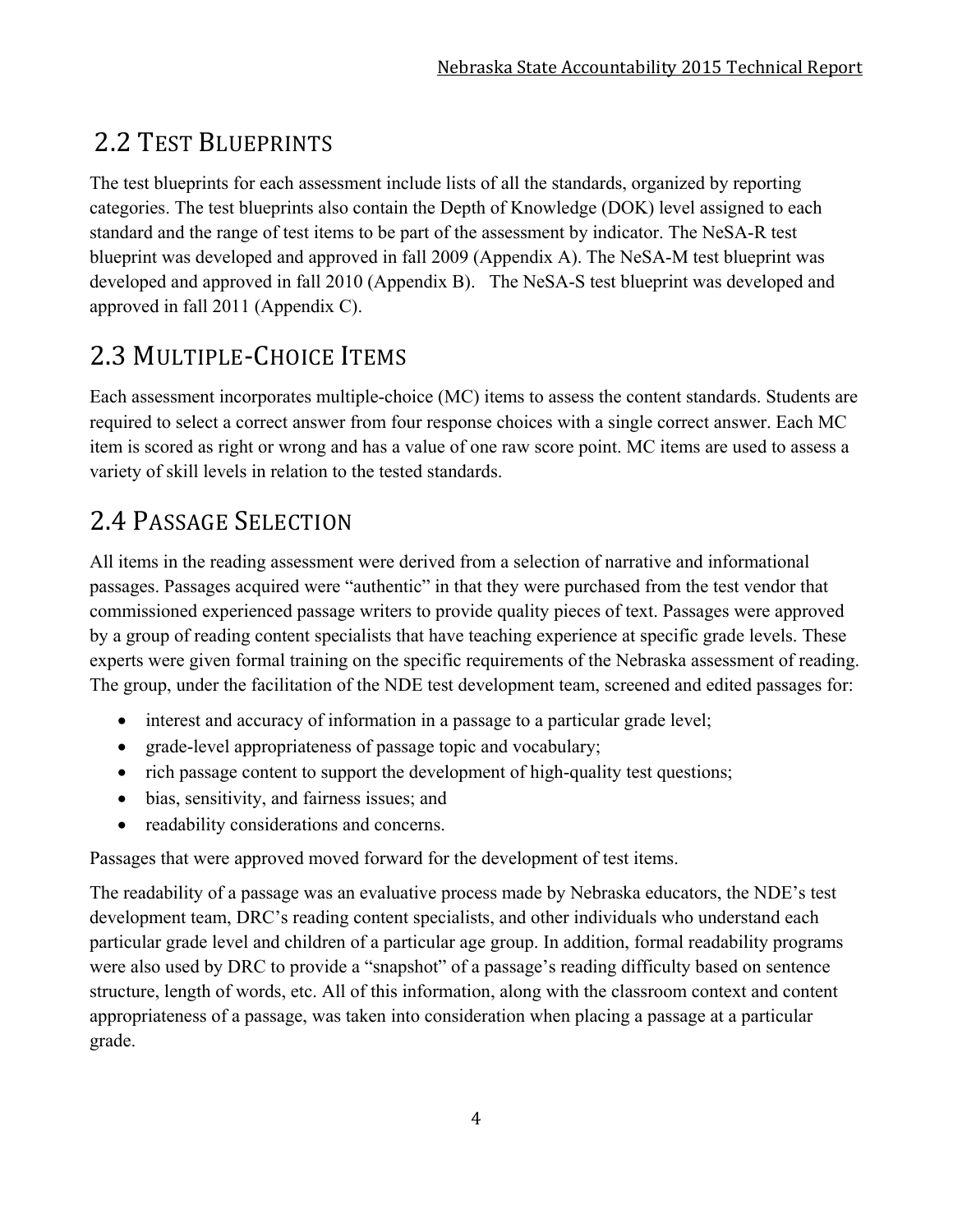## 2.5 ITEM DEVELOPMENT AND REVIEW

The most significant considerations in the item and test development process are: aligning the items to the grade level indicators; determining the grade-level appropriateness; DOK; estimated difficulty level; and determining style, accuracy, and correct terminology. In addition, the *Standards for Educational and Psychological Testing* (AERA, APA, & NCME, 2014) and *Universal Design* (Thompson, Johnstone, & Thurlow, 2002) guided the following steps in the item development process:

- Analyze the grade-level indicators and test blueprints.
- Analyze item specifications and style guides.
- Select qualified item writers.
- Develop item-writing workshop training materials.
- Train Nebraska educators to write items.
- Write items that match the standards, are free of bias, and address fairness and sensitivity concerns.
- Conduct and monitor internal item reviews and quality processes.
- Prepare passages (reading only) and items for review by a committee of Nebraska educators (content and bias/sensitivity).
- Select and assemble items for field testing.
- Field test items, score the items, and analyze the data.
- Review items and associated statistics after field testing, including bias statistics.
- Update item bank.

Item Writer Training: The test items were written by Nebraska educators who were recommended for the process by an administrator. Three criteria were considered in selecting the item writers: educational role, geographic location, and experience with item writing.

Prior to developing items for NeSA, a cadre of item writers was trained with regard to:

- Nebraska content standards and test blueprints;
- cognitive levels, including Depth of Knowledge (DOK);
- principles of Universal Design;
- skill-specific and balanced test items for the grade level;
- developmentally appropriate structure and content;
- item-writing technical quality issues;
- bias, fairness, and sensitivity issues; and
- style considerations and item specifications.

Item Writing: To ensure that all test items met the requirements of the approved target content test blueprint and were adequately distributed across subcategories and levels of difficulty, item writers were asked to document the following specific information as each item was written: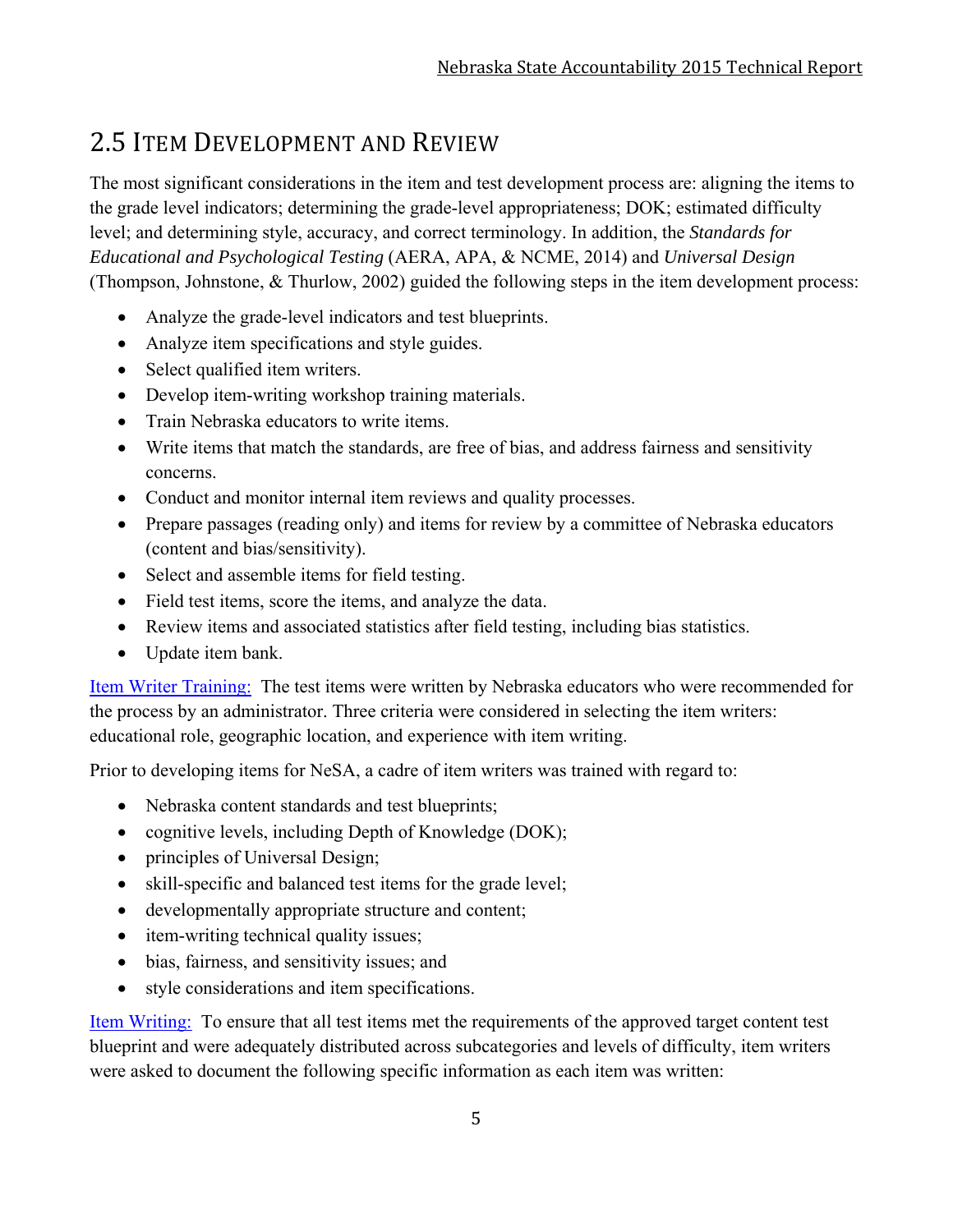- Alignment to the Nebraska Standards: There must be a high degree of match between a particular question and the standard it is intended to measure. Item writers were asked to clearly indicate which standard each item was measuring.
- Estimated Difficulty Level: Prior to field testing items, the item difficulties were not known, and writers could only make approximations as to how difficult an item might be. The estimated difficulty level was based upon the writer's own judgment as directly related to his or her classroom teaching and knowledge of the curriculum for a given content area and grade level. The purpose for indicating estimated difficulty levels as items were written was to help ensure that the pool of items would include a range of difficulty (easy, medium, and challenging).
- Appropriate Grade Level, Item Context, and Assumed Student Knowledge: Item writers were asked to consider the conceptual and cognitive level of each item. They were asked to review each item to determine whether or not the item was measuring something that was important and could be successfully taught and learned in the classroom.
- MC Item Options and Distractor Rationale: Writers were instructed to make sure that each item had only one clearly correct answer. Item writers submitted the answer key with the item. All distractors were plausible choices that represented common errors and misconceptions in student reasoning.
- Face Validity and Distribution of Items Based upon DOK: Writers were asked to classify the DOK of each item, using a model based on Norman Webb's work on DOK (Webb, 2002). Items were classified as one of four DOK categories: recall (DOK Level 1), skill/concept (DOK Level 2), strategic thinking (DOK Level 3), and extended thinking (DOK Level 4).
- Readability: Writers were instructed to pay careful attention to the readability of each item to ensure that the focus was on the concepts; not on reading comprehension of the item. Resources writers used to verify the vocabulary level were the *EDL Core Vocabularies* (Taylor, Frackenpohl, White, Nieroroda, Browning, & Brisner, 1989) and the *Children's Writer's Word Book* (Mogilner, 1992). In addition, every test item was reviewed by grade-level experts. They reviewed each item from the perspective of the students they teach, and they determined the validity of the vocabulary used.
- Grammar and Structure for Item Stems and Item Options: All items were written to meet technical quality, including correct grammar, syntax, and usage in all items, as well as parallel construction and structure of text associated with each MC item.

Item Review: Throughout the item development process, independent panels of reading content experts reviewed the items. The following guidelines for reviewing assessment items were used during each review process.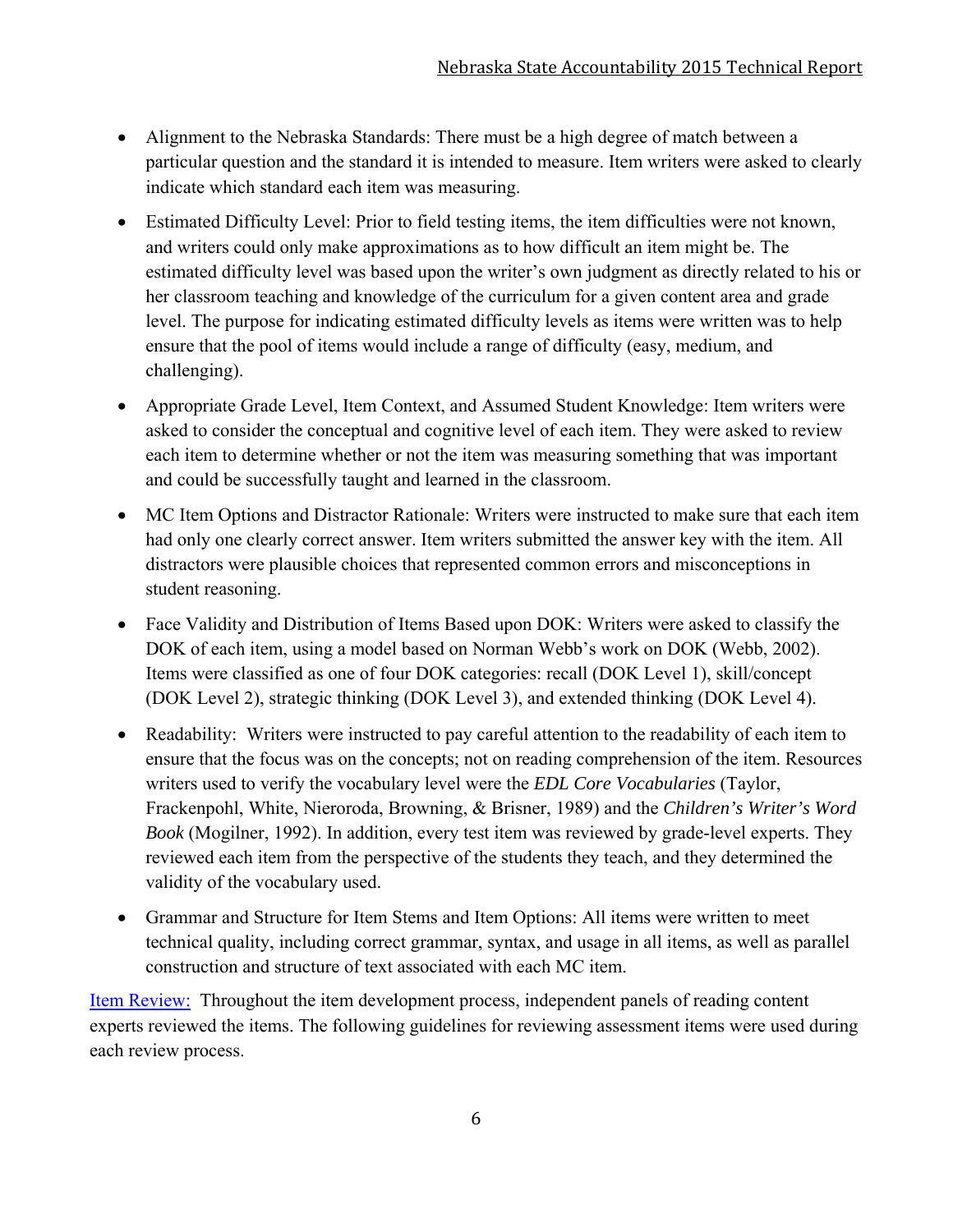A quality item should:

- have only one clear correct answer and contain answer choices that are reasonably parallel in length and structure;
- have a correctly assigned content code (item map);
- measure one main idea or problem;
- measure the objective or curriculum content standard it is designed to measure;
- be at the appropriate level of difficulty;
- be simple, direct, and free of ambiguity;
- make use of vocabulary and sentence structure that is appropriate to the grade level of the student being tested;
- be based on content that is accurate and current;
- when appropriate, contain stimulus material that are clear and concise and provide all information that is needed;
- when appropriate, contain graphics that are clearly labeled;
- contain answer choices that are plausible and reasonable in terms of the requirements of the question, as well as the students' level of knowledge;
- contain distractors that relate to the question and can be supported by a rationale;
- reflect current teaching and learning practices in the content area; and
- be free of gender, ethnic, cultural, socioeconomic, and regional stereotyping bias.

Following each review process, the item writer group and the item review panel discussed suggestions for revisions related to each item. Items were revised only when both groups agreed on the proposed change.

Editorial Review of Items: After items were written and reviewed, the NDE test development specialists reviewed each item for item quality, making sure that the test items were in compliance with guidelines for clarity, style, accuracy, and appropriateness for Nebraska students. Additionally, DRC test development content experts worked collaboratively with the NDE to review and revise the items prior to field testing to ensure highest level of quality possible.

Review of the Online Items: All items for online assessment were reviewed by the NDE and DRC. In addition to DRC's standard review process to which all items are subjected, and to ensure comparability with paper and pencil versions, all items were reviewed for formatting and scrolling concerns.

Universally Designed Assessments: Universally designed assessments allow participation of the widest possible range of students and result in valid inferences about performance of all students who participate and are based on the premise that each child in school is a part of the population to be tested, and that testing results should not be affected by disability, gender, race, or English language ability (Thompson, Johnstone, & Thurlow, 2002). The NDE and DRC are committed to the development of items and tests that are fair and valid for all students. At every stage of the item and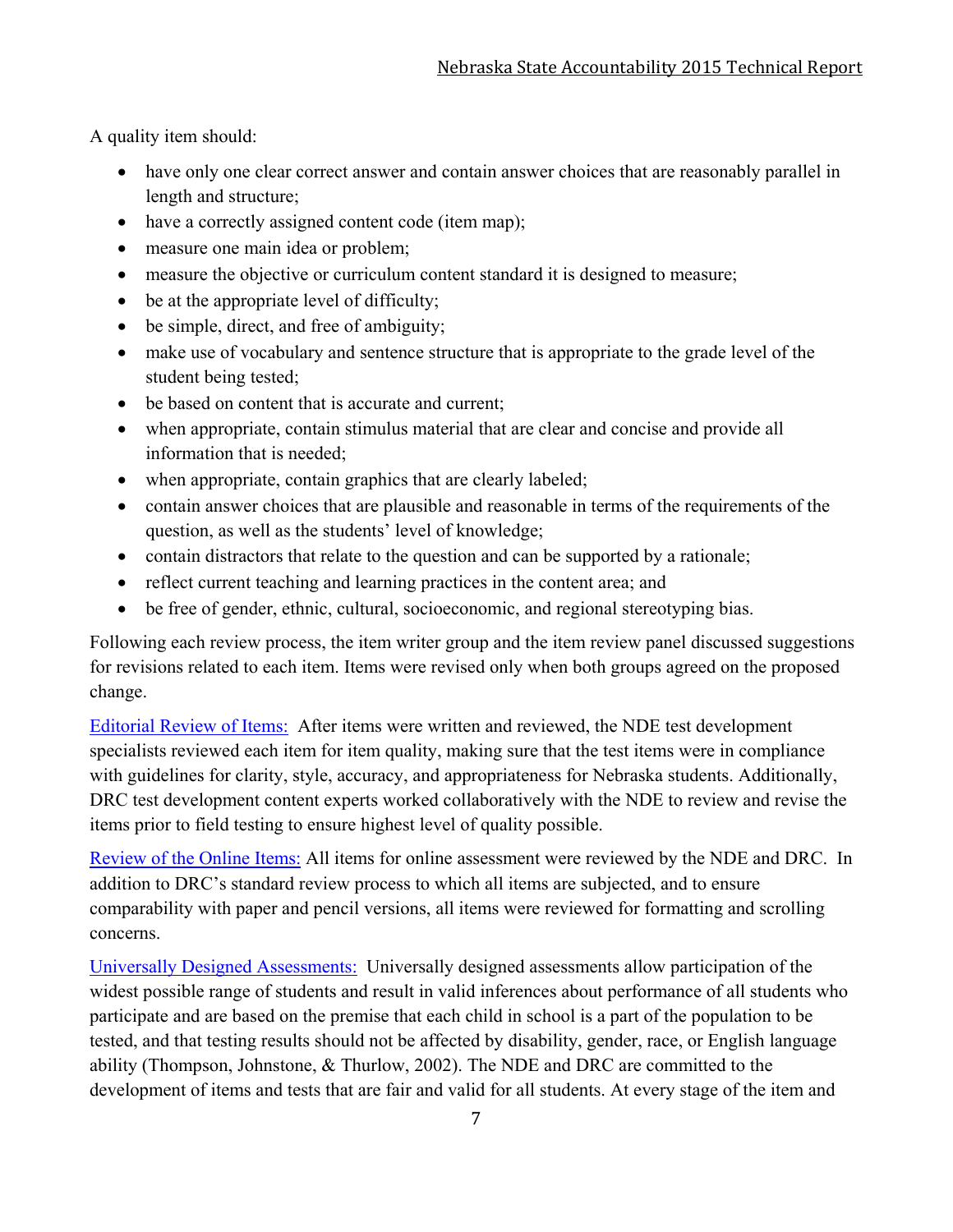test development process, procedures ensure that items and tests are designed and developed using the elements of universally designed assessments that were developed by the National Center on Educational Outcomes (NCEO).

Federal legislation addresses the need for universally designed assessments. The *No Child Left Behind Act* (Elementary and Secondary Education Act) requires that each state must "provide for the participation in [statewide] assessments of all students" [Section 1111(b) (3) (C) (ix) (l)]. Both Title 1 and IDEA regulations call for universally designed assessments that are accessible and valid for all students including students with disabilities and students with limited English proficiency. The NDE and DRC recognize that the benefits of universally designed assessments not only apply to these groups of students, but to all individuals with wide-ranging characteristics.

The NDE test development team and Nebraska item writers have been fully trained in the elements of Universal Design as it relates to developing large-scale statewide assessments. Additionally, the NDE and DRC partner to ensure that all items meet the Universal Design requirements during the item review process.

After a review of research relevant to the assessment development process and the principles of Universal Design (Center for Universal Design, 1997), NCEO has produced seven elements of Universal Design as they apply to assessments (Thompson, Johnstone, & Thurlow, 2002).

#### Inclusive Assessment Population

When tests are first conceptualized, they need to be thought of in the context of who will be tested. If the test is designed for state, district, or school accountability purposes, the target population must include every student except those who will participate in accountability through an alternate assessment. The NDE and DRC are fully aware of increased demands that statewide assessment systems must include and be accountable for ALL students.

#### Precisely Defined Constructs

An important function of well-designed assessments is that they actually measure what they are intended to measure. The NDE item writers and DRC carefully examine what is to be tested and design items that offer the greatest opportunity for success within those constructs. Just as universally designed architecture removes physical, sensory, and cognitive barriers to all types of people in public and private structures, universally designed assessments must remove all nonconstruct-oriented cognitive, sensory, emotional, and physical barriers.

#### Accessible, Non-biased Items

The NDE conducts both internal and external review of items and test specifications to ensure that they do not create barriers because of lack of sensitivity to disability, cultural, or other subgroups. Items and test specifications are developed by a team of individuals who understand the varied characteristics of items that might create difficulties for any group of students. Accessibility is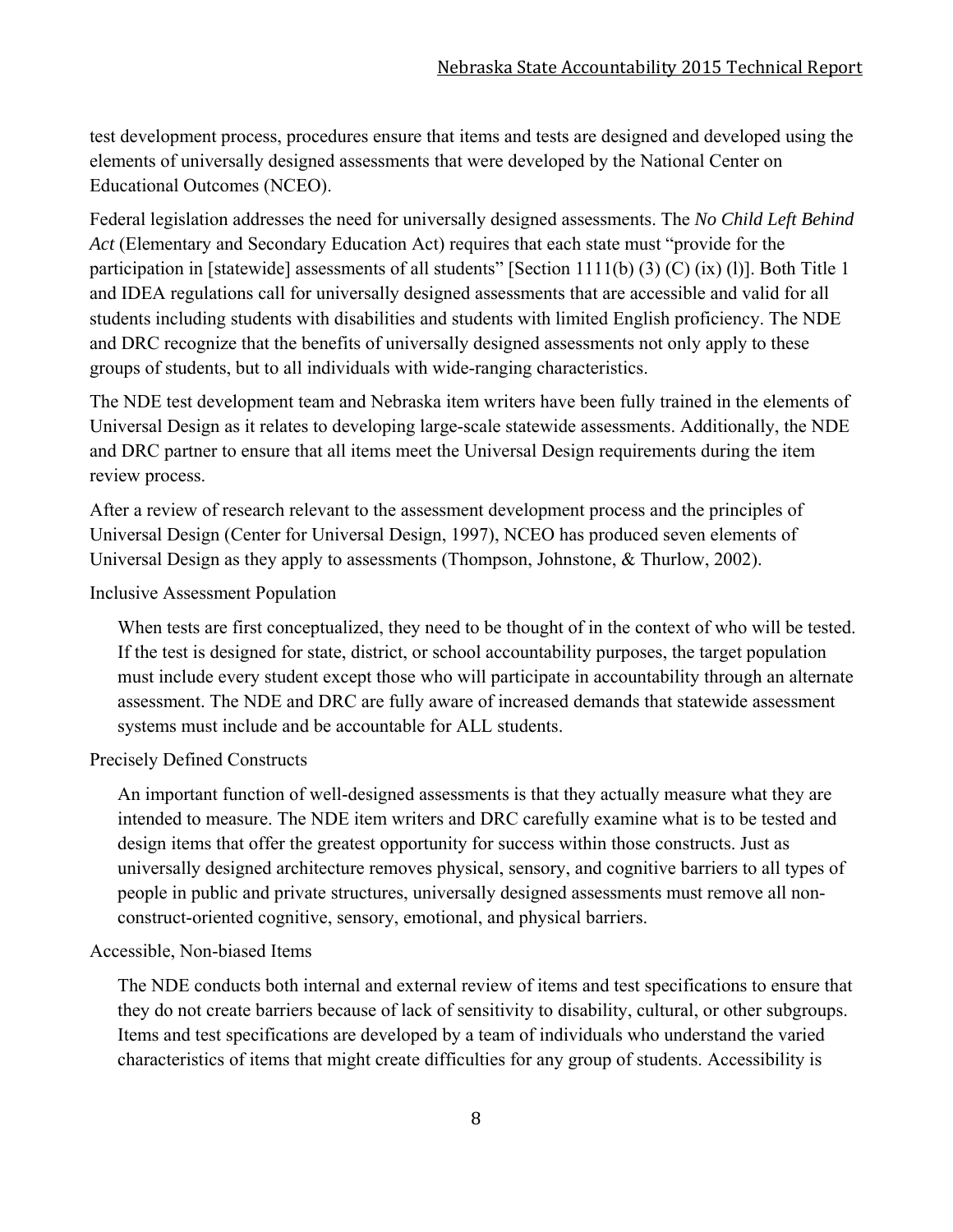incorporated as a primary dimension of test specifications, so that accessibility is woven into the fabric of the test rather than being added after the fact.

#### Amenable to Accommodations

Even though items on universally designed assessments will be accessible for most students, there will still be some students who continue to need accommodations. Thus, another essential element of any universally designed assessment is that it is compatible with accommodations and a variety of widely used adaptive equipment and assistive technology. The NDE and DRC work to ensure that state guidelines on the use of accommodations are compatible with the assessment being developed.

#### Simple, Clear, and Intuitive Instructions and Procedures

Assessment instructions should be easy to understand, regardless of a student's experience, knowledge, language skills, or current concentration level. Directions and questions need to be in simple, clear, and understandable language. Knowledge questions that are posed within complex language certainly invalidate the test if students cannot understand how they are expected to respond to a question.

#### Maximum Readability and Comprehensibility

A variety of guidelines exist to ensure that text is maximally readable and comprehensible. These features go beyond what is measured by readability formulas. Readability and comprehensibility are affected by many characteristics, including student background, sentence difficulty, organization of text, and others. All of these features are considered as the NDE develops the text of assessments.

Plain language is a concept now being highlighted in research on assessments. Plain language has been defined as language that is straightforward and concise. The following strategies for editing text to produce plain language are used during the NDE's editing process:

- Reduce excessive length.
- Use common words.
- Avoid ambiguous words.
- Avoid irregularly spelled words.
- Avoid proper names.
- Avoid inconsistent naming and graphic conventions.
- Avoid unclear signals about how to direct attention.
- Mark all questions.
- Maximum legibility.

Legibility is the physical appearance of text, the way that the shapes of letters and numbers enable people to read text easily. Bias results when tests contain physical features that interfere with a student's focus on or understanding of the constructs that test items are intended to assess. DRC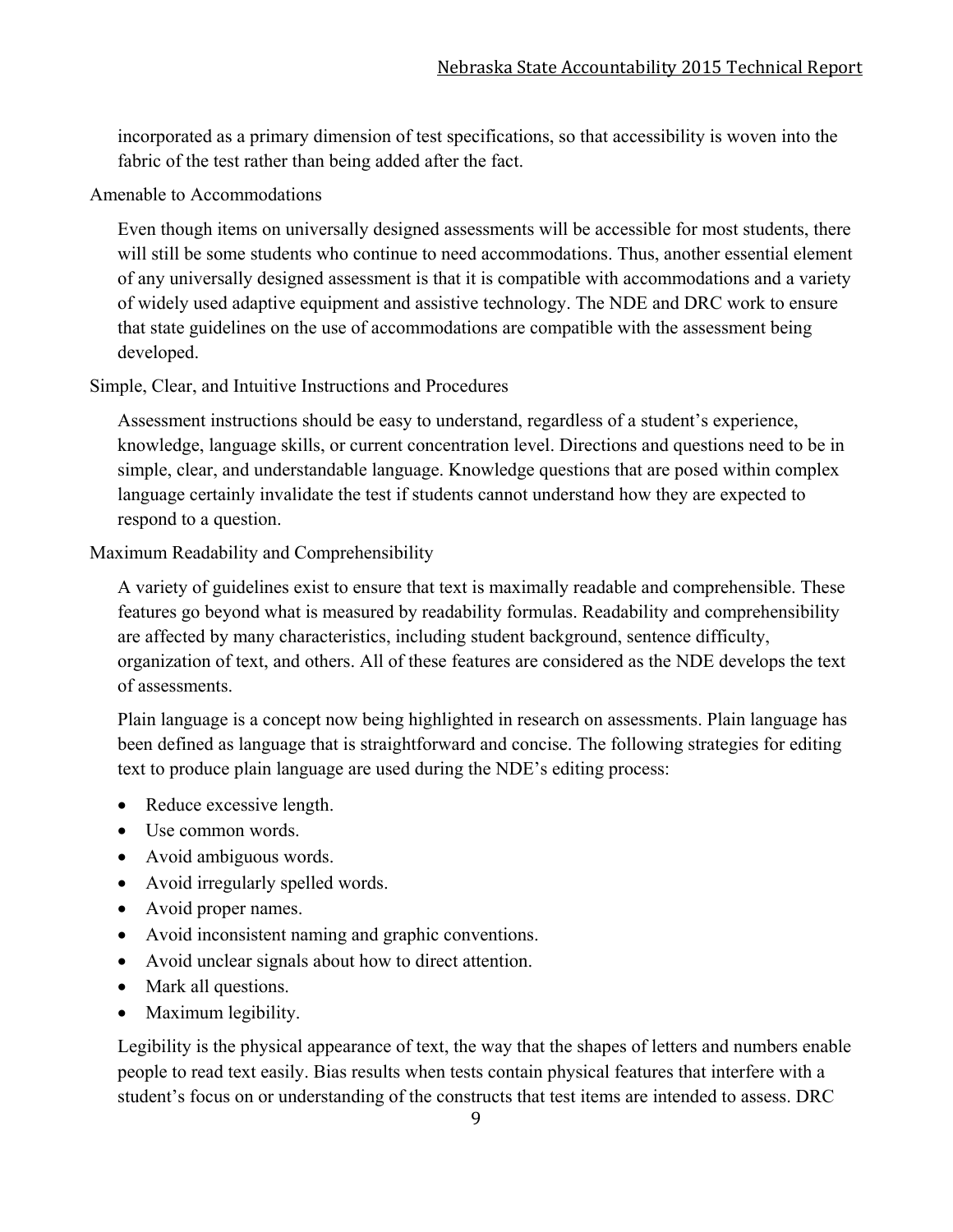works closely with the NDE to develop a style guide that includes dimensions of style that are consistent with universal design.

DOK: Interpreting and assigning DOK levels to both objectives within standards and assessment items is an essential requirement of alignment analysis. Four levels of DOK are used for this analysis. The NeSA assessments include items written at levels 1, 2, and 3. Level 4 items are not included due to the test being comprised of only MC items.

#### **Reading Level 1**

Level 1 requires students to receive or recite facts or to use simple skills or abilities. Oral reading that does not include analysis of the text as well as basic comprehension of a text is included. Items require only a shallow understanding of text presented and often consist of verbatim recall from text or simple understanding of a single word or phrase. Some examples that represent, but do not constitute all of, Level 1 performance are:

- Support ideas by reference to details in the text.
- Use a dictionary to find the meaning of words.
- Identify figurative language in a reading passage.

#### **Reading Level 2**

Level 2 includes the engagement of some mental processing beyond recalling or reproducing a response; it requires both comprehension and subsequent processing of text or portions of text. Intersentence analysis of inference is required. Some important concepts are covered, but not in a complex way. Standards and items at this level may include words such as summarize, interpret, infer, classify, organize, collect, display, compare, and determine whether fact or opinion. Literal main ideas are stressed. A Level 2 assessment item may require students to apply some of the skills and concepts that are covered in Level 1. Some examples that represent, but do not constitute all of, Level 2 performance are:

- Use context cues to identify the meaning of unfamiliar words.
- Predict a logical outcome based on information in a reading selection.
- Identify and summarize the major events in a narrative.

#### **Reading Level 3**

Deep knowledge becomes more of a focus at Level 3. Students are encouraged to go beyond the text; however, they are still required to show understanding of the ideas in the text. Students may be encouraged to explain, generalize, or connect ideas. Standards and items at Level 3 involve reasoning and planning. Students must be able to support their thinking. Items may involve abstract theme identification, inference across an entire passage, or students' application of prior knowledge. Items may also involve more superficial connections between texts. Some examples that represent, but do not constitute all of, Level 3 performance are: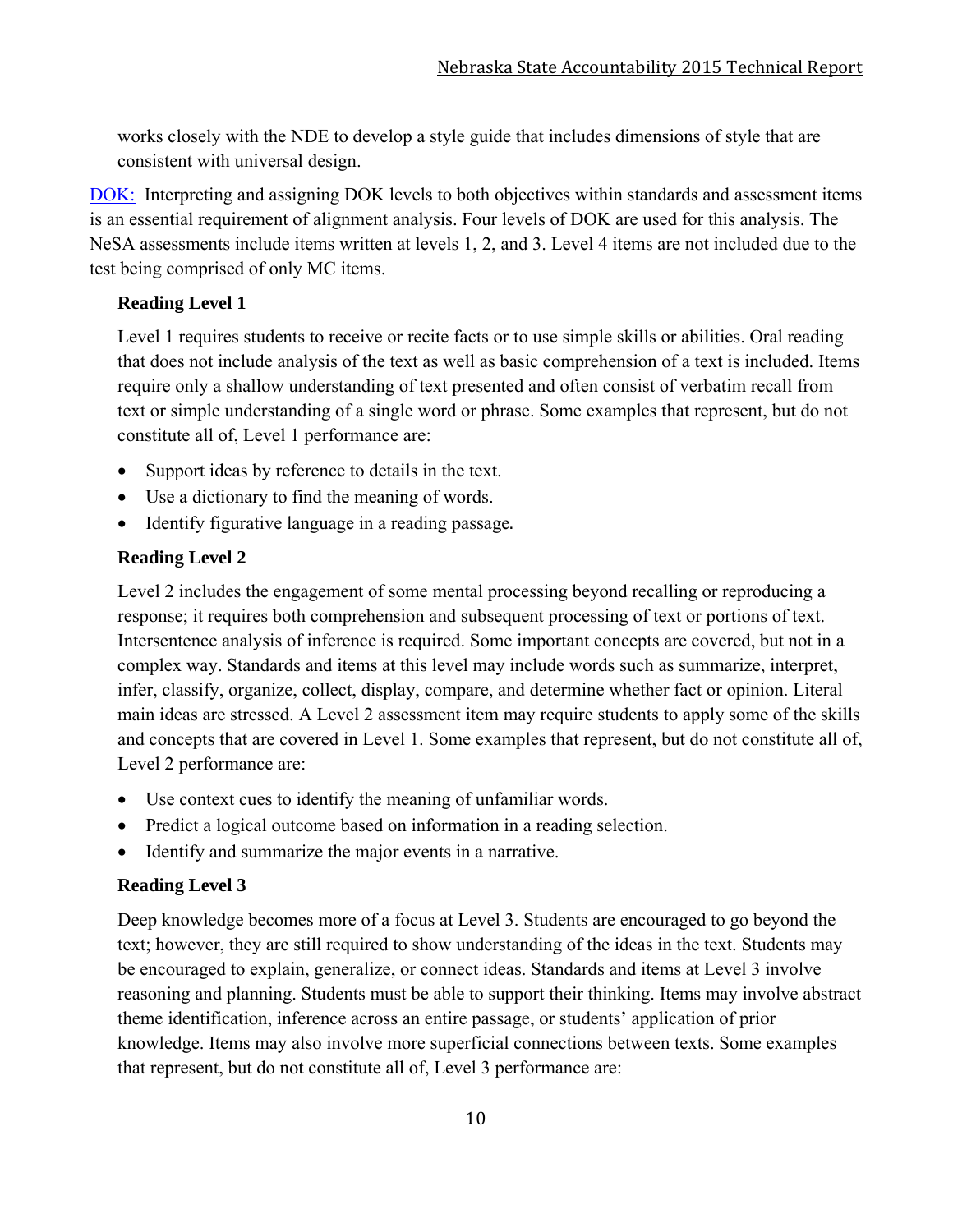- Determine the author's purpose and describe how it affects the interpretation of a reading selection.
- Summarize information from multiple sources to address a specific topic.
- Analyze and describe the characteristics of various types of literature.

#### **Reading Level 4**

Higher-order thinking is central and knowledge is deep at Level 4. The standard or assessment item at this level will probably be an extended activity, with extended time provided. The extended time period is not a distinguishing factor if the required work is only repetitive and does not require applying significant conceptual understanding and higher-order thinking. Students take information from at least one passage and are asked to apply this information to a new task. They may also be asked to develop hypotheses and perform complex analyses of the connections among texts. Some examples that represent, but do not constitute all of, Level 4 performance are:

- Analyze and synthesize information from multiple sources.
- Examine and explain alternative perspectives across a variety of sources.
- Describe and illustrate how common themes are found across texts from different cultures.

#### **Mathematics Level 1**

Level 1 includes the recall of information such as a fact, definition, term, or a simple procedure, as well as performing a simple algorithm or applying a formula. That is, in mathematics, a one-step, well-defined, and straight algorithmic procedure should be included at this lowest level. Other key words that signify a Level 1 include "identify," "recall," "recognize," "use," and "measure." Verbs such as "describe" and "explain" could be classified at different levels, depending on what is to be described and explained.

#### **Mathematics Level 2**

Level 2 includes the engagement of some mental processing beyond a habitual response. A Level 2 assessment item requires students to make some decisions as to how to approach the problem or activity, whereas Level 1 requires students to demonstrate a rote response, perform a well-known algorithm, follow a set procedure (like a recipe), or perform a clearly defined series of steps. Keywords that generally distinguish a Level 2 item include "classify," "organize," "estimate," "make observations," "collect and display data," and "compare data." These actions imply more than one step. For example, to compare data requires first identifying characteristics of the objects or phenomenon and then grouping or ordering the objects. Some action verbs, such as "explain," "describe," or "interpret" could be classified at different levels depending on the object of the action. For example, if an item required students to explain how light affects mass by indicating there is a relationship between light and heat, this is considered a Level 2. Interpreting information from a simple graph, requiring reading information from the graph, also is a Level 2. Interpreting information from a complex graph that requires some decisions on what features of the graph need to be considered and how information from the graph can be aggregated is a Level 3. Caution is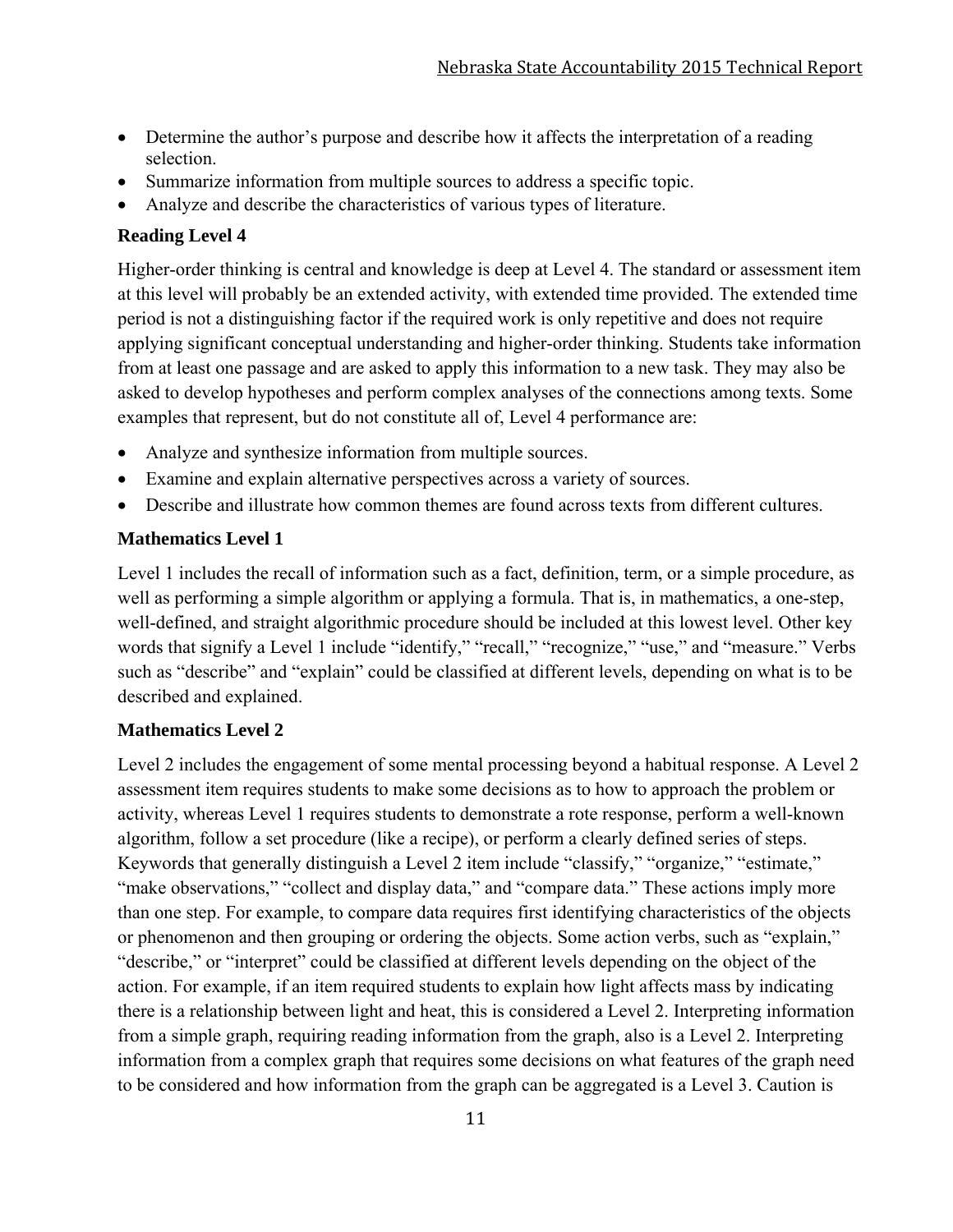warranted in interpreting Level 2 as only skills because some reviewers will interpret skills very narrowly, as primarily numerical skills. Such interpretation excludes from this level other skills, such as visualization skills and probability skills, which may be more complex simply because they are less common. Other Level 2 activities include explaining the purpose and use of experimental procedures; carrying out experimental procedures; making observations and collecting data; classifying, organizing, and comparing data; and organizing and displaying data in tables, graphs, and charts.

#### **Mathematics Level 3**

Level 3 requires reasoning, planning, using evidence, and a higher level of thinking than the previous two levels. In most instances, requiring students to explain their thinking is a Level 3. Activities that require students to make conjectures are also at this level. The cognitive demands at Level 3 are complex and abstract. The complexity does not result from the fact that there are multiple answers, a possibility for both Levels 1 and 2, but because the task requires more demanding reasoning. An activity, however, that has more than one possible answer and requires students to justify the response they give would most likely be a Level 3. Other Level 3 activities include drawing conclusions from observations, citing evidence and developing a logical argument for concepts, explaining phenomena in terms of concepts, and using concepts to solve problems.

#### **Mathematics Level 4**

Level 4 requires complex reasoning, planning, developing, and thinking most likely over an extended period of time. The extended time period is not a distinguishing factor if the required work is only repetitive and does not require applying significant conceptual understanding and higher-order thinking. For example, if a student has to take the water temperature from a river each day for a month and then construct a graph, this would be classified as a Level 2. However, if the student were to conduct a river study that requires taking into consideration a number of variables, this would be a Level 4. At Level 4, the cognitive demands of the task should be high and the work should be very complex. Students should be required to make several connections—relate ideas *within* the content area or *among* content areas—and have to select one approach among many alternatives on how the situation should be solved, in order to be at this highest level. Level 4 activities include designing and conducting experiments, making connections between a finding and related concepts and phenomena, combining and synthesizing ideas into new concepts, and critiquing experimental designs.

#### **Science Level 1**

*Level 1 (Recall and Reproduction)* requires the recall of information, such as a fact, definition, term, or a simple procedure, as well as performance of a simple science process or procedure. Level 1 only requires students to demonstrate a rote response, use a well-known formula, follow a set procedure (like a recipe), or perform a clearly defined series of steps. A "simple" procedure is well defined and typically involves only one step. Verbs such as "identify,"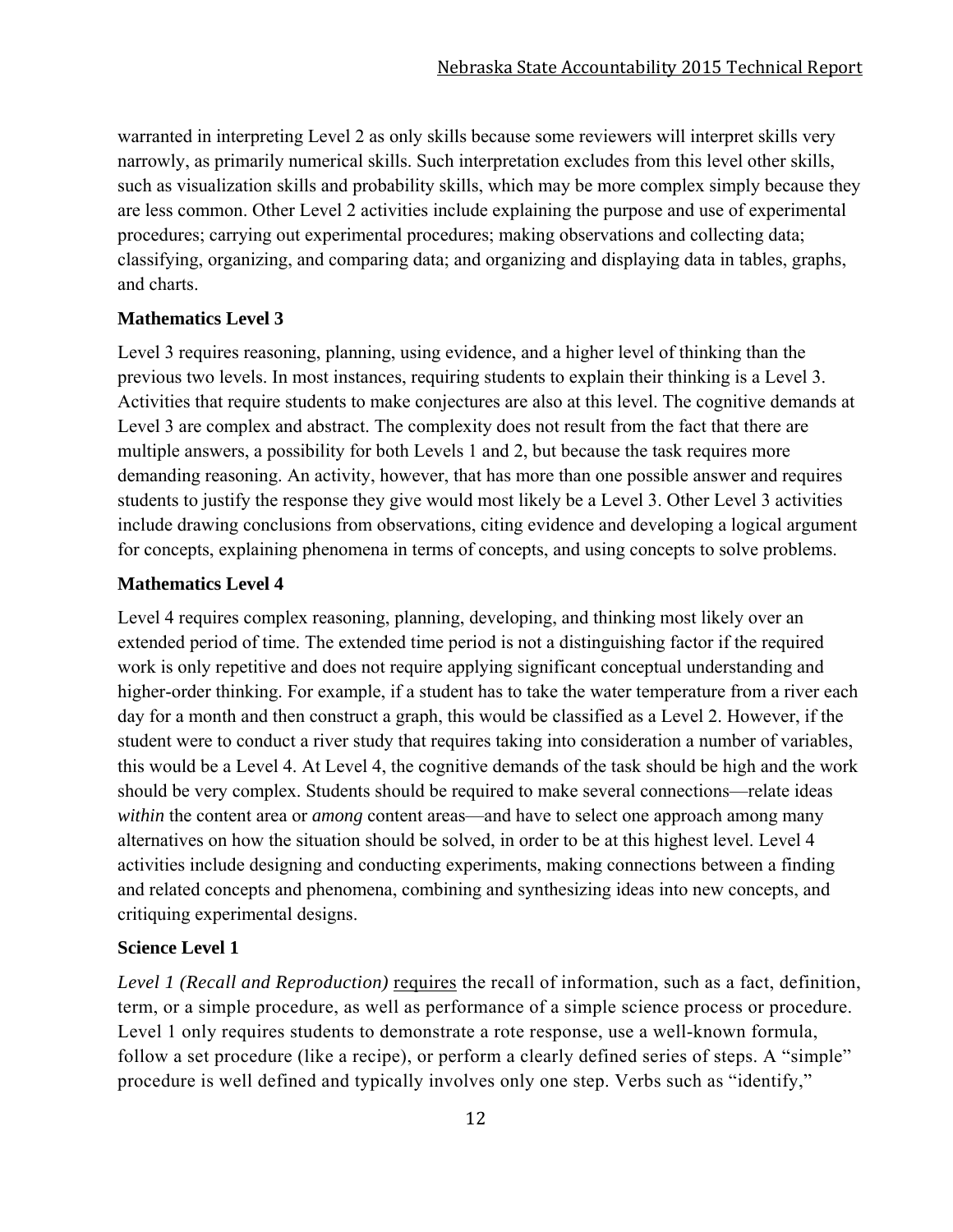"recall," "recognize," "use," "calculate," and "measure" generally represent cognitive work at the recall and reproduction level. Simple word problems that can be directly translated into and solved by a formula are considered Level 1. Verbs such as "describe" and "explain" could be classified at different DOK levels, depending on the complexity of what is to be described and explained. A student answering a Level 1 item either knows the answer or does not: that is, the item does not need to be "figured out" or "solved." In other words, if the knowledge necessary to answer an item automatically provides the answer to it, then the item is at Level 1. If the knowledge needed to answer the item is not automatically provided in the stem, the item is at least at Level 2. Some examples that represent, but do not constitute all of, Level 1 performance are:

- Recall or recognize a fact, term, or property.
- Represent in words or diagrams a scientific concept or relationship.
- Provide or recognize a standard scientific representation for simple phenomenon.
- Perform a routine procedure, such as measuring length.

#### **Science Level 2**

*Level 2 (Skills and Concepts)* includes the engagement of some mental processing beyond recalling or reproducing a response. The content knowledge or process involved is **more complex** than in Level 1. Items require students to make some decisions as to how to approach the question or problem. Keywords that generally distinguish a Level 2 item include "classify," "organize," "estimate," "make observations," "collect and display data," and "compare data." These actions imply **more than one step**. For example, to compare data requires first identifying characteristics of the objects or phenomena and then grouping or ordering the objects. Level 2 activities include making observations and collecting data; classifying, organizing, and comparing data; and organizing and displaying data in tables, graphs, and charts. Some action verbs, such as "explain," "describe," or "interpret," could be classified at different DOK levels, depending on the complexity of the action. For example, interpreting information from a simple graph, requiring reading information from the graph, is a Level 2. An item that requires interpretation from a complex graph, such as making decisions regarding features of the graph that need to be considered and how information from the graph can be aggregated, is at Level 3. Some examples that represent, but do not constitute all of, Level 2 performance are:

- Specify and explain the relationship between facts, terms, properties, or variables.
- Describe and explain examples and non-examples of science concepts.
- Select a procedure according to specified criteria and perform it.
- Formulate a routine problem, given data and conditions.
- Organize, represent, and interpret data.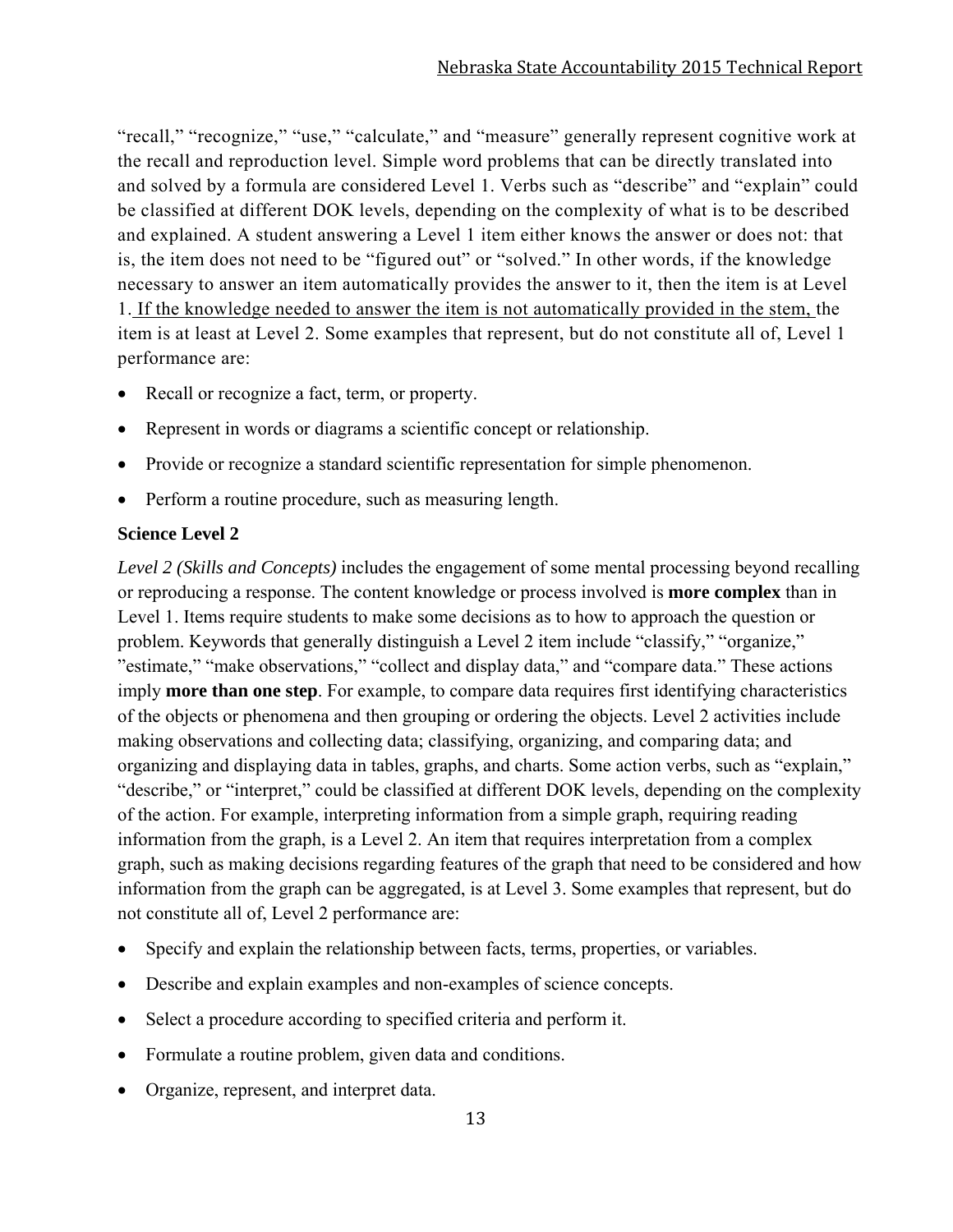#### **Science Level 3**

*Level 3 (Strategic Thinking)* requires reasoning, planning, using evidence, and a higher level of thinking than the previous two levels. The cognitive demands at Level 3 are complex and abstract. The complexity does not result only from the fact that there could be multiple answers, a possibility for both Levels 1 and 2, but because the multi-step task requires more demanding reasoning. In most instances, requiring students to explain their thinking is at Level 3; requiring a very simple explanation or a word or two should be at Level 2. An activity that has more than one possible answer and requires students to justify the response they give would most likely be a Level 3. Experimental designs in Level 3 typically involve more than one dependent variable. Other Level 3 activities include drawing conclusions from observations; citing evidence and developing a logical argument for concepts; explaining phenomena in terms of concepts; and using concepts to solve non-routine problems. Some examples that represent, but do not constitute all of, Level 3 performance are:

- Identify research questions and design investigations for a scientific problem.
- Solve non-routine problems.
- Develop a scientific model for a complex situation.
- Form conclusions from experimental data.

#### **Science Level 4**

*Level 4 (Extended Thinking)* involves high cognitive demands and complexity. Students are required to make several connections—relate ideas within the content area or among content areas—and have to select or devise one approach among many alternatives to solve the problem. Many on-demand assessment instruments will not include any assessment activities that could be classified as Level 4. However, standards, goals, and objectives can be stated in such a way as to expect students to perform extended thinking. "Develop generalizations of the results obtained and the strategies used and apply them to new problem situations," is an example of a grade 8 objective that is a Level 4. Many, but not all, performance assessments and open-ended assessment activities requiring significant thought will be Level 4.

Level 4 requires complex reasoning, experimental design and planning, and probably will require an extended period of time either for the science investigation required by an objective, or for carrying out the multiple steps of an assessment item. However, the extended time period is not a distinguishing factor if the required work is only repetitive and does not require applying significant conceptual understanding and higher-order thinking. For example, if a student has to take the water temperature from a river each day for a month and then construct a graph, this would be classified as a Level 2 activity. However, if the student conducts a river study that requires taking into consideration a number of variables, this would be a Level 4. Some examples that represent, but do not constitute all of, Level 4 performance are: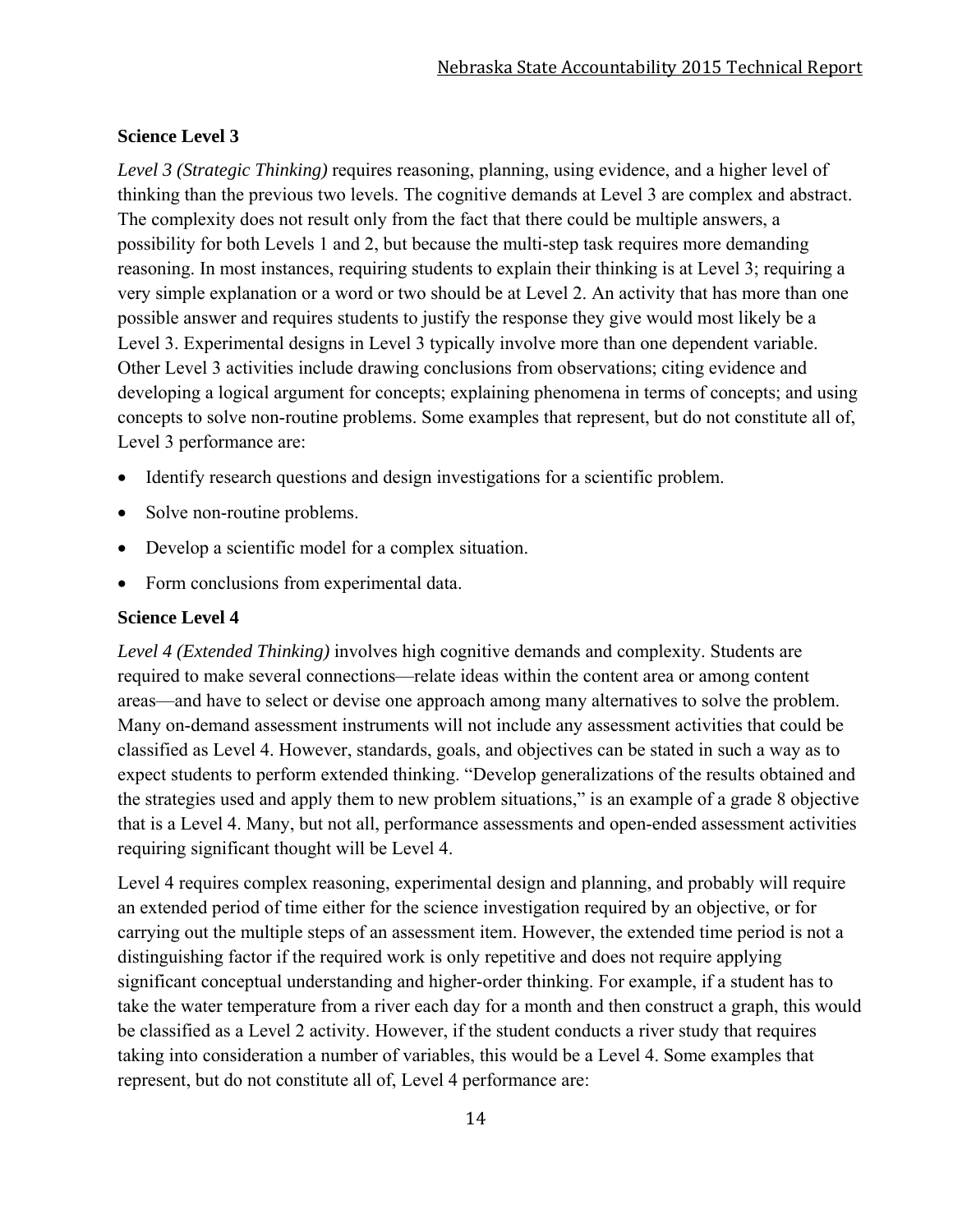- Based on data provided from a complex experiment that is novel to the student, deduce the fundamental relationship between a controlled variable and an experimental variable.
- Conduct an investigation, from specifying a problem to designing and carrying out an experiment, to analyzing its data and forming conclusions.

#### **Source of Challenge Criterion**

Source of Challenge criterion is only used to identify items where the major cognitive demand is inadvertently placed and is other than the targeted skill, concept, or application. Cultural bias or specialized knowledge could be reasons for an item to have a source of challenge problem. Such items' characteristics may cause some students to not answer an assessment item or answer an assessment item incorrectly or at a lower level even though they have the understanding and skills being assessed.

Item Content Review: Prior to field testing, all newly developed test passages/items were submitted to grade-level content committees for review. The content committees consisted of Nebraska educators from school districts throughout the state. The primary responsibility of the content committees was to evaluate items with regard to quality and content classification, including grade-level appropriateness, estimated difficulty, DOK, and source of challenge. They also suggested revisions, if appropriate. The committees also reviewed the items for adherence to the principles of universal design, including language demand and issues of bias, fairness, and sensitivity.

Item review committee members were selected by the NDE. The NDE test development team members facilitated the process. Training was provided by the NDE and included how to review items for technical quality and content quality, including DOK and adherence to principles of universal design. In addition, training included providing committee members with the procedures for item review.

Committee members reviewed the items for quality and content, as well as for the following categories:

- Indicator (standard) Alignment
- Difficulty Level (classified as Low, Medium, or High)
- DOK (classified as Recall, Application, or Strategic Thinking)
- Correct Answer
- Ouality of Graphics
- Appropriate Language Demand
- Freedom from Bias (classified as Yes or No)

Committee members were asked to flag items that needed revision and to denote suggested revisions on the flagged item cards.

Security was addressed by adhering to a strict set of procedures. Items in binders did not leave the meeting rooms and were accounted for at the end of each day before attendees were dismissed. All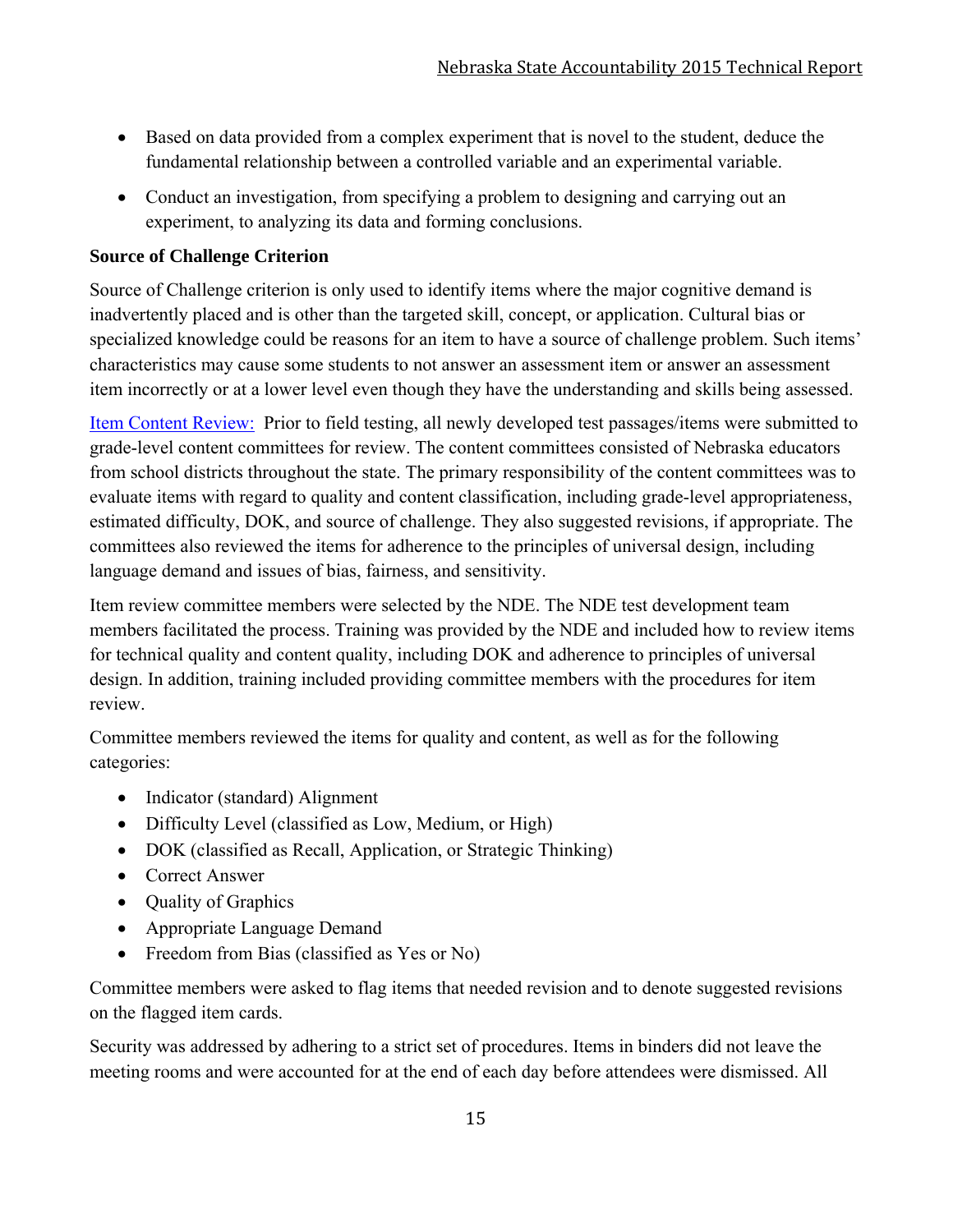attendees, with the exception of the NDE staff, were required to sign a Confidentiality Agreement (Appendix D).

Sensitivity and Bias Review: Prior to field testing items, all newly developed test items were submitted to a Bias and Sensitivity Committee for review. The committee's primary responsibility was to evaluate passages and items as to acceptability with regard to bias and sensitivity issues. They also made recommendations for changes or deletion of items in order to remove the area of concern. The bias/sensitivity committee was composed of Nebraska educators who represented the diversity of students. All committee members were trained by an NDE test development lead to review items for bias and sensitivity issues using *Fairness in Testing* training manual developed by DRC (Appendix E).

All passages/items were read by all of the respective committee members. Each member noted bias and/or sensitivity comments on a review form. All comments were then compiled and the actions taken on these items were recorded by the NDE. Committee members were required to sign a Confidentiality Agreement and strict security measures were in place to ensure that secure materials remained guarded (Appendix D).

# 2.6 ITEM BANKING

DRC maintains an item bank (IDEAS) that provides a repository of item image, history, statistics, and usage. IDEAS includes a record of all newly created items together with item data from each item field test. It also includes all data from the operational administration of the items. Within IDEAS, DRC:

- updates the Nebraska item bank after each administration;
- updates the Nebraska item bank with newly developed items;
- monitors the Nebraska item bank to ensure an appropriate balance of items aligned with content standards, goals, and objectives;
- monitors item history statistics; and
- monitors the Nebraska item bank for an appropriate balance of DOK levels.

# 2.7 THE OPERATIONAL FORM CONSTRUCTION PROCESS

The Spring 2015 operational forms were constructed in Lincoln, Nebraska in August 2014 (Reading and Mathematics) and early September 2014 (Science). The forms were constructed by NDE representatives and DRC content specialists. Training was provided by DRC for the forms construction process.

Prior to the construction of the operational forms, DRC Test Development content specialists reviewed the test blueprints to ensure that there was alignment between the items and the indicators, including the number of items per standard for each content-area test.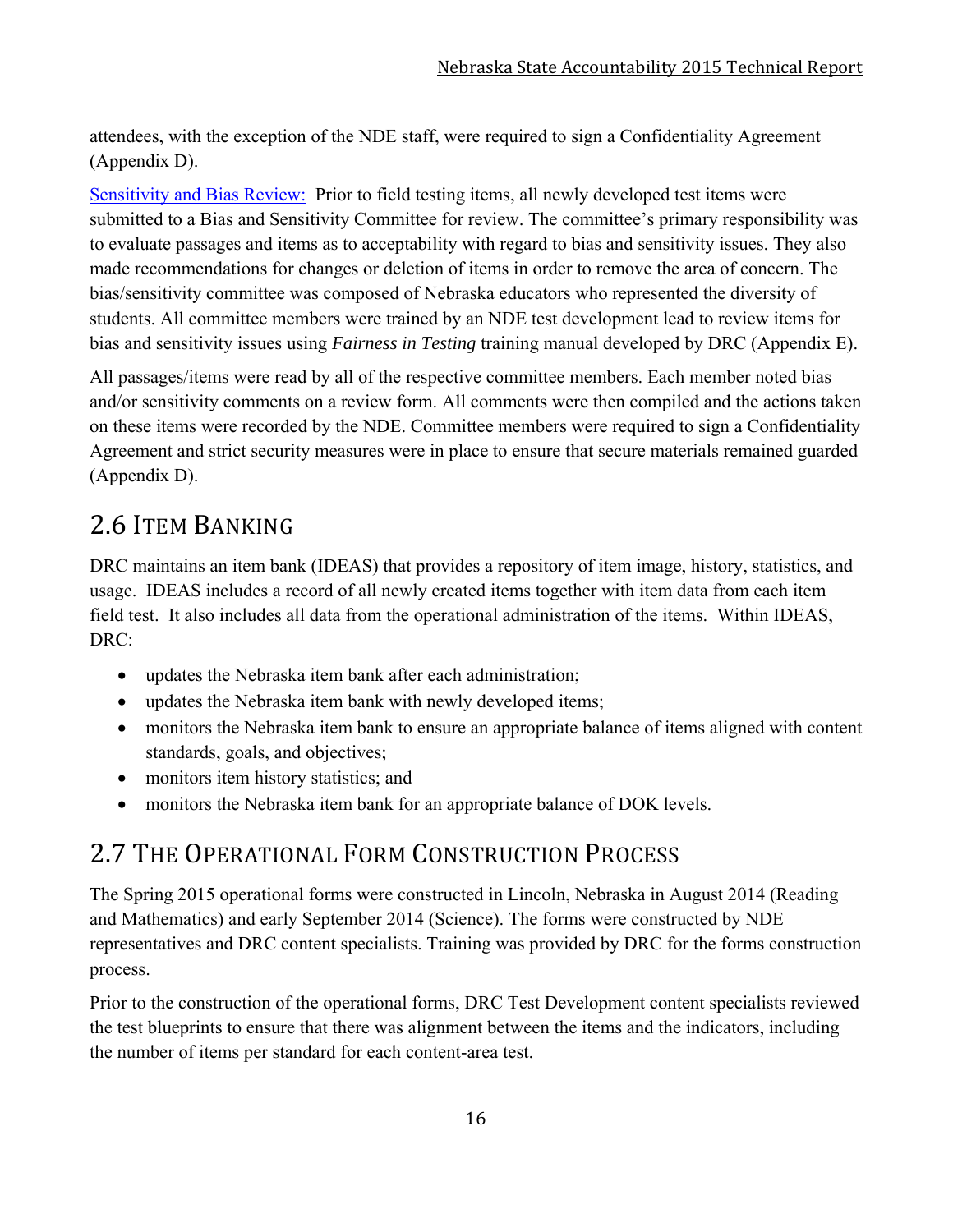DRC psychometricians provided Test Development specialists with an overview of the psychometric guidelines and targets for operational forms construction. The foremost guideline was for item content to match the test blueprint (Table of Specifications) for the given content. The point-biserial correlation guideline was to be greater than 0.3 (with a requirement for no point-biserial correlation less than zero). In addition, the average target *p*-value for each test was to be about 0.65. A Differential Item Functioning (DIF) code of C was to be avoided (unless no other items were available to fulfill a blueprint requirement). The overall summary of the actual approved *p*-value and biserial of the forms is provided in the summary table later in this document.

DRC Test Development specialists printed a copy of each item card, with accompanying item characteristics, image, and psychometric data. Test Development specialists verified the accuracy of each item card, making sure that the item image has its correct item characteristics. Test Development specialists carefully reviewed each item card's psychometric data to ensure it is complete and reasonable. For Reading, the item cards (items and passages) were compiled in binders and sorted by *p*-values from highest to lowest by passage with associated items. For Mathematics and science, the item cards were compiled in binders and sorted by *p*-values from highest to lowest by standard and indicator.

The NDE and DRC also checked to see that each item met technical quality for well-crafted items, including:

- only one correct answer,
- wording that is clear and concise,
- grammatical correctness,
- appropriate item complexity and cognitive demand,
	- o appropriate range of difficulty,
	- o appropriate depth-of-knowledge alignment,
- aligned with principles of Universal Design, and
- free of any content that might be offensive, inappropriate, or biased (content bias).

NDE representatives and DRC Test Development specialists made initial grade-level selections of the items (passages and items for Reading), known as the "pull list," to be included on the 2015 operational forms. The goal was for the first pull of the items to meet the Table of Specification (TOS) guidelines and psychometric guidelines specific to each content area. As items were selected, the unique item codes were entered into a form building template (Perform) which contained the item pool with statistics and item characteristics. Perform automatically calculated the *p*-value, biserial, number of items per indicator and standard, number of items per DOK level (1, 2, or 3), and distribution of answer key as items were selected for each grade. As items were selected, the item characteristics (key, DOK, and alignment to indicator) were verified.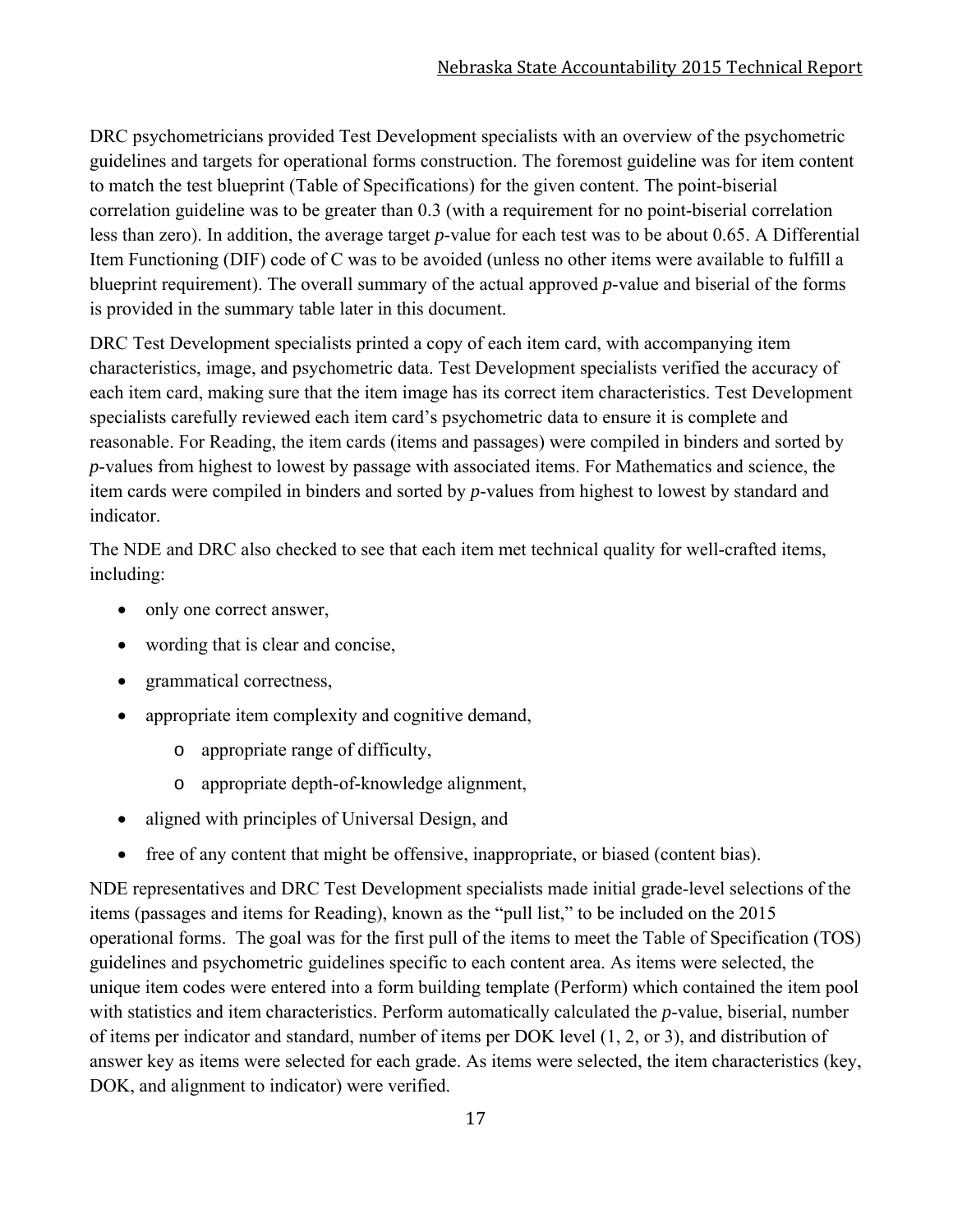Differential Item Functioning in Operational Form Construction: DIF is present when the likelihood of success on an item is influenced by group membership. A pattern of such results may suggest the presence of, but does not prove, *item bias*. Actual item bias may present negative group stereotypes, may use language that is more familiar to one subpopulation than to another, or may present information in a format that disadvantages certain learning styles. While the source of item bias is often clear to trained judges, many instances of DIF may have no identifiable cause (resulting in false positives). As such, DIF is not used as a substitute for rigorous, hands-on reviews by content and bias specialists. Instead, DIF helps to organize the review of the instances in which bias is suggested. No items are automatically rejected simply because a statistical method flagged them or automatically accepted because they were not flagged.

During the operational form-pull process, the DIF code for every item proposed for use in the operational (core) is examined. To the greatest extent possible, the blueprint is met through the use of items with statistical DIF codes of A. Although DIF codes of B and C are not desirable and are deliberately avoided, the combination of the required blueprint and the depth of the available operational-ready item pool occasionally require that items with B and C DIF are considered for operational use. In addition, for passage-based tests like reading (in which each item available in the item pool is linked to a set of passage-based items), the ability to use a minimum number of items associated with a passage may require the use of an item with a B or C DIF code. In any case, prior to allowing exceptions of this nature, every attempt is made to re-craft the core to avoid the use of the item with B or C DIF. Before allowing any exception to be made, the item in question is examined to determine whether the suggested bias is identifiable. If the suggested bias is determined to be valid, the item is not used.

Review of the Items and Test Forms: At every stage of the test development process the match of the item to the content standard was reviewed and verified, since establishing content validity is one of the most important aspects in the legal defensibility of a test. As a result, it is essential that an item selected for a form link directly to the content curriculum standard and performance standard to which it is measuring. Test Development specialists verified all items against their classification codes and item maps, both to evaluate the correctness of the classification and to ensure that the given task measures what it purports to measure.

# 2.8 READING ASSESSMENT

Test Design: The NeSA-R operational test includes operational passages with associated items and one field test passage with associated items. This test was administered online via the test engine developed and managed by DRC (INSIGHT Online Learning System). One form of the test was also published in a printed test booklet for students needing accommodation provided by paper/pencil test. Depending on grade, the forms contained 45 to 50 operational items.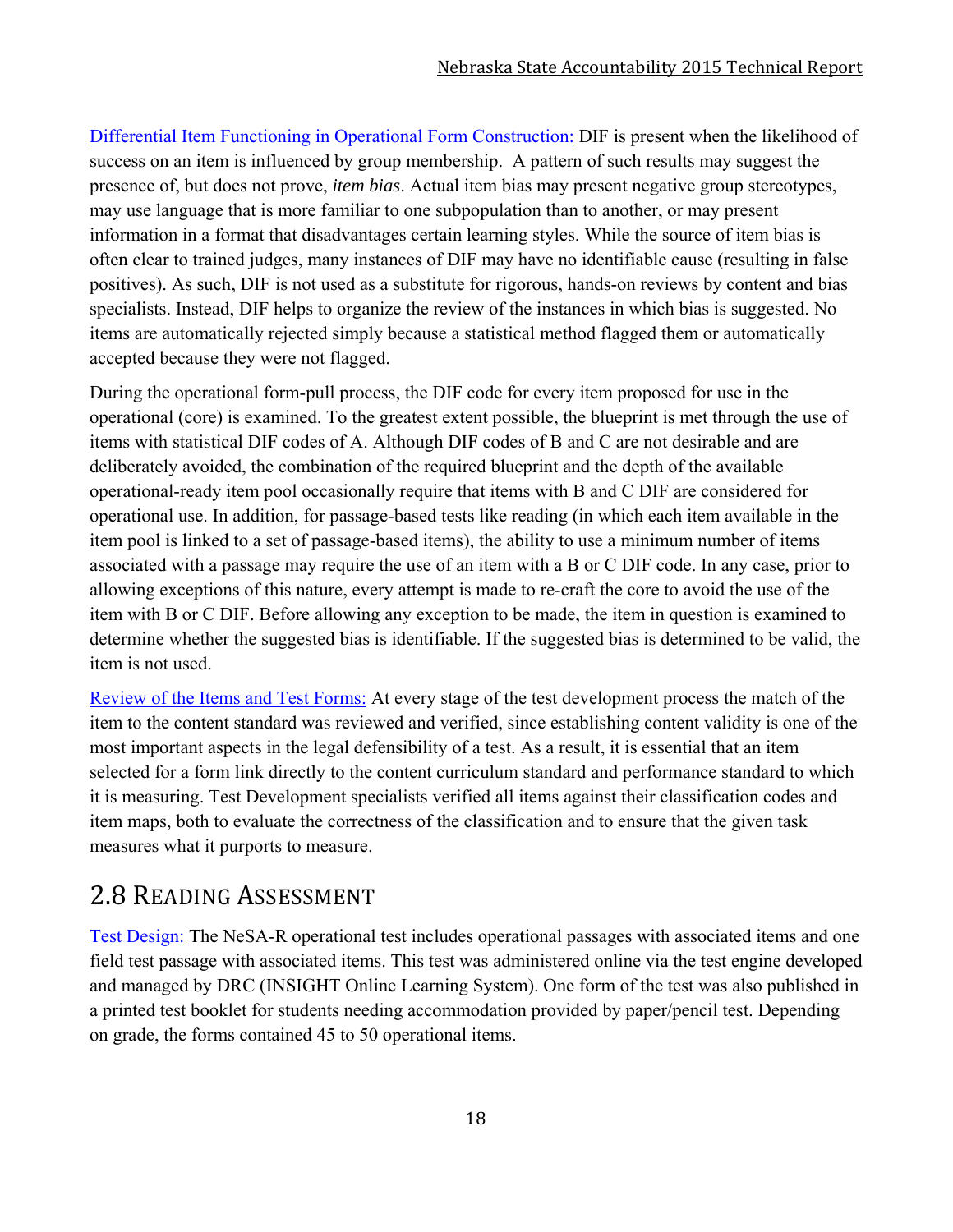| Grade          | <b>Total No. of MC</b><br><b>Core Items</b> | <b>No. of Embedded</b><br>FT Items per Form<br>(1 passage) | <b>Total Items</b><br>per Form | <b>Total No. of</b><br><b>Equivalent</b><br><b>FT Forms</b> | <b>Total Core</b><br><b>Points</b> | <b>Total No. of MC</b><br><b>Items Added to</b><br>the Bank |
|----------------|---------------------------------------------|------------------------------------------------------------|--------------------------------|-------------------------------------------------------------|------------------------------------|-------------------------------------------------------------|
| 3              | 45                                          | 10                                                         | 55                             | 5                                                           | 45                                 | 50                                                          |
| 4              | 45                                          | 10                                                         | 55                             | 5                                                           | 45                                 | 50                                                          |
| 5              | 48                                          | 10                                                         | 58                             | 5                                                           | 48                                 | 50                                                          |
| 6              | 48                                          | 10                                                         | 58                             | 5                                                           | 48                                 | 50                                                          |
| $\overline{7}$ | 48                                          | 10                                                         | 58                             | 5                                                           | 48                                 | 50                                                          |
| 8              | 50                                          | 10                                                         | 60                             | 5                                                           | 50                                 | 50                                                          |
| 11             | 50                                          | 10                                                         | 60                             | 5                                                           | 50                                 | 50                                                          |

**Table 2.8.1 Reading 2015 Operational Test**

Psychometric Targets: The goal for the operational forms was to meet a mean *p*-value of approximately 0.65 with values restricted to the range of 0.30 to 0.90 and point-biserial correlations greater than 0.25, based on previous field test results. However, these targets are secondary to constructing the best test possible. Some compromises were allowed when necessary to best meet the objective of the assessment, to conform to the test specifications, and to operate within the limitations of the item bank.

Equating Design: Spring 2015 was the sixth operational administration of NeSA-R. Approximately 70% of the assessment was constructed from passages and related items field tested from Spring 2009– 2014. The approximate remaining 30% of the assessment was constructed from an overlap of items and passages from the 2014 operational (core) item positions from the Spring 2014 operational forms.

In addition to the operational passage sets, each student received one randomly selected field test passage with 10 associated field test items. The passages and items taken by each student were administered in two testing sessions each intended to be administered in a single class period. The operational passages were administered to the student in a random order, but the field test passage was maintained in a fixed position. Items within a passage were administered in a fixed order for the passage. Equating was accomplished by anchoring on the operational passage items and calibrating the field test items concurrently.

## 2.9 MATHEMATICS ASSESSMENT

Test Design: The NeSA-M operational test includes operational and field test items. This test was administered online via the test engine developed and managed by DRC (INSIGHT Online Learning System). One form of the test was also published in a printed test booklet for students needing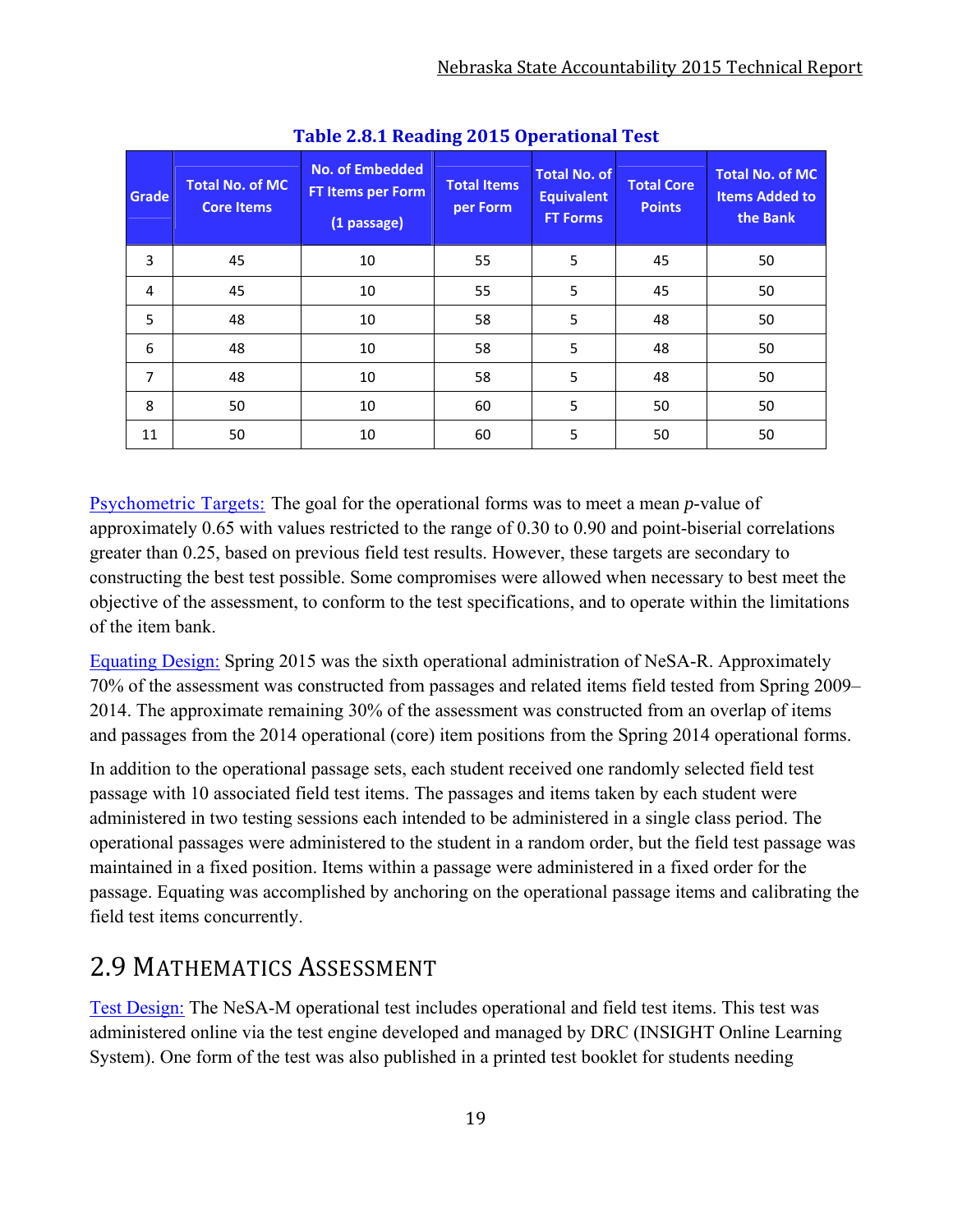accommodation provided by paper/pencil test. Depending on grade, the forms contained 50 to 60 operational items.

| Grade | <b>Total No. of MC</b><br><b>Core Items</b> | <b>No. of Embedded</b><br><b>FT Items per Form</b> | <b>Total Items</b><br>per Form | <b>Total No. of</b><br><b>Equivalent</b><br><b>FT Forms</b> | <b>Total Core</b><br><b>Points</b> | <b>Total No. of MC</b><br><b>Items Added to</b><br>the Bank |
|-------|---------------------------------------------|----------------------------------------------------|--------------------------------|-------------------------------------------------------------|------------------------------------|-------------------------------------------------------------|
| 3     | 50                                          | 10                                                 | 60                             | 5                                                           | 50                                 | 50                                                          |
| 4     | 55                                          | 10                                                 | 65                             | 5                                                           | 55                                 | 50                                                          |
| 5     | 55                                          | 10                                                 | 65                             | 5                                                           | 55                                 | 50                                                          |
| 6     | 58                                          | 10                                                 | 68                             | 5                                                           | 58                                 | 50                                                          |
| 7     | 58                                          | 10                                                 | 68                             | 5                                                           | 58                                 | 50                                                          |
| 8     | 60                                          | 10                                                 | 70                             | 5                                                           | 60                                 | 50                                                          |
| 11    | 60                                          | 10                                                 | 70                             | 5                                                           | 60                                 | 50                                                          |

**Table 2.9.1 Mathematics 2015 Operational Test**

Psychometric Targets: The goal for the operational forms was to meet a mean *p*-value of approximately 0.65 with values restricted to the range of 0.3 to 0.9 and point-biserial correlations greater than 0.25, based on previous field test results. However, these targets are secondary to constructing the best test possible. Some compromises were allowed when necessary to best meet the objective of the assessment, to conform to the test specifications, and to operate within the limitations of the item bank.

Equating Design: Spring 2015 was the fifth operational administration of NeSA-M. Approximately 70% of the assessment was constructed from items field tested from Spring 2010–2014. The approximate remaining 30% of the assessment was constructed from an overlap of items from the 2014 operational (core) item positions from the 2014 operational forms.

In addition to the operational items, each student received 10 randomly selected field test items. The items taken by each student were administered in two testing sessions each intended to be administered in a single class period. The operational items were administered to the student in a random order, but the field test items were maintained in fixed positions. Equating was accomplished by anchoring on the operational items and calibrating the field test items concurrently.

# 2.10 SCIENCE ASSESSMENT

Test Design: The NeSA-S operational test includes operational and field test items. This test was administered online via the test engine developed and managed by DRC (INSIGHT Online Learning System). One form of the test was also published in a printed test booklet for students needing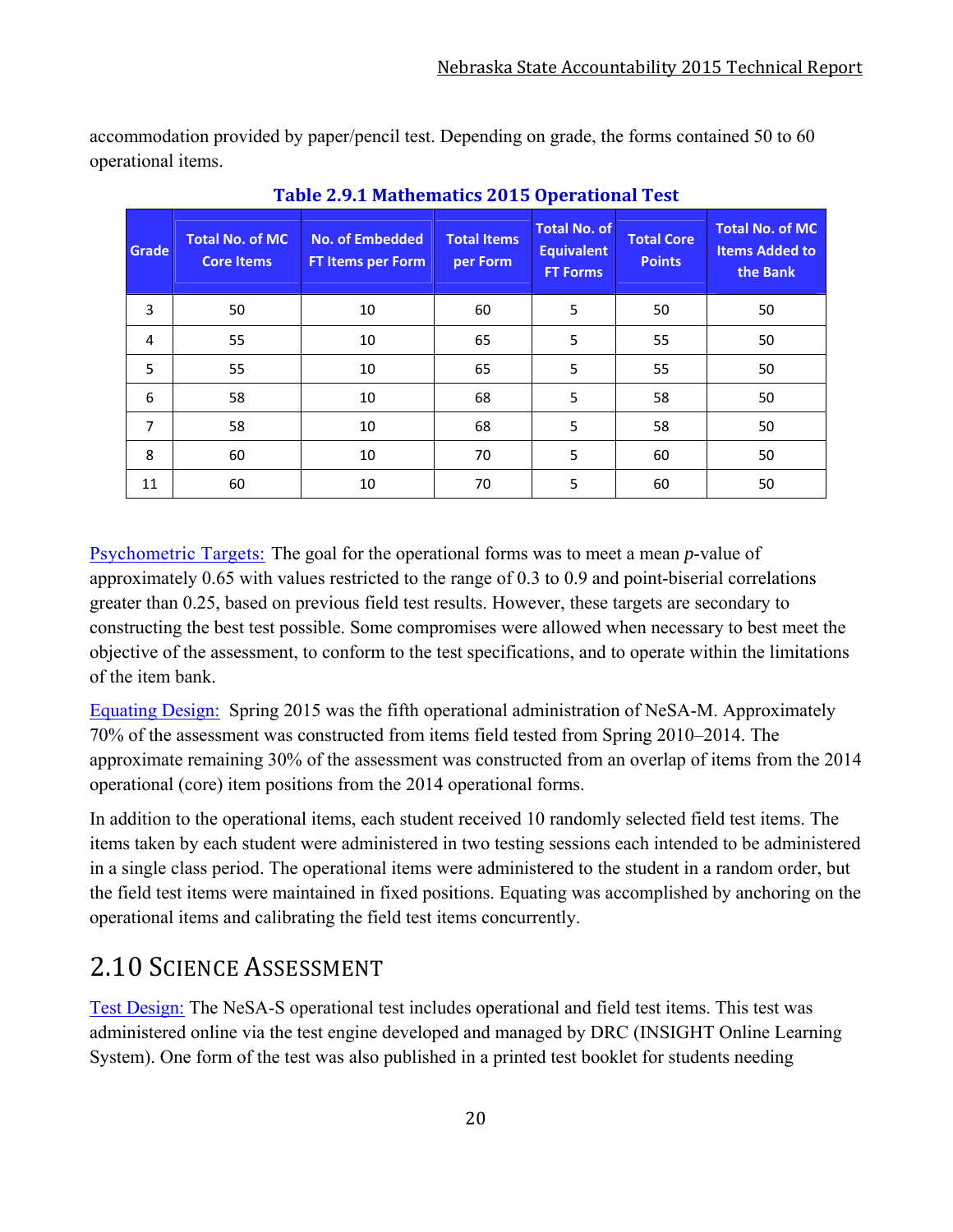accommodation provided by paper/pencil test. Depending on grade, the forms contained 50 or 60 operational items.

| Grade | <b>No. Operational Items</b> | <b>No. of Embedded FT</b><br><b>Items per Form</b> | <b>Total Items</b> | <b>Total No. of</b><br><b>FT Forms</b> | <b>Total No. of Items Field</b><br><b>Tested</b> |
|-------|------------------------------|----------------------------------------------------|--------------------|----------------------------------------|--------------------------------------------------|
| 5     | 50                           | 10                                                 | 60                 | 5                                      | 50                                               |
| 8     | 60                           | 10                                                 | 70                 | 5                                      | 50                                               |
| 11    | 60                           | 10                                                 | 70                 | 5                                      | 50                                               |

#### **Table 2.10.1 Science 2015 Operational Test**

Psychometric Targets: The goal for the operational forms was to meet a mean *p*-value of approximately 0.65 with values restricted to the range of 0.3 to 0.9 and point-biserial correlations greater than 0.25, based on previous field test results. However, these targets are secondary to constructing the best test possible. Some compromises were allowed when necessary to best meet the objective of the assessment, to conform to the test specifications, and to operate within the limitations of the item bank.

Equating Design: Spring 2015 was the fourth operational administration of NeSA-S. Approximately 70% of the assessment was constructed from items field tested in Spring 2011–2014. The approximate remaining 30% of the assessment was constructed from an overlap of items from the 2014 operational (core) item positions from the 2014 operational forms.

In addition to the operational items, each student received 10 randomly selected field test items. The items taken by each student were administered in two testing sessions each intended to be administered in a single class period. The operational items were administered to the student in a random order, but the field test items were maintained in fixed positions. Equating was accomplished by anchoring on the operational items and calibrating the field test items concurrently.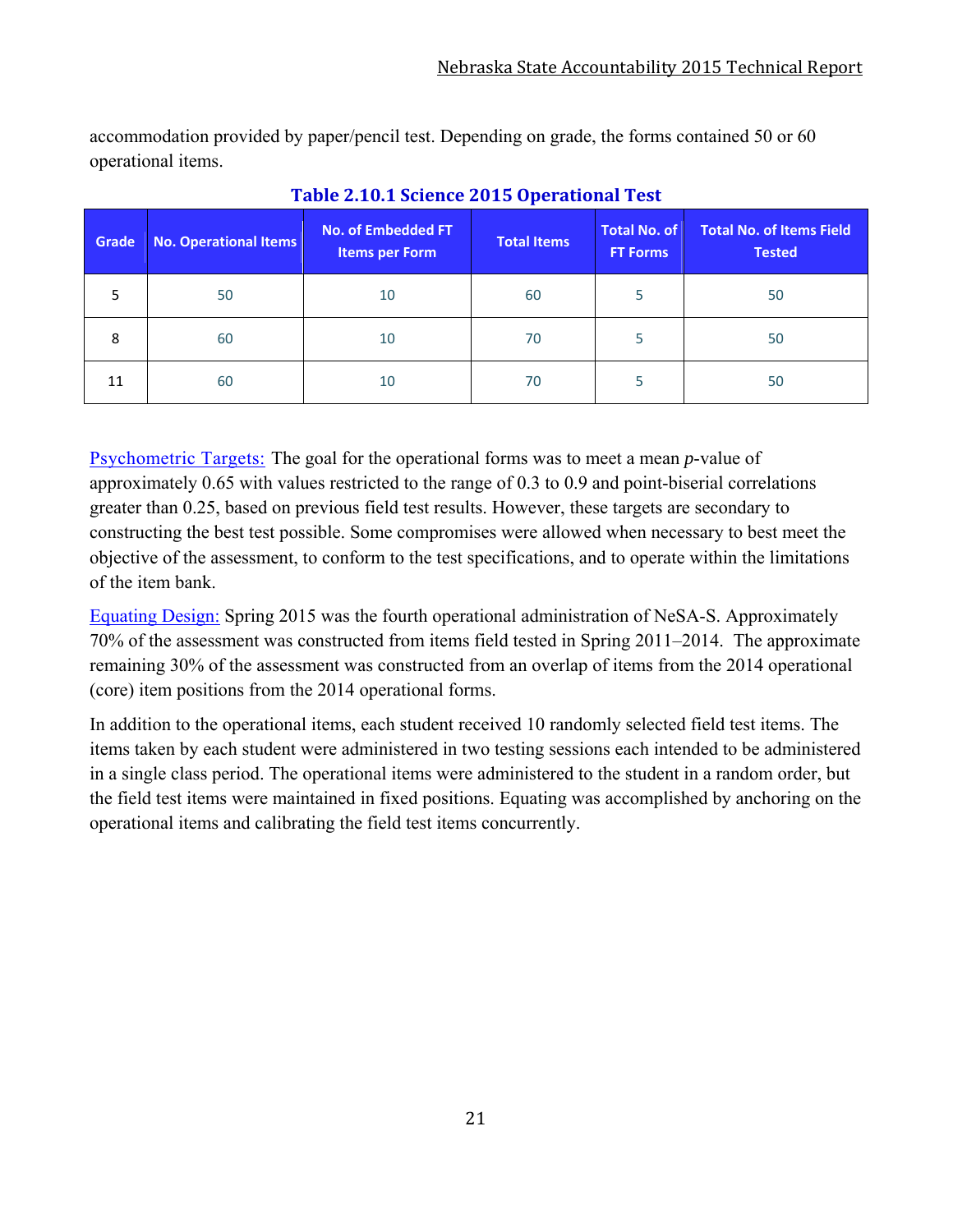# **3. STUDENT DEMOGRAPHICS**

Three areas of student demographics are discussed below, summary demographics and accommodations, summary information on the number of students tested with breakdowns by mode, and summary information on testing times.

## 3.1 DEMOGRAPGICS AND ACCOMMODATIONS

Gender, ethnicity, food program status (FRL), Limited English Proficiency/English Language Learners (LEP/ELL) status, Special Education status (SPED), and accommodation status data was collected for all students who participated and attempted the 2015 NeSA assessments. This summary of student demographics by grade and content area is provided in Tables 3.1.1– 3.1.7. These tables show around 22,000 students took the assessment in each grade. Of those students across grades, half are males, half are females, over two thirds white, and less than one fifth are Hispanic. Among the students across grades, about 37% to 47% are eligible for FRL, 2% to 9% are LEP/ELL, and 11% to 16% belong to at least one SPED category. For all three of these programs/categories, the participation rate is slightly lower for upper grade students. In terms of the test accommodations, there are about 6% to 16% of the students across grade and content area that report at least one type of accommodation (see row 'Total' for 'Accommodation' in the table). Similar to the rate for FRL, LEP/ELL, and SPED across grades, the rate for accommodation is lower for high school students (Grade 11). Across all grades, the 'Timing/Schedule/Setting' is the most utilized accommodation (about 6-10% for Grade 3-8, and 4% for Grade 11), followed by the 'Content Presentation' (about 6-9% for Grade 3-7, and 2-5% for Grade 8 and 11).

| Grade 3        |                                              | <b>Reading</b><br><b>Mathematics</b> |        |              |        |
|----------------|----------------------------------------------|--------------------------------------|--------|--------------|--------|
|                |                                              | <b>Count</b>                         | %      | <b>Count</b> | %      |
| All Students   |                                              | 23013                                | 100.00 | 23130        | 100.00 |
| Gender         | Female                                       | 11258                                | 48.92  | 11314        | 48.91  |
|                | Male                                         | 11755                                | 51.08  | 11816        | 51.09  |
|                | American Indian/Alaska Native                | 324                                  | 1.41   | 323          | 1.40   |
|                | Asian                                        | 567                                  | 2.46   | 594          | 2.57   |
|                | <b>Black</b>                                 | 1619                                 | 7.04   | 1625         | 7.03   |
| Race/Ethnicity | Hispanic                                     | 4237                                 | 18.41  | 4300         | 18.59  |
|                | Native Hawaiian or other Pacific<br>Islander | 34                                   | 0.15   | 34           | 0.15   |
|                | White                                        | 15384                                | 66.85  | 15407        | 66.61  |
|                | Two or More Races                            | 848                                  | 3.68   | 847          | 3.66   |

|  |  |  | Table 3.1.1 Grade 3 NeSA Summary Data: Demographics and Accommodations |
|--|--|--|------------------------------------------------------------------------|
|  |  |  |                                                                        |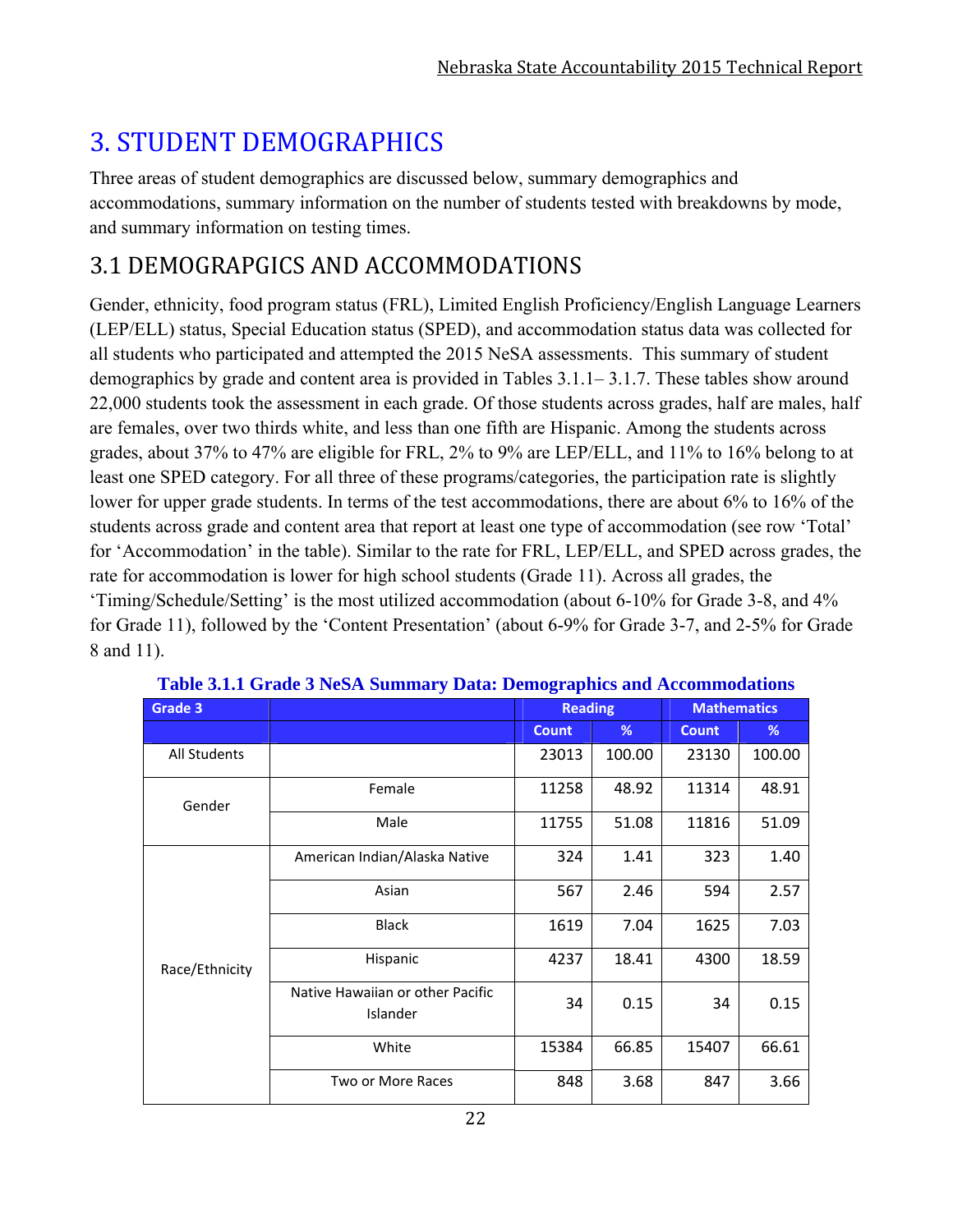| Grade 3      |                                                          | <b>Reading</b> |       | <b>Mathematics</b> |       |
|--------------|----------------------------------------------------------|----------------|-------|--------------------|-------|
|              |                                                          | <b>Count</b>   | %     | <b>Count</b>       | %     |
| Food Program | Yes                                                      | 11087          | 48.18 | 11175              | 48.31 |
|              | <b>No</b>                                                | 11926          | 51.82 | 11955              | 51.69 |
| LEP/ELL      | Yes                                                      | 2199           | 9.56  | 2310               | 9.99  |
|              | <b>No</b>                                                | 20814          | 90.44 | 20820              | 90.01 |
| Special      | Yes                                                      | 3688           | 16.03 | 3697               | 15.98 |
| Education    | No                                                       | 19325          | 83.97 | 19433              | 84.02 |
|              | <b>Content Presentation</b>                              | 1780           | 7.73  | 1829               | 7.91  |
|              | Response                                                 | 901            | 3.92  | 1109               | 4.79  |
|              | Timing/Schedule/Setting                                  | 2054           | 8.93  | 2066               | 8.93  |
|              | Direct Linguistic Support with Test<br><b>Directions</b> | 1469           | 6.38  | 1569               | 6.78  |
| Accommo-     | Direct Linguistic Support with<br>Content and Test items | 1834           | 7.97  | 1901               | 8.22  |
| dations      | Indirect Linguistic Support                              | 1602           | 6.96  | 1698               | 7.34  |
|              | Spanish                                                  | 24             | 0.10  | 67                 | 0.29  |
|              | Braille*                                                 | $\mathbf{1}$   | 0.00  | $\mathbf{1}$       | 0.00  |
|              | Large Print*                                             | 10             | 0.04  | 11                 | 0.05  |
|              | Audio                                                    | 208            | 0.90  | 226                | 0.98  |
|              | Total                                                    | 4025           | 17.49 | 4168               | 18.02 |

| <u>rabic 9.1.2 Grauc <del>+</del> rubA bunniary Data. Deniveraphics and Accommodations</u> |                               |                |        |                    |        |  |  |
|--------------------------------------------------------------------------------------------|-------------------------------|----------------|--------|--------------------|--------|--|--|
| <b>Grade 4</b>                                                                             |                               | <b>Reading</b> |        | <b>Mathematics</b> |        |  |  |
|                                                                                            |                               | <b>Count</b>   | %      | <b>Count</b>       | %      |  |  |
| All Students                                                                               |                               | 22590          | 100.00 | 22685              | 100.00 |  |  |
| Gender                                                                                     | Female                        | 10992          | 48.66  | 11033              | 48.64  |  |  |
|                                                                                            | Male                          | 11598          | 51.34  | 11652              | 51.36  |  |  |
| Race/Ethnicity                                                                             | American Indian/Alaska Native | 268            | 1.19   | 268                | 1.18   |  |  |
|                                                                                            | Asian                         | 551            | 2.44   | 570                | 2.51   |  |  |

#### **Table 3.1.2 Grade 4 NeSA Summary Data: Demographics and Accommodations**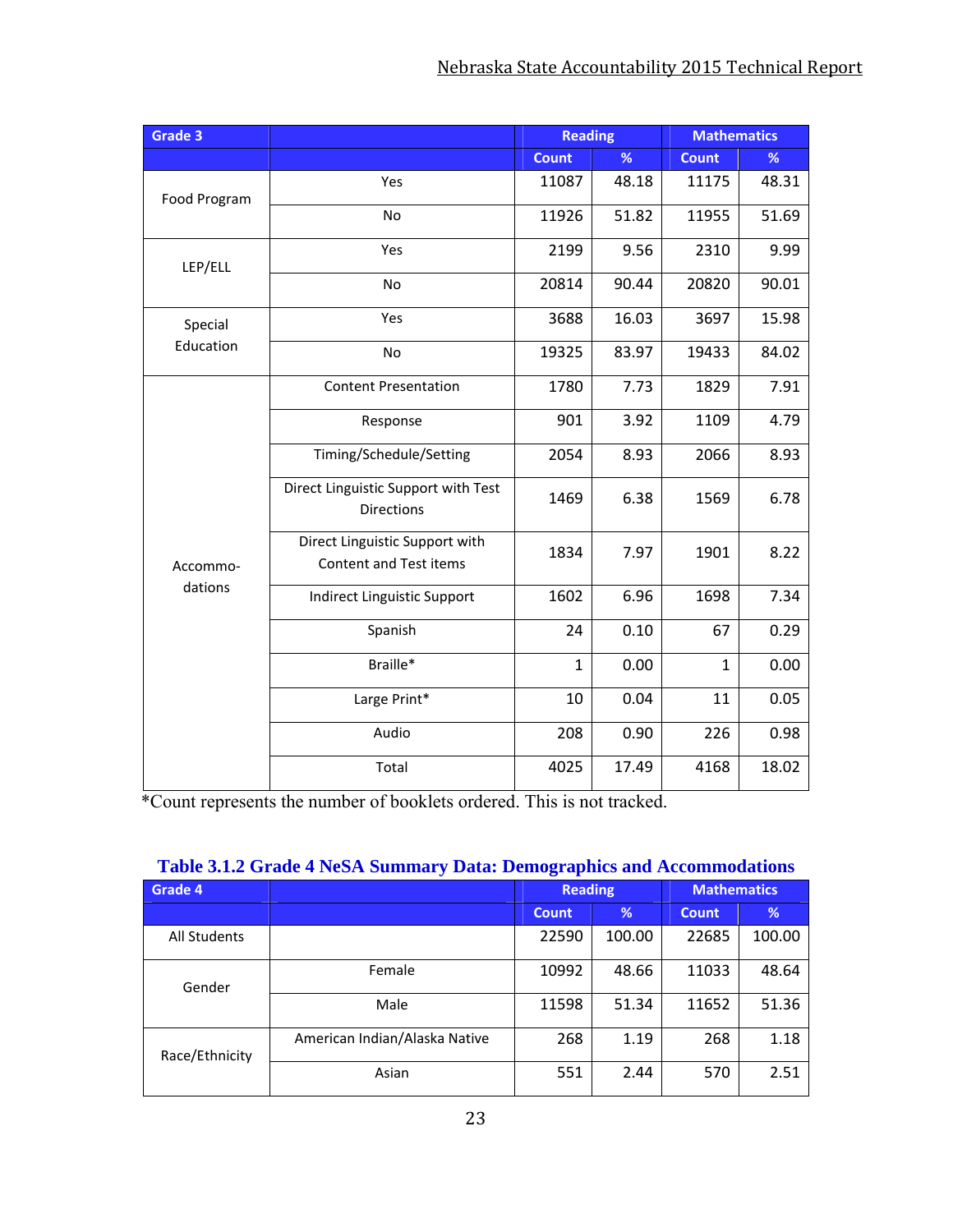| Grade 4      |                                                          | <b>Reading</b> |       | <b>Mathematics</b> |       |
|--------------|----------------------------------------------------------|----------------|-------|--------------------|-------|
|              |                                                          |                | %     | <b>Count</b>       | %     |
|              | <b>Black</b>                                             | 1567           | 6.94  | 1579               | 6.96  |
|              | Hispanic                                                 | 4050           | 17.93 | 4105               | 18.10 |
|              | Native Hawaiian or other Pacific<br>Islander             | 29             | 0.13  | 29                 | 0.13  |
|              | White                                                    | 15284          | 67.66 | 15296              | 67.43 |
|              | Two or More Races                                        | 841            | 3.72  | 838                | 3.69  |
| Food Program | Yes                                                      | 10524          | 46.59 | 10600              | 46.73 |
|              | No                                                       | 12066          | 53.41 | 12085              | 53.27 |
| LEP/ELL      | Yes                                                      | 1619           | 7.17  | 1726               | 7.61  |
|              | No                                                       | 20971          | 92.83 | 20959              | 92.39 |
| Special      | Yes                                                      | 3680           | 16.29 | 3681               | 16.23 |
| Education    | No                                                       | 18910          | 83.71 | 19004              | 83.77 |
|              | <b>Content Presentation</b>                              | 2040           | 9.03  | 2046               | 9.02  |
|              | Response                                                 | 1034           | 4.58  | 1339               | 5.90  |
|              | Timing/Schedule/Setting                                  | 2318           | 10.26 | 2322               | 10.24 |
|              | Direct Linguistic Support with Test<br><b>Directions</b> | 1257           | 5.56  | 1344               | 5.92  |
| Accommo-     | Direct Linguistic Support with<br>Content and Test items | 1432           | 6.34  | 1523               | 6.71  |
| dations      | Indirect Linguistic Support                              | 1298           | 5.75  | 1368               | 6.03  |
|              | Spanish                                                  | 29             | 0.13  | 67                 | 0.30  |
|              | Braille*                                                 | $\mathbf{1}$   | 0.00  | $\boldsymbol{0}$   | 0.00  |
|              | Large Print*                                             | 12             | 0.05  | 13                 | 0.06  |
|              | Audio                                                    | 217            | 0.96  | 231                | 1.02  |
|              | Total                                                    | 3986           | 17.64 | 4087               | 18.02 |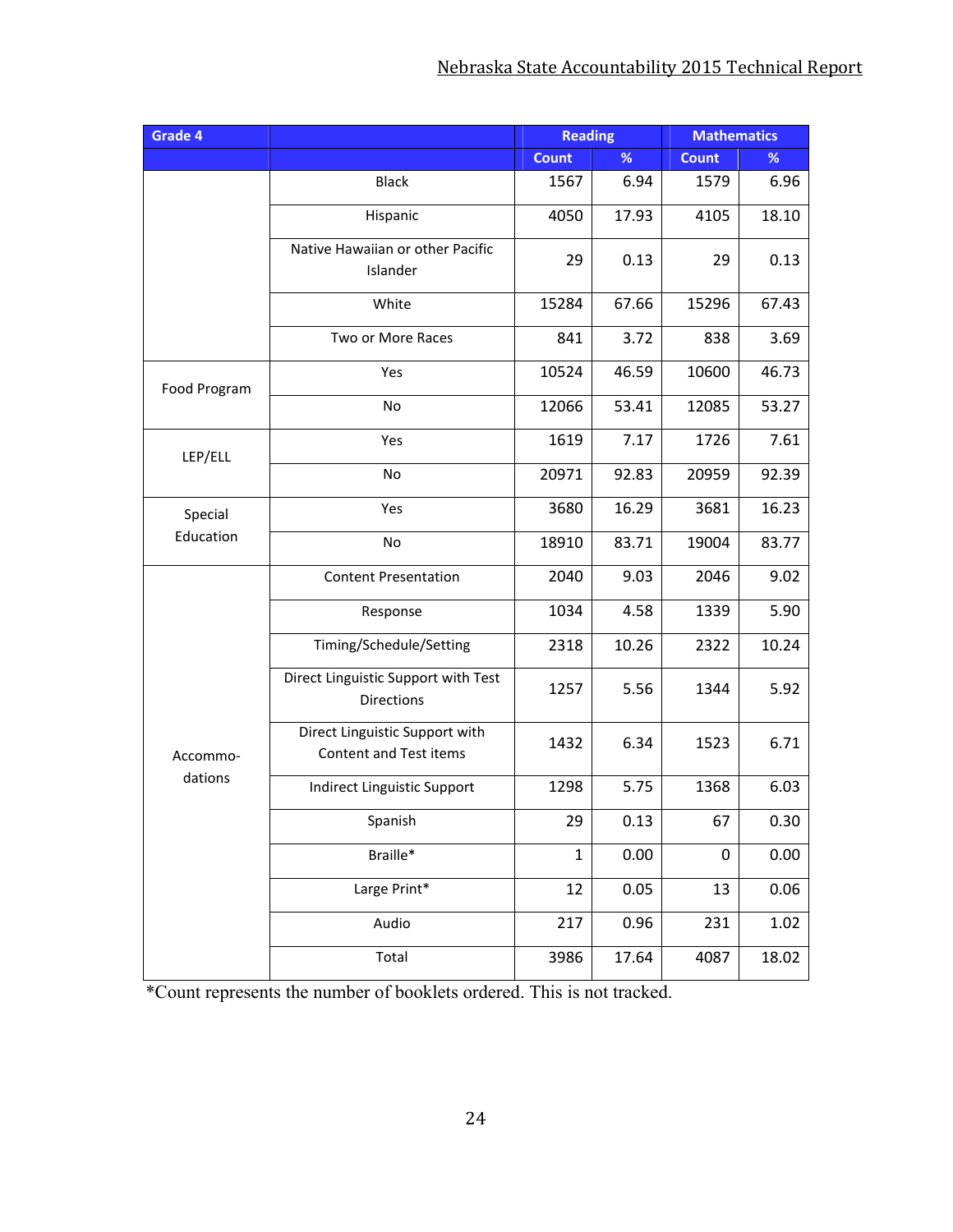| Grade 5        |                                                          | <b>Reading</b> |        | $2 \pi$ and $2 \pi$ $\pi$ $\mu$ and $\pi$ $\sigma$ $\sigma$ $\sigma$ $\sigma$ $\sigma$<br><b>Mathematics</b> |        | <b>Science</b> |        |
|----------------|----------------------------------------------------------|----------------|--------|--------------------------------------------------------------------------------------------------------------|--------|----------------|--------|
|                |                                                          | <b>Count</b>   | %      | <b>Count</b>                                                                                                 | $\%$   | <b>Count</b>   | %      |
| All Students   |                                                          | 22878          | 100.00 | 22946                                                                                                        | 100.00 | 22949          | 100.00 |
| Gender         | Female                                                   | 11207          | 48.99  | 11231                                                                                                        | 48.95  | 11238          | 48.97  |
|                | Male                                                     | 11671          | 51.01  | 11715                                                                                                        | 51.05  | 11711          | 51.03  |
|                | American Indian/Alaska Native                            | 318            | 1.39   | 318                                                                                                          | 1.39   | 318            | 1.39   |
|                | Asian                                                    | 550            | 2.40   | 566                                                                                                          | 2.47   | 567            | 2.47   |
|                | <b>Black</b>                                             | 1476           | 6.45   | 1479                                                                                                         | 6.45   | 1476           | 6.43   |
| Race/Ethnicity | Hispanic                                                 | 4061           | 17.75  | 4108                                                                                                         | 17.90  | 4110           | 17.91  |
|                | Native Hawaiian or other Pacific<br>Islander             | 29             | 0.13   | 29                                                                                                           | 0.13   | 30             | 0.13   |
|                | White                                                    | 15648          | 68.40  | 15650                                                                                                        | 68.20  | 15655          | 68.22  |
|                | Two or More Races                                        | 796            | 3.48   | 796                                                                                                          | 3.47   | 793            | 3.46   |
| Food Program   | Yes                                                      | 10577          | 46.23  | 10630                                                                                                        | 46.33  | 10627          | 46.31  |
|                | No                                                       | 12301          | 53.77  | 12316                                                                                                        | 53.67  | 12322          | 53.69  |
| LEP/ELL        | Yes                                                      | 1133           | 4.95   | 1210                                                                                                         | 5.27   | 1211           | 5.28   |
|                | No                                                       | 21745          | 95.05  | 21736                                                                                                        | 94.73  | 21738          | 94.72  |
| Special        | Yes                                                      | 3672           | 16.05  | 3667                                                                                                         | 15.98  | 3672           | 16.00  |
| Education      | No                                                       | 19206          | 83.95  | 19279                                                                                                        | 84.02  | 19277          | 84.00  |
|                | <b>Content Presentation</b>                              | 2163           | 9.45   | 2209                                                                                                         | 9.63   | 2144           | 9.34   |
|                | Response                                                 | 1071           | 4.68   | 1429                                                                                                         | 6.23   | 1058           | 4.61   |
|                | Timing/Schedule/Setting                                  | 2441           | 10.67  | 2433                                                                                                         | 10.60  | 2358           | 10.27  |
| Accommo-       | Direct Linguistic Support with Test<br><b>Directions</b> | 810            | 3.54   | 811                                                                                                          | 3.53   | 812            | 3.54   |
| dations        | Direct Linguistic Support with<br>Content and Test items | 989            | 4.32   | 1022                                                                                                         | 4.45   | 1049           | 4.57   |
|                | <b>Indirect Linguistic Support</b>                       | 765            | 3.34   | 866                                                                                                          | 3.77   | 791            | 3.45   |
|                | Spanish                                                  | 30             | 0.13   | 70                                                                                                           | 0.31   | 69             | 0.30   |
|                | Braille*                                                 | $\overline{2}$ | 0.01   | $\overline{2}$                                                                                               | 0.01   | $\overline{2}$ | 0.01   |

#### **Table 3.1.3 Grade 5 NeSA Summary Data: Demographics and Accommodations**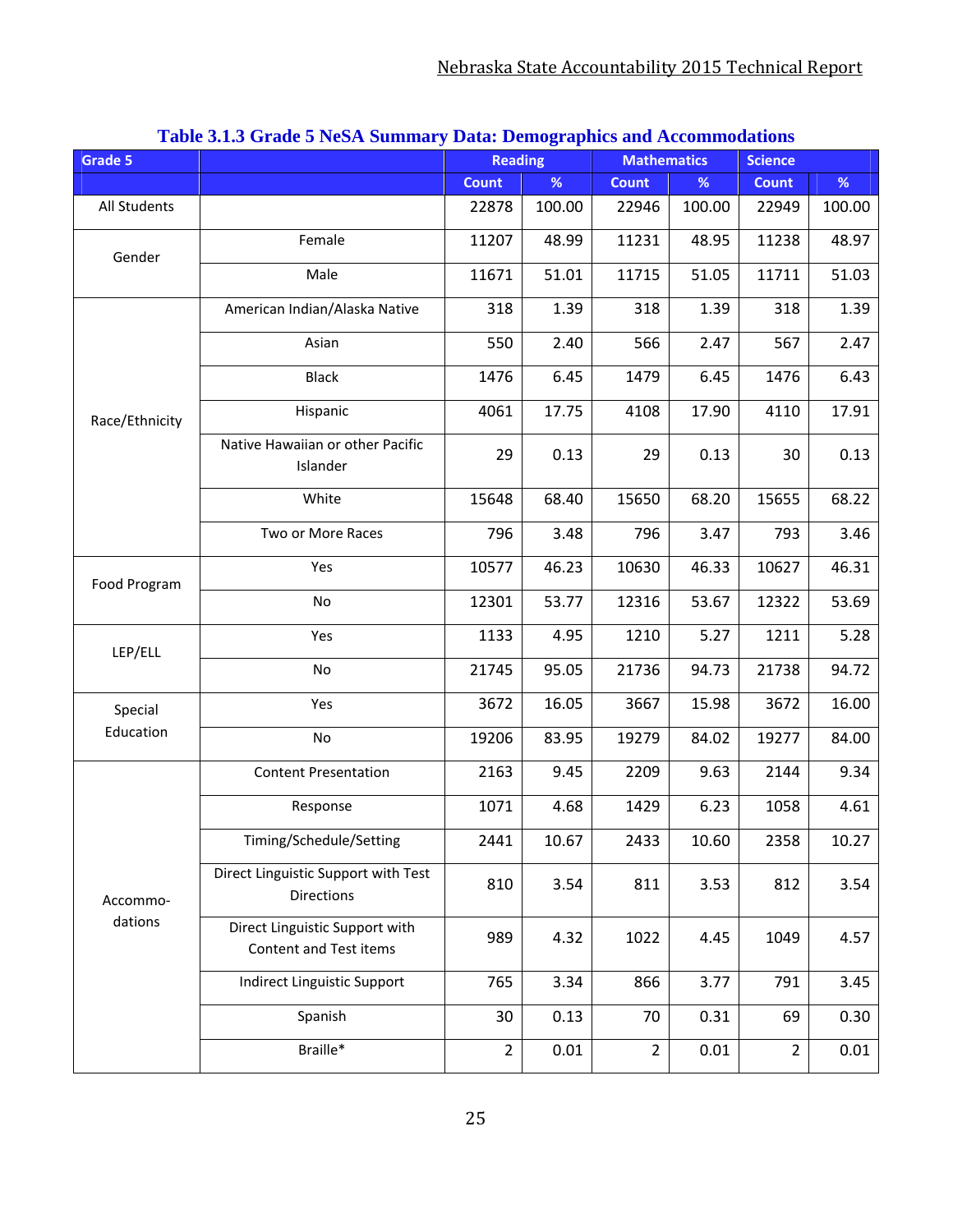#### Nebraska State Accountability 2015 Technical Report

| Grade 5 |              | <b>Reading</b> |       | <b>Mathematics</b> |       | <b>Science</b> |       |
|---------|--------------|----------------|-------|--------------------|-------|----------------|-------|
|         |              | <b>Count</b>   | %     | <b>Count</b>       | %     | Count          | %     |
|         | Large Print* | 10             | 0.04  | 9                  | 0.04  | 8              | 0.03  |
|         | Audio        | 218            | 0.95  | 223                | 0.97  | 241            | 1.05  |
|         | Total        | 3649           | 15.95 | 3682               | 16.05 | 3628           | 15.81 |

\*Count represents the number of booklets ordered. This is not tracked.

#### **Grade 6 Reading Mathematics Construction Construction Construction Reading <b>Mathematics Count % Count %** All Students | 22377 | 22377 | 200.00 | 22445 | 100.00 Gender Female 10859 48.53 10883 48.49 Male 11518 51.47 11562 51.51 Race/Ethnicity American Indian/Alaska Native | 294 | 1.31 294 | 1.31 Asian 536 2.40 550 2.45 Black 1466 6.55 1471 6.55 Hispanic 13966 17.72 4009 17.86 Native Hawaiian or other Pacific Islander  $22 | 0.10 | 22 | 0.10$ White 15299 68.37 15304 68.18 Two or More Races | 794 | 3.55 | 795 | 3.54 Food Program Yes 10047 44.90 10109 45.04 No 12330 55.10 12336 54.96 LEP/ELL Yes 694 3.10 774 3.45 No 21683 96.90 21671 96.55 Special Education Yes 3402 15.20 3393 15.12 No 18975 84.80 19052 84.88 Accommo‐ dations Content Presentation | 1994 | 8.91 | 1942 | 8.65 Response | 889 3.97 | 1479 6.59 Timing/Schedule/Setting | 2172 | 9.71 | 2131 | 9.49

#### **Table 3.1.4 Grade 6 NeSA Summary Data: Demographics and Accommodations**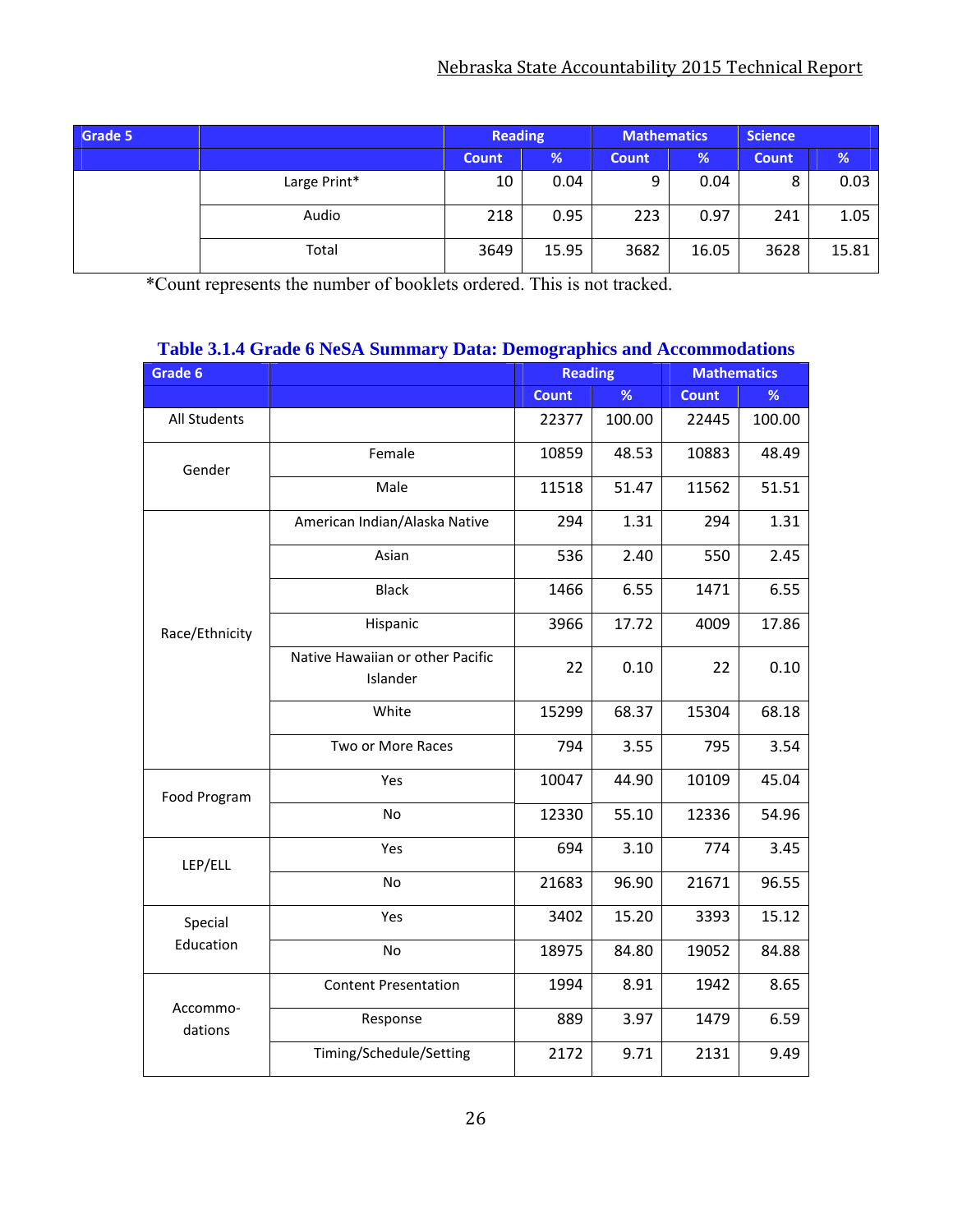| Grade 6 |                                                                 | <b>Reading</b> |       | <b>Mathematics</b> |       |  |
|---------|-----------------------------------------------------------------|----------------|-------|--------------------|-------|--|
|         |                                                                 | <b>Count</b>   | %     | <b>Count</b>       | %     |  |
|         | Direct Linguistic Support with Test<br><b>Directions</b>        | 529            | 2.36  | 524                | 2.33  |  |
|         | Direct Linguistic Support with<br><b>Content and Test items</b> | 580            | 2.59  | 626                | 2.79  |  |
|         | Indirect Linguistic Support                                     | 518            | 2.31  | 504                | 2.25  |  |
|         | Spanish                                                         | 32             | 0.14  | 69                 | 0.31  |  |
|         | Braille*                                                        | 4              | 0.02  | 3                  | 0.01  |  |
|         | Large Print*                                                    | 8              | 0.04  | 8                  | 0.04  |  |
|         | Audio                                                           | 308            | 1.38  | 315                | 1.40  |  |
|         | Total                                                           | 3058           | 13.67 | 3125               | 13.92 |  |

| <b>Grade 7</b> |                                              | <b>Reading</b> |        | <b>Mathematics</b> |        |
|----------------|----------------------------------------------|----------------|--------|--------------------|--------|
|                |                                              | <b>Count</b>   | %      | <b>Count</b>       | %      |
| All Students   |                                              | 22212          | 100.00 | 22285              | 100.00 |
| Gender         | Female                                       | 10923          | 49.18  | 10949              | 49.13  |
|                | Male                                         | 11289          | 50.82  | 11336              | 50.87  |
|                | American Indian/Alaska Native                | 294            | 1.32   | 291                | 1.31   |
|                | Asian                                        | 516            | 2.32   | 534                | 2.40   |
|                | <b>Black</b>                                 | 1369           | 6.16   | 1369               | 6.14   |
| Race/Ethnicity | Hispanic                                     | 3927           | 17.68  | 3989               | 17.90  |
|                | Native Hawaiian or other Pacific<br>Islander | 26             | 0.12   | 26                 | 0.12   |
|                | White                                        | 15343          | 69.08  | 15339              | 68.83  |
|                | <b>Two or More Races</b>                     | 737            | 3.32   | 737                | 3.31   |
| Food Program   | Yes                                          | 9982           | 44.94  | 10049              | 45.09  |
|                | <b>No</b>                                    | 12230          | 55.06  | 12236              | 54.91  |
| LEP/ELL        | Yes                                          | 609            | 2.74   | 696                | 3.12   |
|                | No                                           | 21603          | 97.26  | 21589              | 96.88  |

#### **Table 3.1.5 Grade 7 NeSA Summary Data: Demographics and Accommodations**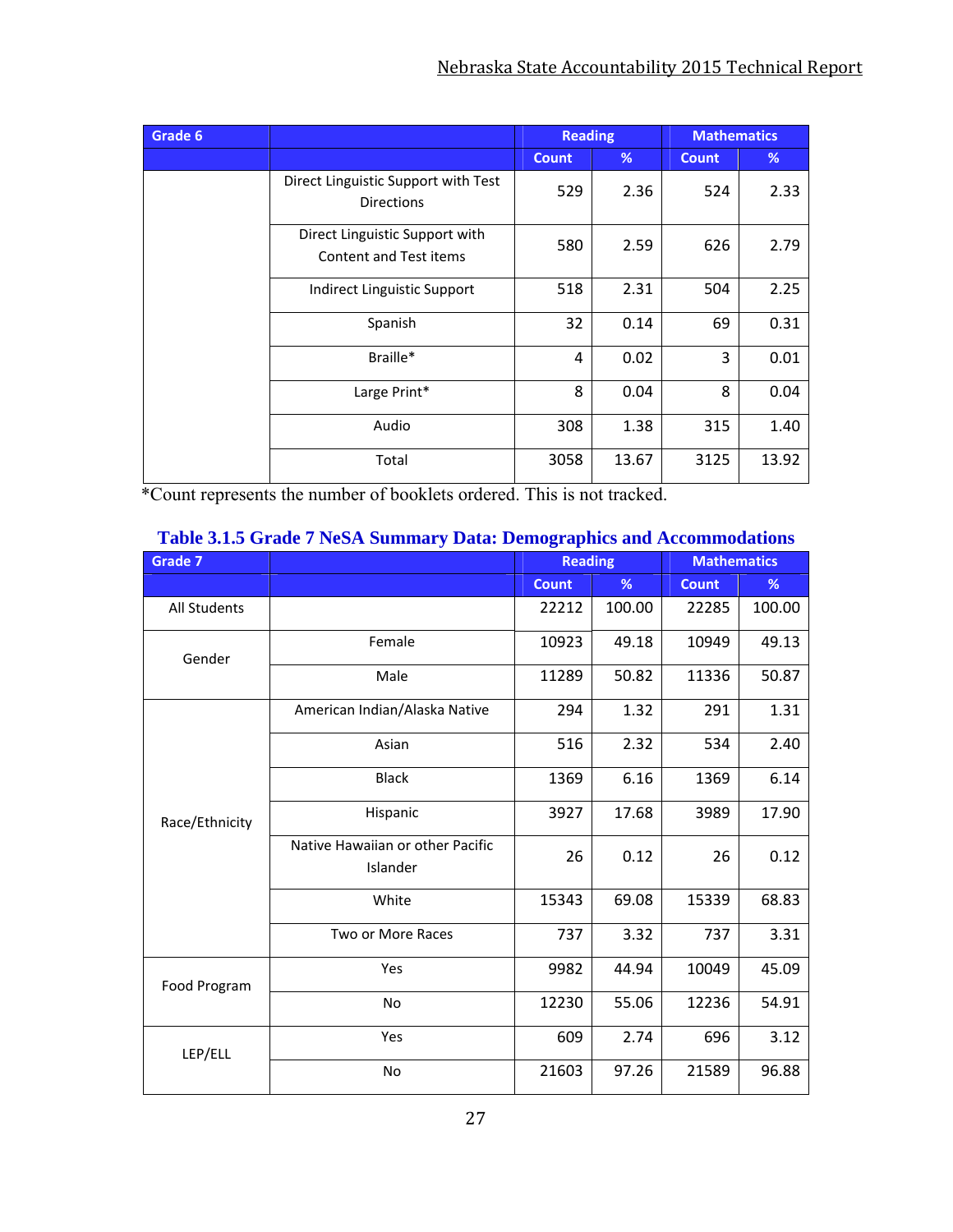| <b>Grade 7</b> |                                                                 | <b>Reading</b> |       | <b>Mathematics</b> |       |
|----------------|-----------------------------------------------------------------|----------------|-------|--------------------|-------|
|                |                                                                 | <b>Count</b>   | %     | <b>Count</b>       | %     |
| Special        | Yes                                                             | 3137           | 14.12 | 3135               | 14.07 |
| Education      | <b>No</b>                                                       | 19075          | 85.88 | 19150              | 85.93 |
|                | <b>Content Presentation</b>                                     | 1618           | 7.28  | 1644               | 7.38  |
|                | Response                                                        | 739            | 3.33  | 1381               | 6.20  |
|                | Timing/Schedule/Setting                                         | 1728           | 7.78  | 1714               | 7.69  |
|                | Direct Linguistic Support with Test<br><b>Directions</b>        | 363            | 1.63  | 423                | 1.90  |
| Accommo-       | Direct Linguistic Support with<br><b>Content and Test items</b> | 342            | 1.54  | 430                | 1.93  |
| dations        | Indirect Linguistic Support                                     | 310            | 1.40  | 341                | 1.53  |
|                | Spanish                                                         | 31             | 0.14  | 82                 | 0.37  |
|                | Braille*                                                        | 3              | 0.01  | 3                  | 0.01  |
|                | Large Print*                                                    | 11             | 0.05  | 12                 | 0.05  |
|                | Audio                                                           | 478            | 2.15  | 515                | 2.31  |
|                | Total                                                           | 2516           | 11.33 | 2682               | 12.04 |

#### **Table 3.1.6 Grade 8 NeSA Summary Data: Demographics and Accommodations**

| Grade 8             |                                              |              | <b>Reading</b> |              | <b>Mathematics</b> |              |        |  | <b>Science</b> |
|---------------------|----------------------------------------------|--------------|----------------|--------------|--------------------|--------------|--------|--|----------------|
|                     |                                              | <b>Count</b> | %              | <b>Count</b> | %                  | <b>Count</b> | %      |  |                |
| <b>All Students</b> |                                              | 21904        | 100.00         | 21985        | 100.00             | 21993        | 100.00 |  |                |
| Gender              | Female                                       | 10743        | 49.05          | 10763        | 48.96              | 10762        | 48.93  |  |                |
|                     | Male                                         | 11161        | 50.95          | 11222        | 51.04              | 11231        | 51.07  |  |                |
|                     | American Indian/Alaska Native                | 343          | 1.57           | 342          | 1.56               | 342          | 1.56   |  |                |
|                     | Asian                                        | 484          | 2.21           | 504          | 2.29               | 504          | 2.29   |  |                |
|                     | <b>Black</b>                                 | 1453         | 6.63           | 1458         | 6.63               | 1456         | 6.62   |  |                |
| Race/Ethnicity      | Hispanic                                     | 3717         | 16.97          | 3775         | 17.17              | 3774         | 17.16  |  |                |
|                     | Native Hawaiian or other Pacific<br>Islander | 24           | 0.11           | 24           | 0.11               | 24           | 0.11   |  |                |
|                     | White                                        | 15216        | 69.47          | 15216        | 69.21              | 15225        | 69.23  |  |                |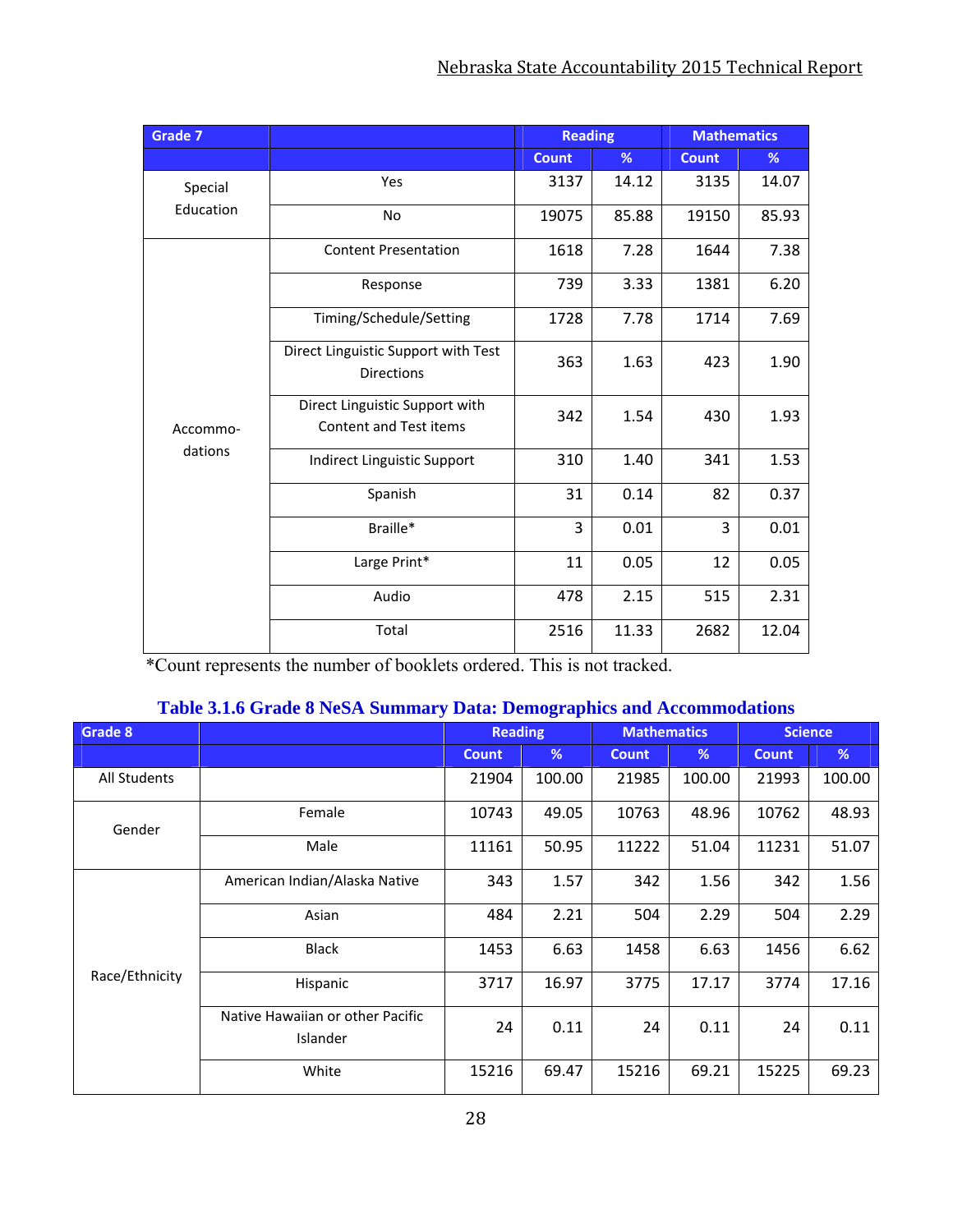| Grade 8      |                                                          | <b>Reading</b> |       | <b>Mathematics</b> |       | Science      |       |
|--------------|----------------------------------------------------------|----------------|-------|--------------------|-------|--------------|-------|
|              |                                                          | <b>Count</b>   | %     | <b>Count</b>       | %     | <b>Count</b> | %     |
|              | Two or More Races                                        | 667            | 3.05  | 666                | 3.03  | 668          | 3.04  |
| Food Program | Yes                                                      | 9477           | 43.27 | 9532               | 43.36 | 9542         | 43.39 |
|              | No                                                       | 12427          | 56.73 | 12453              | 56.64 | 12451        | 56.61 |
| LEP/ELL      | Yes                                                      | 485            | 2.21  | 586                | 2.67  | 588          | 2.67  |
|              | No                                                       | 21419          | 97.79 | 21399              | 97.33 | 21405        | 97.33 |
| Special      | Yes                                                      | 2935           | 13.40 | 2925               | 13.30 | 2933         | 13.34 |
| Education    | No                                                       | 18969          | 86.60 | 19060              | 86.70 | 19060        | 86.66 |
|              | <b>Content Presentation</b>                              | 1422           | 6.49  | 1417               | 6.45  | 1460         | 6.64  |
|              | Response                                                 | 568            | 2.59  | 1195               | 5.44  | 657          | 2.99  |
|              | Timing/Schedule/Setting                                  | 1562           | 7.13  | 1555               | 7.07  | 1493         | 6.79  |
|              | Direct Linguistic Support with Test<br><b>Directions</b> | 277            | 1.26  | 344                | 1.56  | 325          | 1.48  |
| Accommo-     | Direct Linguistic Support with<br>Content and Test items | 272            | 1.24  | 377                | 1.71  | 349          | 1.59  |
| dations      | Indirect Linguistic Support                              | 235            | 1.07  | 283                | 1.29  | 276          | 1.25  |
|              | Spanish                                                  | 56             | 0.26  | 96                 | 0.44  | 98           | 0.45  |
|              | Braille*                                                 | $\mathbf{1}$   | 0.00  | $\mathbf{1}$       | 0.00  | $\mathbf{1}$ | 0.00  |
|              | Large Print*                                             | 14             | 0.06  | 13                 | 0.06  | 13           | 0.06  |
|              | Audio                                                    | 469            | 2.14  | 470                | 2.14  | 485          | 2.21  |
|              | Total                                                    | 2285           | 10.43 | 2470               | 11.23 | 2354         | 10.70 |

#### **Table 3.1.7 Grade 11 NeSA Summary Data: Demographics and Accommodations**

| Grade 11       |                               | <b>Reading</b> |               | <b>Mathematics</b> |        |              |        | <b>Science</b> |  |
|----------------|-------------------------------|----------------|---------------|--------------------|--------|--------------|--------|----------------|--|
|                |                               | <b>Count</b>   | $\frac{9}{6}$ | <b>Count</b>       | %      | <b>Count</b> | %      |                |  |
| All Students   |                               | 21125          | 100.00        | 21107              | 100.00 | 21102        | 100.00 |                |  |
| Gender         | Female                        | 10312          | 48.81         | 10308              | 48.84  | 10299        | 48.81  |                |  |
|                | Male                          | 10813          | 51.19         | 10799              | 51.16  | 10803        | 51.19  |                |  |
| Race/Ethnicity | American Indian/Alaska Native | 243            | 1.15          | 239                | 1.13   | 241          | 1.14   |                |  |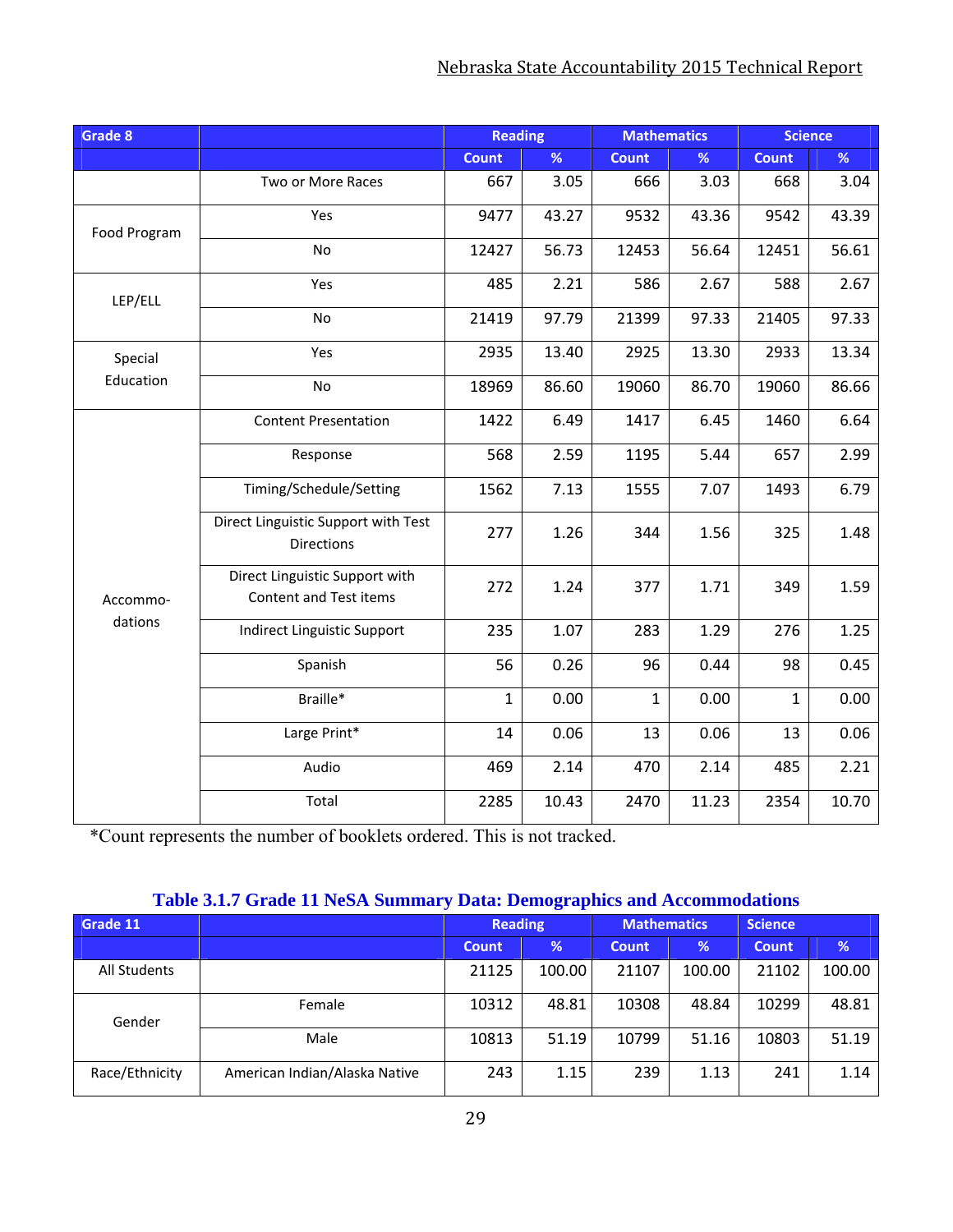| Grade 11     |                                                          | <b>Reading</b> |       | <b>Mathematics</b> |       | <b>Science</b> |       |
|--------------|----------------------------------------------------------|----------------|-------|--------------------|-------|----------------|-------|
|              |                                                          | <b>Count</b>   | $\%$  | <b>Count</b>       | %     | <b>Count</b>   | %     |
|              | Asian                                                    | 466            | 2.21  | 466                | 2.21  | 464            | 2.20  |
|              | <b>Black</b>                                             | 1289           | 6.10  | 1292               | 6.12  | 1293           | 6.13  |
|              | Hispanic                                                 | 3300           | 15.62 | 3303               | 15.65 | 3301           | 15.64 |
|              | Native Hawaiian or other Pacific<br>Islander             | 31             | 0.15  | 31                 | 0.15  | 31             | 0.15  |
|              | White                                                    | 15213          | 72.01 | 15196              | 72.00 | 15190          | 71.98 |
|              | Two or More Races                                        | 583            | 2.76  | 580                | 2.75  | 582            | 2.76  |
| Food Program | Yes                                                      | 7993           | 37.84 | 7997               | 37.89 | 7988           | 37.85 |
|              | No                                                       | 13132          | 62.16 | 13110              | 62.11 | 13114          | 62.15 |
| LEP/ELL      | Yes                                                      | 374            | 1.77  | 388                | 1.84  | 389            | 1.84  |
|              | No                                                       | 20751          | 98.23 | 20719              | 98.16 | 20713          | 98.16 |
| Special      | Yes                                                      | 2369           | 11.21 | 2353               | 11.15 | 2364           | 11.20 |
| Education    | No                                                       | 18756          | 88.79 | 18754              | 88.85 | 18738          | 88.80 |
|              | <b>Content Presentation</b>                              | 688            | 3.26  | 647                | 3.07  | 683            | 3.24  |
|              | Response                                                 | 345            | 1.63  | 819                | 3.88  | 473            | 2.24  |
|              | Timing/Schedule/Setting                                  | 984            | 4.66  | 990                | 4.69  | 993            | 4.71  |
|              | Direct Linguistic Support with Test<br><b>Directions</b> | 130            | 0.62  | 131                | 0.62  | 137            | 0.65  |
| Accommo-     | Direct Linguistic Support with<br>Content and Test items | 119            | 0.56  | 144                | 0.68  | 152            | 0.72  |
| dations      | Indirect Linguistic Support                              | 136            | 0.64  | 138                | 0.65  | 143            | 0.68  |
|              | Spanish                                                  | 82             | 0.39  | 88                 | 0.42  | 95             | 0.45  |
|              | Braille*                                                 | $\mathbf 1$    | 0.00  | $\mathbf 1$        | 0.00  | $\mathbf{1}$   | 0.00  |
|              | Large Print*                                             | $\overline{7}$ | 0.03  | $\overline{7}$     | 0.03  | $\overline{7}$ | 0.03  |
|              | Audio                                                    | 258            | 1.22  | 260                | 1.23  | 273            | 1.29  |
|              | Total                                                    | 1315           | 6.22  | 1492               | 7.07  | 1389           | 6.58  |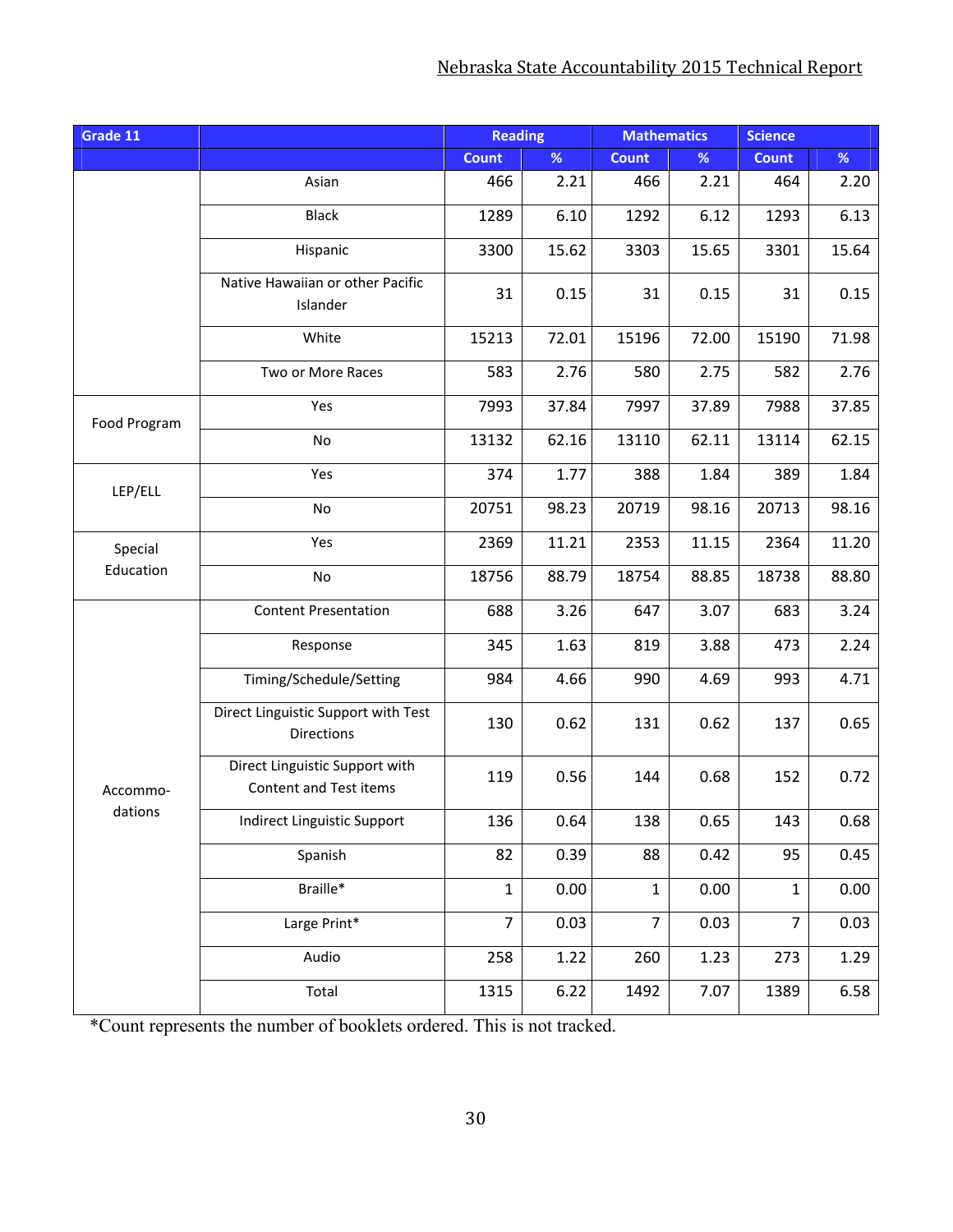# 3.2 STUDENTS TESTED AND MODE SUMMARY DATA

As noted in Chapters One and Two, the 2015 NeSA assessments were administered online to the extent practical. One form of the test was also published in a printed test booklet for students needing accommodation of a paper/pencil test. Tables  $3.2.1 - 3.2.3$  report the number of students in each test mode. For NeSA-R, between 2% and 8% of students took the assessment in the paper-based version with the lower percentages occurring in middle and high schools.

|       |       |        |       | <b>Table 3.2.1 NeSA-R Number of Students Tested</b> |
|-------|-------|--------|-------|-----------------------------------------------------|
|       |       |        |       | Percent                                             |
| Grade | Total | Online | Paper | Paper                                               |
| 3     | 23013 | 21330  | 1683  |                                                     |
| 4     | 22590 | 20921  | 1669  |                                                     |
| 5     | 22878 | 21371  | 1507  | 7                                                   |
| 6     | 22377 | 21135  | 1242  | 6                                                   |
| 7     | 22212 | 21265  | 947   | 4                                                   |
| 8     | 21904 | 21076  | 828   | 4                                                   |
| 11    | 21125 | 20648  | 477   | 2                                                   |

## **Table 3.2.1 NeSA-R Number of Students Tested**

For NeSA-M, between 2% and 8% of students took the assessment in the paper-based version.

|       |              |               |       | Percent |
|-------|--------------|---------------|-------|---------|
| Grade | <b>Total</b> | <b>Online</b> | Paper | Paper   |
| 3     | 23130        | 21373         | 1757  | 8       |
| 4     | 22685        | 20951         | 1734  | 8       |
| 5     | 22946        | 21370         | 1576  | 7       |
| 6     | 22445        | 21146         | 1299  | 6       |
| 7     | 22285        | 21332         | 953   | 4       |
| 8     | 21985        | 21096         | 889   | 4       |
| 11    | 21107        | 20612         | 495   | 2       |

#### **Table 3.2.2 NeSA-M Number of Students Tested**

For NeSA-S, between 2% and 7% of students took the assessment in the paper version.

|       |       |               |       | Table 3.2.3 NeSA-S Number of Students' Lested |
|-------|-------|---------------|-------|-----------------------------------------------|
|       |       |               |       | Percent                                       |
| Grade | Total | <b>Online</b> | Paper | Paper                                         |
|       | 22949 | 21446         | 1503  |                                               |
| 8     | 21993 | 21155         | 838   |                                               |
| 11    | 21102 | 20618         | 484   |                                               |

## **Table 3.2.3 NeSA-S Number of Students Tested**

The number of students, across content area and grade level, who took the 2015 NeSA tests online instead of paper pencil is similar to that of the 2015 NeSA tests.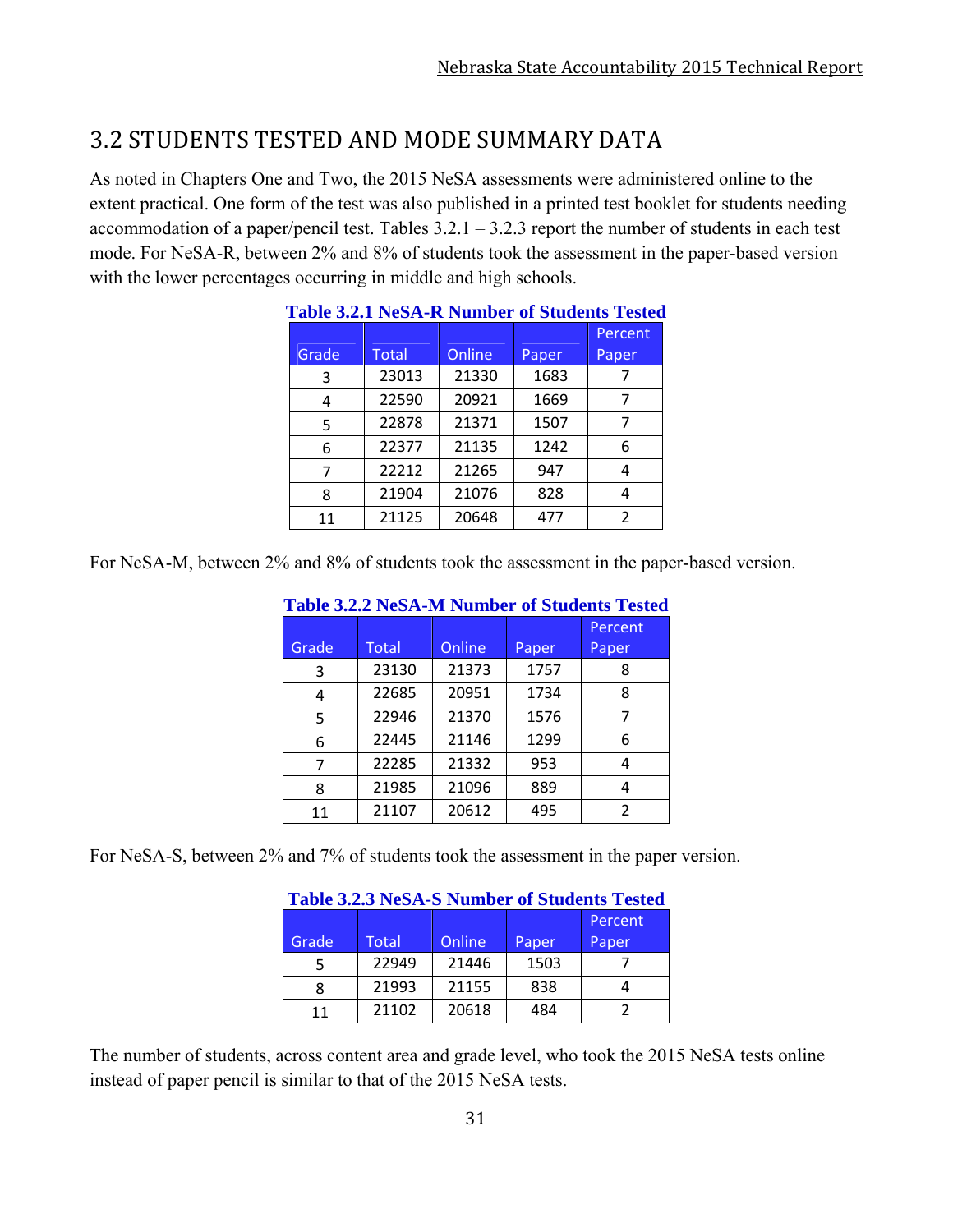## 3.3 TESTING TIME

Online testing time for the 2015 NeSA assessments was examined for each grade and content area. The data in Tables 3.3.1, 3.3.2, and 3.3.3 were compiled based on students who had a *single login, a single logout,* and *responded to all the items.* Similar to 2014, students from upper grade levels, on average, spent slightly less time for all content areas, and there was a slightly bigger difference in the time spent in sessions 1 and 2, indicating a tendency toward less time in the second session. As compared to 2014, the average 2015 online testing time slightly increased, especially among the lower grade students. This is probably because there are more first-time online test takers among them. The rest of the distribution of times was comparable. The outliers on the other end, greater than 90 minutes, are also interesting because this data does not include students who *paused out*, had the test ended due to inactivity, or were reactivated. It appears that they were actively involved with the test for the full time between the login and logout, but it raises the question of how fully engaged those students may have been for that amount of time.

|              |             | Table 5.3.1 Duration of Keauing Omine Testing bessions |              |       |       |                |                |                |                |                |       |                |       |                |
|--------------|-------------|--------------------------------------------------------|--------------|-------|-------|----------------|----------------|----------------|----------------|----------------|-------|----------------|-------|----------------|
| <b>Grade</b> | 3           |                                                        |              | 4     |       | 5              |                | 6              |                | 7              |       | 8              | 11    |                |
| Session      | $\mathbf 1$ | $\overline{2}$                                         | $\mathbf{1}$ | 2     | 1     | $\overline{2}$ | $\mathbf 1$    | $\overline{2}$ | 1              | $\overline{c}$ | 1     | $\overline{2}$ |       | $\overline{2}$ |
| < 5          | 0           | 1                                                      | 0            | 5     | 2     | $\Omega$       | $\overline{2}$ |                | $\overline{7}$ | 18             | 2     | 18             | 88    | 149            |
| $5 - 10$     | 9           | 15                                                     | 8            | 56    | 1     | 11             | 6              | 16             | 14             | 70             | 42    | 50             | 184   | 335            |
| $10 - 15$    | 108         | 157                                                    | 43           | 422   | 60    | 125            | 36             | 107            | 69             | 459            | 404   | 257            | 775   | 1286           |
| $15 - 20$    | 508         | 613                                                    | 286          | 1211  | 367   | 643            | 199            | 467            | 368            | 1753           | 1511  | 976            | 2549  | 3280           |
| $20 - 25$    | 1154        | 1379                                                   | 839          | 2155  | 1033  | 1543           | 556            | 1407           | 1210           | 2956           | 2874  | 2143           | 4126  | 4336           |
| $25 - 30$    | 1946        | 2044                                                   | 1621         | 2778  | 1852  | 2387           | 1266           | 2311           | 1948           | 3610           | 3784  | 3027           | 4229  | 3810           |
| 30-35        | 2439        | 2426                                                   | 2351         | 2806  | 2374  | 2751           | 1840           | 2730           | 2748           | 3343           | 3636  | 3303           | 3189  | 2831           |
| $35 - 40$    | 2531        | 2479                                                   | 2560         | 2496  | 2599  | 2729           | 2269           | 2849           | 2857           | 2587           | 2817  | 3086           | 2122  | 1702           |
| 40-45        | 2283        | 2265                                                   | 2450         | 2096  | 2300  | 2301           | 2372           | 2398           | 2736           | 1982           | 1935  | 2344           | 1201  | 1072           |
| 45-50        | 1967        | 1856                                                   | 2147         | 1648  | 2164  | 1867           | 2365           | 1944           | 2293           | 1333           | 1374  | 1744           | 753   | 623            |
| 50-55        | 1733        | 1666                                                   | 1741         | 1189  | 1725  | 1520           | 1977           | 1575           | 1857           | 897            | 826   | 1245           | 472   | 416            |
| 55-60        | 1395        | 1322                                                   | 1481         | 969   | 1407  | 1256           | 1638           | 1149           | 1369           | 563            | 561   | 802            | 323   | 217            |
| 60-65        | 1206        | 1135                                                   | 1148         | 718   | 1104  | 923            | 1325           | 890            | 961            | 417            | 372   | 596            | 201   | 144            |
| 65-70        | 872         | 880                                                    | 904          | 543   | 880   | 721            | 1017           | 640            | 730            | 286            | 251   | 406            | 129   | 117            |
| 70-75        | 661         | 637                                                    | 684          | 383   | 726   | 541            | 805            | 511            | 499            | 249            | 153   | 245            | 75    | 74             |
| 75-80        | 509         | 489                                                    | 506          | 278   | 580   | 436            | 618            | 376            | 352            | 134            | 115   | 194            | 42    | 55             |
| 80-85        | 416         | 359                                                    | 415          | 193   | 412   | 322            | 477            | 272            | 272            | 104            | 76    | 136            | 34    | 38             |
| 85-90        | 258         | 258                                                    | 335          | 170   | 314   | 205            | 400            | 260            | 219            | 99             | 70    | 89             | 28    | 30             |
| >90          | 1236        | 1279                                                   | 1343         | 698   | 1424  | 1047           | 1907           | 1180           | 702            | 355            | 241   | 372            | 103   | 95             |
| Total        | 21231       | 21260                                                  | 20862        | 20814 | 21324 | 21328          | 21075          | 21083          | 21211          | 21215          | 21044 | 21033          | 20623 | 2061           |
| Mean         | 88.5        | 66.3                                                   | 74.5         | 62.6  | 58.8  | 67.0           | 76.5           | 52.6           | 58.7           | 51.2           | 48.6  | 51.2           | 47.4  | 40.5           |

#### **Table 3.3.1 Duration of Reading Online Testing Sessions**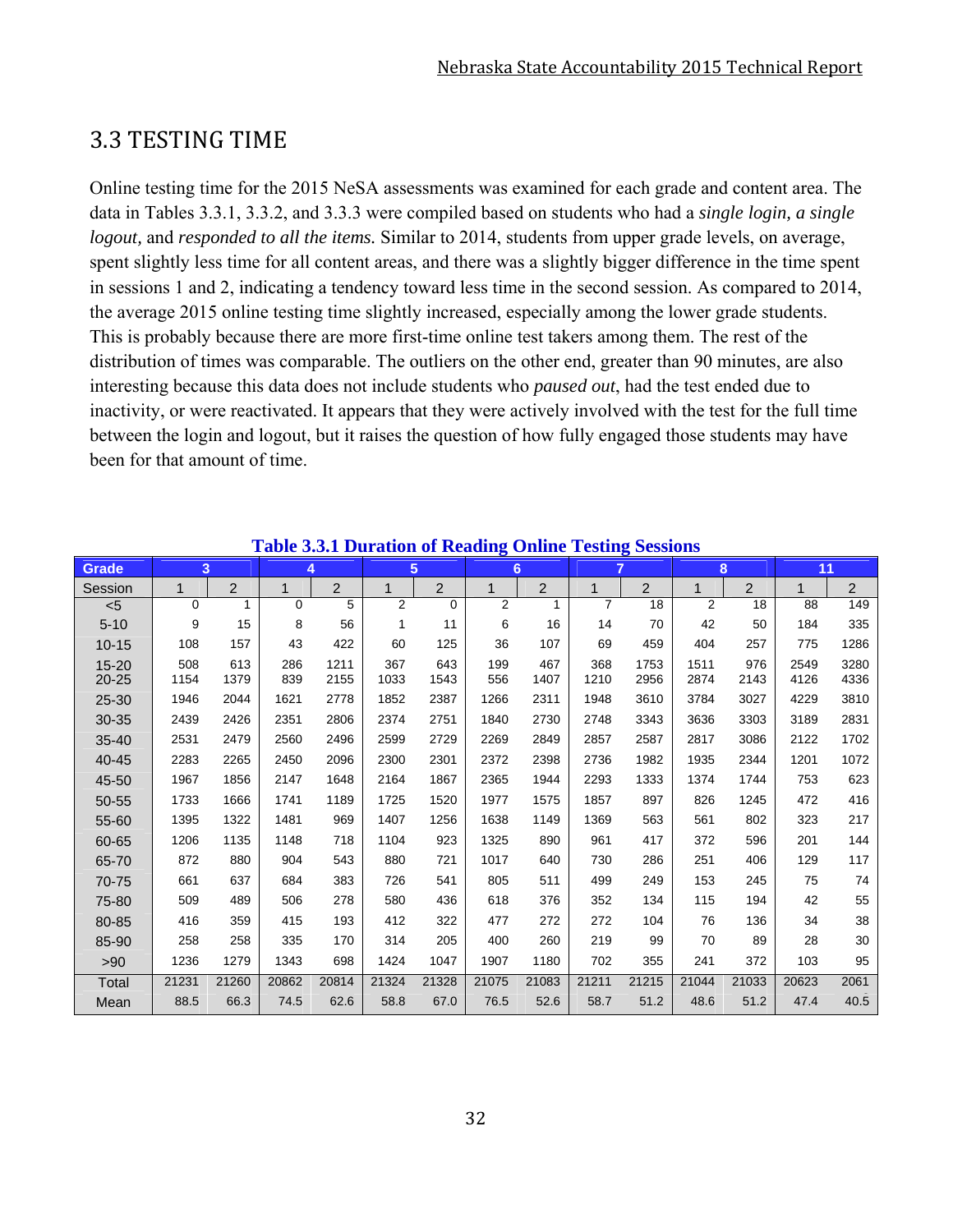|           |              |                |       |             |       | <b>Table 3.3.2 Duration of mathematics Omnie Testing Sessions</b><br>5 |       |                | $\overline{7}$ |                |       |                |       |       |
|-----------|--------------|----------------|-------|-------------|-------|------------------------------------------------------------------------|-------|----------------|----------------|----------------|-------|----------------|-------|-------|
| Grade     |              | 3              |       | 4           |       |                                                                        |       | 6              |                |                |       | 8              |       | 11    |
| Sessio    | $\mathbf{1}$ | $\overline{2}$ | 1     | 2           | 1     | $\overline{2}$                                                         |       | $\overline{2}$ | $\mathbf{1}$   | $\overline{2}$ | 1     | $\overline{2}$ | 1     | 2     |
| $< 5$     | 3            | 1              | 1     | $\mathbf 0$ | 1     | $\overline{2}$                                                         | 3     | 4              | 11             | 17             | 13    | 29             | 114   | 188   |
| $5 - 10$  | 10           | 29             | 6     | 13          | 4     | 15                                                                     | 5     | 10             | 19             | 27             | 25    | 42             | 182   | 368   |
| $10 - 15$ | 222          | 407            | 121   | 187         | 51    | 175                                                                    | 17    | 74             | 72             | 195            | 78    | 173            | 432   | 851   |
| 15-20     | 1059         | 1516           | 843   | 945         | 340   | 1023                                                                   | 137   | 385            | 381            | 1170           | 400   | 880            | 1315  | 2241  |
| 20-25     | 2350         | 2635           | 1984  | 2074        | 1157  | 2299                                                                   | 574   | 1341           | 1203           | 2754           | 1286  | 2345           | 2827  | 3898  |
| 25-30     | 2828         | 3069           | 2915  | 2768        | 1962  | 3000                                                                   | 1378  | 2518           | 2212           | 3774           | 2560  | 3452           | 3946  | 4310  |
| 30-35     | 2817         | 2787           | 2904  | 2840        | 2522  | 2870                                                                   | 2291  | 3036           | 3033           | 3586           | 3178  | 3472           | 3768  | 3393  |
| 35-40     | 2477         | 2333           | 2586  | 2534        | 2480  | 2410                                                                   | 2644  | 2957           | 3035           | 2780           | 3232  | 2990           | 2884  | 2123  |
| 40-45     | 1940         | 1861           | 2141  | 2129        | 2294  | 2026                                                                   | 2546  | 2359           | 2678           | 2134           | 2709  | 2199           | 1892  | 1185  |
| 45-50     | 1659         | 1454           | 1608  | 1591        | 2070  | 1687                                                                   | 2317  | 1940           | 2219           | 1576           | 2153  | 1662           | 1165  | 752   |
| 50-55     | 1250         | 1104           | 1270  | 1246        | 1673  | 1250                                                                   | 1889  | 1478           | 1812           | 1071           | 1514  | 1129           | 707   | 475   |
| 55-60     | 911          | 881            | 971   | 959         | 1421  | 1020                                                                   | 1490  | 1162           | 1312           | 679            | 1077  | 776            | 455   | 260   |
| 60-65     | 800          | 710            | 776   | 808         | 1034  | 783                                                                    | 1190  | 878            | 945            | 445            | 802   | 532            | 300   | 187   |
| 65-70     | 588          | 497            | 602   | 581         | 886   | 627                                                                    | 916   | 603            | 669            | 303            | 571   | 352            | 190   | 85    |
| 70-75     | 457          | 416            | 455   | 465         | 694   | 463                                                                    | 691   | 460            | 462            | 167            | 396   | 254            | 118   | 70    |
| 75-80     | 403          | 319            | 349   | 336         | 542   | 332                                                                    | 512   | 369            | 329            | 158            | 273   | 164            | 76    | 52    |
| 80-85     | 287          | 270            | 287   | 291         | 406   | 272                                                                    | 445   | 251            | 212            | 90             | 188   | 137            | 53    | 35    |
| 85-90     | 208          | 182            | 171   | 220         | 338   | 227                                                                    | 326   | 239            | 180            | 72             | 131   | 93             | 41    | 24    |
| >90       | 1034         | 846            | 909   | 915         | 1427  | 840                                                                    | 1722  | 1032           | 509            | 301            | 470   | 394            | 123   | 72    |
| Total     | 21303        | 21317          | 20899 | 20902       | 21302 | 21321                                                                  | 21093 | 21096          | 21293          | 21299          | 21056 | 21075          | 20588 | 20569 |
| Mean      | 76.7         | 62.6           | 68.3  | 56.1        | 72.2  | 53.4                                                                   | 63.6  | 57.7           | 58.4           | 40.8           | 53.7  | 44.2           | 45.5  | 38.0  |

**Table 3.3.2 Duration of Mathematics Online Testing Sessions**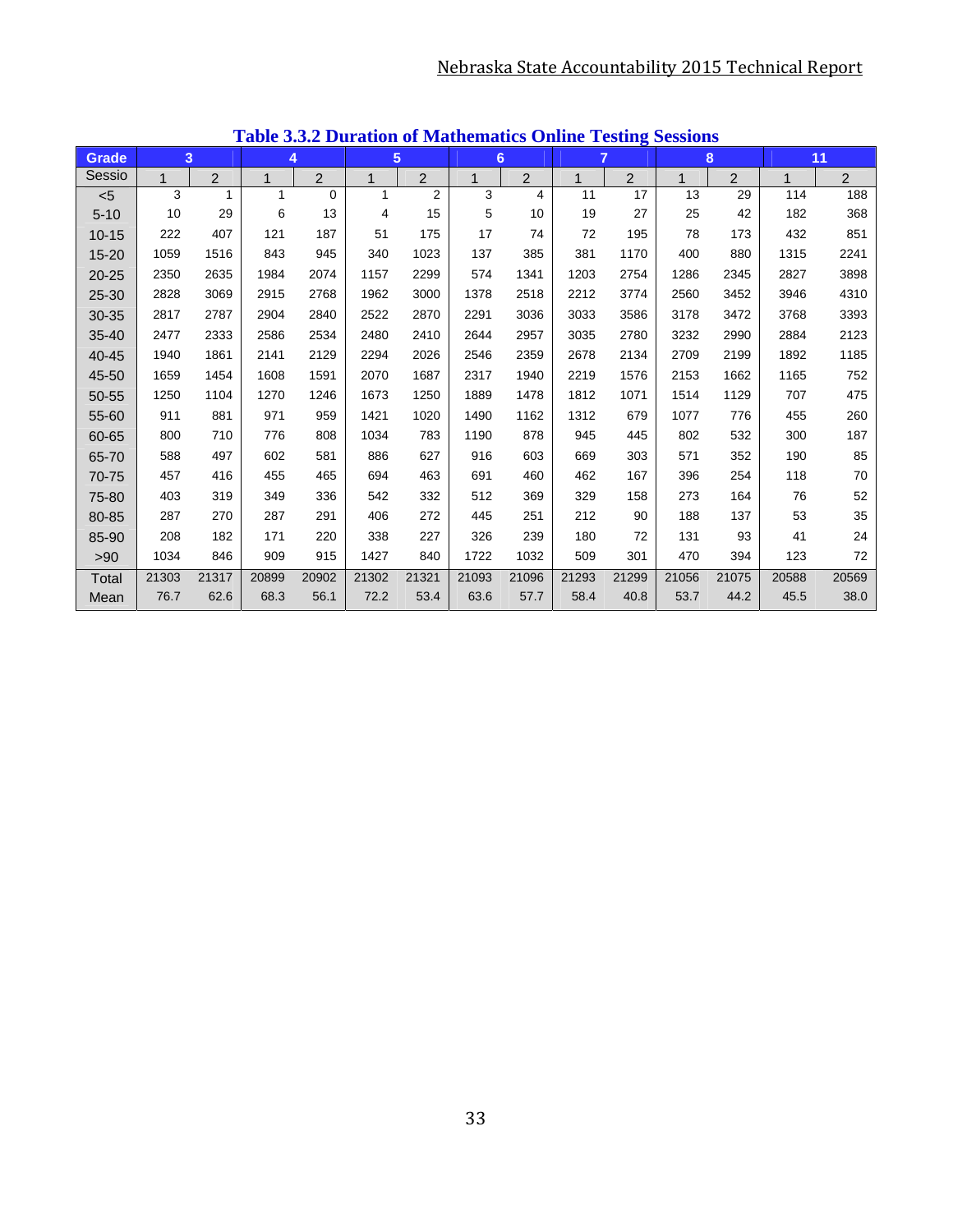| <b>Grade</b> |       | 5              |       | 8     |              | 11    |
|--------------|-------|----------------|-------|-------|--------------|-------|
| Session      | 1     | $\overline{2}$ | 1     | 2     | $\mathbf{1}$ | 2     |
| $5$          | 3     | 4              | 25    | 30    | 119          | 229   |
| $5 - 10$     | 202   | 396            | 248   | 638   | 1568         | 2655  |
| $10 - 15$    | 2186  | 3302           | 3213  | 5424  | 7766         | 8599  |
| $15 - 20$    | 4308  | 4865           | 6125  | 6468  | 6199         | 5305  |
| $20 - 25$    | 4156  | 3957           | 4677  | 3694  | 2659         | 2005  |
| 25-30        | 2969  | 2666           | 2641  | 1927  | 1065         | 826   |
| 30-35        | 2186  | 1929           | 1574  | 1120  | 565          | 383   |
| $35 - 40$    | 1515  | 1260           | 933   | 715   | 249          | 192   |
| 40-45        | 1095  | 887            | 525   | 361   | 152          | 115   |
| 45-50        | 840   | 616            | 331   | 221   | 82           | 91    |
| 50-55        | 524   | 424            | 220   | 155   | 47           | 64    |
| 55-60        | 377   | 321            | 160   | 97    | 35           | 49    |
| 60-65        | 266   | 209            | 115   | 93    | 26           | 15    |
| 65-70        | 222   | 132            | 79    | 46    | 16           | 19    |
| 70-75        | 128   | 110            | 53    | 17    | 8            | 10    |
| 75-80        | 89    | 82             | 47    | 24    | 8            | 8     |
| 80-85        | 83    | 59             | 18    | 15    | 7            | 6     |
| 85-90        | 56    | 44             | 29    | 16    | 3            | 6     |
| >90          | 213   | 142            | 118   | 67    | 21           | 26    |
| Total        | 21418 | 21405          | 21131 | 21128 | 20595        | 20603 |
| Mean         | 35.3  | 38.3           | 32.0  | 27.1  | 25.7         | 22.5  |

## **Table 3.3.3 Duration of Science Online Testing Sessions**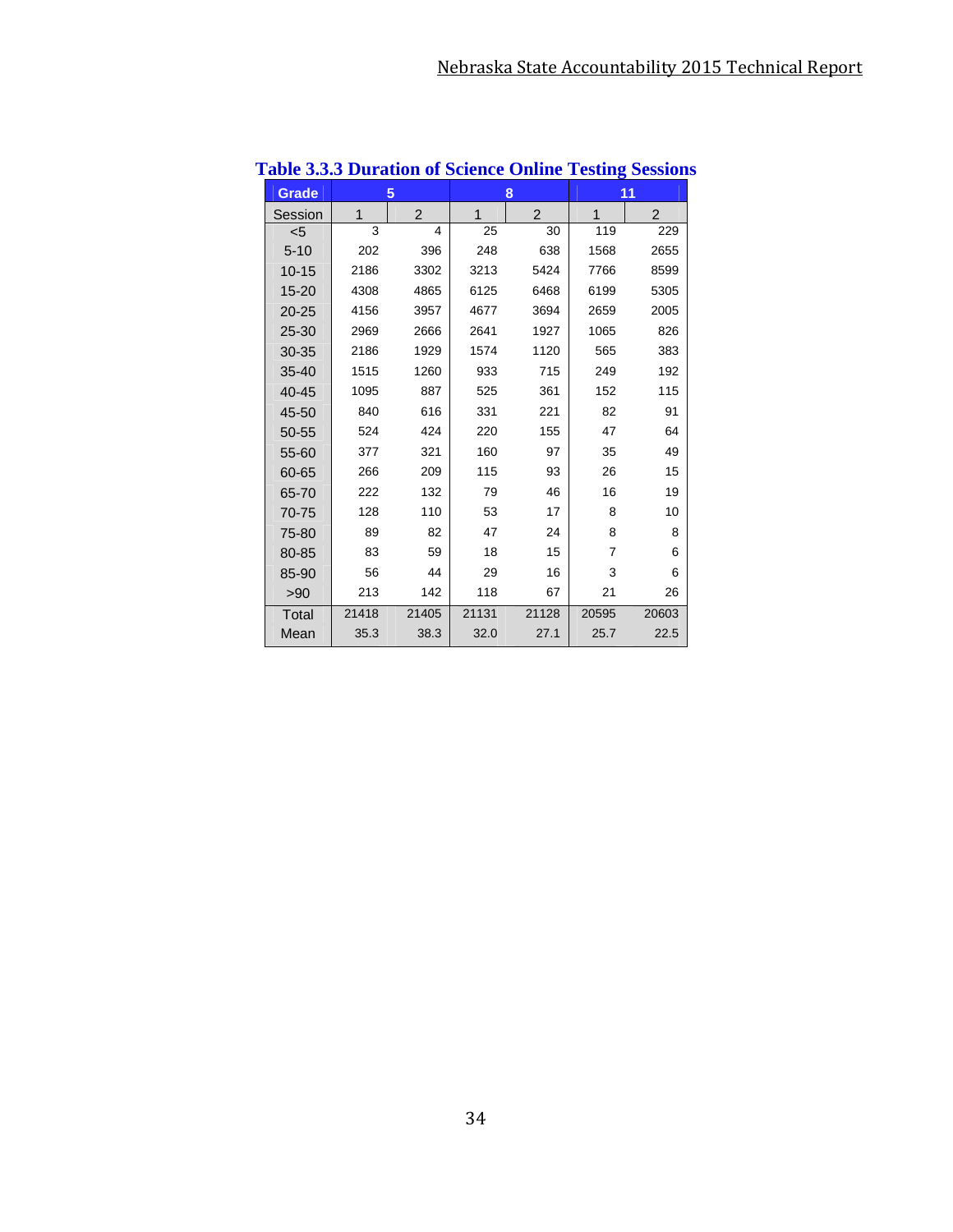# 4. CLASSICAL ITEM STATISTICS

This chapter provides an overview of the most familiar item-level statistics obtained from classical (true-score model) item analysis: item difficulty, item discrimination, distractor distribution, and omits or blanks. The following results pertain only to operational NeSA items (i.e., those items that contributed to a student's total test score). Rasch item statistics are discussed in Chapter Five, and testlevel statistics are found in Chapter Six. The statistics provide information about the quality of the items based on student responses in an operational setting. The following sections provide descriptions of the item summary statistics found in Appendices F, G, and H.

# 4.1 ITEM DIFFICULTY

Item difficulty (*p*-value) is the proportion of examinees in the sample who answered the item correctly. For example, if an item has a *p*-value of 0.89, it means 89 percent of the students answered the item correctly. Relatively lower values correspond to more difficult items and those that have relatively higher values correspond to easier items. Items that are either very hard or very easy provide little information about student differences in achievement. On a standards-referenced test like the NeSA, a test development goal is to include a wide range of item difficulties. Typically, test developers target *p*values in the range of 0.30 to 0.90. Mathematically, information is maximized and standard errors minimized when the *p*-value equals 0.50. Experience suggests that multiple choice items are effective when the student is more likely to succeed than fail and it is important to include a range of difficulties matching the distribution of student abilities (Wright & Stone, 1979). Occasionally, items that fall outside the desired range can be justified for inclusion when the educational importance of the item content or the desire to measure students with very high or low achievement override the statistical considerations. Summary *p*-value information across all grades for each content area is shown in Tables 4.1.1 – 4.1.3. In general, most of the items fall into the *p*-value range of 0.4 to 0.9, which is appropriate for a criterion-referenced assessment.

|                |             |                  |              |             |            | <b>Item Proportion Correct</b> |            |            |            |              |             |              |
|----------------|-------------|------------------|--------------|-------------|------------|--------------------------------|------------|------------|------------|--------------|-------------|--------------|
| Grade          | $\leq 0.1$  | $\leq 0.2$       | $\leq 0.3$   | $\leq 0.4$  | $\leq 0.5$ | $\leq 0.6$                     | $\leq 0.7$ | $\leq 0.8$ | $\leq 0.9$ | >0.9         | <b>Mean</b> | <b>Total</b> |
| 3              | 0           | 0                | $\mathbf 0$  | $\mathbf 0$ | 2          |                                | 17         | 14         | 5          | 0            | 0.679       | 45           |
| $\overline{4}$ | $\mathbf 0$ | 0                | $\mathbf{0}$ | 0           | 4          |                                | 12         | 17         | 4          | 1            | 0.680       | 45           |
| 5              | 0           | 0                | 0            | 0           | 4          | 5                              | 11         | 19         | 6          | 3            | 0.706       | 48           |
| 6              | $\mathbf 0$ | $\boldsymbol{0}$ | $\mathbf 0$  | 0           | 3          | 6                              | 14         | 13         | 11         | $\mathbf{1}$ | 0.703       | 48           |
| 7              | 0           | 0                | 0            | 1           | 2          | 6                              | 15         | 15         | 9          | 0            | 0.693       | 48           |
| 8              | $\mathbf 0$ | $\mathbf 0$      | $\mathbf 0$  | 0           | 5          | 7                              | 10         | 21         | 6          | $\mathbf{1}$ | 0.688       | 50           |
| 11             | 0           | 0                | 0            | 0           | 3          | 9                              | 14         | 10         | 12         | 2            | 0.694       | 50           |

### **Table 4.1.1 Summary of Proportion Correct for NeSA-R Operational Items**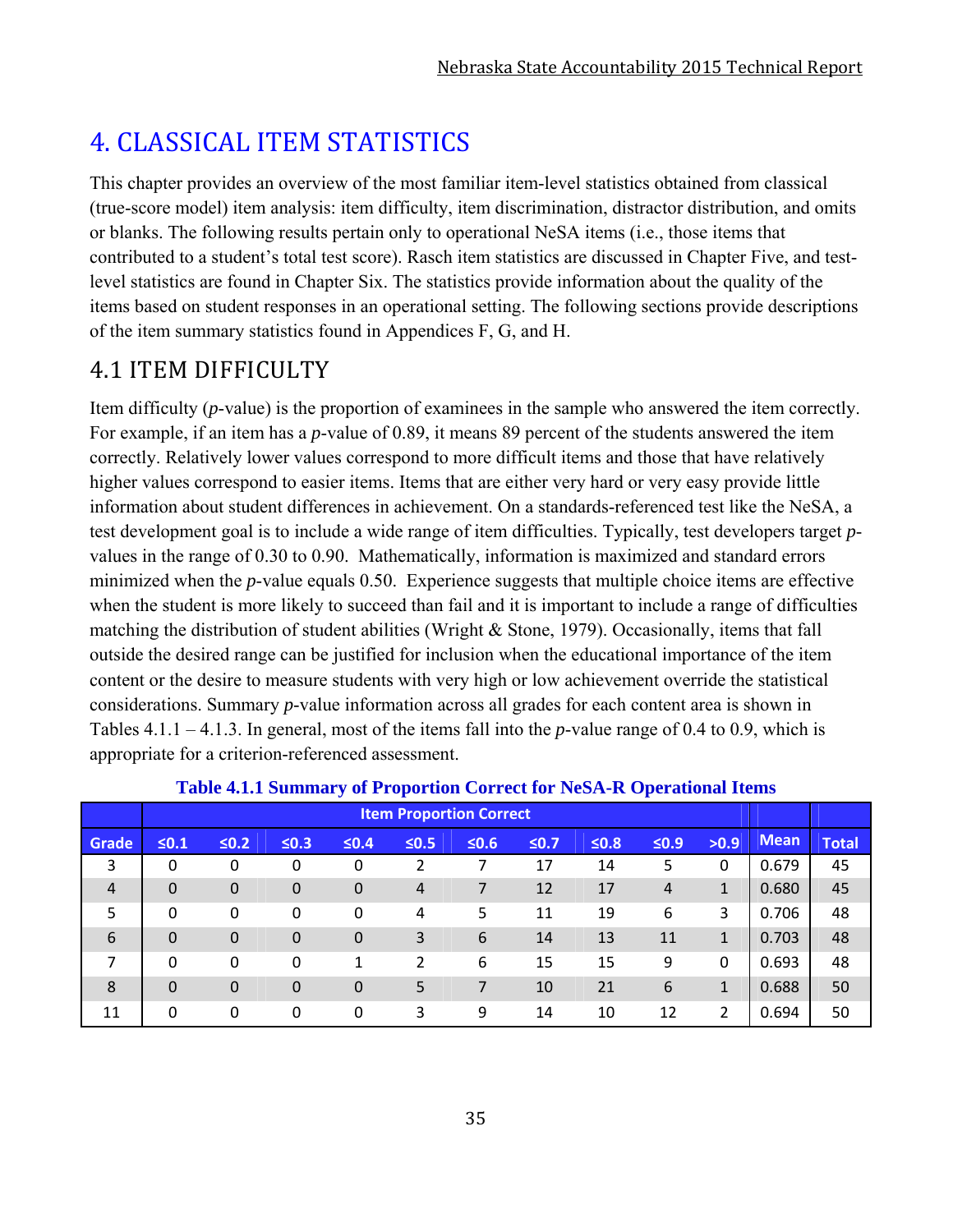|                |            |             |                |             | Table 4.1.2 Summary of Proportion Correct for NeSA-M Operational Items |            |        |            |            |              |       |              |
|----------------|------------|-------------|----------------|-------------|------------------------------------------------------------------------|------------|--------|------------|------------|--------------|-------|--------------|
|                |            |             |                |             | <b>Item Proportion Correct</b>                                         |            |        |            |            |              |       |              |
| Grade          | $\leq 0.1$ | $\leq 0.2$  | $\leq 0.3$     | $\leq 0.4$  | $\leq 0.5$                                                             | $\leq 0.6$ | $≤0.7$ | $\leq 0.8$ | $\leq 0.9$ | >0.9         | Mean  | <b>Total</b> |
| 3              | 0          | 0           | 0              | 0           | 4                                                                      | 11         | 12     | 15         | 7          |              | 0.676 | 50           |
| $\overline{4}$ | 0          | $\mathbf 0$ | $\overline{0}$ | $\mathbf 0$ | 3                                                                      | 13         | 14     | 16         | 9          | $\Omega$     | 0.677 | 55           |
| 5              | 0          | 0           | 0              | 0           | 3                                                                      | 10         | 14     | 18         | 9          | 1            | 0.690 | 55           |
| 6              | $\Omega$   | $\Omega$    | $\overline{0}$ | $\mathbf 0$ | 4                                                                      | 11         | 19     | 12         | 12         | $\Omega$     | 0.673 | 58           |
| 7              | $\Omega$   | $\Omega$    | 0              | 1           | 3                                                                      | 11         | 19     | 20         | 4          | $\Omega$     | 0.667 | 58           |
| 8              | $\Omega$   | $\mathbf 0$ | $\mathbf 0$    | $\mathbf 0$ | 7                                                                      | 9          | 19     | 20         | 5          | $\Omega$     | 0.661 | 60           |
| 11             | 0          | 0           | 0              | 3           | 4                                                                      | 11         | 22     | 16         | 4          | $\mathbf{0}$ | 0.643 | 60           |

#### **Table 4.1.2 Summary of Proportion Correct for NeSA-M Operational Items**

### **Table 4.1.3 Summary of Proportion Correct for NeSA-S Operational Items**

|       |            |            |            |        |             |        |            |        | -          |          |             |       |
|-------|------------|------------|------------|--------|-------------|--------|------------|--------|------------|----------|-------------|-------|
|       |            |            |            |        |             |        |            |        |            |          |             |       |
| Grade | $\leq 0.1$ | $\leq 0.2$ | $\leq 0.3$ | $≤0.4$ | $\leq 0.5$  | $≤0.6$ | $\leq 0.7$ | $≤0.8$ | $\leq 0.9$ | >0.9     | <b>Mean</b> | Total |
|       |            |            |            |        | 4           | q      | 9          | 19     | 8          |          | 0.679       | 50    |
| 8     | 0          | 0          | $\Omega$   | 0      | $\mathbf b$ | 14     | 15         | 17     | 8          | $\Omega$ | 0.661       | 60    |
| 11    |            |            | 0          |        |             | 12     | 17         | 16     | 9          |          | 0.666       | 60    |

# 4.2 ITEM‐TOTAL CORRELATION

Item-total correlation describes the relationship between performance on the specific item and performance on the entire form. For the NeSA tests, Pearson's product-moment correlation coefficient between item scores and test scores is used to indicate this relationship. For MC items, the statistic is typically referred to as point-biserial correlation. This index indicates an item's ability to differentiate between high and low achievers (i.e., item discrimination power). It is expected that students with high ability (i.e., those who perform well on the NeSA overall) would be more likely to answer any given NeSA item correctly, while students with low ability (i.e., those who perform poorly on the NeSA overall) would be more likely to answer the same item incorrectly. However, an interaction can exist between item discrimination and item difficulty. Items answered correctly (or incorrectly) by a large proportion of examinees (i.e., the items have extreme *p*-values) can have reduced power to discriminate and thus can have lower correlations.

The correlation coefficient can range from  $-1.0$  to  $+1.0$ . If the aforementioned expectation is met (highscoring students tend to get the item right while low-scoring students do not), the correlation between the item score and the total test score will be both positive and noticeably large in its magnitude (i.e., well above zero), meaning the item is a good discriminator between high- and low-ability students. Items with negative correlations are flagged and referred to Test Development as possible mis-keys. Mis-keyed items will be corrected and rescored prior to computing the final item statistics. Negative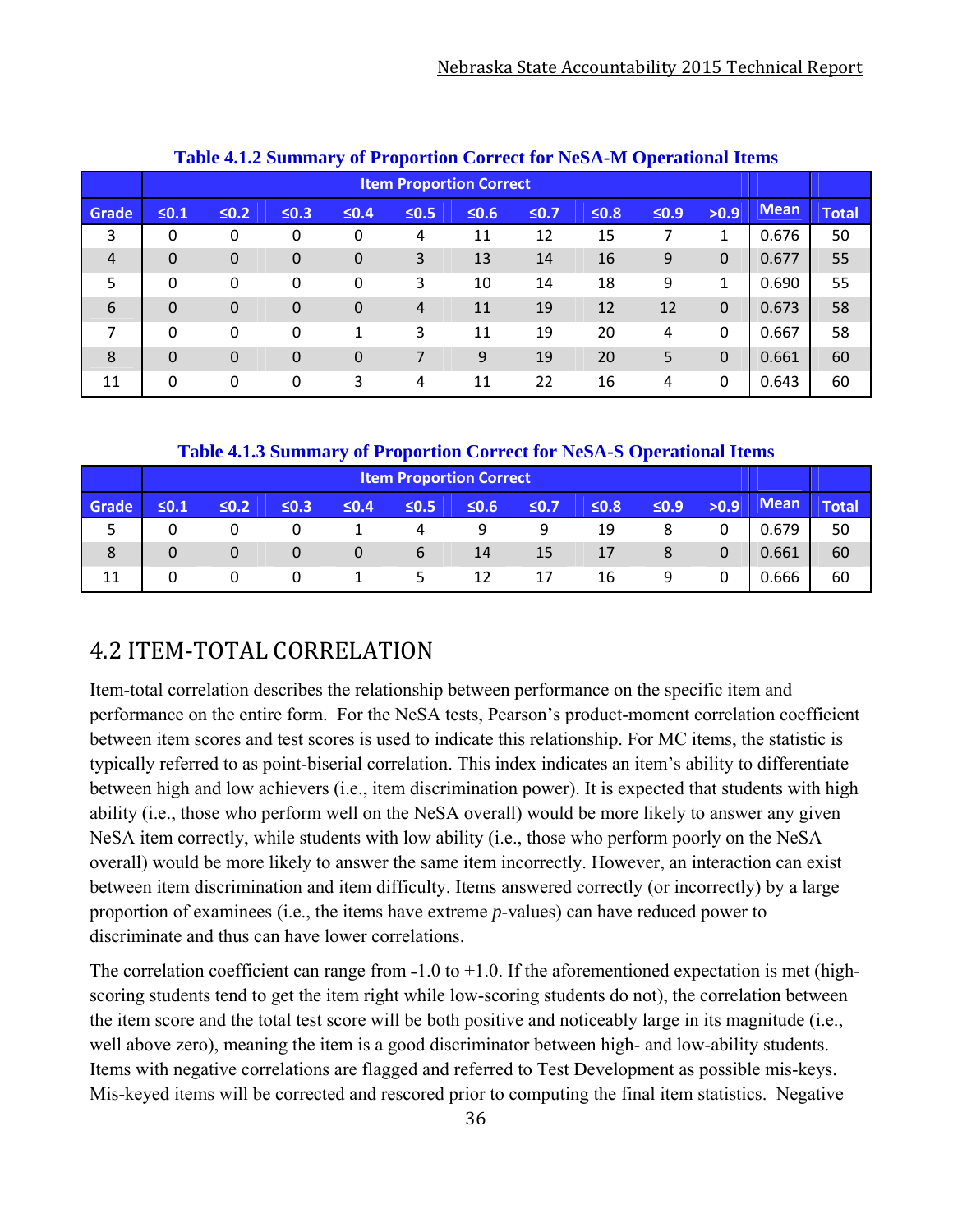correlations can also indicate problems with the item content, structure, or students' opportunity to learn. Items with point-biserial values of less than 0.2 are flagged and referred to content specialists for review before being considered for use on future forms. As seen below in Tables 4.2.1 – 4.2.3, no items in the 2015 NeSA tests have negative point-biserial correlations and most are above 0.30, indicating good item discrimination.

| <b>Item Point-biserial Correlation</b> |           |            |            |        |            |                |          |              |  |  |  |
|----------------------------------------|-----------|------------|------------|--------|------------|----------------|----------|--------------|--|--|--|
| <b>Grade</b>                           | $5 = 0.1$ | $\leq 0.2$ | $\leq 0.3$ | $≤0.4$ | $\leq 0.5$ | $\leq 0.6$     | >0.6     | <b>Total</b> |  |  |  |
| 3                                      | 0         | 0          | 3          | 16     | 23         | 3              | 0        | 45           |  |  |  |
| $\overline{4}$                         | 0         | $\Omega$   | 6          | 26     | 13         | $\Omega$       | $\Omega$ | 45           |  |  |  |
| 5                                      | 0         | 0          | 6          | 19     | 23         | $\Omega$       | 0        | 48           |  |  |  |
| 6                                      | 0         |            | 5          | 21     | 20         | 2              | 0        | 48           |  |  |  |
| 7                                      | 0         | 0          | 1          | 19     | 24         | 4              | 0        | 48           |  |  |  |
| 8                                      | 0         | $\Omega$   | 8          | 22     | 18         | $\overline{2}$ | $\Omega$ | 50           |  |  |  |
| 11                                     | 0         |            | າ          | 26     | 17         | 5              | 0        | 50           |  |  |  |

#### **Table 4.2.1 Summary of Point-biserial Correlations for NeSA-R**

|                |                |            | $\overline{\phantom{a}}$ | <b>Item Point-biserial Correlation</b> |            |            |          |              |
|----------------|----------------|------------|--------------------------|----------------------------------------|------------|------------|----------|--------------|
| <b>Grade</b>   | $\leq 0.1$     | $\leq 0.2$ | $\leq 0.3$               | $≤0.4$                                 | $\leq 0.5$ | $\leq 0.6$ | >0.6     | <b>Total</b> |
| 3              | 0              |            | 1                        | 23                                     | 23         | 2          | 0        | 50           |
| $\overline{4}$ | $\overline{0}$ | $\Omega$   | 3                        | 22                                     | 24         | 6          | $\Omega$ | 55           |
| 5              | 0              | 0          | 5                        | 18                                     | 27         | 5          | 0        | 55           |
| 6              | $\Omega$       | $\Omega$   | 4                        | 18                                     | 26         | 10         | 0        | 58           |
| 7              | 0              | 0          | 3                        | 16                                     | 24         | 15         | $\Omega$ | 58           |
| 8              | $\Omega$       | $\Omega$   | $\mathcal{P}$            | 16                                     | 33         | 9          | $\Omega$ | 60           |
| 11             | 0              | 0          | 3                        | 16                                     | 26         | 14         |          | 60           |

#### **Table 4.2.2 Summary of Point-biserial Correlations for NeSA-M**

#### **Table 4.2.3 Summary of Point-biserial Correlations for NeSA-S**

| <b>Item Point-biserial Correlation</b> |            |            |            |            |            |            |      |              |  |  |  |
|----------------------------------------|------------|------------|------------|------------|------------|------------|------|--------------|--|--|--|
| <b>Grade</b>                           | $\leq 0.1$ | $\leq 0.2$ | $\leq 0.3$ | $\leq 0.4$ | $\leq 0.5$ | $\leq 0.6$ | >0.6 | <b>Total</b> |  |  |  |
| כ                                      |            |            | 11         | 22         | 15         |            |      | 50           |  |  |  |
| 8                                      |            |            | b          | 29         | 24         |            |      | 60           |  |  |  |
| 11                                     |            |            |            | 28         | つっ         |            |      | 60           |  |  |  |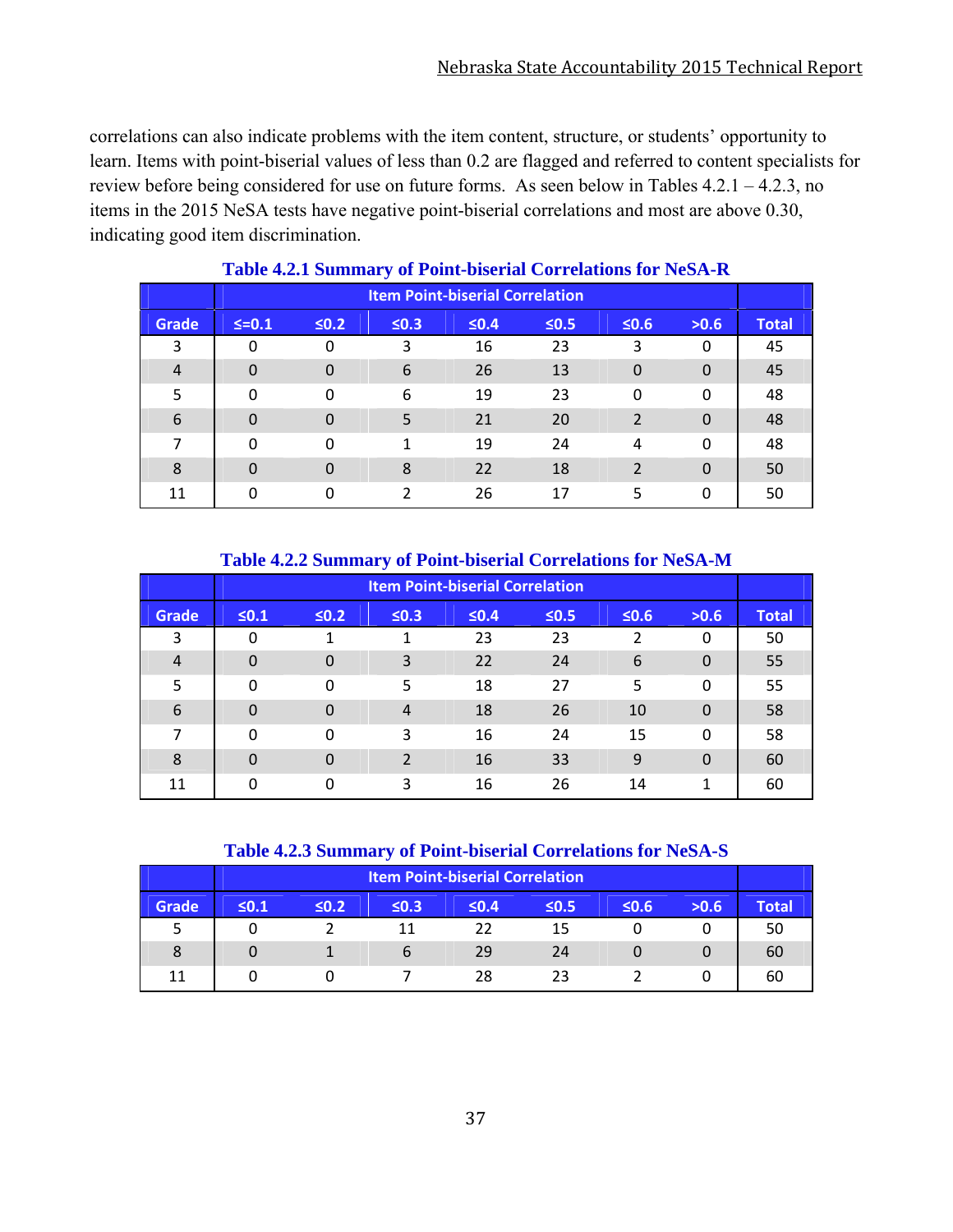# 4.3 PERCENT SELECTING EACH RESPONSE OPTION

This index indicates the effectiveness of each distractor. In general, one expects the correct response to be the most attractive, although this need not hold for unusually challenging items. This statistic for the correct response option is identical to the *p*-value when considering MC items with a single correct response. Please see the detailed summary statistics for each grade and content area in Appendices F, G, and H.

# 4.4 POINT‐BISERIAL CORRELATIONS OF RESPONSE OPTIONS

This index describes the relationship between selecting a response option for a specific item and performance on the entire test. The correlation between an incorrect answer and total test performance should be negative. The desired pattern is strong positive values for the correct option and strong negative values for the incorrect options. Any other pattern indicates a problem with the item or with the key. These patterns would imply a high ability way to answer incorrectly or a low ability way to answer correctly. Examples of these situations could be an item with an ambiguous or misleading distractor that was attractive to high-performing examinees or an item that depended on experience outside of instruction that was unrelated to ability. This statistic for the correct option is identical to the item-total correlation for MC items. Please see the detailed summary statistics for each grade and content area in Appendices F, G, and H.

# 4.5 PERCENT OF STUDENTS OMITTING AN ITEM

This statistic is useful for identifying problems with testing time and test layout. If the omit percentage is large for a single item, it could indicate a problem with the layout or content of an item. For example, students tend to skip items with wordy stems or that otherwise appear difficult or time consuming. While there is no hard and fast rule for what *large* means, and it varies with groups and ages of students, five percent omits is often used as a preliminary screening value.

Detailed results of the item analyses for the NeSA-R operational items are presented in Appendix F. Detailed results of the item analyses for the NeSA-M operational items are presented in Appendix G. Detailed results of the item analyses for the NeSA-S operational items are presented in Appendix H. Based on these analyses, items were selected for review if the *p-*value was less than 0.25 and the itemtotal correlation was less than 0.2. Items were identified as probable mis-keys if the *p-*value for the correct response was less than one of the incorrect responses and the item-total correlation was negative.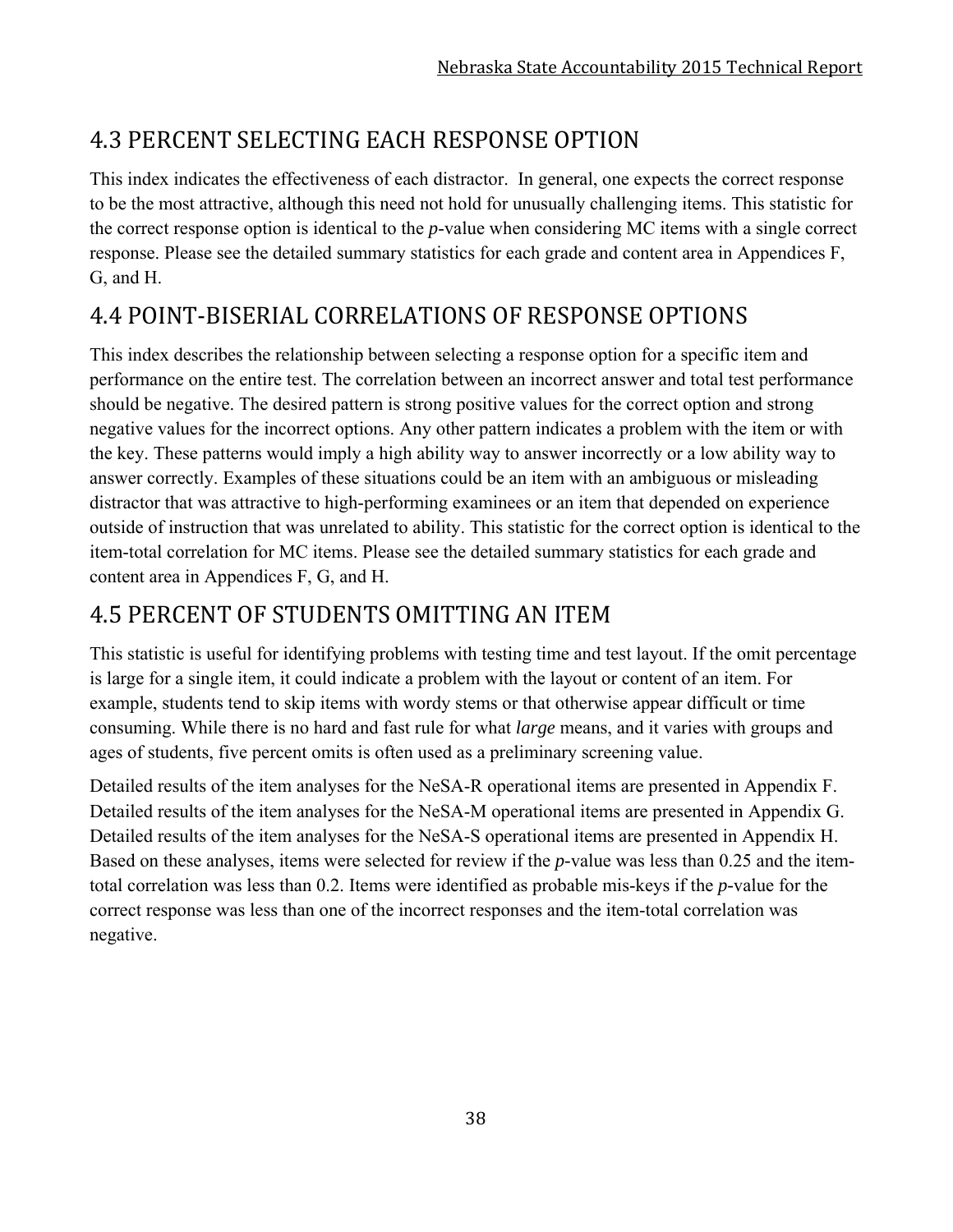# 5. RASCH ITEM CALIBRATION

The psychometric model used for the NeSA is based on the work of Georg Rasch (1960). Rasch models have had a long-standing presence in applied testing programs and have been the methodology used to calibrate NeSA items in recent history. Rasch models have several advantages over true-score test theory, so it has become the standard procedure for analyzing item response data in large-scale assessments. However, Rasch models have a number of strong requirements related to dimensionality, local independence, and model-data fit. Resulting inferences derived from any application of Rasch models rests strongly on the degree to which the underlying requirements are met.

Generally, item calibration is the process of estimating a difficulty-parameter estimate to each item on an assessment so that all items are placed onto a common scale. This chapter briefly introduces the Rasch model, reports the results from evaluations of the adequacy of the Rasch requirements, and summarizes Rasch item statistics for the 2015 NeSA Reading, Mathematics, and Science assessments.

# 5.1 DESCRIPTION OF THE RASCH MODEL

The Rasch dichotomous model was used to calibrate the NeSA items. All NeSA assessments contain only MC items. According to the Rasch model, the probability of answering an item correctly is based on the difference between the ability of the student and the difficulty of the item. The Rasch model places both student ability and item difficulty (estimated in terms of log-odds, or logits) on the same continuum. When the model assumptions are met, the Rasch model provides estimates of a person's ability that are independent of the items employed in the assessment and conversely, estimates item difficulty independently of the sample of examinees (Rasch, 1960; Wright & Panchapakesan, 1969). (As noted in Chapter Four, interpretation of item *p*-values confounds item difficulty and student ability.) Appendix I contains a more detailed overview of Rasch measurement.

# 5.2 CHECKING RASCH ASSUMPTIONS

Since the Rasch model was the basis of all calibration, scoring, and scaling analyses associated with the NeSA, the validity of the inferences from these results depends on the degree to which the assumptions of the model were met and how well the model fits the test data. Therefore, it is important to check these assumptions. This section evaluates the dimensionality of the data, local item independence, and item fit. It should be noted that only operational items were analyzed since they are the basis of student scores.

Unidimensionality: Rasch models assume that one dominant dimension determines the difference among students' performances. Principal components analysis (PCA) can be used to assess the unidimensionality assumption. The purpose of the analysis is to verify whether any other dominant component(s) exist among the items. If any other dimensions are found, the unidimensionality assumption would be violated.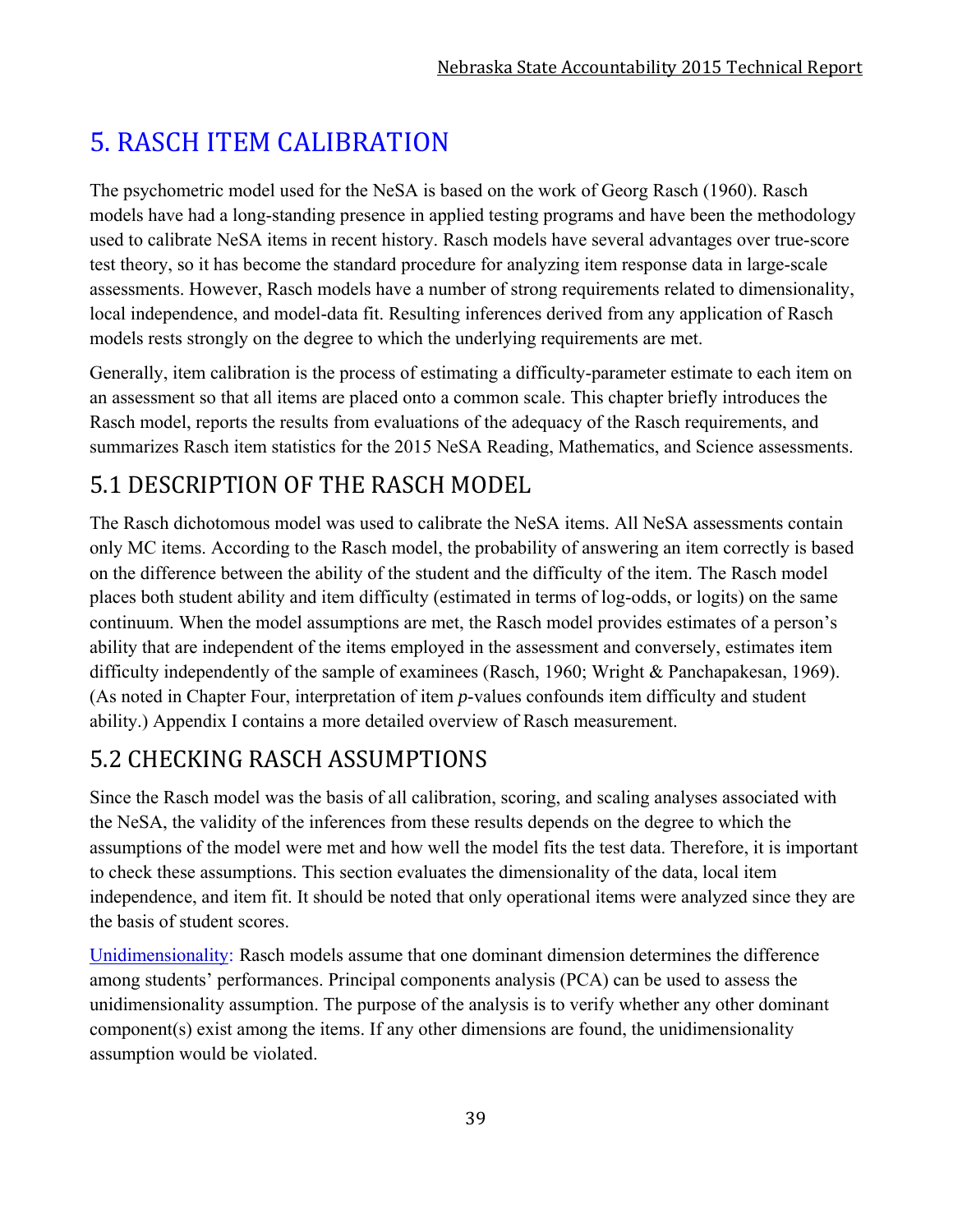Tables 5.2.1, 5.2.2, and 5.2.3 present the PCA results for the reading, mathematics, and science assessments, respectively. The results include the eigenvalues and the percentage of variance explained for the first five components. As can been seen in Table 5.2.1, the primary dimension for NeSA-R explained about 22 percent to 26 percent of the total variance across Grades 3–8 and 11. The eigenvalues of the second dimension ranged from 1.4 to 1.7. This indicates that the second dimension accounted for only 1.4 to 1.7 units out of 66 - 84 units of total variance. Similar patterns are observed for the Mathematics and the Science test. Overall, the PCA suggests that there is one clearly dominant dimension for each NeSA assessment.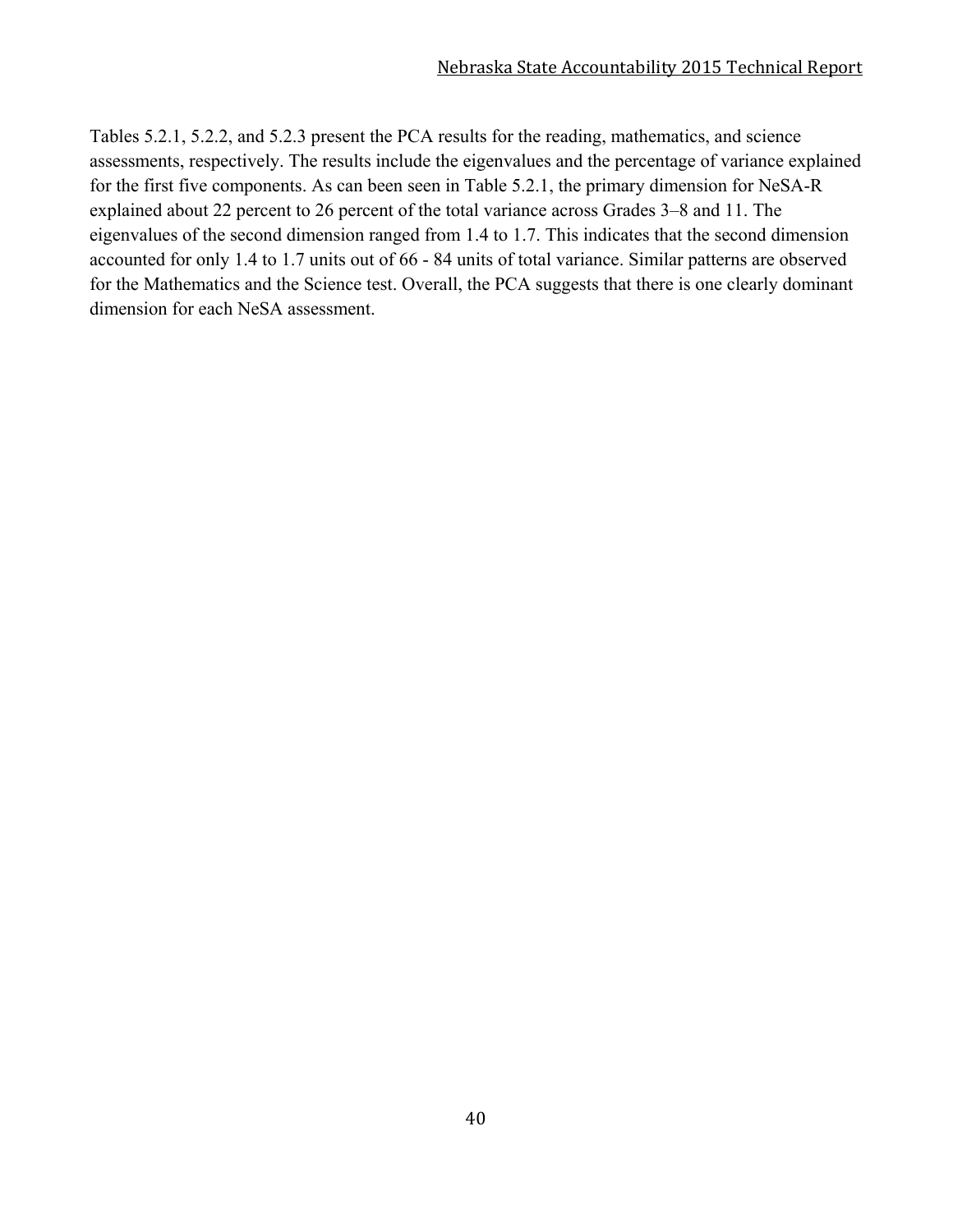|              | <b>Table 3.4.1 Results II 0111 I UA -</b> |                   | - кеаших                            |
|--------------|-------------------------------------------|-------------------|-------------------------------------|
| <b>Grade</b> | <b>Component</b>                          | <b>Eigenvalue</b> | <b>Explained</b><br><b>Variance</b> |
|              | measures                                  | 14.1              | 23.9%                               |
|              | $\mathbf{1}$                              | 1.6               | 3.6%                                |
| 3            | 2                                         | 1.3               | 2.9%                                |
|              | 3                                         | 1.3               | 2.9%                                |
|              | 4                                         | 1.2               | 2.8%                                |
|              | 5                                         | 1.2               | 2.6%                                |
|              | measures                                  | 12.9              | 22.2%                               |
|              | $\mathbf{1}$                              | 1.4               | 3.2%                                |
| 4            | 2                                         | 1.3               | 2.9%                                |
|              | 3                                         | 1.3               | 2.8%                                |
|              | 4                                         | 1.2               | 2.7%                                |
|              | 5                                         | 1.2               | 2.7%                                |
|              | measures                                  | 15.2              | 24.0%                               |
|              | $\mathbf{1}$                              | 1.8               | 3.7%                                |
| 5            | $\overline{2}$                            | 1.3               | 2.8%                                |
|              | 3                                         | 1.3               | 2.7%                                |
|              | 4                                         | 1.3               | 2.6%                                |
|              | 5                                         | 1.2               | 2.5%                                |
|              | measures                                  | 14.4              | 23.1%                               |
|              | $\mathbf{1}$                              | 1.5               | 3.2%                                |
| $6*$         | 2                                         | 1.3               | 2.8%                                |
|              | 3                                         | 1.3               | 2.7%                                |
|              | 4                                         | 1.2               | 2.5%                                |
|              | 5                                         |                   |                                     |
|              | measures                                  | 16.4              | 25.4%                               |
|              | $\mathbf 1$                               | 1.5               | 3.1%                                |
| $7*$         | 2                                         | 1.4               | 2.9%                                |
|              | 3                                         | 1.3               | 2.6%                                |
|              | 4                                         | 1.2               | 2.4%                                |
|              | 5                                         |                   |                                     |
|              | measures                                  | 14.6              | 22.7%                               |
|              | $\mathbf{1}$                              | 1.7               | 3.3%                                |
| 8            | 2                                         | 1.4               | 2.8%                                |
|              | 3                                         | 1.3               | 2.6%                                |
|              | 4                                         | 1.3               | 2.5%                                |
|              | 5                                         | 1.3               | 2.5%                                |

| <b>Table 5.2.1 Results from PCA - Reading</b> |  |  |  |  |
|-----------------------------------------------|--|--|--|--|
|-----------------------------------------------|--|--|--|--|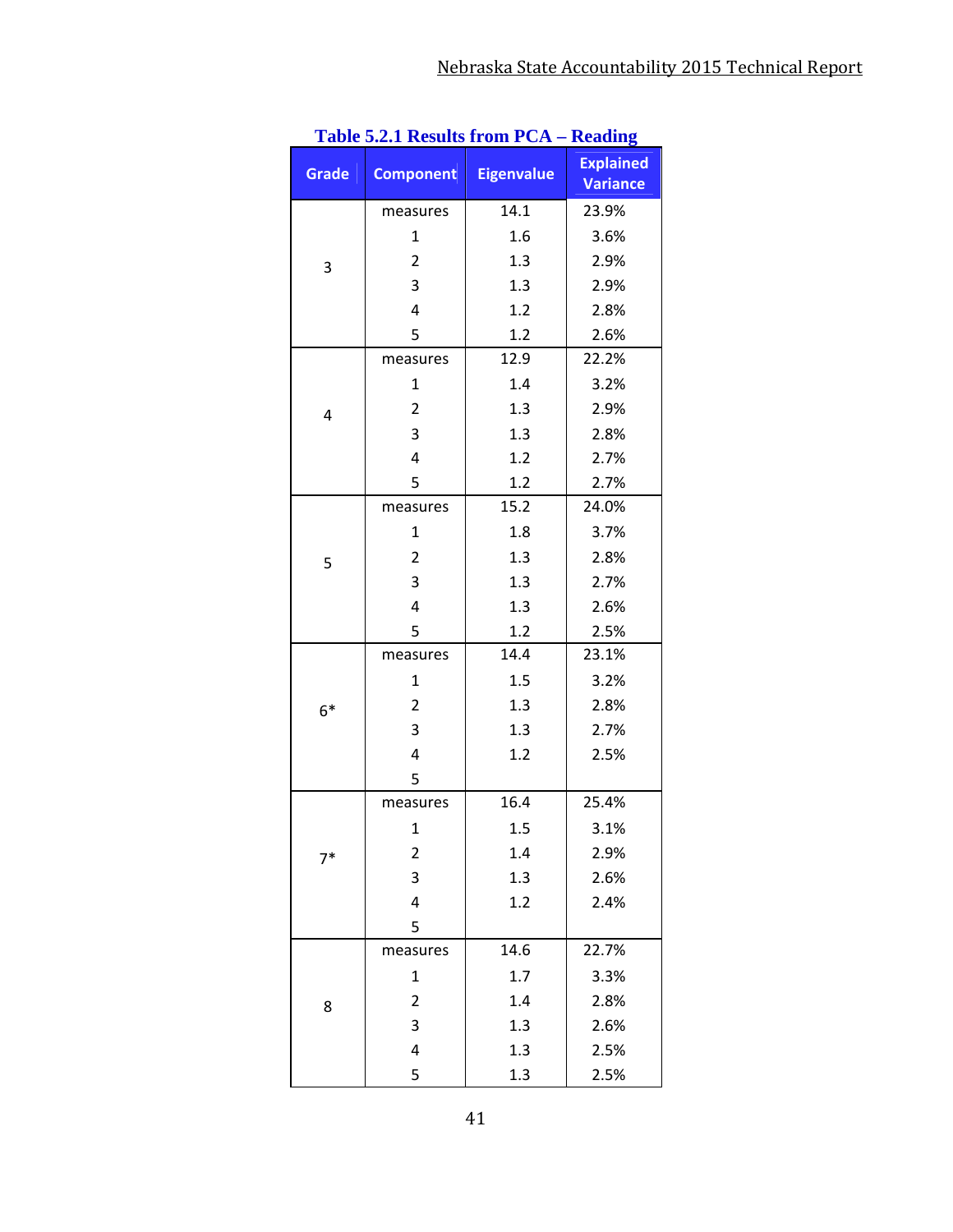| <b>Grade</b> | <b>Component</b> | <b>Eigenvalue</b> | <b>Explained</b><br><b>Variance</b> |
|--------------|------------------|-------------------|-------------------------------------|
|              | measures         | 17.0              | 25.3%                               |
|              |                  | 1.8               | 3.5%                                |
| 11           | 2                | 1.4               | 2.8%                                |
|              | 3                | 1.2               | 2.5%                                |
|              | 4                | 1.2               | 2.4%                                |
|              | 5                | 1.2               | 2.3%                                |

\*Only four components with eigenvalues greater than one were extracted.

| <b>Grade</b> | <b>Component</b> | <b>Eigenvalue</b> | <b>Explained</b><br><b>Variance</b> |
|--------------|------------------|-------------------|-------------------------------------|
|              | measures         | 17.0              | 25.4%                               |
|              | 1                | 1.6               | 3.2%                                |
| $3*$         | $\overline{2}$   | 1.4               | 2.8%                                |
|              | 3                |                   |                                     |
|              | 4                |                   |                                     |
|              | 5                |                   |                                     |
|              | measures         | 18.7              | 25.4%                               |
|              | $\mathbf 1$      | 1.7               | 3.1%                                |
| 4            | $\overline{2}$   | 1.6               | 2.9%                                |
|              | 3                | 1.5               | 2.7%                                |
|              | 4                | 1.5               | 2.7%                                |
|              | 5                | 1.4               | 2.5%                                |
|              | measures         | 17.3              | 24.0%                               |
|              | 1                | 1.7               | 3.1%                                |
| $5*$         | $\overline{2}$   | 1.5               | 2.8%                                |
|              | 3                | 1.3               | 2.4%                                |
|              | 4                |                   |                                     |
|              | 5                |                   |                                     |
|              | measures         | 19.5              | 25.2%                               |
|              | $\mathbf{1}$     | 1.9               | 3.2%                                |
| 6            | 2                | 1.6               | 2.7%                                |
|              | 3                | 1.4               | 2.5%                                |
|              | 4                | 1.3               | 2.2%                                |
|              | 5                | 1.2               | 2.1%                                |

## **Table 5.2.2 Results from PCA – Mathematics**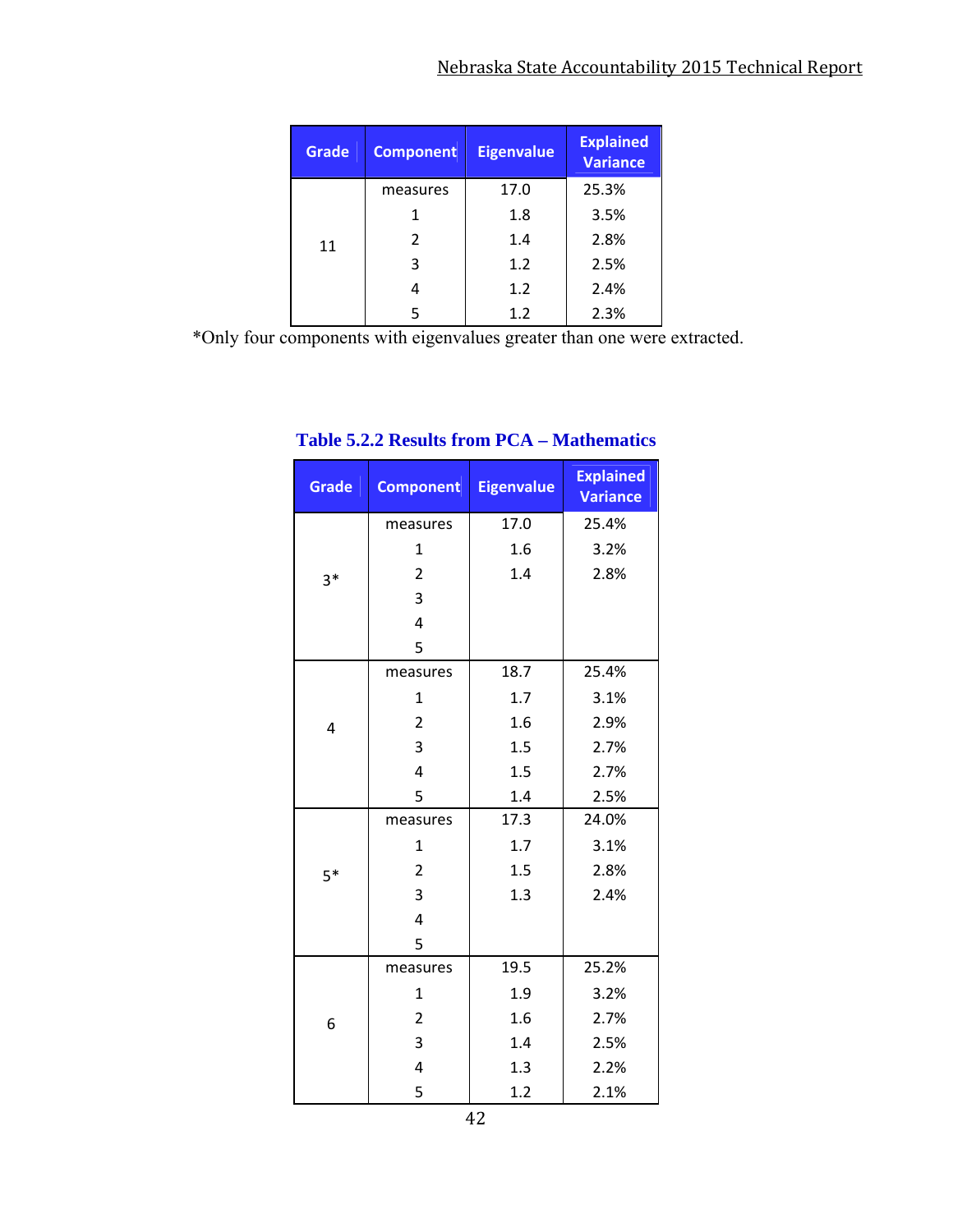| <b>Grade</b> | <b>Component</b> | <b>Eigenvalue</b> | <b>Explained</b><br><b>Variance</b> |
|--------------|------------------|-------------------|-------------------------------------|
|              | measures         | 20.5              | 26.1%                               |
|              | 1                | 1.9               | 3.3%                                |
| 7            | $\overline{2}$   | 1.6               | 2.7%                                |
|              | 3                | 1.4               | 2.4%                                |
|              | 4                | 1.3               | 2.3%                                |
|              | 5                | 1.3               | 2.2%                                |
|              | measures         | 20.8              | 25.8%                               |
|              | 1                | 1.7               | 2.8%                                |
| 8            | $\overline{2}$   | 1.6               | 2.7%                                |
|              | 3                | 1.5               | 2.6%                                |
|              | 4                | 1.4               | 2.4%                                |
|              | 5                | 1.4               | 2.3%                                |
|              | measures         | 21.2              | 26.1%                               |
|              | 1                | 2.0               | 3.3%                                |
| 11           | 2                | 1.7               | 2.9%                                |
|              | 3                | 1.6               | 2.6%                                |
|              | 4                | 1.4               | 2.3%                                |
|              | 5                | 1.2               | 2.1%                                |

## **Table 5.2.3 Results from PCA – Science**

| <b>Grade</b> |                  | <b>Eigenvalue</b> | <b>Explained</b> |
|--------------|------------------|-------------------|------------------|
|              | <b>Component</b> |                   | <b>Variance</b>  |
|              | measures         | 14.0              | 21.9%            |
|              | 1                | 1.7               | 3.3%             |
| $5*$         | $\overline{2}$   | $1.5\,$           | 2.9%             |
|              | 3                | 1.3               | 2.5%             |
|              | 4                |                   |                  |
|              | 5                |                   |                  |
|              | measures         | 17.4              | 22.5%            |
|              | 1                | 1.6               | 2.6%             |
| $8*$         | $\overline{2}$   | 1.4               | 2.4%             |
|              | 3                | 1.3               | 2.2%             |
|              | 4                | $1.3\,$           | 2.1%             |
|              | 5                |                   |                  |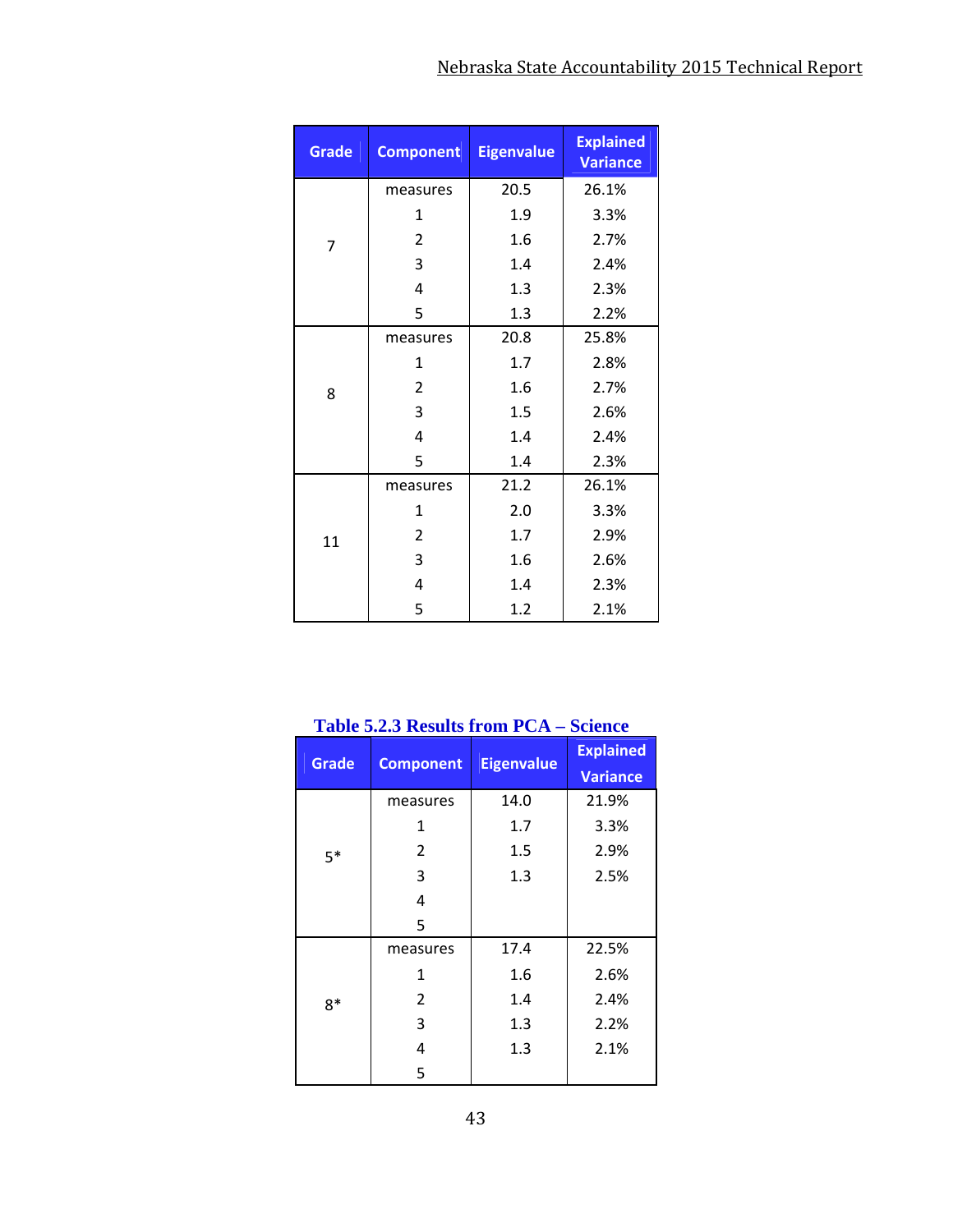#### Nebraska State Accountability 2015 Technical Report

| <b>Grade</b> | <b>Component</b> | <b>Eigenvalue</b> | <b>Explained</b> |
|--------------|------------------|-------------------|------------------|
|              |                  |                   | <b>Variance</b>  |
|              | measures         | 17.4              | 22.5%            |
|              | 1                | 1.7               | 2.9%             |
| 11           | $\overline{2}$   | 1.5               | 2.4%             |
|              | 3                | 1.4               | 2.3%             |
|              |                  | 1.3               | 2.2%             |
|              | 5                | 1.2               | 2.1%             |

Local Independence: Local independence (LI) is a fundamental assumption of IRT. No relationship should exist between examinees' responses to different items after accounting for the abilities measured by a test. Many indicators of LI are framed by the form of local independence proposed by McDonald (1979) that the conditional covariances of all pairs of item responses, conditioned on the abilities, are required to be equal to zero.

Residual item correlations provided in WINSTEPS for each item pair were used to assess local dependence among the NeSA items. Three types of residual correlations are available in WINSTEPS: raw, standardized, and logit. It should be noted that the raw score residual correlation essentially corresponds to Yen's *Q*3 index, a popular LI statistic. The expected value for the *Q3* statistic is approximately −1/(*k*−1) when no local dependence exists, where *k* is test length (Yen, 1993). Thus, the expected *Q*3 values should be approximately −0.02 for the NeSA tests (since most of the NeSA tests had more than 50 core items). Index values that are greater than 0.20 indicate a degree of local dependence that probably should be examined by test developers (Chen & Thissen, 1997).

Since the three residual correlations are very similar, the default "standardized residual correlation" in WINSTEPS was used for these analyses. Tables  $5.2.4 - 5.2.6$  show the summary statistics—mean, SD, minimum, maximum, and several percentiles (P10, P25, P50, P75, P90)—for all the residual correlations for each test. The total number of item pairs (*N*) and the number of pairs with the residual correlations greater than 0.20 are also reported in this table. The mean residual correlations were slightly negative and the values were close to −0.02. The vast majority of the correlations were very small; suggesting local item independence generally holds for the NeSA reading, mathematics, and science assessments.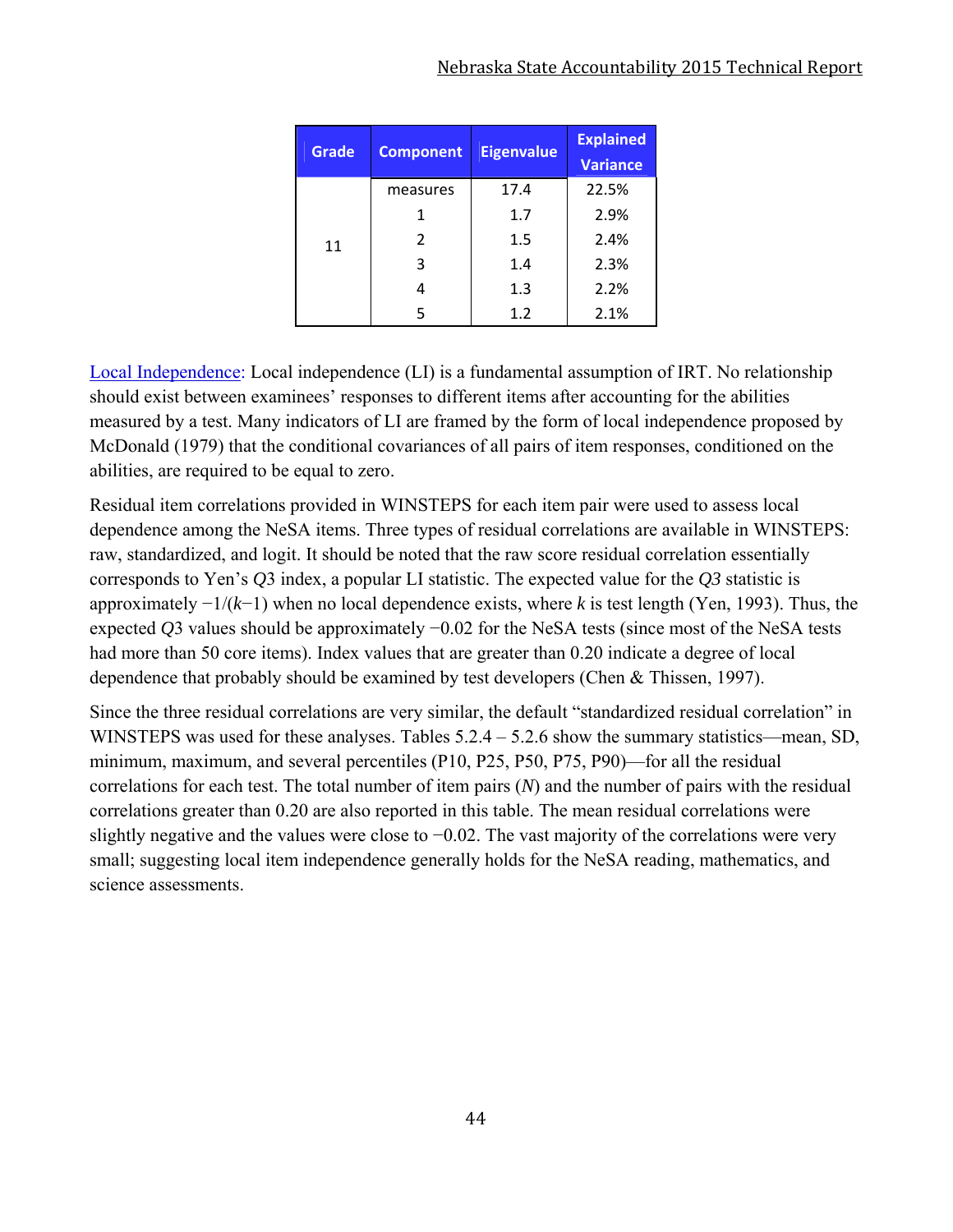| Table 9.2.4 Building y of Iren Intsidual Correlations for IntbA-In |         |         |         |         |         |         |         |  |  |
|--------------------------------------------------------------------|---------|---------|---------|---------|---------|---------|---------|--|--|
| <b>Statistics</b>                                                  | 3       | 4       | 5.      | 6       | 7       | 8       | 11      |  |  |
| N                                                                  | 990     | 990     | 1128    | 1128    | 1128    | 1225    | 1225    |  |  |
| Mean                                                               | $-0.02$ | $-0.02$ | $-0.02$ | $-0.02$ | $-0.02$ | $-0.02$ | $-0.02$ |  |  |
| SD                                                                 | 0.02    | 0.02    | 0.02    | 0.02    | 0.02    | 0.02    | 0.02    |  |  |
| Minimum                                                            | $-0.07$ | $-0.08$ | $-0.08$ | $-0.08$ | $-0.08$ | $-0.09$ | $-0.09$ |  |  |
| P <sub>10</sub>                                                    | $-0.05$ | $-0.04$ | $-0.04$ | $-0.04$ | $-0.04$ | $-0.04$ | $-0.04$ |  |  |
| P <sub>25</sub>                                                    | $-0.04$ | $-0.03$ | $-0.03$ | $-0.03$ | $-0.03$ | $-0.03$ | $-0.03$ |  |  |
| P50                                                                | $-0.02$ | $-0.02$ | $-0.02$ | $-0.02$ | $-0.02$ | $-0.02$ | $-0.02$ |  |  |
| P75                                                                | $-0.01$ | $-0.01$ | $-0.01$ | $-0.01$ | $-0.01$ | $-0.01$ | $-0.01$ |  |  |
| P90                                                                | 0.00    | 0.00    | 0.01    | 0.00    | 0.00    | 0.00    | 0.01    |  |  |
| Maximum                                                            | 0.12    | 0.15    | 0.19    | 0.13    | 0.08    | 0.25    | 0.09    |  |  |
| >0.20                                                              | 0       | 0       | 0       | 0       | 0       | 1       | 0       |  |  |

## **Table 5.2.4 Summary of Item Residual Correlations for NeSA-R**

**Table 5.2.5 Summary of Item Residual Correlations for NeSA-M** 

|                   | <b>Mathematics</b> |         |         |         |         |         |         |  |  |  |
|-------------------|--------------------|---------|---------|---------|---------|---------|---------|--|--|--|
| <b>Statistics</b> | 3                  | 4       | 5       | 6       | 7       | 8       | 11      |  |  |  |
| N                 | 1225               | 1485    | 1485    | 1653    | 1653    | 1770    | 1770    |  |  |  |
| Mean              | $-0.02$            | $-0.02$ | $-0.02$ | $-0.02$ | $-0.02$ | $-0.02$ | $-0.02$ |  |  |  |
| SD                | 0.03               | 0.03    | 0.02    | 0.02    | 0.03    | 0.03    | 0.03    |  |  |  |
| Minimum           | $-0.07$            | $-0.08$ | $-0.08$ | $-0.11$ | $-0.10$ | $-0.08$ | $-0.10$ |  |  |  |
| P <sub>10</sub>   | $-0.04$            | $-0.04$ | $-0.04$ | $-0.04$ | $-0.04$ | $-0.04$ | $-0.04$ |  |  |  |
| P <sub>25</sub>   | $-0.03$            | $-0.03$ | $-0.03$ | $-0.03$ | $-0.03$ | $-0.03$ | $-0.03$ |  |  |  |
| P <sub>50</sub>   | $-0.02$            | $-0.02$ | $-0.02$ | $-0.02$ | $-0.02$ | $-0.02$ | $-0.02$ |  |  |  |
| P75               | $-0.01$            | $-0.01$ | $-0.01$ | 0.00    | $-0.01$ | $-0.01$ | 0.00    |  |  |  |
| P90               | 0.00               | 0.01    | 0.01    | 0.01    | 0.01    | 0.01    | 0.01    |  |  |  |
| Maximum           | 0.39               | 0.45    | 0.23    | 0.15    | 0.31    | 0.36    | 0.37    |  |  |  |
| >0.20             | 2                  | 3       | 1       | 0       | 2       | 4       | 4       |  |  |  |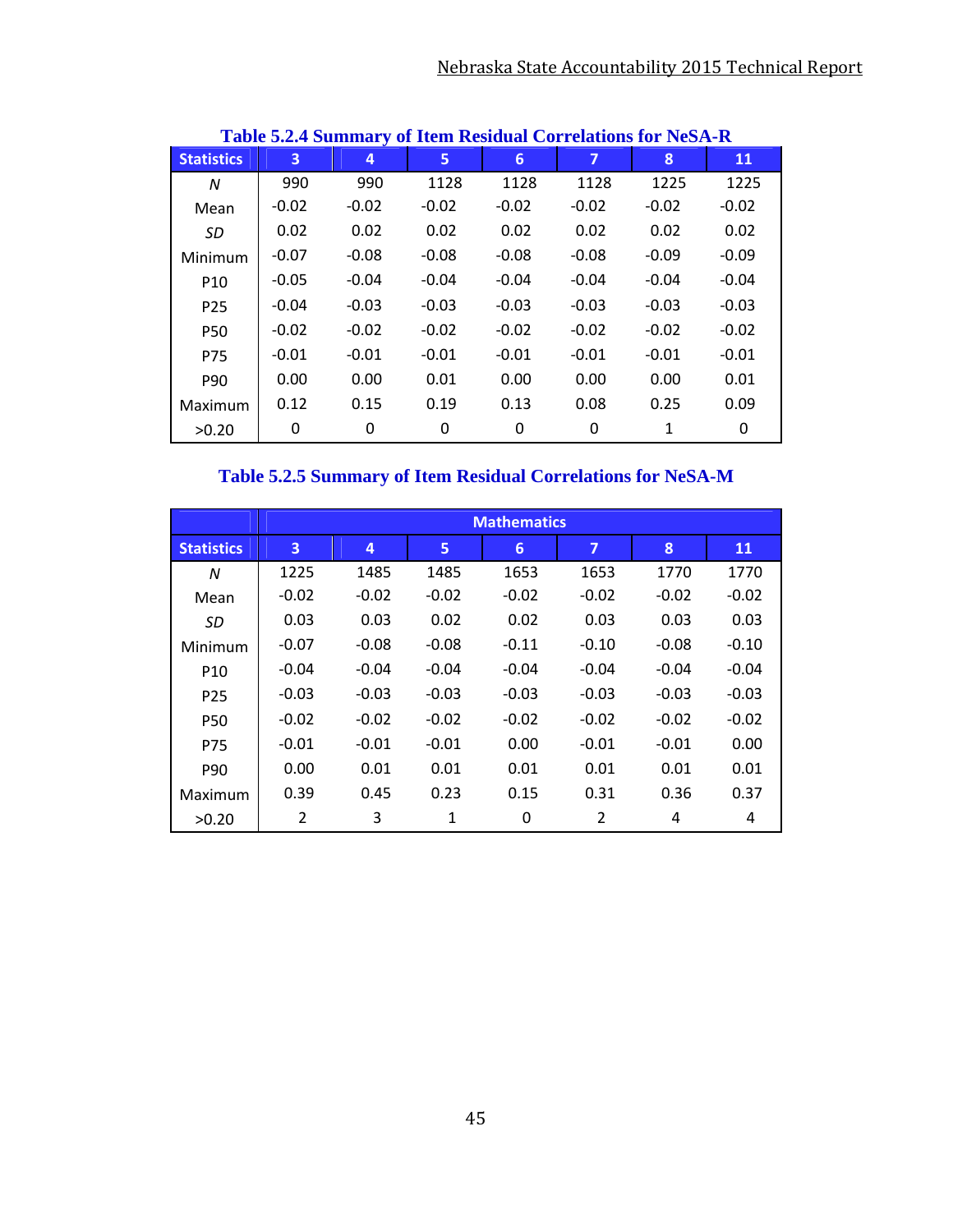|                   |         | <b>Science</b> |         |
|-------------------|---------|----------------|---------|
| <b>Statistics</b> | 5       | 8              | 11      |
| N                 | 1225    | 1770           | 1770    |
| Mean              | $-0.02$ | $-0.02$        | $-0.02$ |
| SD                | 0.02    | 0.02           | 0.02    |
| Minimum           | $-0.08$ | -0.06          | $-0.10$ |
| P10               | $-0.04$ | $-0.04$        | $-0.04$ |
| P <sub>25</sub>   | $-0.03$ | $-0.03$        | $-0.03$ |
| P50               | $-0.02$ | $-0.02$        | $-0.02$ |
| P75               | -0.01   | $-0.01$        | $-0.01$ |
| P90               | 0.00    | 0.00           | 0.00    |
| Maximum           | 0.45    | 0.27           | 0.26    |
| >0.20             | 1       | 2              | 2       |

#### **Table 5.2.6 Summary of Item Residual Correlations for NeSA-S**

Item Fit: WINSTEPS provides two item fit statistics (infit/weighted and outfit/unweighted) for evaluating the degree to which the Rasch model predicts the observed item responses. Each fit statistic can be expressed as a mean square (MnSq) statistic with each statistic having an expected value of 1 and a different variance for each mean square or as a standardized statistic (Zstd with an expected mean = 0 and expected variance = 1).

MnSq values are more difficult to interpret due to an asymmetrical distribution and unique variance, while Zstd values are more oriented toward standardized statistical significance. Though both are informative, the Zstd values are less likely to be sensitive to the large sample sizes and have better distributional properties (Smith, Schumacker, & Bush, 1998). In the case of the NeSA-RMS, the sample sizes can be considered large  $(n>5,000)$ . The outfit statistic tends to be affected more by unexpected responses far from the person, item, or rating scale category measure (i.e., it is more sensitive to outlying, off-target, and low information responses that are very informative with regard to fit). The infit statistic tends to be affected more by unexpected responses close to the person, item, or rating scale category measure (i.e., with more information, but contributing little to the understanding of fit

The expected MnSq value is 1.0 and can range from 0 to positive infinity. Values greater than 1.0 can be interpreted as indicating the presence of noise or lack of fit between the responses and the measurement model. Values less than 1.0 can be interpreted as item consistency or overfitting (too predictable and/or too much redundancy). Rules of thumb regarding "practically significant" MnSq values vary from author to author. More conservative users might prefer items with MnSq values that range from 0.8 to 1.2. Others believe reasonable test results can be achieved with values from 0.5 to 1.5. In the results below, values outside of 0.7 to 1.3 are given practical importance.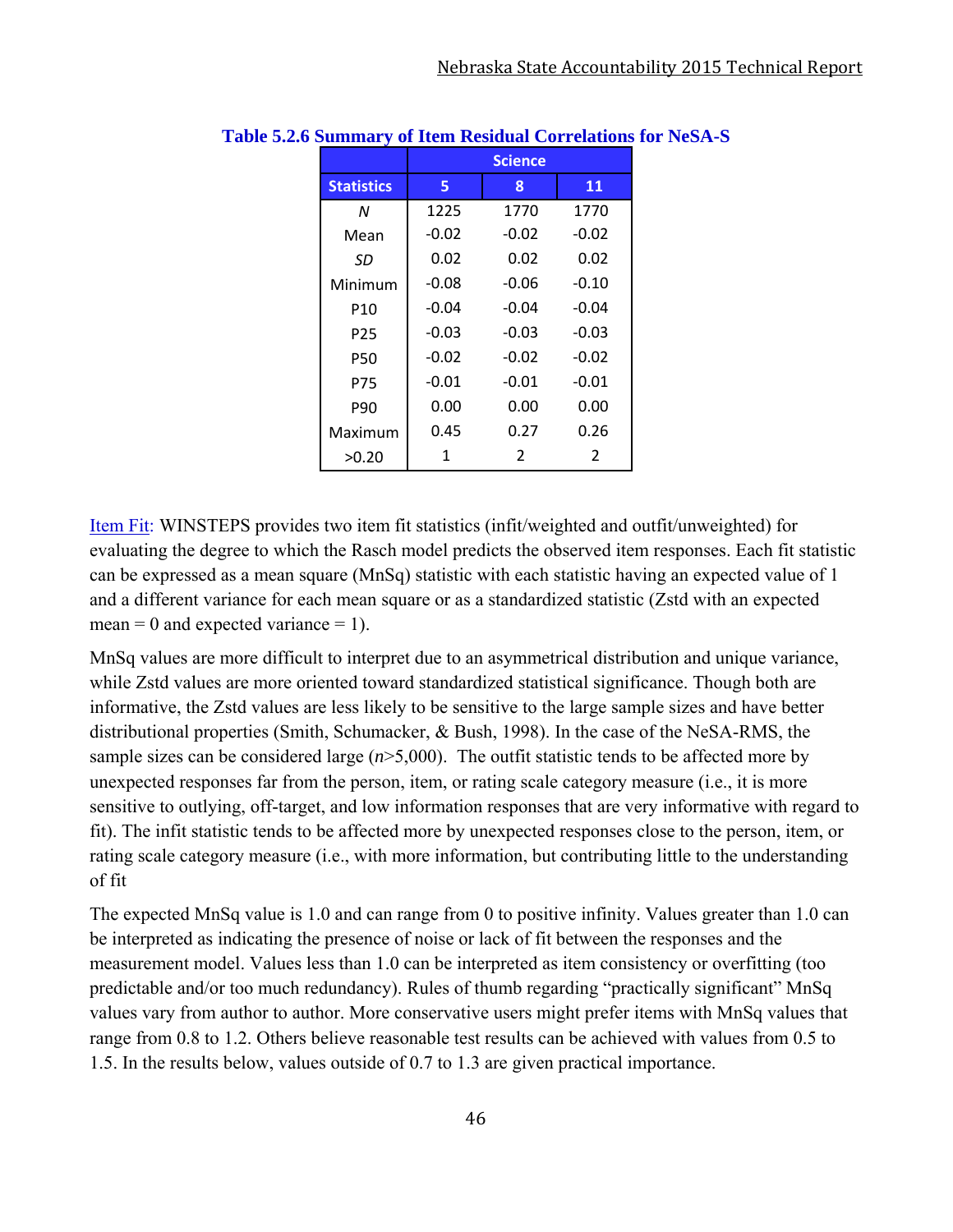The expected Zstd value is 0.0 with an expected *SD* of 1.0 and can effectively range from -9.99 to +9.99 in WINSTEPS. Fit values greater than 0.0 can be interpreted as indicating the presence of noise or lack of fit between the items and the model (underfitting). Fit values lower than 0.0 can be interpreted as item redundancy or overfitting items (too predictable and/or too much redundancy). Rules of thumb regarding "practically significant" Zstd values vary from author to author. More conservative users might prefer items with Zstd values that range from  $-2$  to  $+2$ . Others believe reasonable test results can be achieved with values from  $-3$  to  $+3$ . In the results below, values outside of  $-3$  to  $+3$  are given practical importance.

Table 5.2.7 lists the summary statistics of infit and outfit mean square statistics for the NeSA reading, mathematics, and science tests, including the mean, *SD*, and minimum and maximum values. The number of items within the range of [0.7, 1.3] is also reported in Table 5.2.7. As can be seen, the mean values for both fit statistics were close to 1.00 for all tests. Most of the items had infit values falling in the range of [0.7, 1.3]. Though more outfit values fell outside this range than infit values, it is not surprising given that the infit statistic mutes the effects of anomalous response by extreme students.

Table 5.2.8 lists the summary statistics of infit and outfit Zstd statistics for the NeSA reading, mathematics, and science tests, including the mean, *SD*, and minimum and maximum values. The number of items within the range of  $[-3, +3]$  is also reported in Table 5.2.8. As can be seen, the mean values for both fit statistics were variable, ranging from  $-1.22$  to 0.65. The fact that 16 of the 17 infit means were negative and 15 of the 17 outfit means were negative suggests that on average the data overfit the Rasch model, i.e. the data were a bit more consistent than expected by the probabilistic model.

|             |    |             |           |            | <b>Infit Mean Square</b> |            |             |           |            | <b>Outfit Mean Square</b> |            |
|-------------|----|-------------|-----------|------------|--------------------------|------------|-------------|-----------|------------|---------------------------|------------|
|             |    | <b>Mean</b> | <b>SD</b> | <b>MIN</b> | <b>MAX</b>               | [0.7, 1.3] | <b>Mean</b> | <b>SD</b> | <b>MIN</b> | <b>MAX</b>                | [0.7, 1.3] |
|             | 3  | 1.00        | 0.08      | 0.87       | 1.19                     | 45/45      | 0.98        | 0.14      | 0.76       | 1.30                      | 44/45      |
|             | 4  | 1.00        | 0.07      | 0.87       | 1.15                     | 45/45      | 0.99        | 0.13      | 0.66       | 1.28                      | 44/45      |
|             | 5  | 1.00        | 0.09      | 0.85       | 1.15                     | 48/48      | 0.96        | 0.19      | 0.53       | 1.28                      | 45/48      |
| Reading     | 6  | 1.00        | 0.09      | 0.82       | 1.22                     | 48/48      | 0.97        | 0.17      | 0.60       | 1.38                      | 40/48      |
|             | 7  | 0.99        | 0.09      | 0.84       | 1.28                     | 48/48      | 0.97        | 0.19      | 0.54       | 1.42                      | 40/48      |
|             | 8  | 1.00        | 0.08      | 0.83       | 1.20                     | 50/50      | 0.98        | 0.15      | 0.62       | 1.29                      | 49/50      |
|             | 11 | 0.99        | 0.09      | 0.80       | 1.16                     | 50/50      | 0.97        | 0.20      | 0.51       | 1.38                      | 41/50      |
|             | 3  | 1.00        | 0.07      | 0.87       | 1.13                     | 50/50      | 1.00        | 0.15      | 0.70       | 1.53                      | 48/50      |
|             | 4  | 1.00        | 0.08      | 0.84       | 1.18                     | 55/55      | 0.99        | 0.16      | 0.68       | 1.36                      | 52/55      |
|             | 5  | 1.00        | 0.08      | 0.86       | 1.19                     | 55/55      | 1.00        | 0.16      | 0.72       | 1.36                      | 53/55      |
|             | 6  | 1.00        | 0.10      | 0.86       | 1.30                     | 57/58      | 0.99        | 0.17      | 0.66       | 1.48                      | 56/58      |
| Mathematics | 7  | 1.00        | 0.10      | 0.82       | 1.26                     | 58/58      | 0.98        | 0.19      | 0.61       | 1.37                      | 52/58      |
|             | 8  | 0.99        | 0.10      | 0.82       | 1.28                     | 60/60      | 0.99        | 0.17      | 0.65       | 1.43                      | 54/60      |
|             | 11 | 1.00        | 0.11      | 0.82       | 1.27                     | 60/60      | 0.99        | 0.19      | 0.62       | 1.42                      | 53/60      |

#### **Table 5.2.7 Summary of Infit and Outfit Mean Square Statistics for 2014 NeSA Tests**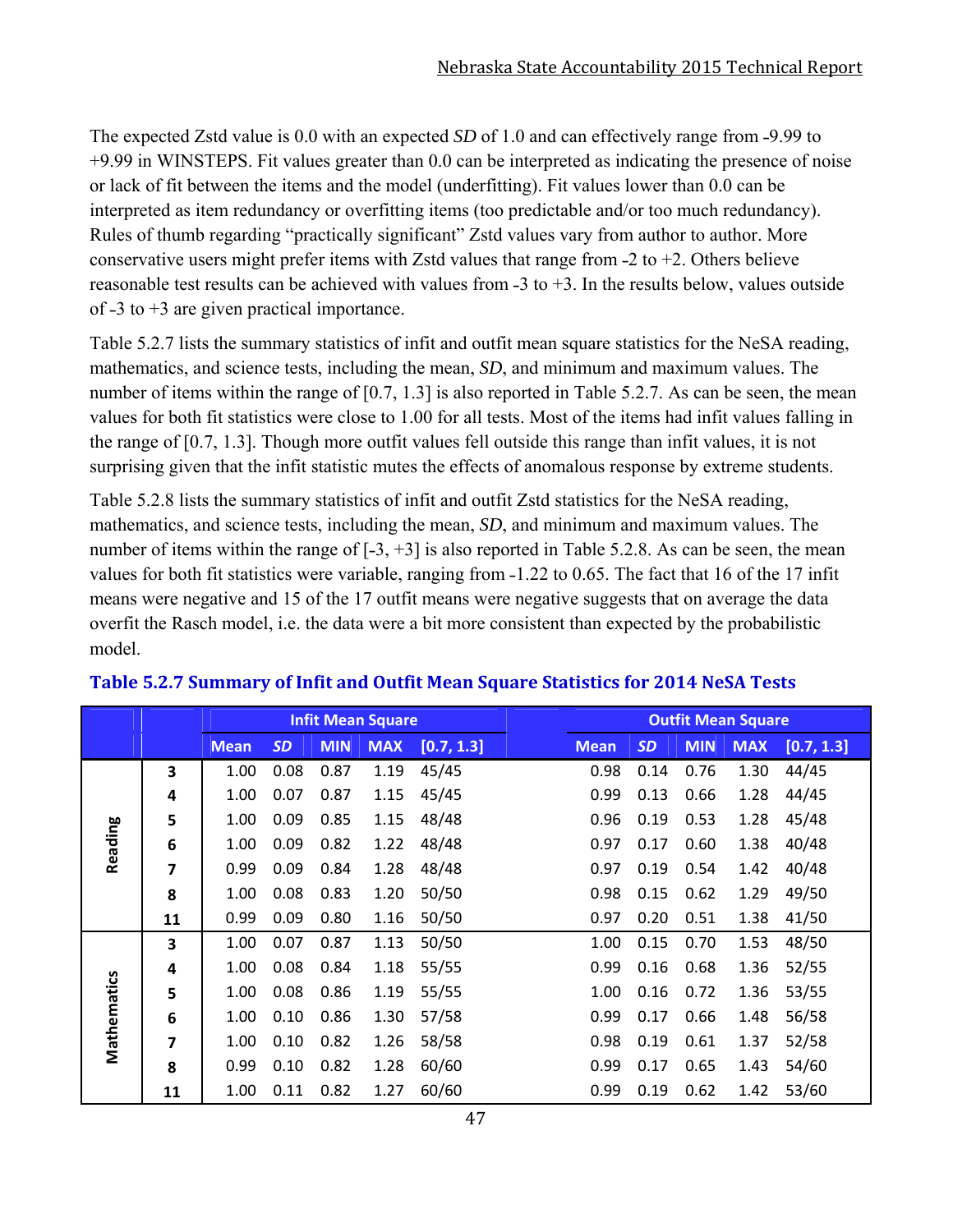|         | <b>Infit Mean Square</b> |             |           |      |                      |            |             |                  | <b>Outfit Mean Square</b> |      |                                    |
|---------|--------------------------|-------------|-----------|------|----------------------|------------|-------------|------------------|---------------------------|------|------------------------------------|
|         |                          | <b>Mean</b> | <b>SD</b> |      | MIN MAX <sup>1</sup> | [0.7, 1.3] | <b>Mean</b> | SD <sub>1</sub>  |                           |      | $\vert$ MIN $\vert$ MAX [0.7, 1.3] |
|         | 5                        | 1.00        | 0.08      | 0.88 | 1.19                 | 50/50      |             | $0.98$ 0.15 0.65 |                           | 1.29 | 49/50                              |
| Science | 8                        | 1.00        | 0.08      | 0.89 | 1.20                 | 60/60      |             | $0.99$ 0.14      | 0.73                      |      | 1.46 59/60                         |
|         | 11                       | 1.00        | 0.08      | 0.86 | 1.15                 | 60/60      | 0.98        | 0.14             | 0.71                      | 1.27 | 60/60                              |

#### **Table 5.2.8 Summary of Infit and Outfit Z STD Statistics for 2014 NeSA Tests**

|             |    |             |           | <b>Infit Z STD</b> |            |               |             |           | <b>Outfit Z STD</b> |            |               |
|-------------|----|-------------|-----------|--------------------|------------|---------------|-------------|-----------|---------------------|------------|---------------|
|             |    | <b>Mean</b> | <b>SD</b> | <b>MIN</b>         | <b>MAX</b> | $[-3.0, 3.0]$ | <b>Mean</b> | <b>SD</b> | <b>MIN</b>          | <b>MAX</b> | $[-3.0, 3.0]$ |
|             | 3  | $-0.78$     | 7.29      | $-9.99$            | 9.99       | 8/45          | $-1.08$     | 7.49      | $-9.99$             | 9.99       | 9/45          |
|             | 4  | $-0.59$     | 6.35      | $-9.99$            | 9.99       | 14/45         | $-0.50$     | 7.01      | $-9.99$             | 9.99       | 11/45         |
|             | 5  | $-0.45$     | 7.92      | $-9.99$            | 9.99       | 6/48          | $-1.22$     | 8.29      | $-9.99$             | 9.99       | 8/48          |
| Reading     | 6  | $-0.31$     | 7.24      | $-9.99$            | 9.99       | 6/48          | $-1.04$     | 7.24      | $-9.99$             | 9.99       | 8/48          |
|             | 7  | $-0.35$     | 7.41      | $-9.99$            | 9.99       | 13/48         | $-0.39$     | 7.25      | $-9.99$             | 9.99       | 11/48         |
|             | 8  | $-0.75$     | 7.14      | $-9.99$            | 9.99       | 13/50         | $-0.83$     | 7.49      | $-9.99$             | 9.99       | 15/50         |
|             | 11 | 0.16        | 7.29      | $-9.99$            | 9.99       | 16/50         | 0.65        | 7.42      | $-9.99$             | 9.99       | 12/50         |
|             | 3  | $-0.29$     | 7.41      | $-9.99$            | 9.99       | 11/50         | 0.25        | 7.15      | $-9.99$             | 9.99       | 12/50         |
|             | 4  | $-0.23$     | 7.53      | $-9.99$            | 9.99       | 9/55          | $-0.08$     | 7.40      | $-9.99$             | 9.99       | 12/55         |
|             | 5  | $-0.89$     | 7.34      | $-9.99$            | 9.99       | 14/55         | $-0.52$     | 7.38      | $-9.99$             | 9.99       | 12/55         |
| Mathematics | 6  | $-1.14$     | 7.90      | $-9.99$            | 9.99       | 11/58         | $-1.09$     | 7.82      | $-9.99$             | 9.99       | 10/58         |
|             | 7  | $-0.52$     | 8.30      | $-9.99$            | 9.99       | 8/58          | $-0.59$     | 7.83      | $-9.99$             | 9.99       | 7/58          |
|             | 8  | $-0.71$     | 7.93      | $-9.99$            | 9.99       | 9/60          | $-0.26$     | 7.82      | $-9.99$             | 9.99       | 6/60          |
|             | 11 | $-0.54$     | 7.91      | $-9.99$            | 9.99       | 9/60          | $-0.67$     | 7.42      | $-9.99$             | 9.99       | 15/60         |
|             | 5  | $-0.21$     | 7.76      | $-9.99$            | 9.99       | 11/50         | $-0.31$     | 7.87      | $-9.99$             | 9.99       | 11/50         |
| Science     | 8  | $-0.92$     | 7.53      | $-9.99$            | 9.99       | 15/60         | $-0.96$     | 7.66      | $-9.99$             | 9.99       | 11/60         |
|             | 11 | $-0.17$     | 7.71      | $-9.99$            | 9.99       | 7/60          | $-0.57$     | 7.70      | $-9.99$             | 9.99       | 6/60          |

## 5.3 RASCH ITEM STATISTICS

WINSTEPS 3.90.0 program (Linacre, 2015) was used for item calibration. The characteristics of calibration samples are reported in Chapter Three. These samples only include the students who attempted the tests. All omits (no response) and multiple responses (more than one response selected) were scored as incorrect answers (coded as 0s) for calibration.

As noted earlier, the Rasch model expresses item difficulty (and student ability) in units referred to as *logits* rather than on the proportion-correct metric. Large negative logits represent easier items while large positive logits represent more difficult items. The logit metrics is an interval scale,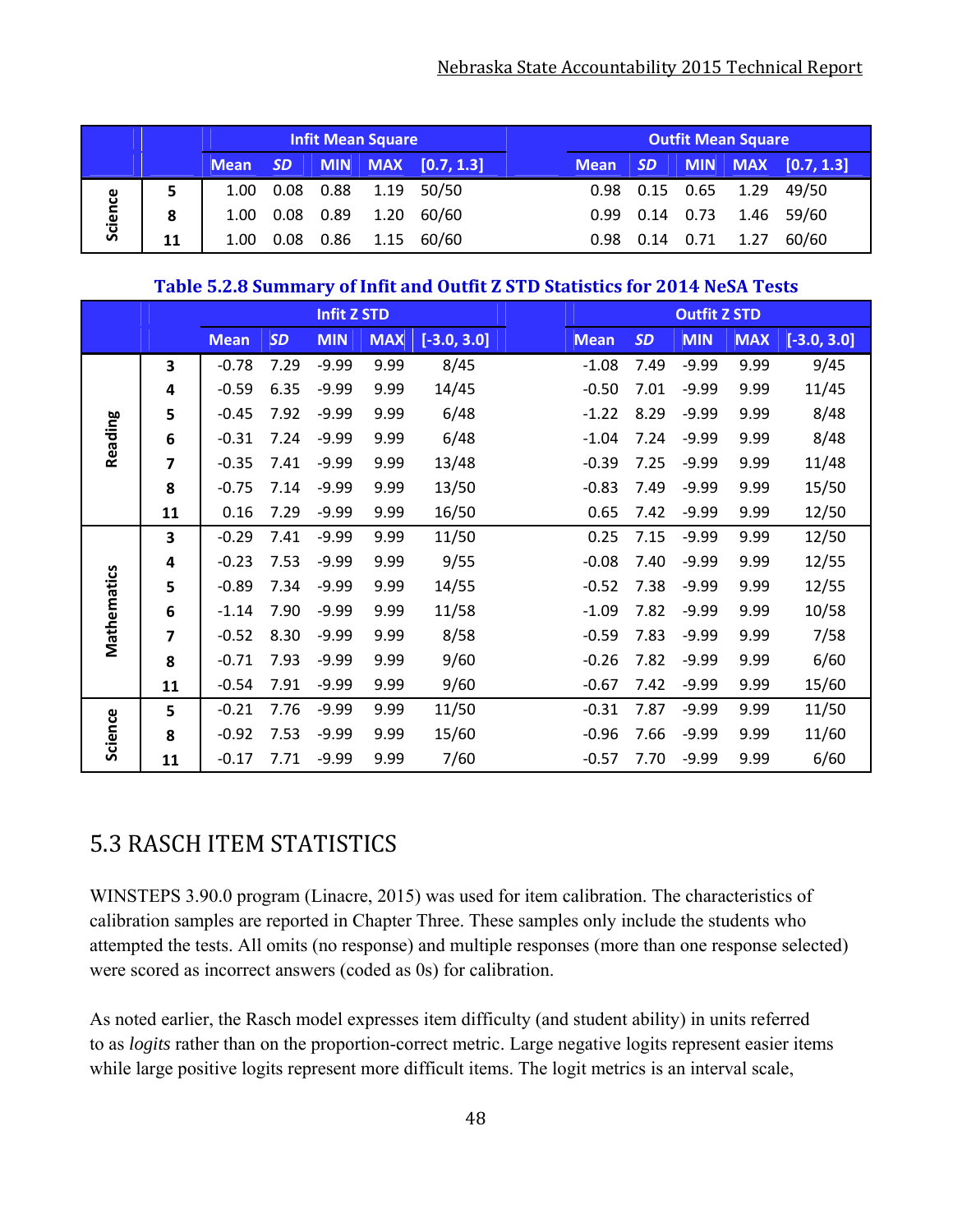meaning that two items with logit difficulties of 0.0 and +1.0 have the same difference in difficulty as two items with logit difficulties of +3.0 and +4.0.

Appendices J, K, L, and M report the Rasch calibration summaries and logit difficulties for all the operational items. Table 5.3.1 summarizes the Rasch logit difficulties of the operational items on each test. The minimum and maximum values and standard deviations suggest that the NeSA items covered a relatively wide range of difficulties. It is important to note that the logit difficulty values presented have not been linked to a common scale of measurement. Therefore, the relative magnitude of the statistics across subject areas and grades cannot be compared. The item pool was then updated with the item statistics.

|             | <b>Grade</b> | N  | <b>Mean</b> | <b>SD</b> | <b>Min</b> | <b>Max</b> | <b>Range</b> |
|-------------|--------------|----|-------------|-----------|------------|------------|--------------|
|             | 3            | 45 | $-0.36$     | 0.59      | $-1.72$    | 0.70       | 2.42         |
|             | 4            | 45 | $-0.50$     | 0.69      | $-2.22$    | 1.02       | 3.25         |
|             | 5            | 48 | $-0.45$     | 0.72      | $-1.87$    | 1.14       | 3.01         |
| Reading     | 6            | 48 | $-0.59$     | 0.73      | $-2.30$    | 0.77       | 3.07         |
|             | 7            | 48 | $-0.48$     | 0.71      | $-1.98$    | 1.03       | 3.01         |
|             | 8            | 50 | $-0.62$     | 0.65      | $-1.43$    | 1.05       | 2.49         |
|             | 11           | 50 | $-0.89$     | 0.79      | $-2.60$    | 0.34       | 2.94         |
|             | 3            | 50 | $-0.67$     | 0.76      | $-2.34$    | 0.74       | 3.09         |
|             | 4            | 55 | $-0.65$     | 0.76      | $-2.11$    | 0.73       | 2.83         |
| Mathematics | 5            | 55 | $-0.70$     | 0.71      | $-2.36$    | 0.95       | 3.31         |
|             | 6            | 58 | $-0.63$     | 0.66      | $-2.27$    | 0.76       | 3.03         |
|             | 7            | 58 | $-0.57$     | 0.64      | $-1.96$    | 1.07       | 3.03         |
|             | 8            | 60 | $-0.67$     | 0.69      | $-1.48$    | 0.65       | 2.12         |
|             | 11           | 60 | $-0.63$     | 0.64      | $-2.09$    | 1.17       | 3.26         |
|             | 5            | 50 | $-0.78$     | 0.73      | $-2.15$    | 0.61       | 2.75         |
| Science     | 8            | 60 | $-0.70$     | 0.70      | $-2.14$    | 0.53       | 2.67         |
|             | 11           | 60 | $-0.70$     | 0.65      | $-2.09$    | 0.74       | 2.83         |

#### **Table 5.3.1 Summary of Rasch Item Difficulties for NeSA‐R, NeSA‐M, and NeSA‐S**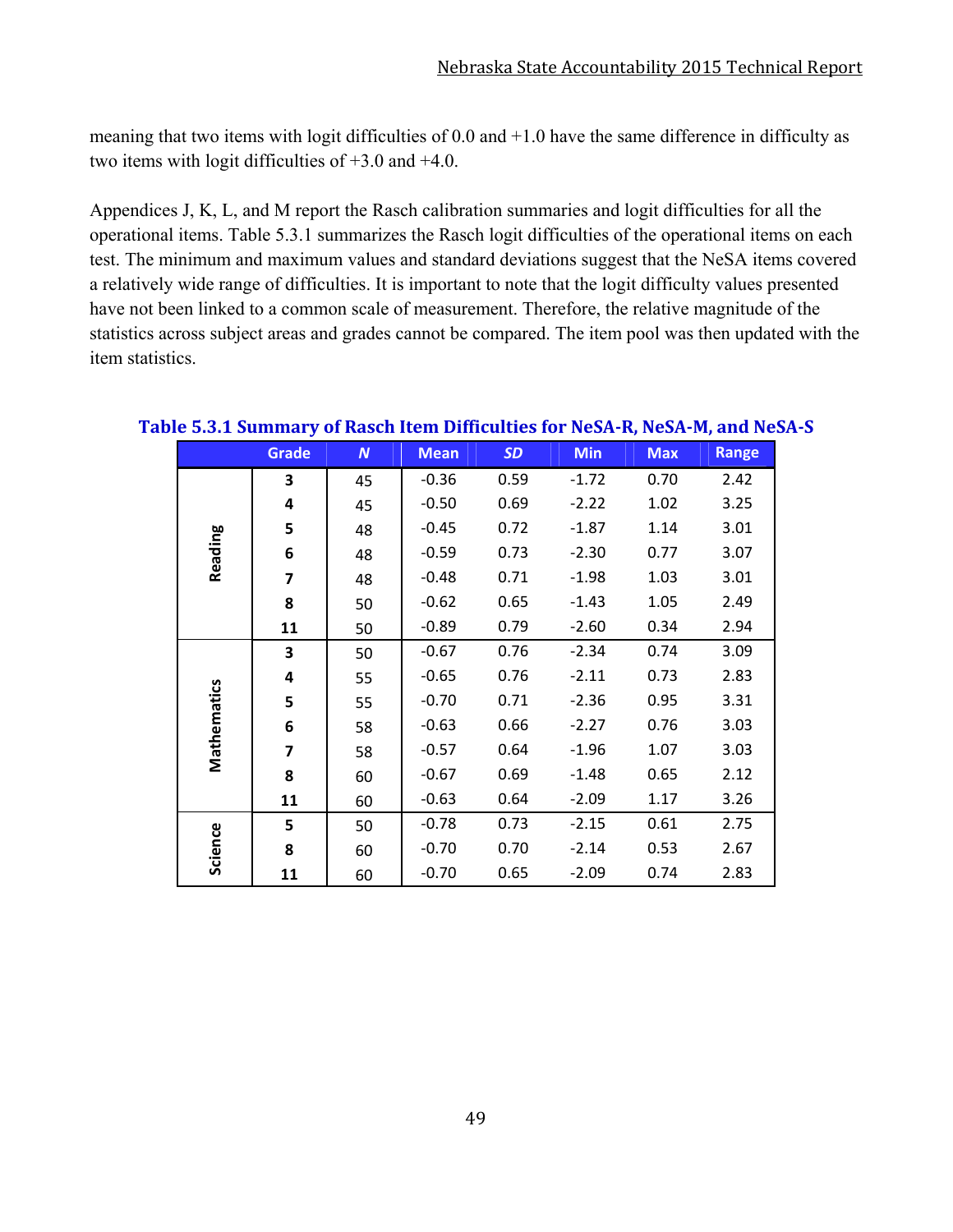# 6. EQUATING AND SCALING

As discussed earlier in Chapter 2, the 2015 test forms were constructed with items that were either field tested, or used operationally on a previously administered NeSA test. NeSA assessments are constructed each year allowing each NeSA assessment to be different from the previous year's assessment. To ensure that all forms for a given grade and content area provide comparable scores, and to ensure the passing standards across different administrations are equivalent, the new operational items need to be placed on the bank scale via equating to bring the 2015 NeSA raw-score-to-Raschability scale to the previous operational scale. When the new 2015 NeSA tests are placed on the bank's scale, the resulting scale scores for the new test form will be the same as the scale scores of the previous operational form such that students performing at the same level of (underlying) achievement should receive the same score (i.e., scale score). The resulting scale scores will be used for score reporting and performance level classification. Once operational items are equated, field test items are then placed on the bank scale and are then ready for future operational use.

This chapter begins with a summary of the entire NeSA equating procedures. This is followed by a scaling analysis that transforms raw scores to scale scores that represent the same skill level on every test form. Some summary results of the state scale score performance are also provided.

## 6.1 EQUATING

The equating design employed for NeSA is often referred to as a common-item non-equivalent groups (CINEG) design, which uses a set of anchor items that appear on two forms to adjust for differences in test difficulty across years. As discussed earlier, the 2015 NeSA test forms were constructed with items from previous administrations. The items were previously either field-test or operational items. If the item difficulty estimated from the previous administrations are within estimation error for the current administration, the entire set of the 2015 NeSA operational items can serve as the linking set. This means that the raw to scale score conversion tables can be established prior to the operational administration. This is often referred to as the pre-equating process because it is conducted before the operational test is administered. The most appealing feature of the pre-equating process, when applicable, is its ability to facilitate immediate score reporting for tests which have tight reporting windows.

However, it may not be appropriate to assume that the operational items will maintain their relative difficulty across administrations. The same item can perform differently across administrations due to changes in the item's position or changes in the students' experiences. Once the 2015 operational test data was available, DRC Psychometric Services staff, together with NDE, evaluated the item difficulty equivalence using a post-equating check procedure (Robust *Z*) to identify items that show significant difficulty changes from the bank values. If no unstable items are identified, the 2015 equating process would result in the pre-equating solution. On the other hand, if an item or items are found to be outside the normal estimation error, a post-equated solution would be used. The sub-set of 2015 operational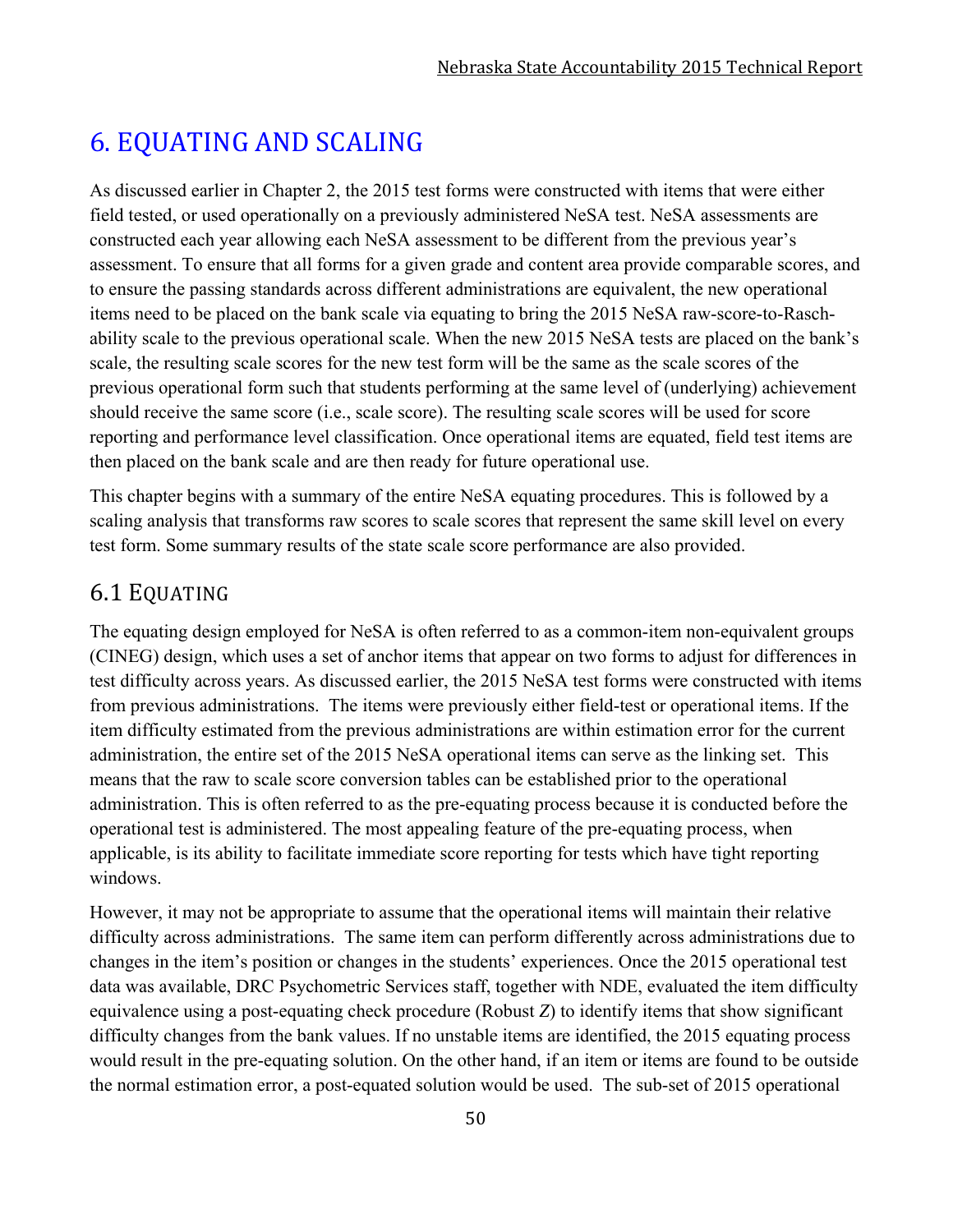items, with those identified items excluded, was used as the set to estimate the link constant to map the 2015 test to the bank scale. This equating process is known as the post-equating because the equating occurs after the administration of the operation test and the raw-to-scale-score conversion is generated based on the operational test data.

As part of the post-equating check procedures, DRC Psychometric Services staff evaluated the item difficulty equivalence by comparing the old banked item calibration (called pre-calibration) with a new unanchored calibration of the 2015 data (called post-calibration). The evaluations were conducted for each grade and content area, using both visual graphing and statistical methods. The post-calibrated item difficulties (logits) were plotted against the pre-calibration for each grade and content area (see Appendices  $N - P$ ). Ideally, these scatter plots should have a strong linear trend, closely cluystered about the unit slope line. Items straying from the trend line did not perform in the same way in both administrations. The figure below illustrates an example of pre- and post-calibration plots for the 2015 NeSA-M test (Grade 3). Graphically, there is one apparent outlier item significantly above the unit slope line. It is located at the center of the scale, above -0.5 on the *x*-axis. This item has a Robust Z value of  $-5.782$ , which is above the critical value of  $\pm 1.645$ . This item is harder for the 2015 population. All the other items fall, more or less, on the unit slope line, indicating consistent performance (within estimation error) in both years.



DRC Psychometric Services employed the Robust *Z* statistic (Huynh, 2000; Huynh & Rawls, 2009) for the post-equating check. This method focuses on the correlations between the pre- and post-calibrated item difficulties, and the ratio of standard deviations (SD) between the two calibrations. The correlation between the two estimates of item difficulty should be 0.95 or higher and the ratio of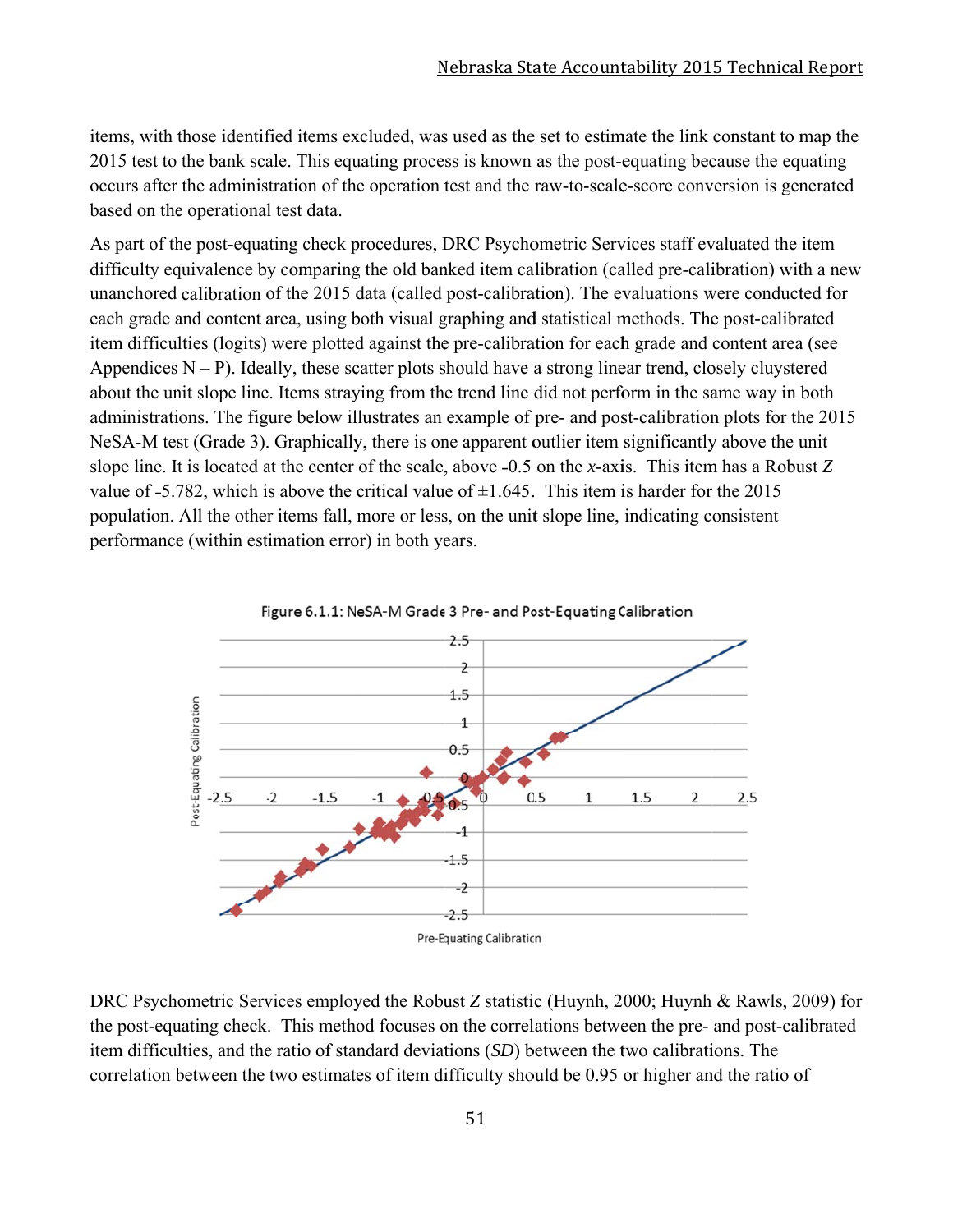standard deviations between the two sets of estimates of the item difficulty should range between 0.90 and 1.10 (Huynh & Meyer, 2010). To detect inconsistent item difficulty estimates, a critical value for the Robust *Z* statistic of  $\pm 1.645$  was used. The outlier identified in Figure 6.1.1 was detected using the Robust *Z* statistic.

Table 6.1.1 contains these statistics of correlation and SD ratio for the 2015 NeSA-M test. The item difficulty correlation for Grade 5 is the only statistic that falls below the criteria defined above. Appendices  $N - P$  contain the same statistics for each grade and content combination.

|             |      | <b>Grade</b> |         |      |      |      |      |  |  |  |  |
|-------------|------|--------------|---------|------|------|------|------|--|--|--|--|
|             | 3    | 4            | 5       | 6    |      | 8    | 11   |  |  |  |  |
| Correlation | 0.98 | 0.97         | $0.93*$ | 0.95 | 0.97 | 0.96 | 0.97 |  |  |  |  |
| SD pre      | 0.76 | 0.76         | 0.67    | 0.66 | 0.61 | 0.69 | 0.64 |  |  |  |  |
| SD post     | 0.75 | 0.74         | 0.67    | 0.68 | 0.61 | 0.64 | 0.64 |  |  |  |  |
| SD Ratio    | 0.98 | 0.98         | 1.00    | 1.03 | 1.01 | 0.92 | 0.99 |  |  |  |  |

## **Table 6.1.1 NeSA-M Pre- and Post-Equating Comparison**

\*The Grade 5 correlation was the only value that didn't meet the Robust Z criteria

Across all three content areas, the test forms with values below the ideal ranges of Robust *Z* correlation, or *SD* ratio values were further evaluated by the NDE in determining whether to include items that exceeded the Robust *Z* critical value of  $\pm 1.645$  in the linking set used for the post-equating. Items that exceeded the Robust *Z* critical value were then deleted, one item at a time, until both the item difficulty correlation and the *SD* ratio fell within the prescribed limits.

To summarize the 2015 NeSA test equating solutions, NDE decided to adopt a post-equating results for NeSA-M Grade 5 and all NeSA-R grades. For these tests, test equating was adjusted by excluding the items exceeding the critical value until the Robust Z criteria were met. A new raw-to-scale-score conversion table was created for these tests. For the other grades and content areas, NDE decided to use a pre-equating solution, keep the whole set of operational items in the linking set and then apply to the existing raw-to-scale-score conversion table.

## 6.2 SCALING

The purpose of a scaling analysis is to create a scale score for test reporting. The basic score on any test is the raw score, which is the number of items answered correctly or the total score points earned. However, the raw score alone does not present a wide-ranging picture of test performance because it is not on an equal-interval scale and can be interpreted only in terms of a particular set of items. Since a given raw score may not represent the same skill level on every test form, scale scores were assigned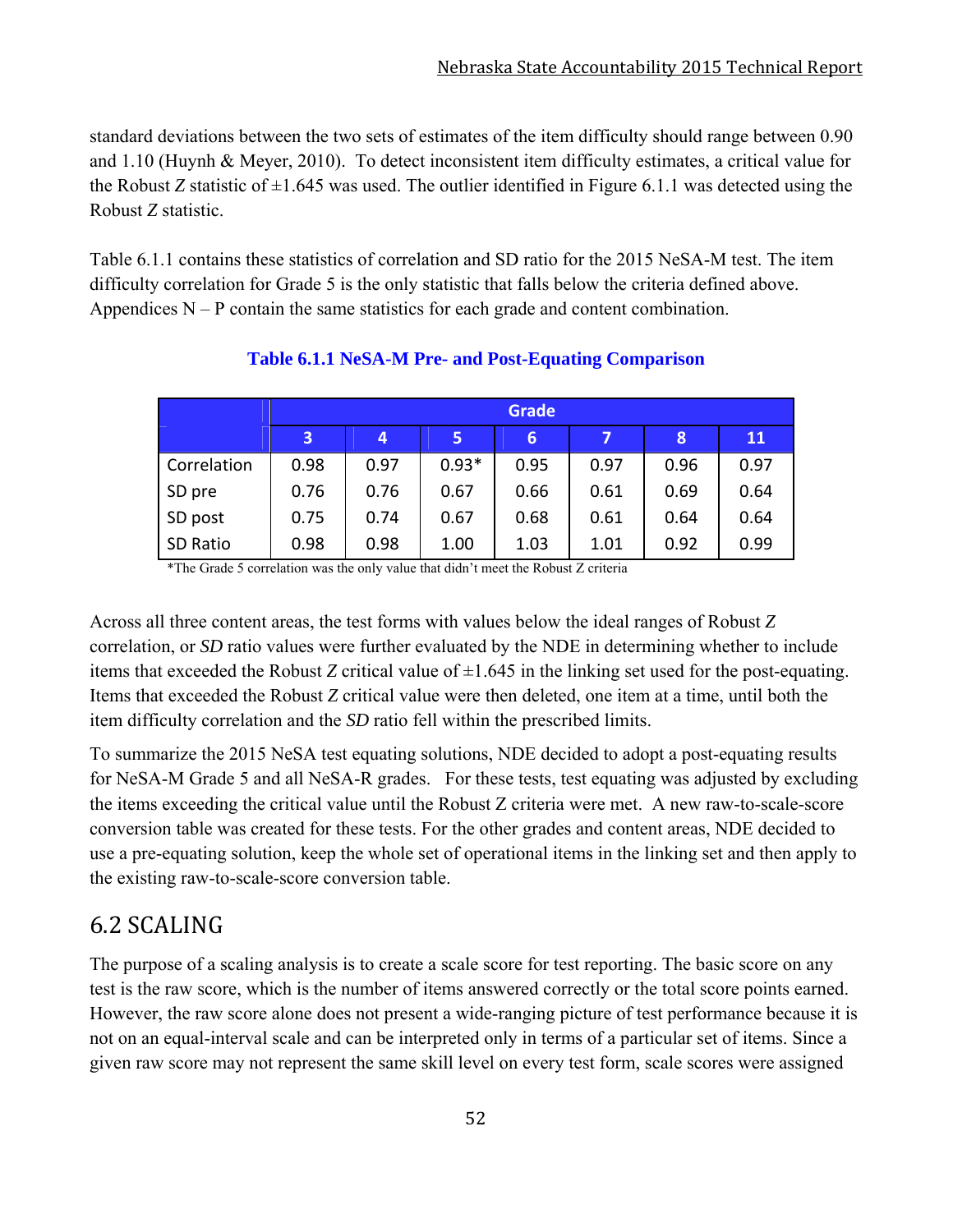to each raw score point to adjust for slight shifts in item difficulties and permit valid comparison across all test administrations within a particular content area.

Defining the scale score metric is an important, albeit arbitrary, step. Mathematically, scale scores are a linear transformation of the logit scores and thus do not alter the relationships or the displays. Scale scores are the numbers that will be reported to describe the performance of the students, schools, and systems. They will define the ranges of the performance levels, appear on individual student reports and school accountability analyses, and be dissected in newspaper accounts.

Appendix Q contains the detailed raw-score-to-scale-score conversion tables that were used to assign scale scores to students based on the total number correct scores from the NeSA-R for 2015, Appendix R for NeSA-M for 2015 and Appendix S for NeSA-S 2015. Because the relationship between raw and scale scores depends on the difficulties of the specific items on the form, these tables will change for every operational form.

There are two primary considerations when establishing the metric:

- Multiply the logit by a value large enough to make decimal points unnecessary for student scores, and
- Shift the scale enough to avoid negative values for low scale scores.

The scale chosen, for all grades and content areas of the NeSA assessment, range from 0 to 200. The value of 0 is reserved for students who were not tested or were otherwise invalidated. Thus, any student who attempted the test will receive a scale score equal to 1 even if the student gave no correct responses. No student tested will receive a scale score higher than 200 or lower than 1, even if this requires constraining the scale score calculation. It is possible that a future form will be easy enough that the upper limit of 200 is not invoked even for a perfect paper or could be difficult enough that the lower limit is not invoked.

As part of its deliberations concerning defining the performance levels, the State Board of Education specified that the *Meets the Standards* performance level have a scale score of 85 and that the *Exceeds the Standards* level have a scale score of 135. The logit standards defining the performance levels were adopted by the SBE per the standard setting and standard validation completed in 2010 for NeSA-R, in 2011 for NeSA-M, and in 2012 for NeSA-S.

Complete documentation of all standard setting events are presented in separate documents and are placed on the Nebraska State Department of Education website labeled:

*2010 NeSA-Reading Standard Setting Technical Report*,

http://www.education.ne.gov/Assessment/pdfs/2010\_NeSA\_Reading\_Standard\_Setting\_Tech\_%20Re port.pdf ,

 *2011 NeSA-Mathematics Standard Setting Technical Report*, http://www.education.ne.gov/Assessment/pdfs/2011\_NeSA\_Math\_Standard\_Setting\_Tech\_Report.pdf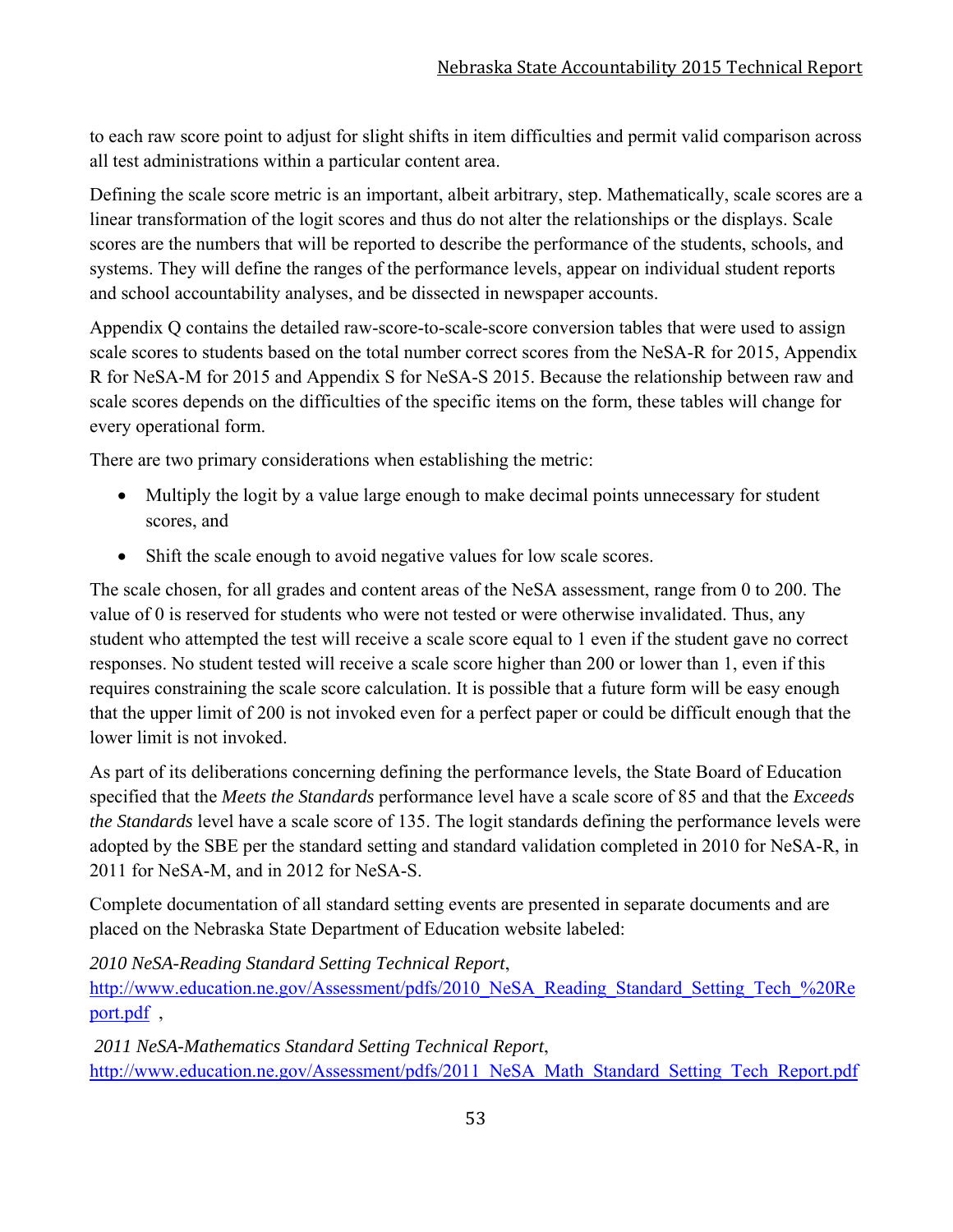and *2012 NeSA-Science Standard Setting Technical Report*,

http://www.education.ne.gov/Assessment/pdfs/Final\_NeSA\_Science\_Standard\_Setting\_Tech\_Report October\_2012.pdf

Given the scale score and the logit standards defining the performance level, it is sufficient to define the final scale score metric. To ensure proper rounding on all future forms, the calculations used 84.501 and 134.501 as the scale score performance standards. The arithmetic was done using logits rounded to four decimals and the final constants for the slope and intercept of the transformation were rounded to five. Scale scores are rounded to whole numbers.

The transformation to scale scores is:

| 1. $SS = a + b * logit$                                  | where:                                                          |
|----------------------------------------------------------|-----------------------------------------------------------------|
| 2. $b = \frac{134.501 - 84.501}{ }$<br>$\chi_F - \chi_M$ | where $x_E$ is the logit for <i>Exceeds Standards</i> and $x_M$ |
|                                                          | is the logit for <i>Meets Standards</i> .                       |
| 3. $a = 84.501 - bx_M$                                   | $a = 134.501 - bx_E$ .<br><sub>or</sub>                         |

Calculations of the slopes and intercepts for all grades of the NeSA-R scale score conversion are given in Table 6.2.1, for NeSA-M 6.2.2, and for NeSA-S 6.2.3. The raw-to-scale conversions are provided in Appendices Q, R, and S.

|              | ້         |                         |              |                                                          |                   |          |             |  |  |  |
|--------------|-----------|-------------------------|--------------|----------------------------------------------------------|-------------------|----------|-------------|--|--|--|
|              |           | <b>Logit Cut Points</b> |              | <b>Scale Score Ranges by Performance</b><br><b>Level</b> | <b>Conversion</b> |          |             |  |  |  |
| <b>Grade</b> | B/M       | M/E                     | <b>Below</b> | <b>Meets</b>                                             | <b>Exceeds</b>    | Slope b  | Intercept a |  |  |  |
| 3            | $-0.5168$ | 1.2340                  | 1 to 84      | 85-134                                                   | 135 to 200        | 28.55837 | 99.25997    |  |  |  |
| 4            | $-0.5117$ | 0.8591                  | 1 to 84      | 85-134                                                   | 135 to 200        | 36.47505 | 103.16528   |  |  |  |
| 5            | $-0.4122$ | 0.8560                  | 1 to 84      | 85-134                                                   | 135 to 200        | 39.42751 | 100.75302   |  |  |  |
| 6            | $-0.4331$ | 0.8924                  | 1 to 84      | 85-134                                                   | 135 to 200        | 37.72161 | 100.83823   |  |  |  |
| 7            | $-0.5104$ | 0.7855                  | 1 to 84      | 85-134                                                   | 135 to 200        | 38.58471 | 104.19271   |  |  |  |
| 8            | $-0.4812$ | 0.8712                  | 1 to 84      | 85-134                                                   | 135 to 200        | 36.97131 | 102.29159   |  |  |  |
| 11           | $-0.4103$ | 0.8508                  | 1 to 84      | 85-134                                                   | 135 to 200        | 39.64793 | 100.76854   |  |  |  |

#### **Table 6.2.1 NeSA-R Conversion of Logits to Scale Scores**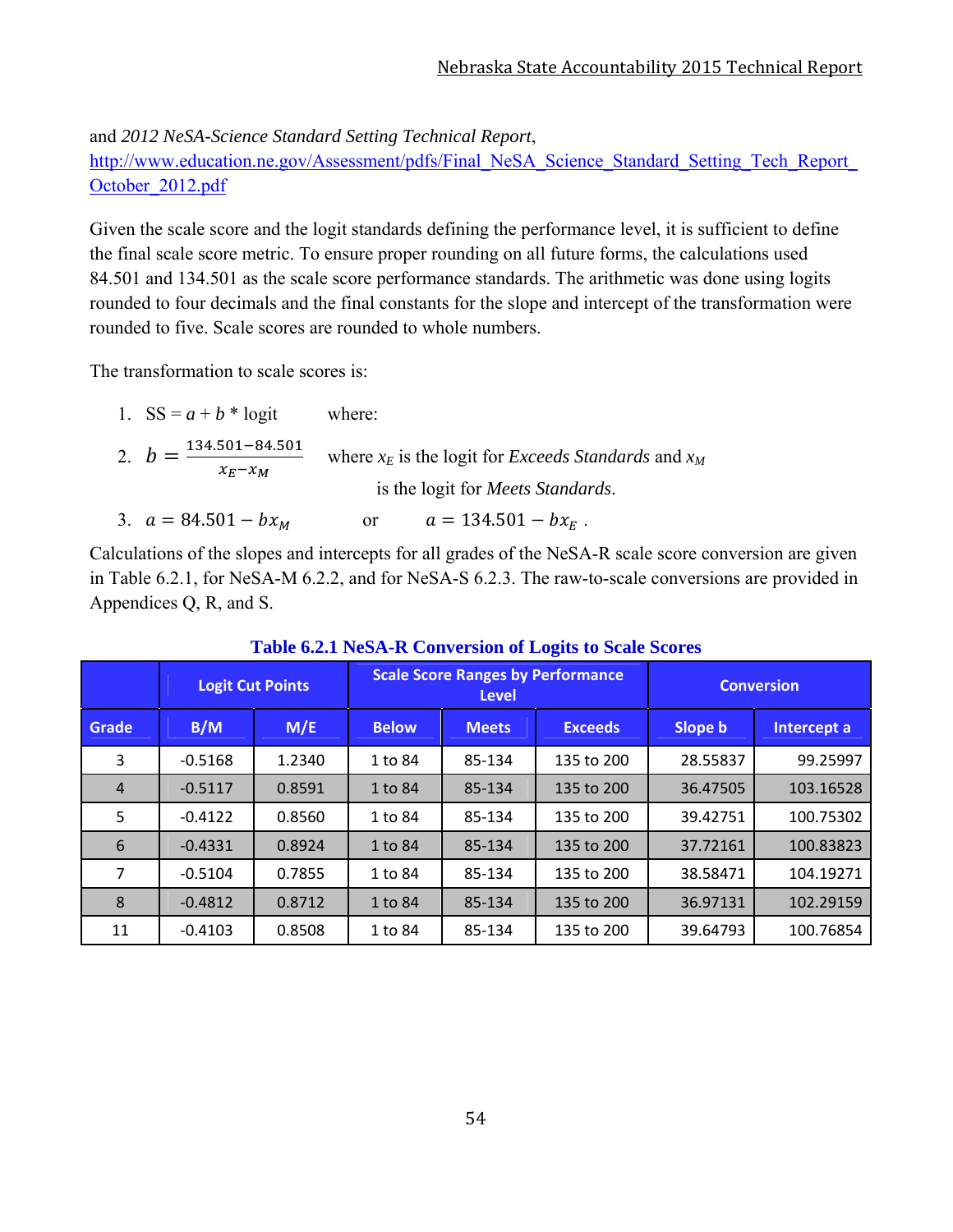|                | <u>Fabit 0.2.2 INSA-IN CONVELSION OF LOGIES to SCAR SCOTES</u> |                         |              |                                                          |                   |                |                |  |  |  |  |  |  |
|----------------|----------------------------------------------------------------|-------------------------|--------------|----------------------------------------------------------|-------------------|----------------|----------------|--|--|--|--|--|--|
|                |                                                                | <b>Logit Cut Points</b> |              | <b>Scale Score Ranges by</b><br><b>Performance Level</b> | <b>Conversion</b> |                |                |  |  |  |  |  |  |
| Grade          | B/M                                                            | M/E                     | <b>Below</b> | <b>Meets</b>                                             | <b>Exceeds</b>    | <b>Slope b</b> | Intercept<br>a |  |  |  |  |  |  |
| 3              | $-0.6$                                                         | 1.1000                  | 1 to 84      | 85-134                                                   | 135 to 200        | 29.41176       | 102.15706      |  |  |  |  |  |  |
| $\overline{4}$ | $-0.6$                                                         | 1.2000                  | 1 to 84      | 85-134                                                   | 135 to 200        | 27.77778       | 101.17667      |  |  |  |  |  |  |
| 5              | $-0.57$                                                        | 1.1597                  | 1 to 84      | 85-134                                                   | 135 to 200        | 28.90675       | 100.98685      |  |  |  |  |  |  |
| 6              | $-0.47$                                                        | 1.1816                  | 1 to 84      | 85-134                                                   | 135 to 200        | 30.27367       | 98.73862       |  |  |  |  |  |  |
| 7              | $-0.45$                                                        | 1.2500                  | 1 to 84      | 85-134                                                   | 135 to 200        | 29.41176       | 97.74529       |  |  |  |  |  |  |
| 8              | $-0.4$                                                         | 1.3000                  | 1 to 84      | 85-134                                                   | 135 to 200        | 29.41176       | 96.2747        |  |  |  |  |  |  |
| 11             | $-0.29$                                                        | 1.1000                  | 1 to 84      | 85-134                                                   | 135 to 200        | 35.97122       | 94.94165       |  |  |  |  |  |  |

**Table 6.2.2 NeSA-M Conversion of Logits to Scale Scores** 

**Table 6.2.3 NeSA-S Conversion of Logits to Scale Scores**

|              |            | <b>Logit Cut Points</b> |              | <b>Scale Score Ranges by</b><br><b>Performance Level</b> | <b>Conversion</b> |          |             |
|--------------|------------|-------------------------|--------------|----------------------------------------------------------|-------------------|----------|-------------|
| <b>Grade</b> | B/M<br>M/E |                         | <b>Below</b> | <b>Meets</b>                                             | <b>Exceeds</b>    | Slope b  | Intercept a |
| 5            | $-0.4971$  | 1.0580                  | 1 to 84      | 85-134                                                   | 135 to 200        | 32.15095 | 100.49331   |
| 8            | $-0.4543$  | 1.0378                  | 1 to 84      | 85-134                                                   | 135 to 200        | 33.50958 | 99.73252    |
| 11           | $-0.5407$  | 1.3130                  | 1 to 84      | 85-134                                                   | 135 to 200        | 26.97256 | 99.09502    |

Complete frequency distributions of the state scale scores for the NeSA-R, NeSA-M, and NeSA-S are provided in Appendices Q, R, and S as part of the raw-to-scale-score conversion tables. A simple summary of the reading, mathematics, and science distributions can be found in Tables 6.2.4, 6.2.5, and 6.2.6.

|              | Tuble olan Fave Friedrich Deute Deute Deutschmittel Jahre Deutsche |             |                    |                 |               |              |  |  |  |  |  |  |
|--------------|--------------------------------------------------------------------|-------------|--------------------|-----------------|---------------|--------------|--|--|--|--|--|--|
|              |                                                                    |             | <b>Scale Score</b> | <b>Quartile</b> |               |              |  |  |  |  |  |  |
| <b>Grade</b> | <b>Count</b>                                                       | <b>Mean</b> | S.D.               | <b>First</b>    | <b>Second</b> | <b>Third</b> |  |  |  |  |  |  |
| 3            | 23013                                                              | 118.6       | 35.6               | 93              | 117           | 141          |  |  |  |  |  |  |
| 4            | 22590                                                              | 121.0       | 39.2               | 94              | 121           | 146          |  |  |  |  |  |  |
| 5            | 22878                                                              | 129.0       | 43.3               | 98              | 132           | 161          |  |  |  |  |  |  |
| 6            | 22377                                                              | 121.7       | 41.6               | 93              | 120           | 152          |  |  |  |  |  |  |
| 7            | 22212                                                              | 128.0       | 44.3               | 97              | 129           | 161          |  |  |  |  |  |  |
| 8            | 21904                                                              | 117.4       | 39.5               | 89              | 118           | 146          |  |  |  |  |  |  |
| 11           | 21125                                                              | 109.7       | 45.8               | 80              | 113           | 139          |  |  |  |  |  |  |

**Table 6.2.4 2014 NeSA-R State Scale Score Summary, All Students**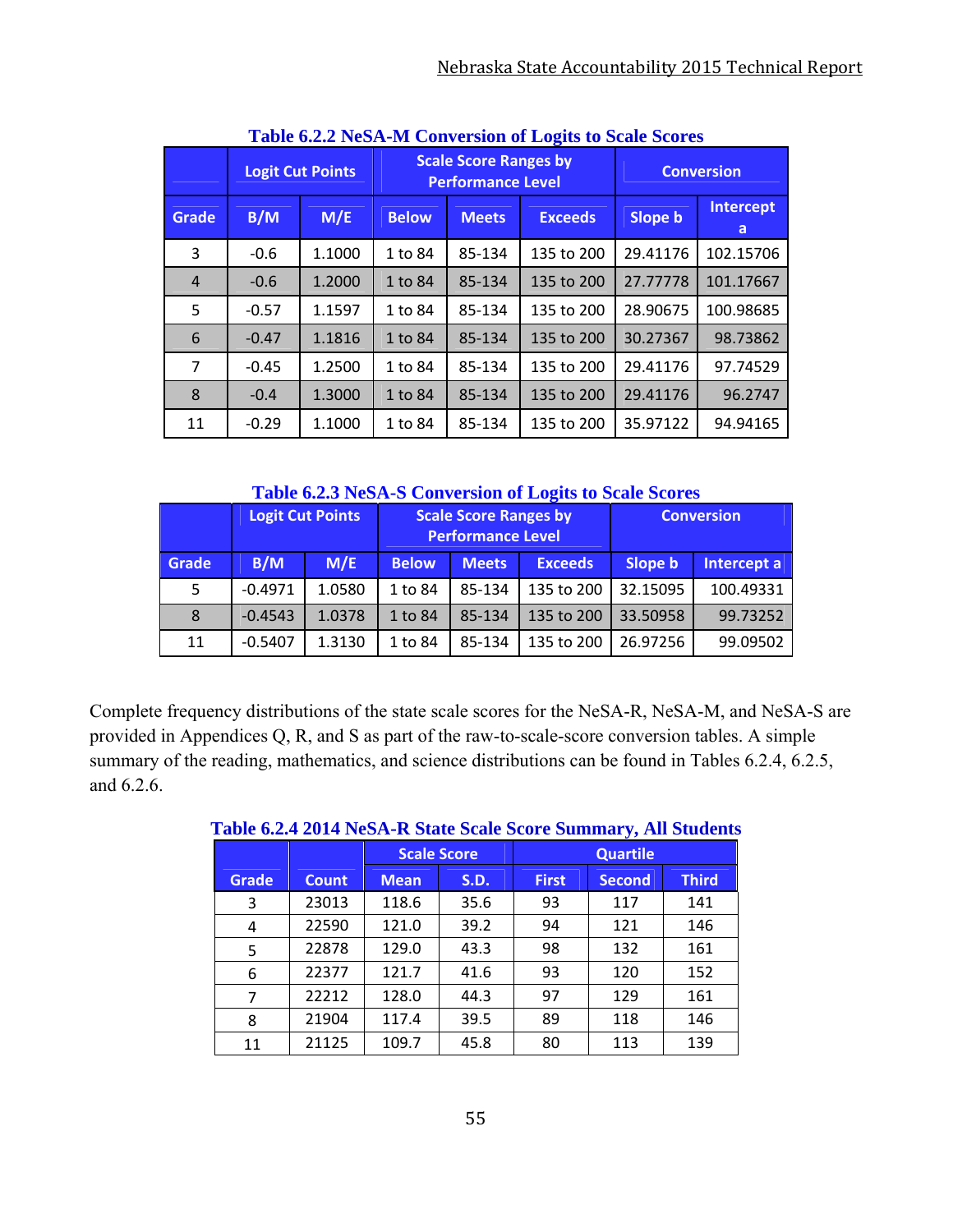|              |              |             | <b>Scale Score</b> | <b>Quartile</b> |               |              |  |
|--------------|--------------|-------------|--------------------|-----------------|---------------|--------------|--|
| <b>Grade</b> | <b>Count</b> | <b>Mean</b> | <b>S.D.</b>        | <b>First</b>    | <b>Second</b> | <b>Third</b> |  |
| 3            | 23130        | 113.1       | 36.0               | 88              | 111           | 137          |  |
| 4            | 22685        | 112.0       | 33.9               | 87              | 111           | 133          |  |
| 5            | 22946        | 113.4       | 36.2               | 87              | 109           | 136          |  |
| 6            | 22445        | 110.0       | 37.3               | 82              | 109           | 135          |  |
| 7            | 22285        | 110.0       | 38.8               | 81              | 106           | 135          |  |
| 8            | 21985        | 105.0       | 38.9               | 77              | 102           | 128          |  |
| 11           | 21107        | 102.5       | 46.0               | 67              | 99            | 135          |  |

| Table 6.2.5 2015 NeSA-M State Scale Score Summary, All Students |  |
|-----------------------------------------------------------------|--|
|-----------------------------------------------------------------|--|

## **Table 6.2.6 2015 NeSA-S State Scale Score Summary, All Students**

|       |              | <b>Scale Score</b> |      | <b>Quartile</b> |               |              |  |
|-------|--------------|--------------------|------|-----------------|---------------|--------------|--|
| Grade | <b>Count</b> | <b>Mean</b>        | S.D. | <b>First</b>    | <b>Second</b> | <b>Third</b> |  |
| 5     | 22949        | 107.1              | 33.3 | 84              | 106           | 129          |  |
| 8     | 21993        | 106.1              | 36.3 | 79              | 105           | 131          |  |
| 11    | 21102        | 104.7              | 29.3 | 84              | 105           | 124          |  |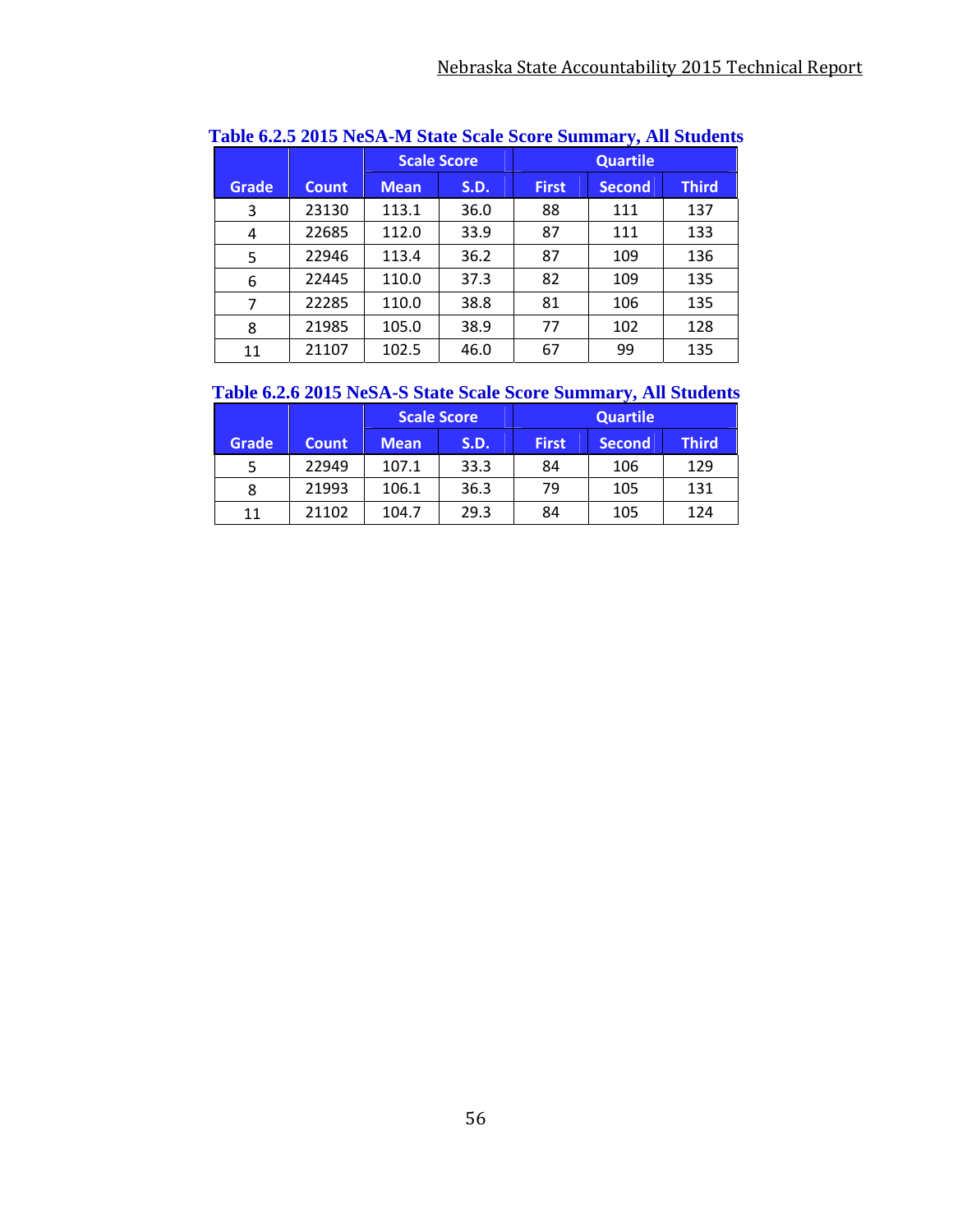# **7. FIELD TEST ITEM DATA SUMMARY**

As noted in Chapter Two, in addition to the operational items, field test items were embedded in all content areas and grade level assessments in order to expand the item pool for future form development. Field test items are items being administered for the first time to gather statistical information. These items do not count toward an individual student's score. All field tested items were analyzed statistically following classical item analysis methods including proportion correct, pointbiserial correlation, and DIF.

# 7.1 CLASSICAL ITEM STATISTICS

Indices known as classical item statistics included the item *p*-value and the point-biserial correlations for MC items. For MC items, the *p*-value reflects the proportion of students who answered the item correctly. In general, more capable students are expected to respond correctly to easy items and less capable students are expected to respond incorrectly to difficult items. The primary way of detecting such conditions is through the point-biserial correlation coefficient for dichotomous (MC) items. The point-biserial correlation will be positive if the total test mean score is higher for the students who respond correctly to MC items and negative when the reverse is true.

 The traditional statistics are computed for each NeSA-R field test item in Appendix F, for NeSA-M in Appendix G and for NeSA-S in Appendix H. Tables 7.1.1, 7.1.2, and 7.1.3 provide summaries of the distributions of item proportion correct and point-biserial correlations. For future form construction, items with negative point-biserial correlations are never considered for operational use. Items with correlations less than 0.2 or proportion correct less than 0.3 or greater 0.9 are avoided when possible.

|                |             | <b>Item Proportion Correct</b> |                |        |            |                |            |            |            |              |             |              |
|----------------|-------------|--------------------------------|----------------|--------|------------|----------------|------------|------------|------------|--------------|-------------|--------------|
| Grade          | $\leq 0.1$  | $≤0.2$                         | $\leq 0.3$     | $≤0.4$ | $\leq 0.5$ | $\leq 0.6$     | $\leq 0.7$ | $\leq 0.8$ | $\leq 0.9$ | >0.9         | <b>Mean</b> | <b>Total</b> |
| 3              | 0           | 0                              | 5              | 0      | 12         | 12             | 10         | 5          | 6          | 0            | 0.573       | 50           |
| $\overline{4}$ | $\mathbf 0$ | 0                              | 1              | 6      | 7          | 9              | 12         | 11         | 4          | $\mathbf 0$  | 0.601       | 50           |
| 5              | 0           | 0                              | 2              | 1      | 6          |                | 11         | 10         | 10         | 3            | 0.661       | 50           |
| 6              | $\mathbf 0$ | $\mathbf 1$                    | $\overline{0}$ | 3      | 5          | 8              | 12         | 15         | 5          | $\mathbf{1}$ | 0.648       | 50           |
| 7              | 0           | 0                              | 0              | 6      | 7          | 9              | 9          | 11         | 8          | $\Omega$     | 0.619       | 50           |
| 8              | $\Omega$    | 1                              | 1              | 4      | 6          | $\overline{4}$ | 8          | 18         | 5          | 3            | 0.644       | 50           |
| 11             | 0           | 0                              | 1              | 1      | 6          | 9              | 19         | 9          | 4          | 1            | 0.637       | 50           |

#### **Table 7.1.1 Summary of Statistics for NeSA-R 2015 Field Test Items**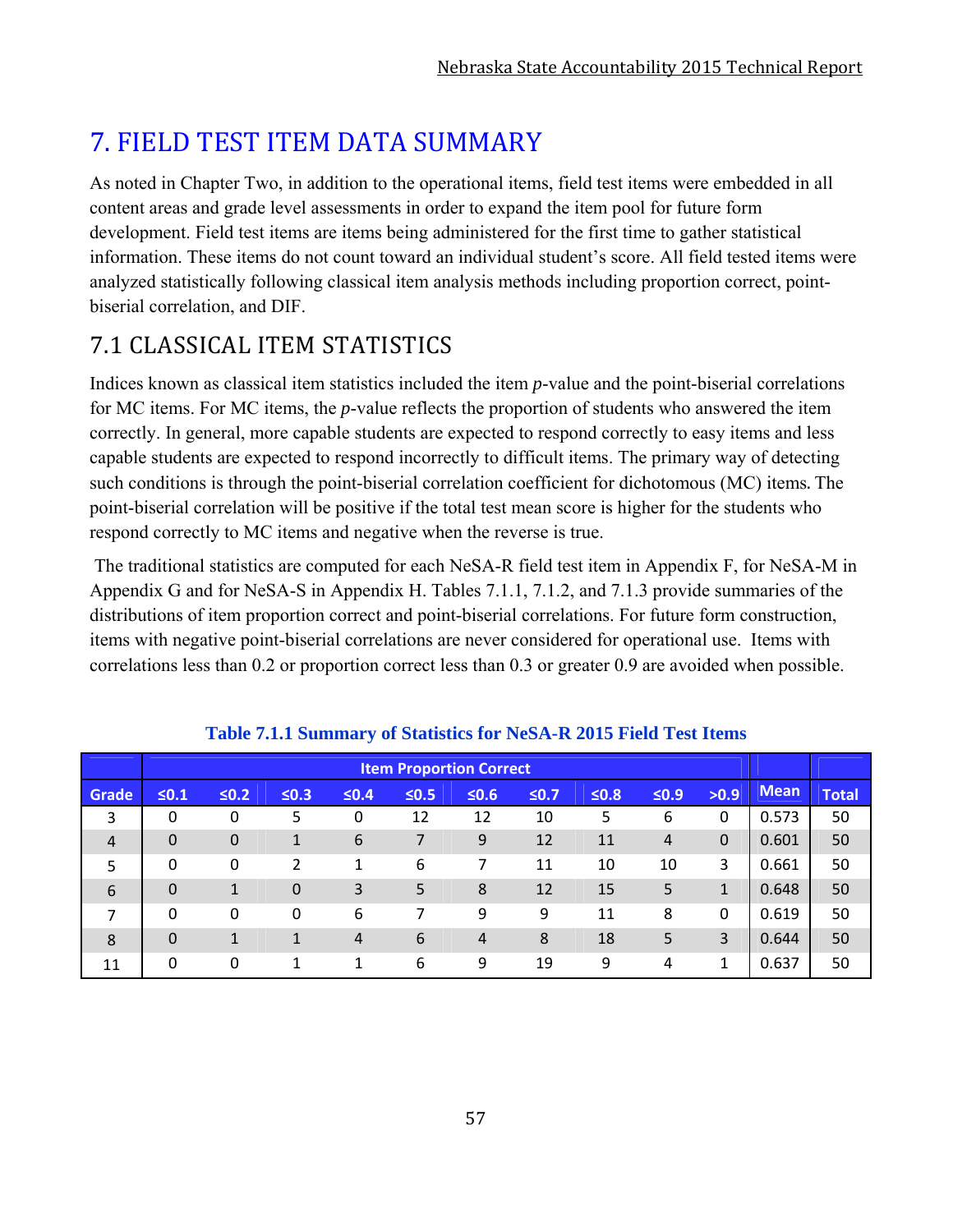## Nebraska State Accountability 2015 Technical Report

|                |                |                |            | <b>Item Point-biserial Correlation</b> |            |                |          |              |
|----------------|----------------|----------------|------------|----------------------------------------|------------|----------------|----------|--------------|
| <b>Grade</b>   | $\leq 0.1$     | $\leq 0.2$     | $\leq 0.3$ | $\leq 0.4$                             | $\leq 0.5$ | $\leq 0.6$     | >0.6     | <b>Total</b> |
| 3              |                | 4              |            | 25                                     | 11         | 2              | 0        | 50           |
| $\overline{4}$ | 1              | $\overline{4}$ | 8          | 24                                     | 12         | 1              | 0        | 50           |
| 5              | 0              | 5              | 7          | 20                                     | 17         | 1              | 0        | 50           |
| 6              |                | 4              | 7          | 29                                     | 8          | 1              | $\Omega$ | 50           |
| $\overline{ }$ | 0              | 5              | 14         | 13                                     | 15         | 3              | 0        | 50           |
| 8              | $\overline{4}$ |                | 13         | 12                                     | 18         | $\overline{2}$ | $\Omega$ | 50           |
| 11             | 4              | ົາ             | 9          | 13                                     | 20         | າ              | $\Omega$ | 50           |

## **Table 7.1.2 Summary of Statistics for NeSA-M 2015 Field Test Items**

|                 |                |                  |                  |            | <b>Item Proportion Correct</b> |                |            |            |            |          |             |              |
|-----------------|----------------|------------------|------------------|------------|--------------------------------|----------------|------------|------------|------------|----------|-------------|--------------|
| <b>Grade</b>    | $\leq 0.1$     | $\leq 0.2$       | $\leq 0.3$       | $\leq 0.4$ | $\leq 0.5$                     | $≤0.6$         | $\leq 0.7$ | $\leq 0.8$ | $\leq 0.9$ | >0.9     | <b>Mean</b> | <b>Total</b> |
| 3               | 0              | 0                | 2                | 2          | 3                              |                | 9          | 10         | 13         | 4        | 0.694       | 50           |
| $\overline{4}$  | 1              | $\boldsymbol{0}$ | $\boldsymbol{0}$ | 0          | 2                              | $\overline{2}$ | 11         | 15         | 10         | 9        | 0.745       | 50           |
| 5               | 0              | 0                | 1                | 0          | $\overline{4}$                 | 10             | 10         | 11         | 12         | 2        | 0.687       | 50           |
| $6\phantom{1}6$ | $\overline{0}$ | $\boldsymbol{0}$ | $\mathbf 0$      | 2          | $\overline{4}$                 | 6              | 13         | 10         | 10         | 5        | 0.699       | 50           |
| $\overline{7}$  | 0              | 0                | 2                | 5          | 8                              | 9              | 7          | 15         | 4          | $\Omega$ | 0.595       | 50           |
| 8               | 1              | $\overline{0}$   | 3                | 2          | 9                              | 14             | 11         | 6          | 4          | $\Omega$ | 0.574       | 50           |
| 11              | 0              | 1                | 3                | 3          | 11                             | 12             | 14         | 5          | 1          | $\Omega$ | 0.544       | 50           |

|                |                |                |                | <b>Item Point-biserial Correlation</b> |            |                |          |              |
|----------------|----------------|----------------|----------------|----------------------------------------|------------|----------------|----------|--------------|
| <b>Grade</b>   | $\leq 0.1$     | $\leq 0.2$     | $\leq 0.3$     | $\leq 0.4$                             | $\leq 0.5$ | $≤0.6$         | >0.6     | <b>Total</b> |
| 3              |                |                |                | 19                                     | 16         | 5              | 0        | 50           |
| $\overline{4}$ | 1              | $\overline{2}$ | 9              | 21                                     | 15         | $\overline{2}$ | 0        | 50           |
| 5              | 0              | 1              | 9              | 12                                     | 19         | 9              | 0        | 50           |
| 6              | $\Omega$       | $\mathfrak{p}$ | $\overline{4}$ | 18                                     | 15         | 11             | 0        | 50           |
| 7              | $\mathfrak{p}$ | 1              | 3              | 13                                     | 20         | 11             | 0        | 50           |
| 8              | $\mathfrak{p}$ |                | 5              | 18                                     | 19         | 5              | $\Omega$ | 50           |
| 11             | n              | າ              | 6              | 13                                     | 20         | 8              | 1        | 50           |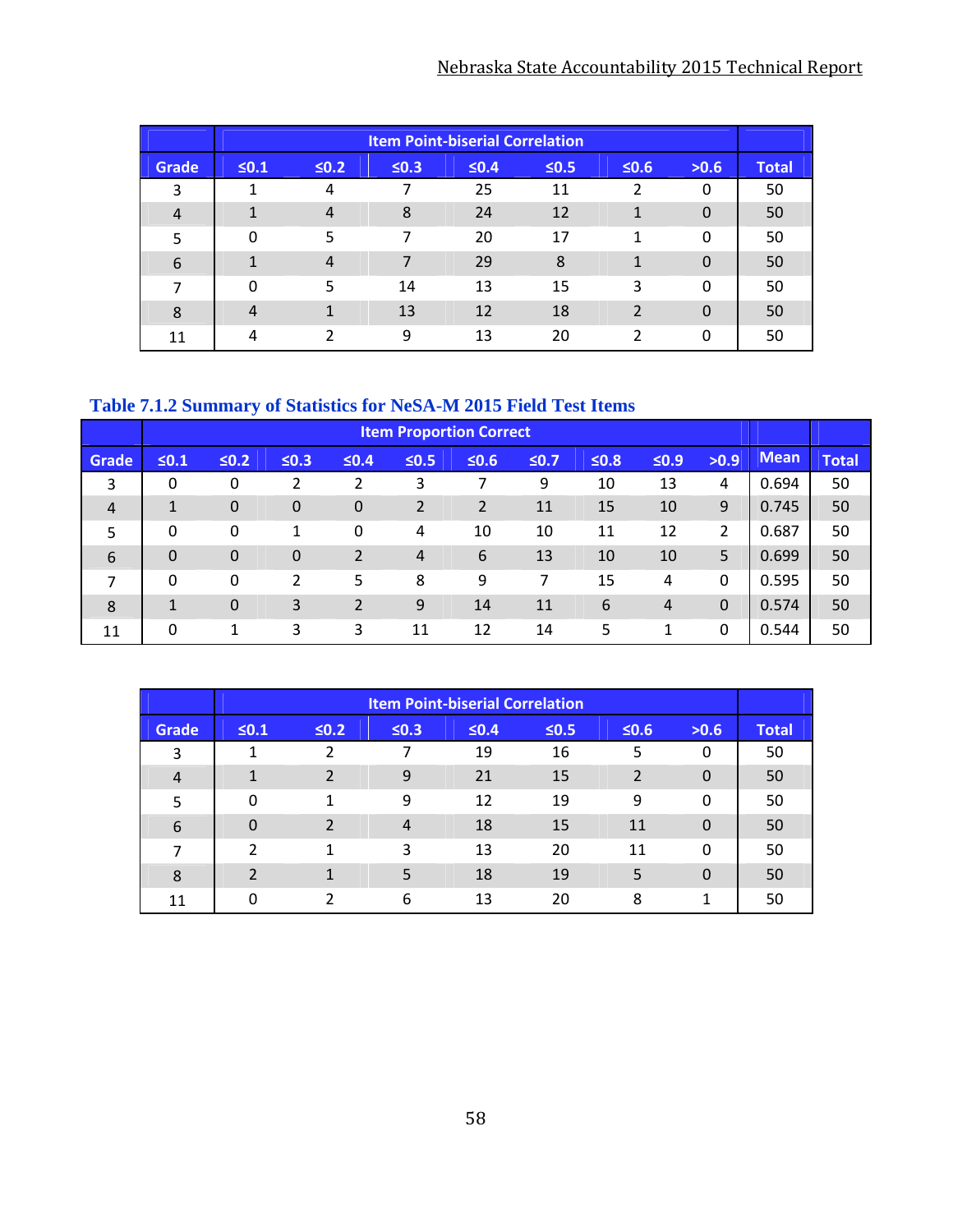|       | Table 7.1.5 Summary of Statistics for NeSA-S 2015 Field Test Reflis |                                |            |            |            |            |            |            |            |      |             |              |  |
|-------|---------------------------------------------------------------------|--------------------------------|------------|------------|------------|------------|------------|------------|------------|------|-------------|--------------|--|
|       |                                                                     | <b>Item Proportion Correct</b> |            |            |            |            |            |            |            |      |             |              |  |
| Grade | $\leq 0.1$                                                          | $\leq 0.2$                     | $\leq 0.3$ | $\leq 0.4$ | $\leq 0.5$ | $\leq 0.6$ | $\leq 0.7$ | $\leq 0.8$ | $\leq 0.9$ | >0.9 | <b>Mean</b> | <b>Total</b> |  |
|       | 0                                                                   |                                |            |            |            |            |            | 14         | 14         | 8    | 0.737       | 50           |  |
| 8     | 0                                                                   |                                |            |            |            |            | 8          | 12         | 9          | 4    | 0.651       | 50           |  |
| 11    | 0                                                                   |                                | 5          | 9          | 6          |            | 12         | 9          |            |      | 0.532       | 50           |  |

| Table 7.1.3 Summary of Statistics for NeSA-S 2015 Field Test Items |  |  |  |
|--------------------------------------------------------------------|--|--|--|
|--------------------------------------------------------------------|--|--|--|

|       | <b>Item Point-biserial Correlation</b> |            |            |            |            |      |      |              |  |  |  |
|-------|----------------------------------------|------------|------------|------------|------------|------|------|--------------|--|--|--|
| Grade | $\leq 0.1$                             | $\leq 0.2$ | $\leq 0.3$ | $\leq 0.4$ | $\leq 0.5$ | 50.6 | >0.6 | <b>Total</b> |  |  |  |
|       |                                        |            | 12         |            |            |      |      | 50           |  |  |  |
| 8     |                                        |            |            | 17         | 12         |      |      | 50           |  |  |  |
|       |                                        | 10         | 14         | 17         |            |      |      | 50           |  |  |  |

# 7.2 DIFFERENTIAL ITEM FUNCTIONING

DIF occurs when examinees with the same ability level but different group memberships do not have the same probability of answering an item correctly. This pattern of results may suggest the presence of *item bias*. Items exhibiting DIF were referred to content specialists to determine possible bias. No statistical procedure should be used as a substitute for rigorous, hands-on reviews by content and bias specialists. The statistical results can help organize the review so the effort is concentrated on the most problematic cases. Further, no items should be automatically rejected simply because a statistical method flagged them or accepted because they were not flagged.

For MC items, the Mantel-Haenszel procedure (Mantel & Haenszel, 1959) for detecting DIF is a commonly used technique in educational testing. The procedure as implemented by DRC contrasts a focal group with a reference group. While it makes no practical difference in the analysis which group is defined as the focal group, the group most apt to be disadvantaged by a biased measurement is typically defined as the focal group. In these analyses, the focal group was female for gender-based DIF and minority for ethnicity-based DIF; reference groups were male and white, respectively.

To assist the review committees in interpreting the analyses, the items are assigned a severity code based on the magnitude of the MH statistic. Items classified as A+ or A- have little or no statistical indication of DIF. Items classified as  $B+$  or B- have some indication of DIF but may be judged to be acceptable for future use. Items classified as  $C+$  or  $C-$  have strong evidence of DIF and should be reviewed and possibly rejected from the eligible item pool. The plus sign indicates that the item favors the focal group and a minus sign indicates that the item favors the reference group. Tables  $7.2.1 - 7.2.3$ show summaries of the DIF statistics. The first column defines the focal group. Appendices T, U, and V provide more summary information on DIF analysis.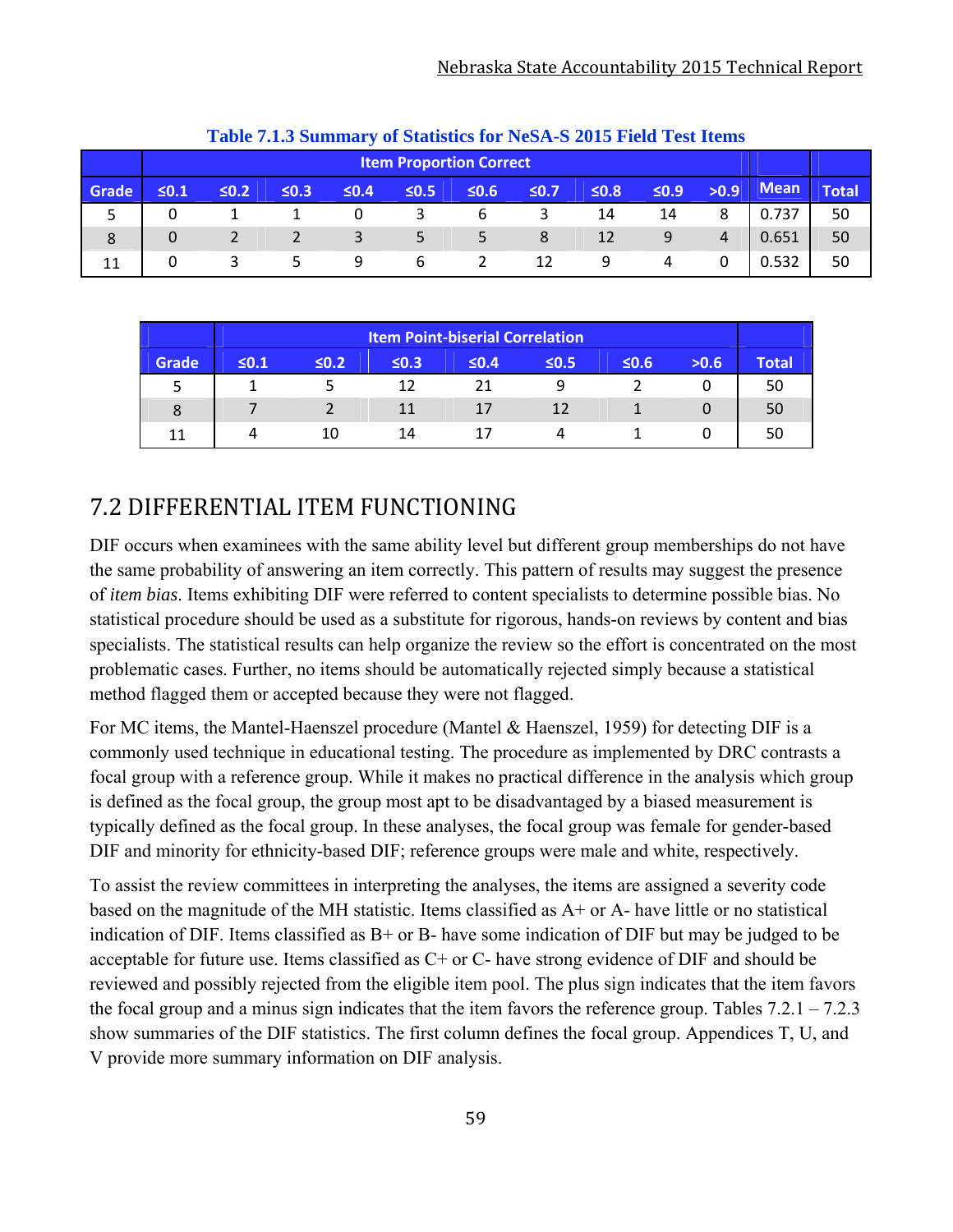| Grade 3                        | $A+$ | $A -$ | $B+$     | $B -$ | $C+$ | $C -$ | FT<br><b>Items</b> |
|--------------------------------|------|-------|----------|-------|------|-------|--------------------|
| Female                         | 27   | 23    | 0        | 0     | 0    | 0     | 50                 |
| <b>Black</b>                   | 10   | 36    | 0        | 4     | 0    | 0     | 50                 |
| Hispanic                       | 20   | 25    | 0        | 4     | 0    | 1     | 50                 |
| American Indian/Alaskan Native | 0    | 0     | 0        | 0     | 0    | 0     | 50                 |
| Asian                          | 6    | 3     | 0        | 1     | 0    | 0     | 50                 |
| 2 or more Races                | 4    | 5     | $\Omega$ | 1     | 0    | 0     | 50                 |

## **Table 7.2.1 Summary of DIF by Code for NeSA-R 2015 Field Test**

| Grade 4                        | $A+$     | A- | $B+$     | $B -$          | $C+$ | $C -$ | FT,<br><b>Items</b> |
|--------------------------------|----------|----|----------|----------------|------|-------|---------------------|
| Female                         | 21       | 28 | 0        | 1              | 0    | 0     | 50                  |
| <b>Black</b>                   | 12       | 31 | 0        | 4              | 0    | 3     | 50                  |
| Hispanic                       | 11       | 37 | $\Omega$ | $\overline{2}$ | 0    | 0     | 50                  |
| American Indian/Alaskan Native | $\Omega$ | 0  | 0        | 0              | 0    | 0     | 50                  |
| Asian                          | 0        | 0  | 0        | 0              | 0    | 0     | 50                  |
| 2 or more Races                | 6        | 4  | 0        | 0              | 0    | 0     | 50                  |

| <b>Grade 5</b>                 | $A+$ | $A -$ | $B+$     | $B -$    | $C+$        | $C-$ | <b>FT</b><br><b>Items</b> |
|--------------------------------|------|-------|----------|----------|-------------|------|---------------------------|
| Female                         | 23   | 27    | 0        | 0        | $\mathbf 0$ | 0    | 50                        |
| <b>Black</b>                   | 5    | 34    | 0        | 7        | 0           | 4    | 50                        |
| Hispanic                       | 13   | 33    | $\Omega$ | 3        | 0           | 1    | 50                        |
| American Indian/Alaskan Native | 0    | 0     | 0        | $\Omega$ | 0           | 0    | 50                        |
| Asian                          | 0    | 0     | 0        | $\Omega$ | 0           | 0    | 50                        |
| 2 or more Races                | 4    | 6     | $\Omega$ | $\Omega$ | 0           | 0    | 50                        |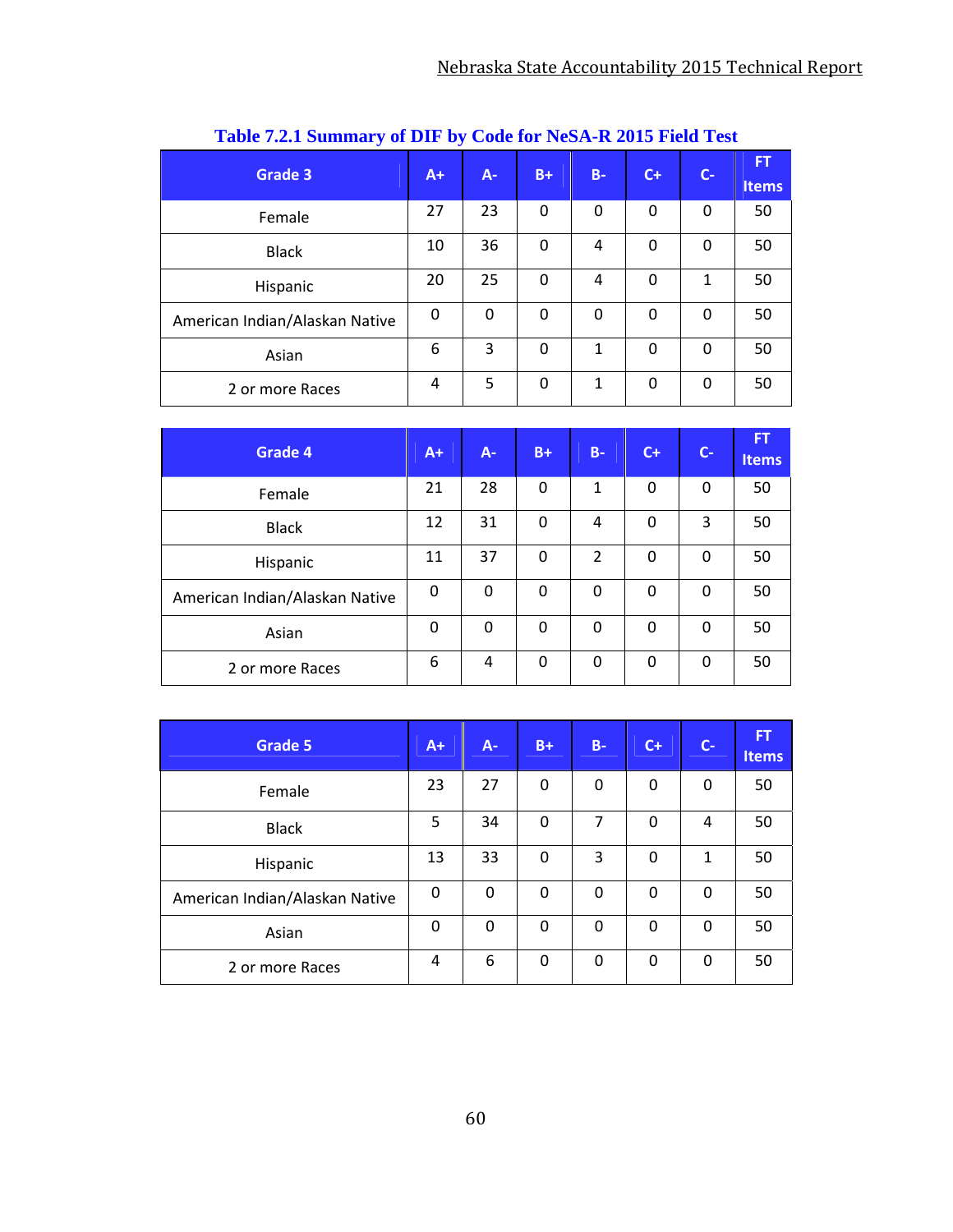| Grade 6                        | $A+$     | $A -$    | $B+$     | $B -$          | $C+$ | $C-$ | <b>FT</b><br><b>Items</b> |
|--------------------------------|----------|----------|----------|----------------|------|------|---------------------------|
| Female                         | 31       | 18       | 0        | 1              | 0    | 0    | 50                        |
| <b>Black</b>                   | 13       | 29       | $\Omega$ | 7              | 0    | 1    | 50                        |
| Hispanic                       | 17       | 30       | 0        | $\overline{2}$ | 0    | 1    | 50                        |
| American Indian/Alaskan Native | $\Omega$ | $\Omega$ | 0        | 0              | 0    | 0    | 50                        |
| Asian                          | 0        | 0        | 0        | 0              | 0    | 0    | 50                        |
| 2 or more Races                | 1        | 8        | 0        | 1              | 0    | 0    | 50                        |

| Grade 7                        | $A+$     | A- | $B+$     | $B -$ | $C+$ | $C-$     | <b>FT</b><br><b>Items</b> |
|--------------------------------|----------|----|----------|-------|------|----------|---------------------------|
| Female                         | 26       | 21 | 2        | 1     | 0    | 0        | 50                        |
| <b>Black</b>                   | 8        | 34 | 1        | 7     | 0    | 0        | 50                        |
| Hispanic                       | 15       | 31 | 0        | 3     | 0    | 1        | 50                        |
| American Indian/Alaskan Native | $\Omega$ | 0  | $\Omega$ | 0     | 0    | $\Omega$ | 50                        |
| Asian                          | $\Omega$ | 0  | 0        | 0     | 0    | $\Omega$ | 50                        |
| 2 or more Races                | 0        | 0  | 0        | 0     | 0    | 0        | 50                        |

| Grade 8                        | $A+$     | $A -$ | $B+$ | $B -$ | $C +$ | $C-$           | <b>FT</b><br>Items |
|--------------------------------|----------|-------|------|-------|-------|----------------|--------------------|
| Female                         | 32       | 17    | 1    | 0     | 0     | 0              | 50                 |
| <b>Black</b>                   | 8        | 30    | 0    | 8     | 0     | 4              | 50                 |
| Hispanic                       | 10       | 34    | 0    | 4     | 0     | $\overline{2}$ | 50                 |
| American Indian/Alaskan Native | 0        | 0     | 0    | 0     | 0     | $\Omega$       | 50                 |
| Asian                          | $\Omega$ | 0     | 0    | 0     | 0     | 0              | 50                 |
| 2 or more Races                | 0        | 0     | 0    | 0     | 0     | 0              | 50                 |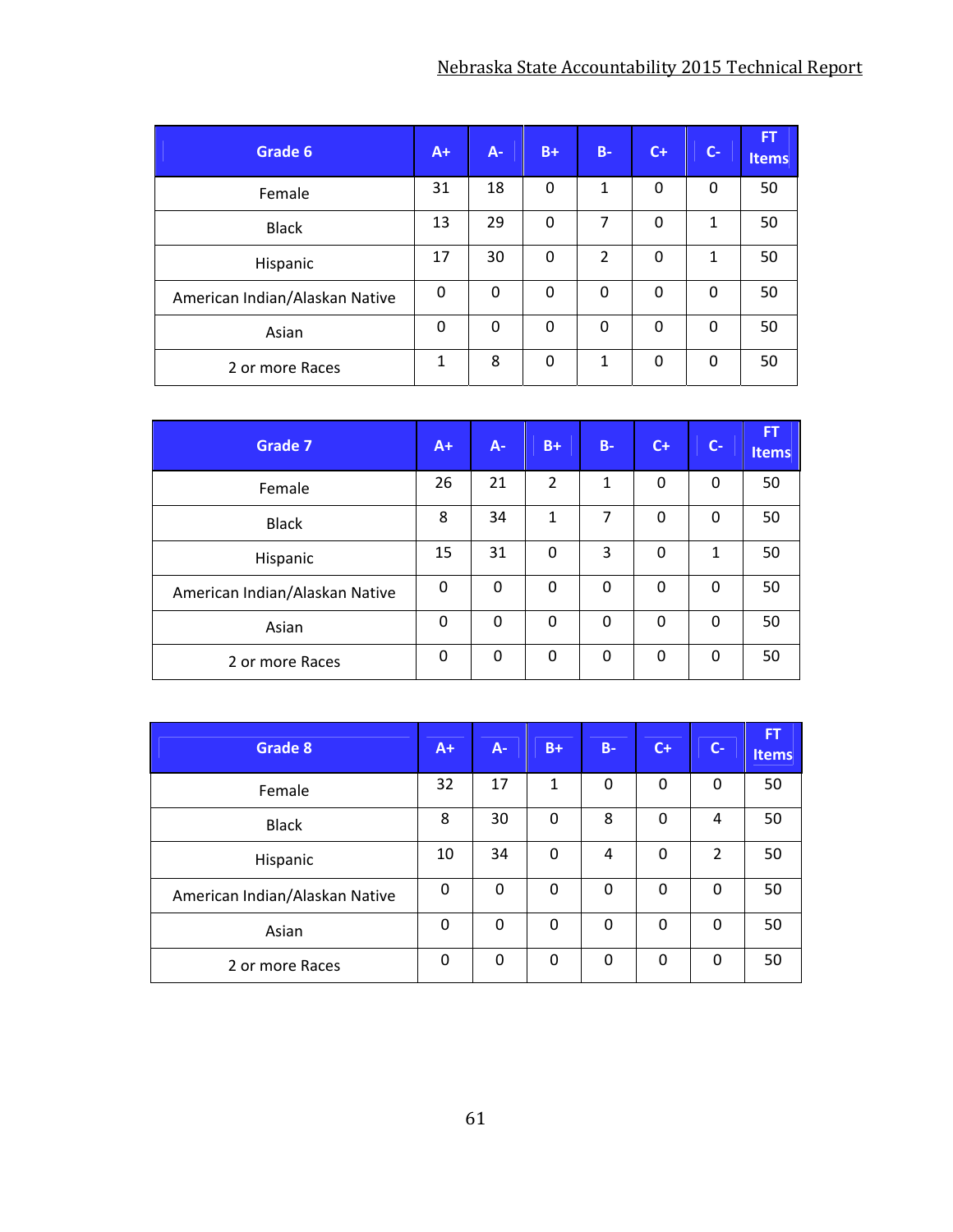| Grade 11                       | $A+$ | $A -$ | $B+$           | $B -$ | $C+$ | $C-$           | <b>FT</b><br><b>Items</b> |
|--------------------------------|------|-------|----------------|-------|------|----------------|---------------------------|
| Female                         | 34   | 10    | $\overline{2}$ | 3     | 0    | 1              | 50                        |
| <b>Black</b>                   | 12   | 32    | 0              | 4     | 0    | $\overline{2}$ | 50                        |
| Hispanic                       | 20   | 21    | 0              | 8     | 0    | 1              | 50                        |
| American Indian/Alaskan Native | 0    | 0     | 0              | 0     | 0    | $\Omega$       | 50                        |
| Asian                          | 0    | 0     | 0              | 0     | 0    | 0              | 50                        |
| 2 or more Races                | 0    | 0     | 0              | 0     | 0    | 0              | 50                        |

## **Table 7.2.2 Summary of DIF by Code for NeSA-M 2015 Field Test**

| Grade 3                        | $A+$     | A- | $B+$ | $B -$ | $C+$ | $C -$ | <b>FT</b><br><b>Items</b> |
|--------------------------------|----------|----|------|-------|------|-------|---------------------------|
| Female                         | 23       | 23 | 1    | 3     | 0    | 0     | 50                        |
| <b>Black</b>                   | 8        | 29 | 0    | 10    | 0    | 3     | 50                        |
| Hispanic                       | 14       | 26 | 1    | 9     | 0    | 0     | 50                        |
| American Indian/Alaskan Native | $\Omega$ | 0  | 0    | 0     | 0    | 0     | 50                        |
| Asian                          | 2        | 6  | 1    | 1     | 0    | 0     | 50                        |
| 2 or more Races                | 5        | 4  | 0    | 0     | 0    | 0     | 50                        |

| <b>Grade 4</b>                 | $A+$ | $A -$          | $B+$ | $B -$ | $C +$    | $C-$           | <b>FT</b><br>Items |
|--------------------------------|------|----------------|------|-------|----------|----------------|--------------------|
| Female                         | 22   | 27             | 0    | 0     | 1        | 0              | 50                 |
| <b>Black</b>                   | 6    | 30             | 0    | 12    | 0        | $\overline{2}$ | 50                 |
| Hispanic                       | 18   | 30             | 0    | 1     | 0        | 1              | 50                 |
| American Indian/Alaskan Native | 0    | 0              | 0    | 0     | 0        | $\mathbf{0}$   | 50                 |
| Asian                          | 1    | $\overline{2}$ | 0    | 0     | $\Omega$ | $\mathbf{0}$   | 50                 |
| 2 or more Races                | 5    | 5              | 0    | 0     | 0        | 0              | 50                 |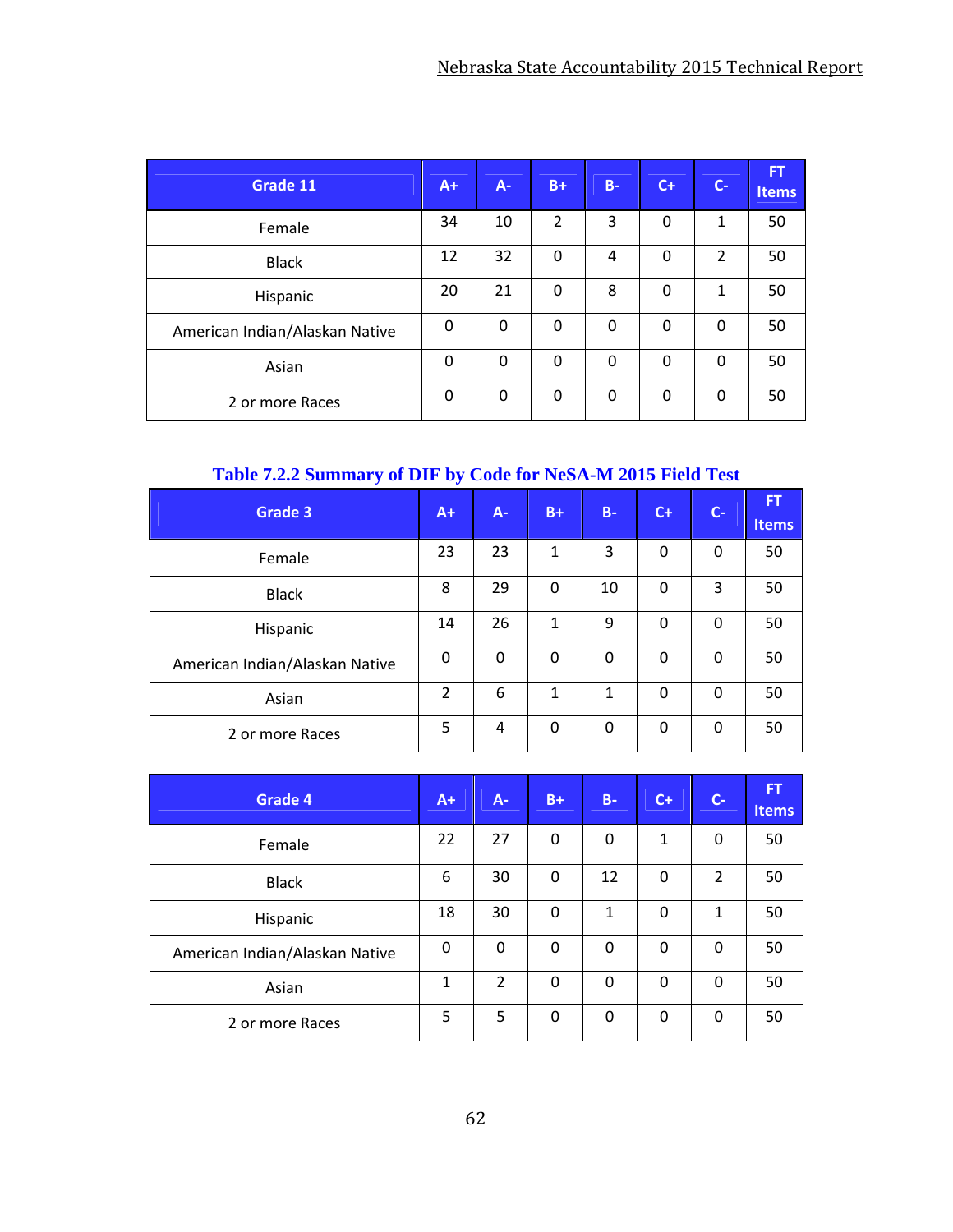| Grade 5                        | $A+$           | A-           | $B+$ | $B -$ | $C+$         | $C-$ | <b>FT</b><br><b>Items</b> |
|--------------------------------|----------------|--------------|------|-------|--------------|------|---------------------------|
| Female                         | 23             | 24           | 0    | 3     | 0            | 0    | 50                        |
| <b>Black</b>                   | 10             | 25           | 2    | 9     | 0            | 4    | 50                        |
| Hispanic                       | 20             | 24           | 0    | 3     | 0            | 3    | 50                        |
| American Indian/Alaskan Native | 0              | 0            | 0    | 0     | 0            | 0    | 50                        |
| Asian                          | 0              | $\mathbf{1}$ | 0    | 1     | 0            | 0    | 50                        |
| 2 or more Races                | $\overline{2}$ | 7            | 0    | 1     | $\mathbf{0}$ | 0    | 50                        |

| Grade 6                        | $A+$     | $A -$ | $B+$ | $B -$          | $C+$ | $C-$     | <b>FT</b><br><b>Items</b> |
|--------------------------------|----------|-------|------|----------------|------|----------|---------------------------|
| Female                         | 29       | 19    | 0    | $\overline{2}$ | 0    | 0        | 50                        |
| <b>Black</b>                   | 12       | 23    | 0    | 11             | 0    | 4        | 50                        |
| Hispanic                       | 15       | 28    | 0    | 7              | 0    | 0        | 50                        |
| American Indian/Alaskan Native | $\Omega$ | 0     | 0    | $\Omega$       | 0    | $\Omega$ | 50                        |
| Asian                          | $\Omega$ | 0     | 0    | 0              | 0    | 0        | 50                        |
| 2 or more Races                | 3        | 3     | 0    | 0              | 0    | 0        | 50                        |

| <b>Grade 7</b>                 | $A+$ | A- | $B+$ | $B -$          | $C+$ | $C-$ | <b>FT</b><br><b>Items</b> |
|--------------------------------|------|----|------|----------------|------|------|---------------------------|
| Female                         | 20   | 28 | 1    | 0              | 0    | 1    | 50                        |
| <b>Black</b>                   | 8    | 33 | 0    | 8              | 0    | 1    | 50                        |
| Hispanic                       | 8    | 40 | 0    | $\overline{2}$ | 0    | 0    | 50                        |
| American Indian/Alaskan Native | 0    | 0  | 0    | 0              | 0    | 0    | 50                        |
| Asian                          | 0    | 0  | 0    | 0              | 0    | 0    | 50                        |
| 2 or more Races                | 4    | 1  | 0    | 0              | 0    | 0    | 50                        |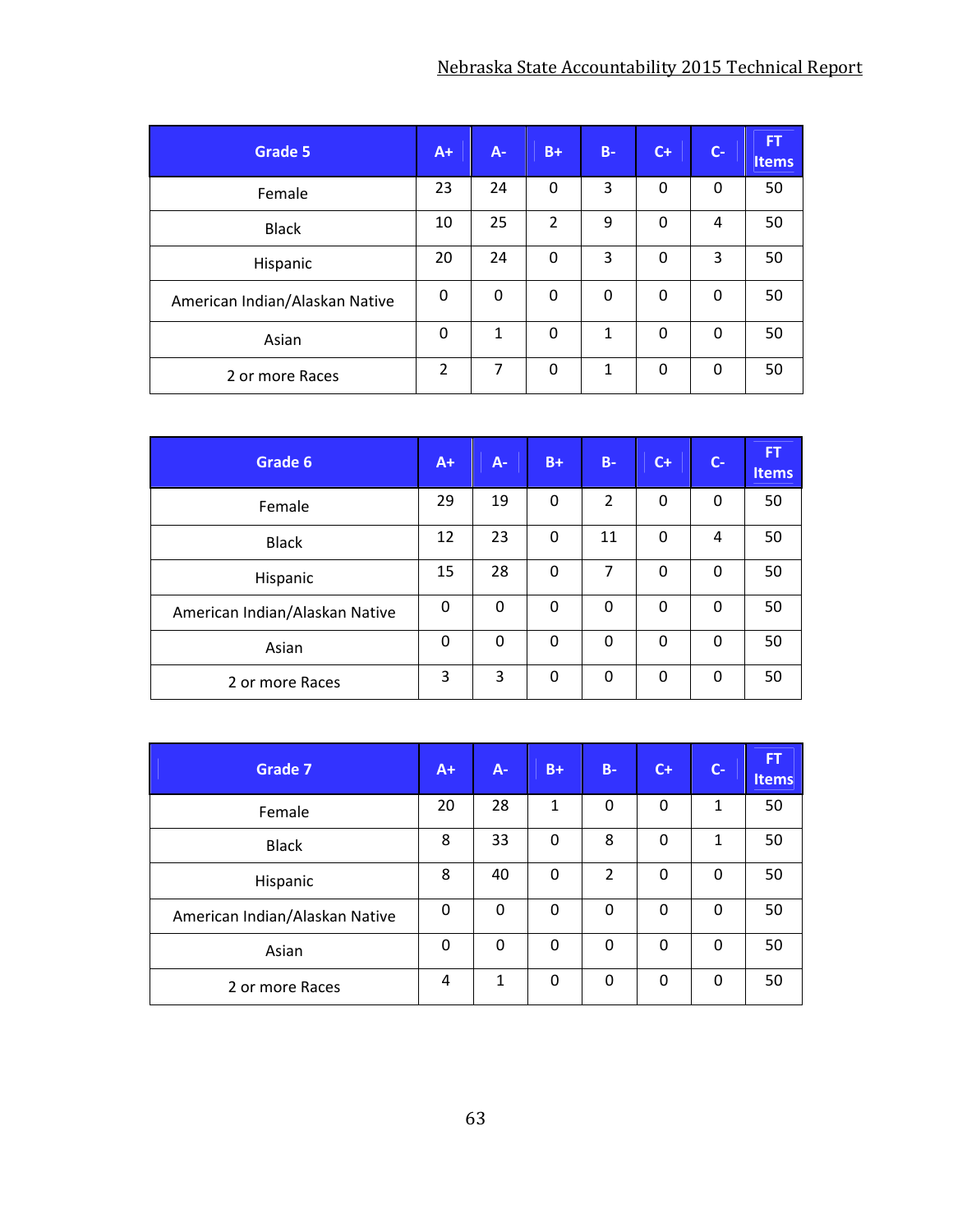| Grade 8                        | $A+$     | A-       | $B+$     | $B -$          | $C+$     | $C-$           | <b>FT</b><br><b>Items</b> |
|--------------------------------|----------|----------|----------|----------------|----------|----------------|---------------------------|
| Female                         | 25       | 25       | 0        | 0              | 0        | 0              | 50                        |
| <b>Black</b>                   | 12       | 30       | 0        | 5              | 0        | $\overline{2}$ | 50                        |
| Hispanic                       | 13       | 35       | 0        | $\overline{2}$ | 0        | 0              | 50                        |
| American Indian/Alaskan Native | $\Omega$ | $\Omega$ | 0        | 0              | 0        | 0              | 50                        |
| Asian                          | $\Omega$ | $\Omega$ | $\Omega$ | 0              | 0        | 0              | 50                        |
| 2 or more Races                | 1        | $\Omega$ | 0        | 0              | $\Omega$ | 0              | 50                        |

| Grade 11                       | $A+$     | A- | $B+$     | $B -$    | $C +$    | $C-$     | FT,<br>Items |
|--------------------------------|----------|----|----------|----------|----------|----------|--------------|
| Female                         | 21       | 28 | 1        | $\Omega$ | 0        | 0        | 50           |
| <b>Black</b>                   | 11       | 34 | $\Omega$ | 4        | $\Omega$ | 0        | 50           |
| Hispanic                       | 9        | 40 | 0        | 1        | 0        | 0        | 50           |
| American Indian/Alaskan Native | $\Omega$ | 0  | 0        | 0        | 0        | 0        | 50           |
| Asian                          | $\Omega$ | 0  | $\Omega$ | $\Omega$ | $\Omega$ | $\Omega$ | 50           |
| 2 or more Races                | 0        | 0  | $\Omega$ | 0        | $\Omega$ | 0        | 50           |

## **Table 7.2.3 Summary of DIF by Code for NeSA-S 2015 Field Test**

| <b>Grade 5</b>                 | $A+$ | $A -$ | $B+$           | $B -$          | $C+$     | $C-$         | FT,<br><b>Items</b> |
|--------------------------------|------|-------|----------------|----------------|----------|--------------|---------------------|
| Female                         | 15   | 32    | $\overline{2}$ | $\mathbf{1}$   | 0        | 0            | 50                  |
| <b>Black</b>                   | 10   | 24    | 0              | 13             | 0        | 3            | 50                  |
| Hispanic                       | 12   | 34    | 0              | 3              | $\Omega$ | 1            | 50                  |
| American Indian/Alaskan Native | 0    | 0     | 0              | $\Omega$       | $\Omega$ | 0            | 50                  |
| Asian                          | 0    | 0     | $\Omega$       | $\overline{2}$ | $\Omega$ | $\mathbf{0}$ | 50                  |
| 2 or more Races                | 3    | 4     | 0              | 1              | $\Omega$ | 0            | 50                  |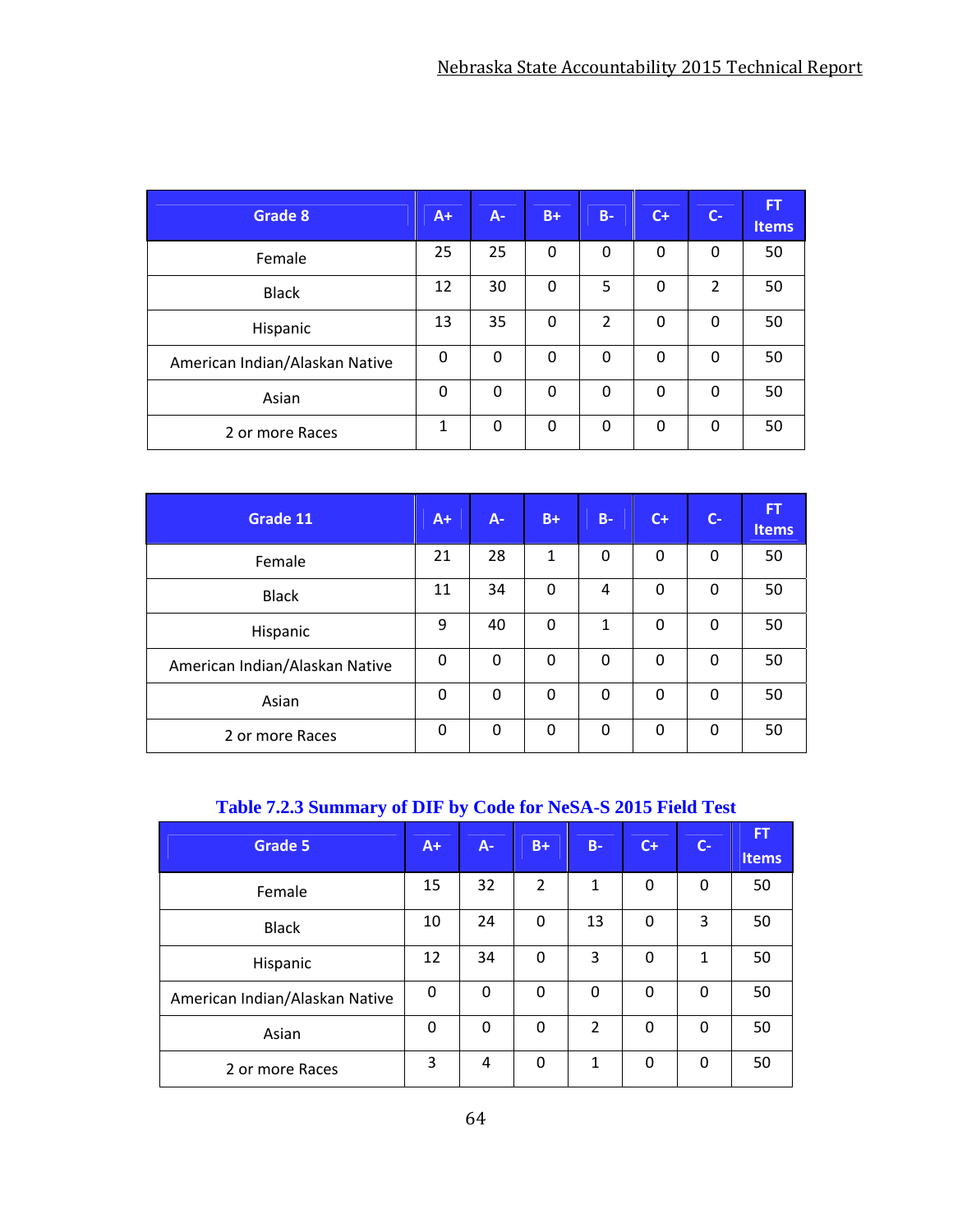| <b>Grade 8</b>                 | $A+$ | A- | $B+$ | $B -$          | $C+$ | $C -$          | <b>FT</b><br><b>Items</b> |
|--------------------------------|------|----|------|----------------|------|----------------|---------------------------|
| Female                         | 17   | 27 | 3    | 3              | 0    | 0              | 50                        |
| <b>Black</b>                   | 11   | 29 | 0    | 8              | 0    | $\overline{2}$ | 50                        |
| Hispanic                       | 9    | 38 | 0    | $\overline{2}$ | 0    | 1              | 50                        |
| American Indian/Alaskan Native | 0    | 0  | 0    | 0              | 0    | 0              | 50                        |
| Asian                          | 0    | 0  | 0    | 0              | 0    | 0              | 50                        |
| 2 or more Races                | 0    | 0  | 0    | 0              | 0    | 0              | 50                        |

| Grade 11                       | $A+$ | $A -$       | $B+$         | $B -$ | $C+$ | $C -$ | <b>FT</b><br><b>Items</b> |
|--------------------------------|------|-------------|--------------|-------|------|-------|---------------------------|
| Female                         | 23   | 24          | $\Omega$     | 3     | 0    | 0     | 50                        |
| <b>Black</b>                   | 14   | 27          | $\mathbf{1}$ | 7     | 0    | 1     | 50                        |
| Hispanic                       | 17   | 28          | $\Omega$     | 5     | 0    | 0     | 50                        |
| American Indian/Alaskan Native | 0    | $\mathbf 0$ | 0            | 0     | 0    | 0     | 50                        |
| Asian                          | 0    | 0           | $\Omega$     | 0     | 0    | 0     | 50                        |
| 2 or more Races                | 0    | 0           | 0            | 0     | 0    | 0     | 50                        |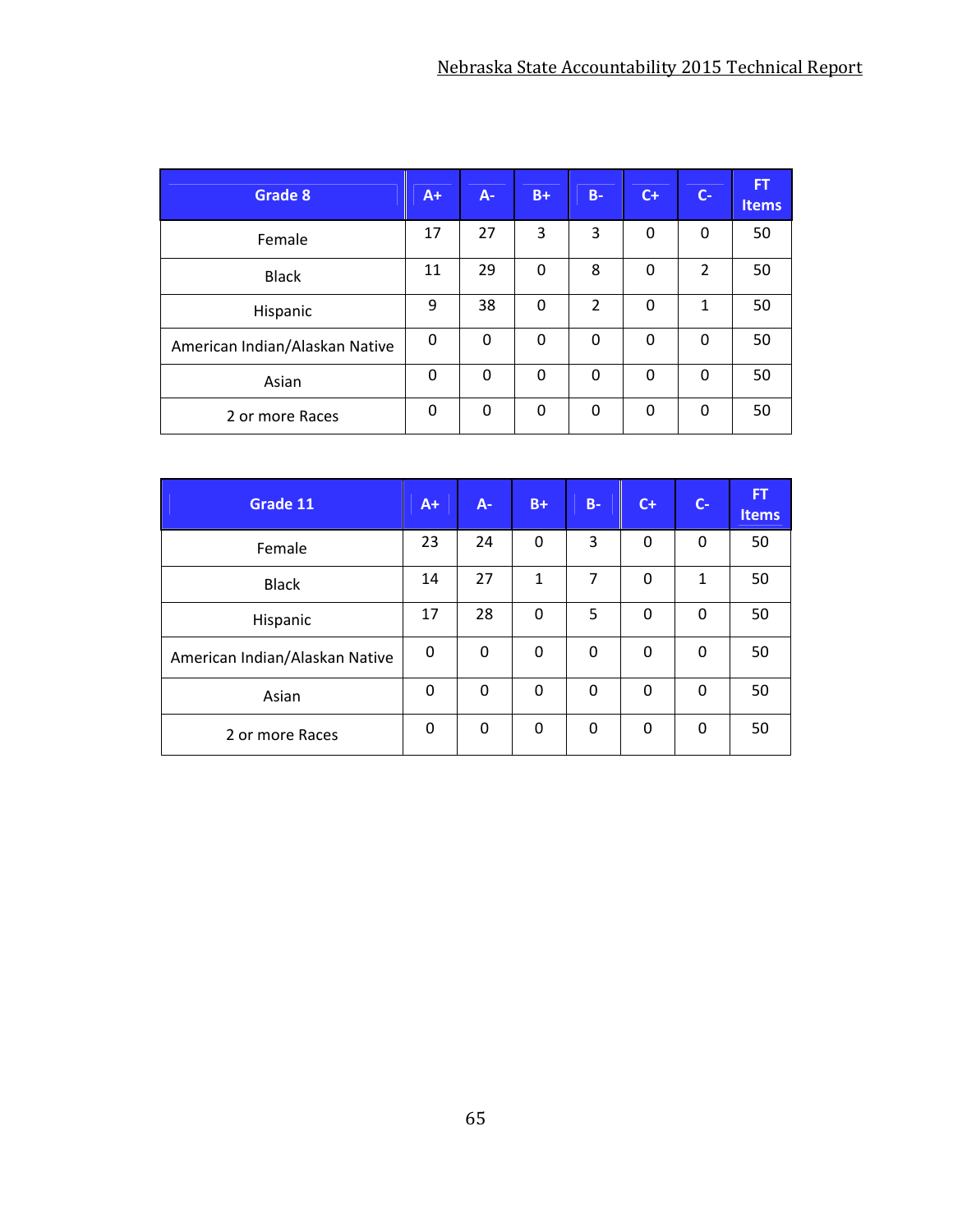# 8. RELIABILITY

This chapter addresses the reliability of NeSA-Alt test scores. According to Mehrens and Lehmann (1975) reliability is defined as:

… the degree of consistency between two measures of the same thing. (p. 88).

# 8.1 COEFFICIENT ALPHA

The ability to measure consistently is a necessary prerequisite for making appropriate interpretations (i.e., showing evidence of valid use of results). Conceptually, reliability can be referred to as the consistency of the results between two measures of the same thing. This consistency can be seen in the degree of agreement between two measures on two occasions. Operationally, such comparisons are the essence of the mathematically defined reliability indices.

All measures consist of an accurate, or true, component and an inaccurate, or error, component. Errors occur as a natural part of the measurement process and can never be eliminated entirely. For example, uncontrollable factors such as differences in the physical environment and changes in examinee disposition may increase error and decrease reliability. This is the fundamental premise of traditional reliability analysis and measurement theory. Stated explicitly, this relationship can be seen as the following:

$$
Observed Score = True Score + Error
$$
\n
$$
(8.1)
$$

To facilitate a mathematical definition of reliability, these components can be rearranged to form the following ratio:

$$
Reliability = \frac{TrueScoreVariance}{ObserveVariance} = \frac{TrueScoreVariance}{TrueScoreVariance + ErrorScoreVariance}
$$
(8.2)

When there is no error, the reliability is true score variance divided by true score variance, which equals 1. However, as more error influences the measure, the error component in the denominator of the ratio increases. As a result, the reliability decreases.

The reliability index used for the 2015 administration of the NeSA was the Coefficient Alpha  $\alpha$ (Cronbach, 1951). Acceptable α values generally range in the mid to high 0.80s to low 0.90s. The total test Coefficient Alpha reliabilities of the whole population are presented in Table 8.1.1 for each grade and content area of the NeSA. The table contains test length in total number of items (*L*), test reliabilities, and traditional standard errors of measurement (*SEM*). As can be seen in the table, all reading, mathematics, and science forms for grades 3-11 have Coefficient Alphas in the high 0.80s or low 0.90s. Overall, these α values provide evidence of good reliability.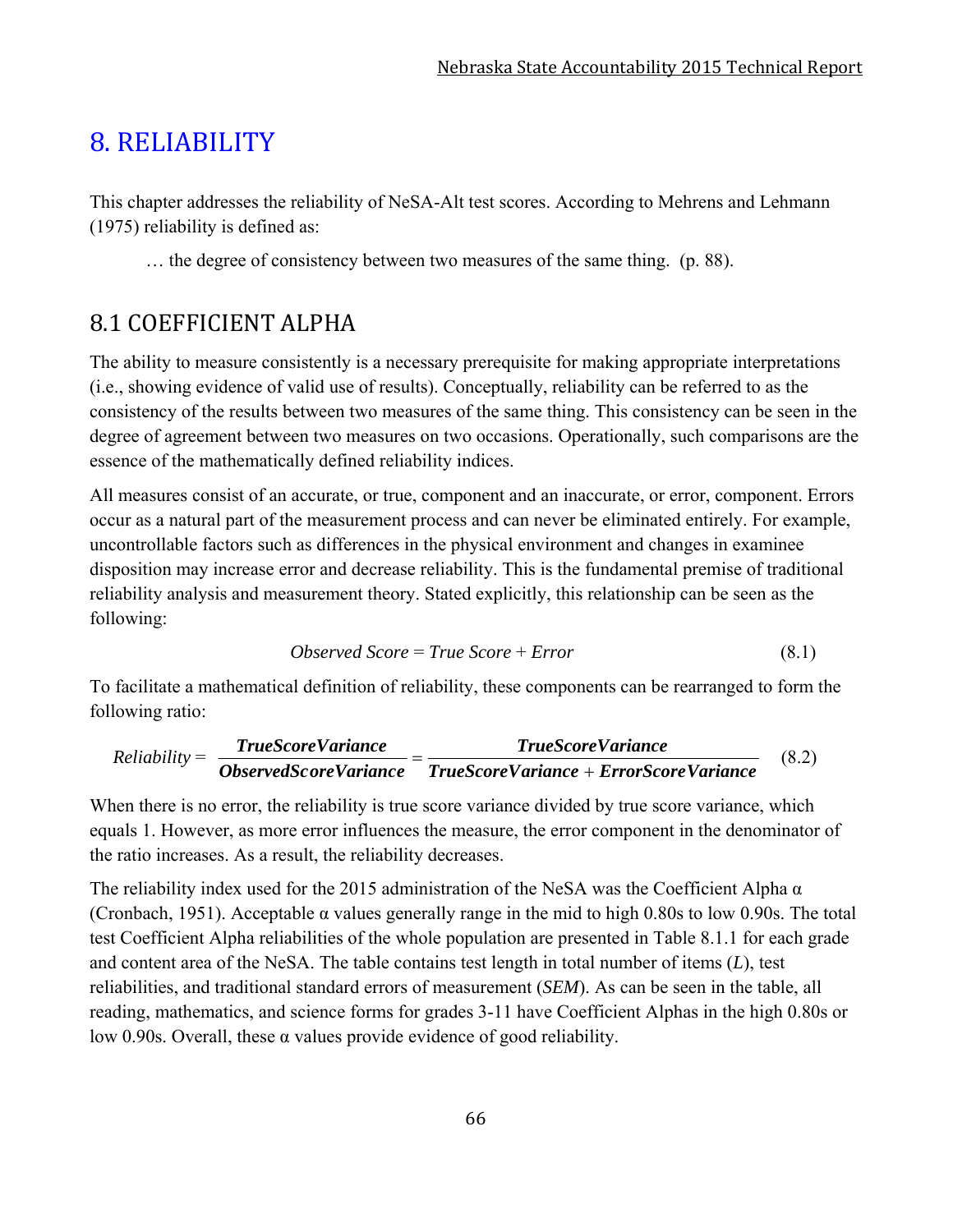|             | <b>Grade</b> | L  | <b>Reliability</b> | <b>SEM</b> |
|-------------|--------------|----|--------------------|------------|
|             | 3            | 45 | 0.91               | 2.8        |
|             | 4            | 45 | 0.89               | 2.8        |
|             | 5            | 48 | 0.90               | 2.8        |
| Reading     | 6            | 48 | 0.90               | 2.8        |
|             | 7            | 48 | 0.91               | 2.8        |
|             | 8            | 50 | 0.90               | 2.9        |
|             | 11           | 50 | 0.91               | 2.9        |
|             | 3            | 50 | 0.91               | 2.9        |
|             | 4            | 55 | 0.92               | 3.0        |
| Mathematics | 5            | 55 | 0.92               | 3.0        |
|             | 6            | 58 | 0.93               | 3.1        |
|             | 7            | 58 | 0.94               | 3.1        |
|             | 8            | 60 | 0.94               | 3.2        |
|             | 11           | 60 | 0.94               | 3.2        |
|             | 5            | 50 | 0.89               | 3.0        |
| Science     | 8            | 60 | 0.92               | 3.3        |
|             | 11           | 60 | 0.92               | 3.3        |

#### **Table 8.1.1 Reliabilities and Standard Errors of Measurement**

Reliability estimates for subgroups based on gender, ethnicity, special education status, limited English proficiency status, and food program eligibility status are also computed and reported in Appendix W. Results show fairly high reliability indices for all subpopulations in the high 0.80s to low 0. 90s across grades and content areas, which indicates that the NeSA is not only reliable for the population as a whole, but it is also reliable for subpopulations of interest under NCLB. Appendix X present  $\alpha$  for the content strands. Given that  $\alpha$  is a function of test length, the smaller item counts for the content standards result in lower values of  $\alpha$  which is to be expected. Overall, these two sets of values provide evidence of good reliability.

### 8.2 STANDARD ERROR OF MEASUREMENT

The traditional *SEM* uses the information from the test along with an estimate of reliability to make statements about the degree to which error influences individual scores. The *SEM* is based on the premise that underlying traits, such as academic achievement, cannot be measured exactly without a perfectly precise measuring instrument. The standard error expresses unreliability in terms of the rawscore metric. The *SEM* formula is provided below:

$$
SEM = SD\sqrt{1 - reliability}.
$$
\n(8.3)

This formula indicates that the value of the *SEM* depends on both the reliability coefficient and the standard deviation of test scores. If the reliability were equal to 0.00 (the lowest possible value), the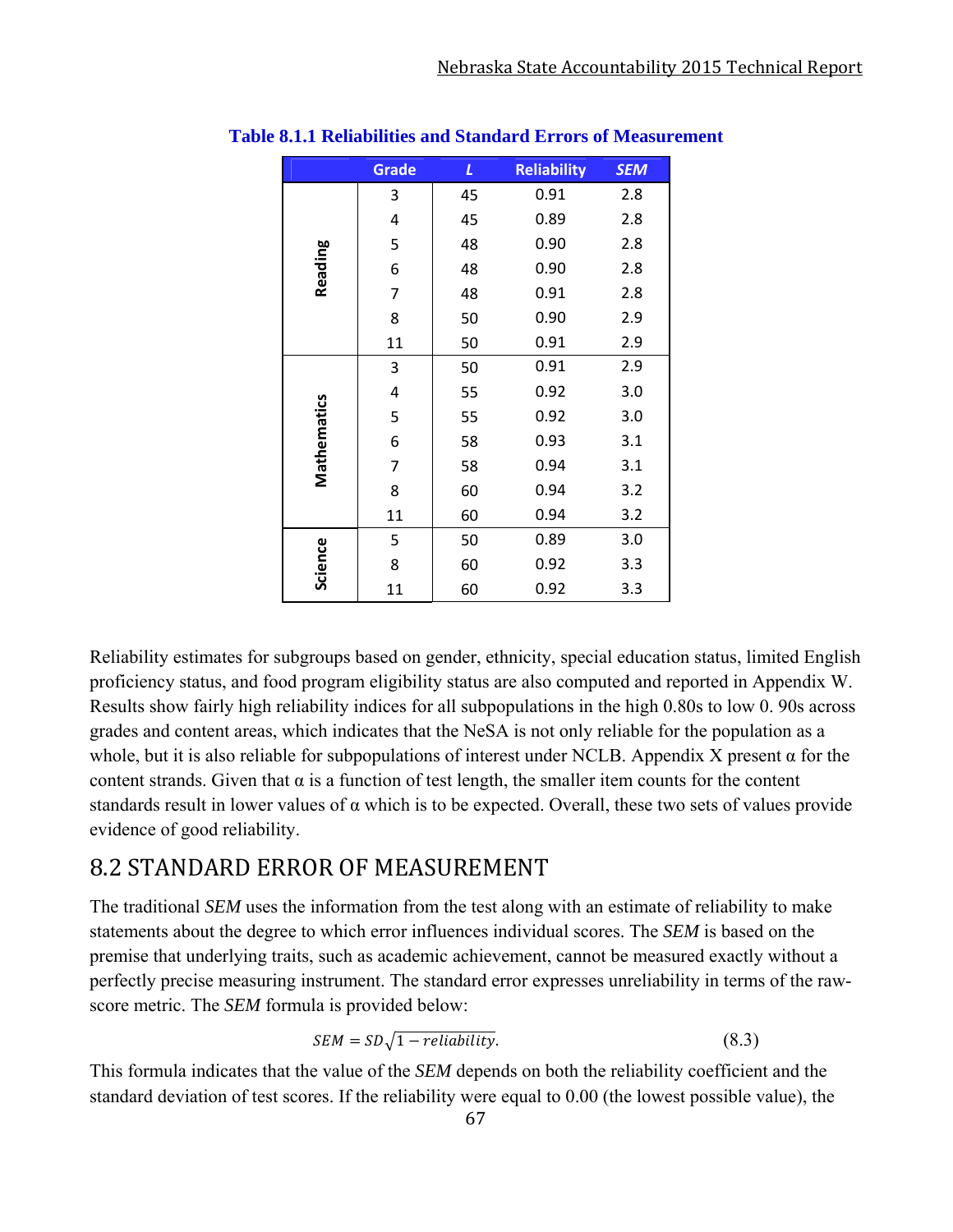*SEM* would be equal to the standard deviation of the test scores. If test reliability were equal to 1.00 (the highest possible value), the *SEM* would be 0.0. In other words, a perfectly reliable test has no measurement error (Harvill, 1991). *SEM*s were calculated for each NeSA grade and content area using raw scores and displayed in Table 8.1.1.

## 8.3 CONDITIONAL STANDARD ERROR OF MEASUREMENT (CSEM)

The preceding discussion reviews the traditional approach to judging a test's consistency. This approach is useful for making overall comparisons between alternate forms. However, it is not very useful for judging the precision with which a specific student's score is known. The Rasch measurement models provide "conditional standard errors" that pertain to each unique ability estimate. Therefore, the *CSEM* may be especially useful in characterizing measurement precision in the neighborhood of a score level used for decision-making—such as cut scores for identifying students who meet a performance standard.

The complete set of conditional standard errors for every obtainable score can be found in Appendices Q, R and S as part of the raw-to-scale-score conversions for each grade and content area. Values were derived using the calibration data file described in Chapter Six and are on the scaled score metric. The magnitudes of *CSEM*s across the score scale seemed reasonable for most NeSA tests that the values are lower in the middle of the score range and increase at both extremes (i.e., at smaller and larger scale scores). This is because ability estimates from scores near the center of the test scoring range are known much more precisely than abilities associated with extremely high or extremely low scores. Table 8.3.1 reports the minimum *CSEM* of the scale score associated with the zero total test score (Min *CSEM*), the maximum *CSEM* of the scale score associated with the perfect total test score (Max *CSEM*), *CSEM* at the cuts of Below and Meets performance levels (*CSEM* B/M), and *CSEM* at the cuts of Meets and Exceeds performance levels (*CSEM* M/E) for each grade and content area. *CSEM* values at the cut score were generally associated with smaller *CSEM* values, indicating that more precise measurement occurs at these cuts.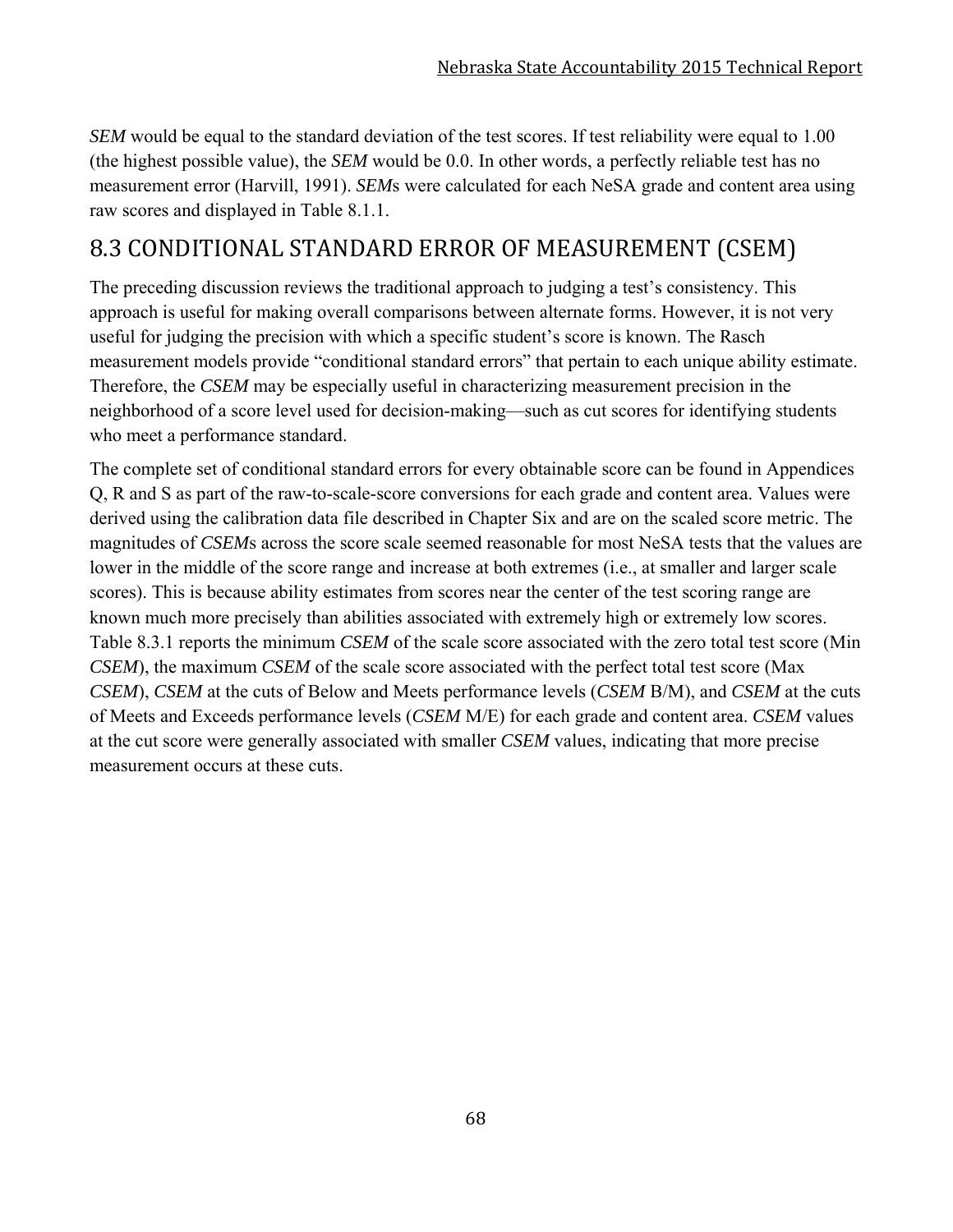|             |                | Min         | <b>Max</b>  | <b>CSEM</b>              | <b>CSEM</b> |
|-------------|----------------|-------------|-------------|--------------------------|-------------|
|             | <b>Grade</b>   | <b>CSEM</b> | <b>CSEM</b> | B/M                      | M/E         |
|             | 3              | 9           | 52          | 9                        | 11          |
|             | 4              | 11          | 67          | 11                       | 14          |
|             | 5              | 12          | 72          | 12                       | 14          |
| Reading     | 6              | 12          | 69          | 12                       | 14          |
|             | $\overline{7}$ | 12          | 71          | 12                       | 14          |
|             | 8              | 11          | 68          | 11                       | 14          |
|             | 11             | 12          | 73          | 12                       | 15          |
|             | 3              | 9           | 54          | 9                        | 12          |
|             | 4              | 8           | 51          | 8                        | 11          |
|             | 5              | 8           | 53          | 8                        | 11          |
| Mathematics | 6              | 8           | 55          | 8                        | 11          |
|             | $\overline{7}$ | 8           | 54          | 8                        | 11          |
|             | 8              | 8           | 54          | 8                        | 11          |
|             | 11             | 10          | 66          | 10                       | 13          |
|             | 5              | 10          | 59          | 10                       | 14          |
| Science     | 8              | 9           | 61          | 9                        | 12          |
|             | 11             | 7           | 49          | $\overline{\phantom{a}}$ | 11          |

**Table 8.3.1** *CSEM* **of the Scale Scores for 2015 NeSA Tests** 

## 8.4 DECISION CONSISTENCY AND ACCURACY

When criterion-referenced tests are used to place the examinees into two or more performance classifications, it is useful to have some indication of how accurate or consistent such classifications are. Decision consistency refers to the degree to which the achievement level for each student can be replicated upon retesting using an equivalent form (Huynh, 1976). Decision accuracy describes the extent to which achievement-level classification decisions based on the administered test form would agree with the decisions that would be made on the basis of a perfectly reliable test. In a standardsbased testing program there should be great interest in knowing how consistently and accurately students are classified into performance categories.

Since it is not feasible to repeat NeSA testing in order to estimate the proportion of students who would be reclassified in the same achievement levels, a statistical model needs to be imposed on the data to project the consistency or accuracy of classifications solely using data from the available administration (Hambleton & Novick, 1973). Although a number of procedures are available, two well-known methods were developed by Hanson and Brennan (1990) and Livingston and Lewis (1995) utilizing specific true score models. These approaches are fairly complex, and the cited sources contain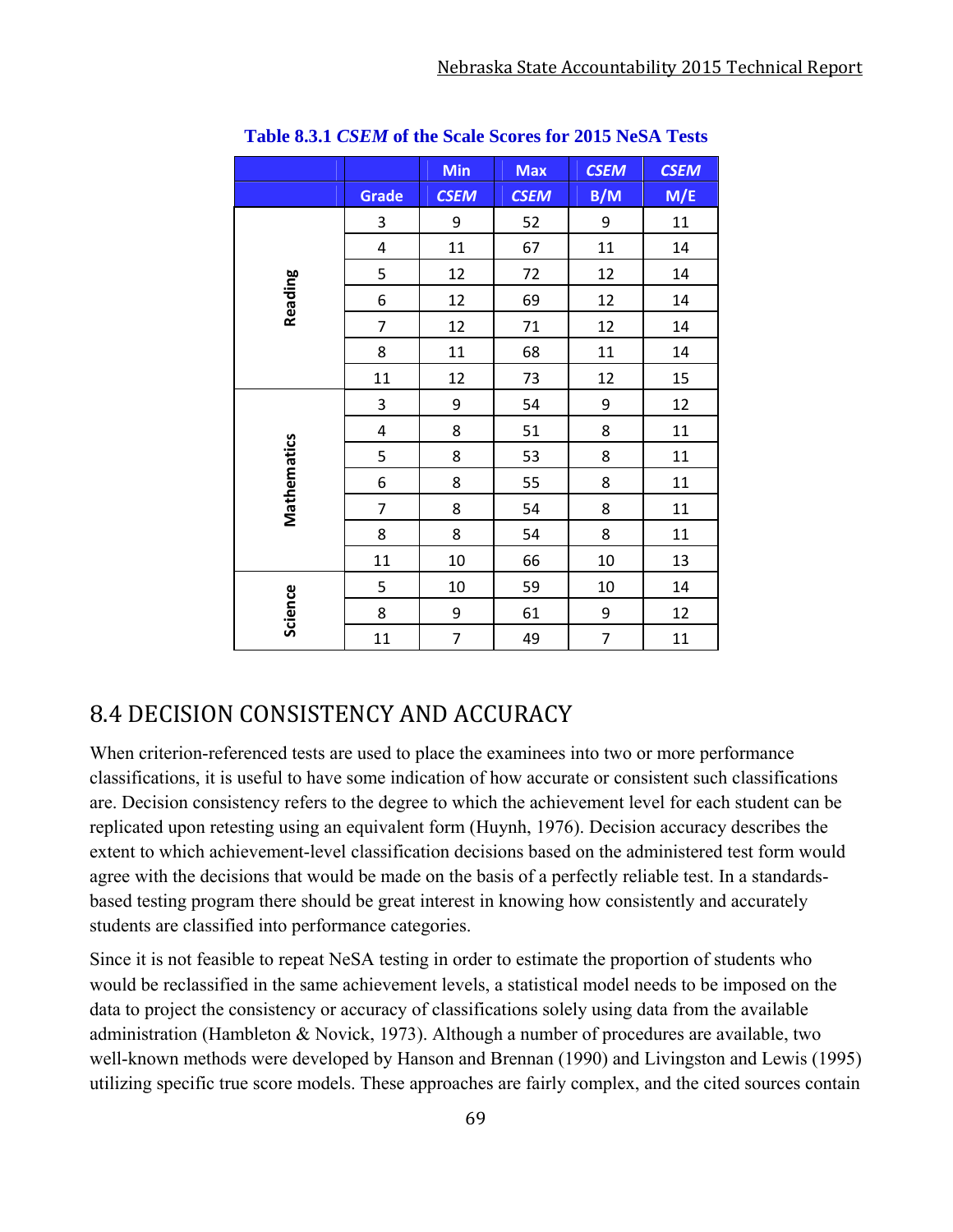details regarding the statistical models used to calculate decision consistency from the single NeSA administration.

Several factors might affect decision consistency. One important factor is the reliability of the scores. All other things being equal, more reliable test scores tend to result in more similar reclassifications. Another factor is the location of the cutscore in the score distribution. More consistent classifications are observed when the cutscores are located away from the mass of the score distribution. The number of performance levels is also a consideration. Consistency indices for four performance levels should be lower than those based on three categories because classification using four levels would allow more opportunity to change achievement levels. Finally, some research has found that results from the Hanson and Brennan (1990) method on a dichotomized version of a complex assessment yield similar results to the Livingston and Lewis method (1995) and the method by Stearns and Smith (2007).

The results for the overall consistency across all three achievement levels are presented in Tables 8.4.1 – 8.4.3. The tabled values, derived using the program *BB-Class* (Brennan, 2004), show that consistency values across the two methods are generally very similar. Across all content areas, the overall decision consistency ranged from the mid 0.80s to the low 0.90s while the decision accuracy ranged from the high 0.80s to the mid 0.90s. If a parallel test were administered, at least 85% or more of students would be classified in the same way. Dichotomous decisions using the Meets cuts (Below/Meets) generally have the highest consistency values and exceeded 0.90 in all cases. The pattern of decision accuracy across different cuts is similar to that of decision consistency.

|                        | Grade |                          |                | <b>Livingston &amp; Lewis</b> |                             | <b>Hanson &amp; Brennan</b> |                          |              |                             |  |
|------------------------|-------|--------------------------|----------------|-------------------------------|-----------------------------|-----------------------------|--------------------------|--------------|-----------------------------|--|
| <b>Content</b><br>Area |       | <b>Decision Accuracy</b> |                |                               | <b>Decision Consistency</b> |                             | <b>Decision Accuracy</b> |              | <b>Decision Consistency</b> |  |
|                        |       | <b>Meets</b>             | <b>Exceeds</b> | <b>Meets</b>                  | <b>Exceeds</b>              | <b>Meets</b>                | <b>Exceeds</b>           | <b>Meets</b> | <b>Exceeds</b>              |  |
|                        | 3     | 0.94                     | 0.92           | 0.91                          | 0.88                        | 0.94                        | 0.92                     | 0.92         | 0.89                        |  |
|                        | 4     | 0.93                     | 0.90           | 0.90                          | 0.86                        | 0.93                        | 0.90                     | 0.90         | 0.86                        |  |
|                        | 5     | 0.94                     | 0.91           | 0.92                          | 0.87                        | 0.94                        | 0.91                     | 0.92         | 0.87                        |  |
| Reading                | 6     | 0.94                     | 0.90           | 0.91                          | 0.86                        | 0.94                        | 0.90                     | 0.91         | 0.86                        |  |
|                        | 7     | 0.94                     | 0.91           | 0.92                          | 0.88                        | 0.94                        | 0.91                     | 0.92         | 0.88                        |  |
|                        | 8     | 0.94                     | 0.90           | 0.91                          | 0.86                        | 0.94                        | 0.90                     | 0.91         | 0.86                        |  |
|                        | 11    | 0.93                     | 0.91           | 0.90                          | 0.87                        | 0.93                        | 0.91                     | 0.90         | 0.87                        |  |

#### **Table 8.4.1 NeSA-R Decision Consistency Results**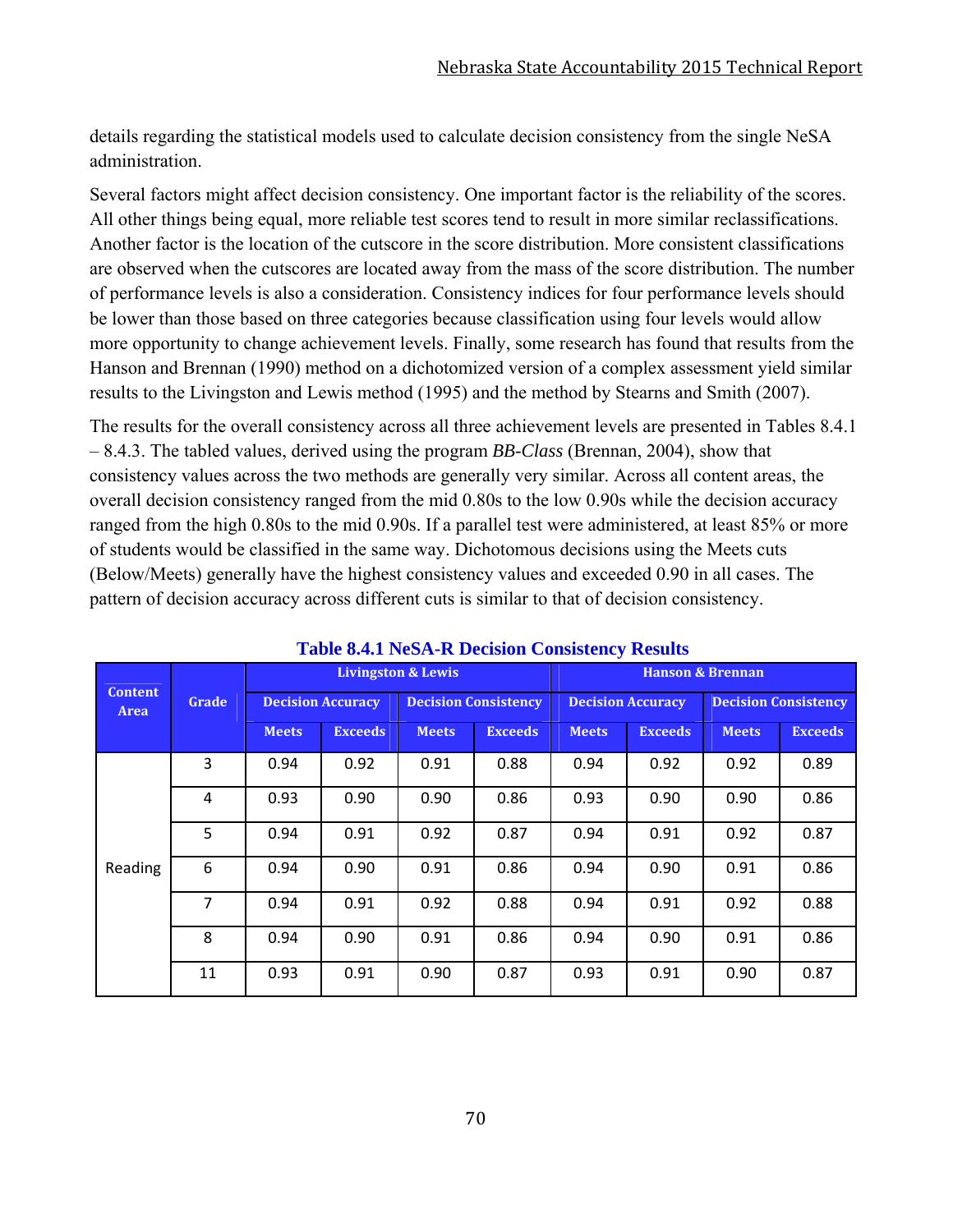| <b>Table 0.7.2 INCOPY IN DUCISION CONSISTENTY INCRITES</b> |                |                          |                |                               |                             |                             |                          |              |                             |  |  |  |
|------------------------------------------------------------|----------------|--------------------------|----------------|-------------------------------|-----------------------------|-----------------------------|--------------------------|--------------|-----------------------------|--|--|--|
|                                                            |                |                          |                | <b>Livingston &amp; Lewis</b> |                             | <b>Hanson &amp; Brennan</b> |                          |              |                             |  |  |  |
| <b>Content</b><br>Area                                     | <b>Grade</b>   | <b>Decision Accuracy</b> |                |                               | <b>Decision Consistency</b> |                             | <b>Decision Accuracy</b> |              | <b>Decision Consistency</b> |  |  |  |
|                                                            |                | <b>Meets</b>             | <b>Exceeds</b> | <b>Meets</b>                  | <b>Exceeds</b>              | <b>Meets</b>                | <b>Exceeds</b>           | <b>Meets</b> | <b>Exceeds</b>              |  |  |  |
|                                                            | 3              | 0.93                     | 0.92           | 0.93                          | 0.92                        | 0.93                        | 0.92                     | 0.91         | 0.89                        |  |  |  |
|                                                            | 4              | 0.94                     | 0.93           | 0.94                          | 0.93                        | 0.94                        | 0.93                     | 0.91         | 0.90                        |  |  |  |
|                                                            | 5              | 0.93                     | 0.93           | 0.93                          | 0.93                        | 0.93                        | 0.93                     | 0.91         | 0.90                        |  |  |  |
| Math                                                       | 6              | 0.94                     | 0.93           | 0.94                          | 0.93                        | 0.94                        | 0.93                     | 0.91         | 0.90                        |  |  |  |
|                                                            | $\overline{7}$ | 0.94                     | 0.93           | 0.94                          | 0.93                        | 0.94                        | 0.93                     | 0.92         | 0.91                        |  |  |  |
|                                                            | 8              | 0.94                     | 0.94           | 0.94                          | 0.94                        | 0.93                        | 0.94                     | 0.91         | 0.92                        |  |  |  |
|                                                            | 11             | 0.94                     | 0.94           | 0.94                          | 0.94                        | 0.94                        | 0.94                     | 0.91         | 0.92                        |  |  |  |

**Table 8.4.2 NeSA-M Decision Consistency Results** 

### **Table 8.4.3 NeSA-S Decision Consistency Results**

|                        |       |                          |                | <b>Livingston &amp; Lewis</b> |                | <b>Hanson &amp; Brennan</b> |                |                             |                |  |
|------------------------|-------|--------------------------|----------------|-------------------------------|----------------|-----------------------------|----------------|-----------------------------|----------------|--|
| <b>Content</b><br>Area | Grade | <b>Decision Accuracy</b> |                | <b>Decision Consistency</b>   |                | <b>Decision Accuracy</b>    |                | <b>Decision Consistency</b> |                |  |
|                        |       | <b>Meets</b>             | <b>Exceeds</b> | <b>Meets</b>                  | <b>Exceeds</b> | <b>Meets</b>                | <b>Exceeds</b> | <b>Meets</b>                | <b>Exceeds</b> |  |
|                        | 5     | 0.92                     | 0.92           | 0.88                          | 0.89           | 0.92                        | 0.92           | 0.88                        | 0.89           |  |
| Science                | 8     | 0.93                     | 0.93           | 0.90                          | 0.90           | 0.93                        | 0.93           | 0.90                        | 0.90           |  |
|                        | 11    | 0.93                     | 0.93           | 0.90                          | 0.90           | 0.93                        | 0.93           | 0.91                        | 0.90           |  |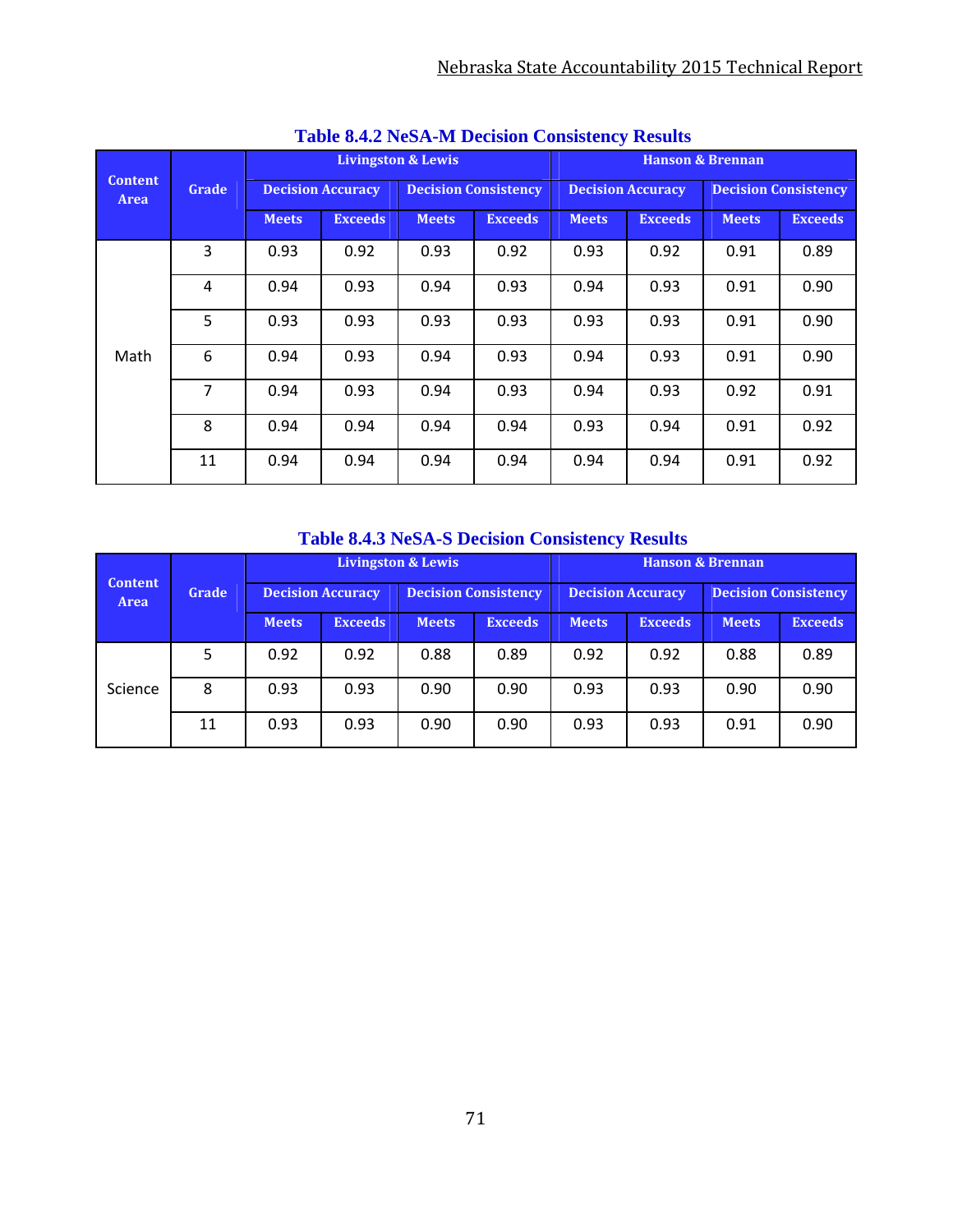# 9. VALIDITY

As defined in the *Standards for Educational and Psychological Testing* (AERA, APA, & NCME, 2014), "Validity refers to the degree to which evidence and theory support the interpretation of test scores for proposed uses of tests" (p. 11). The validity process involves the collection of a variety of evidence to support the proposed test score interpretations and uses. This entire technical report describes the technical aspects of the NeSA tests in support of their score interpretations and uses. Each of the previous chapters contributes important evidence components that pertain to score validation: test development, test scoring, item analysis, Rasch calibration, scaling, and reliability. This chapter summarizes and synthesizes the evidence based on the framework presented in *The Standards*.

# 9.1 EVIDENCE BASED ON TEST CONTENT

Content validity addresses whether the test adequately samples the relevant material it purports to cover. The NeSA for grades 3 through 11 is a criterion-referenced assessment. The criteria referenced are the Nebraska reading and mathematics content standards. Each assessment was based on and was directly aligned to the Nebraska statewide content standards to ensure good content validity.

For criterion-referenced, standards-based assessment, the strong content validity evidence is derived directly from the test construction process and the item scaling. The item development and test construction process, described above, ensures that every item aligns directly to one of the content standards. This alignment is foremost in the minds of the item writers and editors. As a routine part of item selection prior to an item appearing on a test form, the review committees check the alignment of the items with the standards and make any adjustments necessary. The result is consensus among the content specialists and teachers that the assessment does in fact assess what was intended.

The empirical item scaling, which indicates where each item falls on the logit ability-difficulty continuum, should be consistent with what theory suggests about the items. Items that require more knowledge, more advanced skills, and more complex behaviors should be empirically more difficult than those requiring less. Evidence of this agreement is contained in the item summary tables in Appendices K, L, and M, as well as the success of the Bookmark and Contrasting Groups standard setting processes (in the separate *2010 NeSA-R Standard Setting Technical Report, 2011 NeSA-M Standard Setting Technical Report and 2012 NeSA-S Standard Setting Technical Report*). Panelists participating in the Bookmark process work from an item booklet in which items are ordered by their empirical difficulties. Discussions about placement of the bookmarks almost invariably focus on the knowledge, skills, and behaviors required of each item, and, overall, panelists were comfortable with the item ordering and spacing. Contrasting Groups participants, using their knowledge and experience with their students, placed their students in a corresponding Performance Level.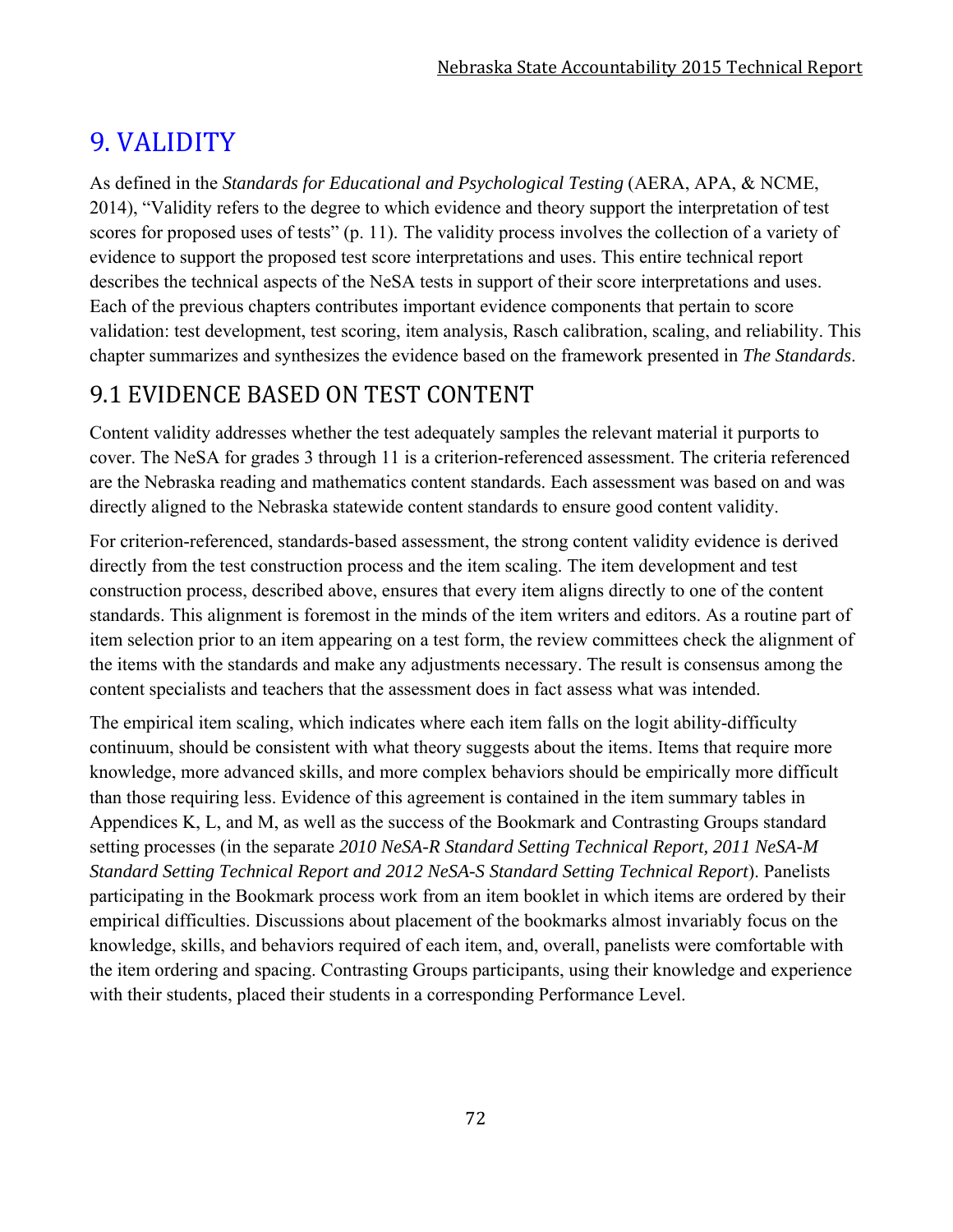# 9.2 EVIDENCE BASED ON INTERNAL STRUCTURE

As described in the *Standards* (2014), internal-structure evidence refers to the degree to which the relationships between test items and test components conform to the construct on which the proposed test interpretations are based.

Item-Test Correlations: Item-test correlations are reviewed in Chapter Four. All values are positive and of acceptable magnitude.

Item Response Theory Dimensionality: Results from principle components analyses are presented in Chapter Five. The NeSA reading, mathematics, and science tests were essentially unidimensional, providing evidence supporting interpretations based on the total scores for the respective NeSA tests.

Strand Correlations: Correlations and disattenuated correlations between strand scores within each content area are presented below. This data can also provide information on score dimensionality that is part of internal-structure evidence. As noted in Chapter Two and also in Table 9.2.1, the NeSA-R tests have two strands (denoted by R.1 and R.2), the NeSA-M tests have four strands (denoted by M.1, M.2, M.3, and M.4), and the NeSA-S have four strands (denoted by S.1, S.2, S.3, and S.4) for each grade and content area.

For each grade, Pearson's correlation coefficients between these strands are reported in Tables 9.2.2.a through 9.2.2.g. The intercorrelations between the strands within the content areas are positive and generally range from moderate to high in value.

**Table 9.2.1 NeSA Content Strands** 

|                    |      | Table 9.2.1 Nest Content Strands               |  |  |  |  |  |
|--------------------|------|------------------------------------------------|--|--|--|--|--|
| <b>Content</b>     | Code | <b>Strand</b>                                  |  |  |  |  |  |
| <b>Reading</b>     | R.1  | Vocabulary                                     |  |  |  |  |  |
|                    | R.2  | Comprehension                                  |  |  |  |  |  |
|                    | M.1  | Number Sense                                   |  |  |  |  |  |
| <b>Mathematics</b> | M.2  | Geometric/Measurement                          |  |  |  |  |  |
|                    | M.3  | Algebraic                                      |  |  |  |  |  |
|                    | M.4  | Data Analysis/Probability                      |  |  |  |  |  |
|                    | S.1  | Inquiry, the Nature of Science, and Technology |  |  |  |  |  |
|                    | S.2  | <b>Physical Science</b>                        |  |  |  |  |  |
| <b>Science</b>     | S.3  | Life Science                                   |  |  |  |  |  |
|                    | S.4  | Earth and Space Science                        |  |  |  |  |  |

73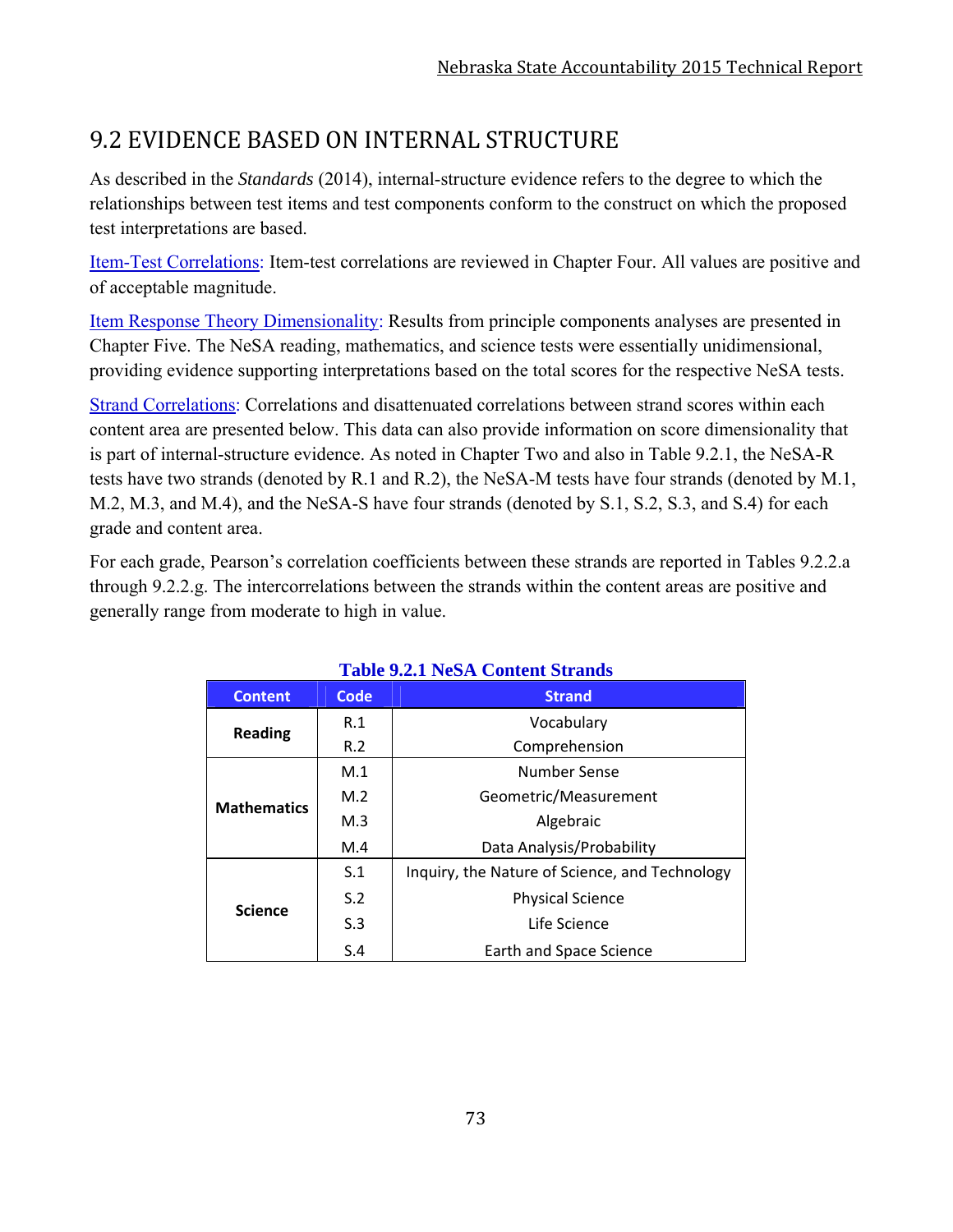|         |      |      | $\sim$ |      |      |     |
|---------|------|------|--------|------|------|-----|
| Grade 3 | R.1  | R.2  | M.1    | M.2  | M.3  | M.4 |
| R.1     |      |      |        |      |      |     |
| R.2     | 0.79 |      |        |      |      |     |
| M.1     | 0.63 | 0.66 |        |      |      |     |
| M.2     | 0.61 | 0.63 | 0.70   |      |      |     |
| M.3     | 0.56 | 0.60 | 0.71   | 0.62 |      |     |
| M.4     | 0.59 | 0.63 | 0.69   | 0.60 | 0.62 |     |

#### **Table 9.2.2.a Correlations between Reading and Mathematics Strands for Grade 3**

#### **Table 9.2.2.b Correlations between Reading and Mathematics Strands for Grade 4**

| Grade 4 | R.1  | R.2  | M.1  | M.2  | M.3  | M.4 |
|---------|------|------|------|------|------|-----|
| R.1     |      |      |      |      |      |     |
| R.2     | 0.73 |      |      |      |      |     |
| M.1     | 0.60 | 0.67 |      |      |      |     |
| M.2     | 0.60 | 0.66 | 0.77 |      |      |     |
| M.3     | 0.53 | 0.58 | 0.72 | 0.67 |      |     |
| M.4     | 0.55 | 0.63 | 0.66 | 0.63 | 0.57 |     |

#### **Table 9.2.2.c Correlations between Reading, Mathematics, and Science Strands for Grade 5**

| <b>Grade 5</b> | R.1  | R.2  | M.1  | M.2  | M.3  | M.4  | S.1  | S.2  | S.3  | S.4 |
|----------------|------|------|------|------|------|------|------|------|------|-----|
| R.1            |      |      |      |      |      |      |      |      |      |     |
| R.2            | 0.76 |      |      |      |      |      |      |      |      |     |
| M.1            | 0.64 | 0.71 |      |      |      |      |      |      |      |     |
| M.2            | 0.57 | 0.61 | 0.72 |      |      |      |      |      |      |     |
| M.3            | 0.55 | 0.60 | 0.72 | 0.59 | __   |      |      |      |      |     |
| M.4            | 0.61 | 0.67 | 0.72 | 0.64 | 0.64 |      |      |      |      |     |
| S.1            | 0.62 | 0.70 | 0.63 | 0.55 | 0.56 | 0.64 |      |      |      |     |
| S.2            | 0.60 | 0.64 | 0.60 | 0.56 | 0.52 | 0.59 | 0.63 |      |      |     |
| S.3            | 0.60 | 0.66 | 0.57 | 0.53 | 0.50 | 0.58 | 0.62 | 0.65 |      |     |
| S.4            | 0.57 | 0.62 | 0.57 | 0.53 | 0.50 | 0.56 | 0.60 | 0.64 | 0.65 |     |

### **Table 9.2.2.d Correlations between Reading and Mathematics Strands for Grade 6**

| Grade 6 | R.1  | R.2  | $\sim$<br>M.1 | M.2  | M.3  | M.4 |
|---------|------|------|---------------|------|------|-----|
| R.1     |      |      |               |      |      |     |
| R.2     | 0.75 |      |               |      |      |     |
| M.1     | 0.59 | 0.67 |               |      |      |     |
| M.2     | 0.55 | 0.62 | 0.75          |      |      |     |
| M.3     | 0.60 | 0.68 | 0.77          | 0.70 |      |     |
| M.4     | 0.57 | 0.66 | 0.74          | 0.67 | 0.71 |     |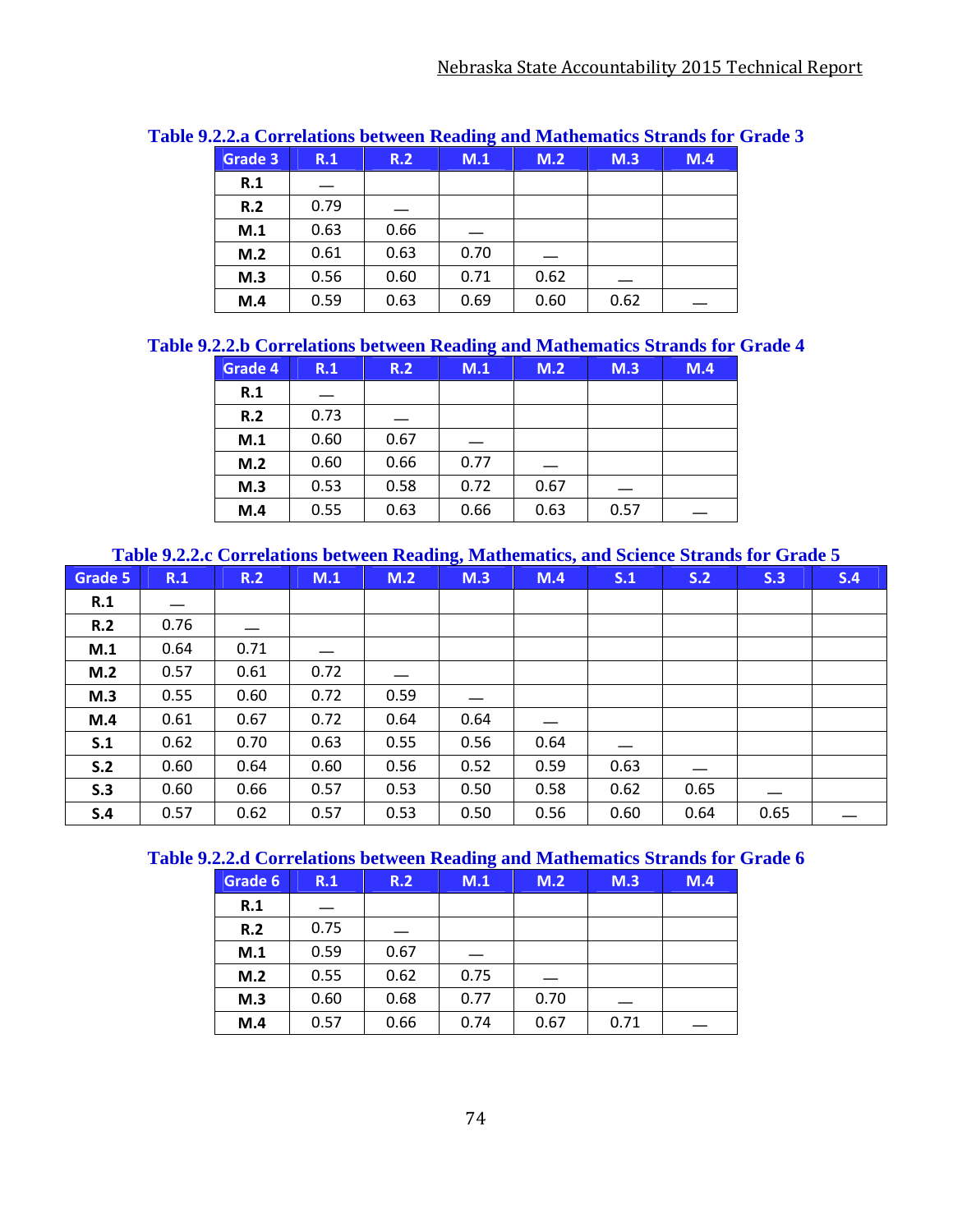| Grade 7 | R.1  | R.2  | M.1  | M.2  | M.3  | M.4 |
|---------|------|------|------|------|------|-----|
| R.1     |      |      |      |      |      |     |
| R.2     | 0.79 |      |      |      |      |     |
| M.1     | 0.63 | 0.69 |      |      |      |     |
| M.2     | 0.56 | 0.63 | 0.75 |      |      |     |
| M.3     | 0.62 | 0.70 | 0.80 | 0.73 |      |     |
| M.4     | 0.56 | 0.63 | 0.71 | 0.65 | 0.71 |     |

#### **Table 9.2.2.e Correlations between Reading and Mathematics Strands for Grade 7**

#### **Table 9.2.2.f Correlations between Reading, Mathematics, and Science Strands for Grade 8**

| <b>Grade 8</b> | R.1  | R.2  | M.1  | M.2  | M.3  | M.4  | S.1  | S.2  | S.3  | S.4 |
|----------------|------|------|------|------|------|------|------|------|------|-----|
| R.1            |      |      |      |      |      |      |      |      |      |     |
| R.2            | 0.75 |      |      |      |      |      |      |      |      |     |
| M.1            | 0.61 | 0.67 |      |      |      |      |      |      |      |     |
| M.2            | 0.58 | 0.62 | 0.74 |      |      |      |      |      |      |     |
| M.3            | 0.61 | 0.68 | 0.81 | 0.72 |      |      |      |      |      |     |
| M.4            | 0.62 | 0.69 | 0.76 | 0.72 | 0.76 |      |      |      |      |     |
| S.1            | 0.64 | 0.69 | 0.63 | 0.60 | 0.63 | 0.64 |      |      |      |     |
| S.2            | 0.63 | 0.66 | 0.62 | 0.60 | 0.62 | 0.64 | 0.68 |      |      |     |
| S.3            | 0.68 | 0.72 | 0.63 | 0.61 | 0.62 | 0.64 | 0.70 | 0.71 |      |     |
| S.4            | 0.64 | 0.69 | 0.62 | 0.61 | 0.62 | 0.63 | 0.66 | 0.69 | 0.74 |     |

#### **Table 9.2.2.g Correlations between Reading, Mathematics, and Science Strands for Grade 11**

| Grade 11 | R.1  | R.2  | M.1  | M.2  | M.3  | M.4  | S.1  | S.2  | S.3  | S.4 |
|----------|------|------|------|------|------|------|------|------|------|-----|
| R.1      |      |      |      |      |      |      |      |      |      |     |
| R.2      | 0.77 |      |      |      |      |      |      |      |      |     |
| M.1      | 0.52 | 0.59 |      |      |      |      |      |      |      |     |
| M.2      | 0.62 | 0.68 | 0.69 |      |      |      |      |      |      |     |
| M.3      | 0.63 | 0.71 | 0.72 | 0.82 |      |      |      |      |      |     |
| M.4      | 0.56 | 0.62 | 0.60 | 0.69 | 0.71 |      |      |      |      |     |
| S.1      | 0.65 | 0.72 | 0.56 | 0.67 | 0.67 | 0.59 |      |      |      |     |
| S.2      | 0.67 | 0.71 | 0.57 | 0.68 | 0.68 | 0.60 | 0.70 |      |      |     |
| S.3      | 0.70 | 0.73 | 0.56 | 0.66 | 0.68 | 0.59 | 0.71 | 0.74 |      |     |
| S.4      | 0.65 | 0.66 | 0.51 | 0.63 | 0.61 | 0.55 | 0.66 | 0.72 | 0.71 |     |

The correlations in Tables 9.2.2.a through 9.2.2.g are based on the observed strand scores. These observed-score correlations are weakened by existing measurement error contained within each strand. As a result, disattenuating the observed correlations can provide an estimate of the relationships between strands if there is no measurement error. The disattenuated correlation coefficients can be computed from the observed correlations (reported in Tables 9.2.2.a – 9.2.2.g) and the reliabilities for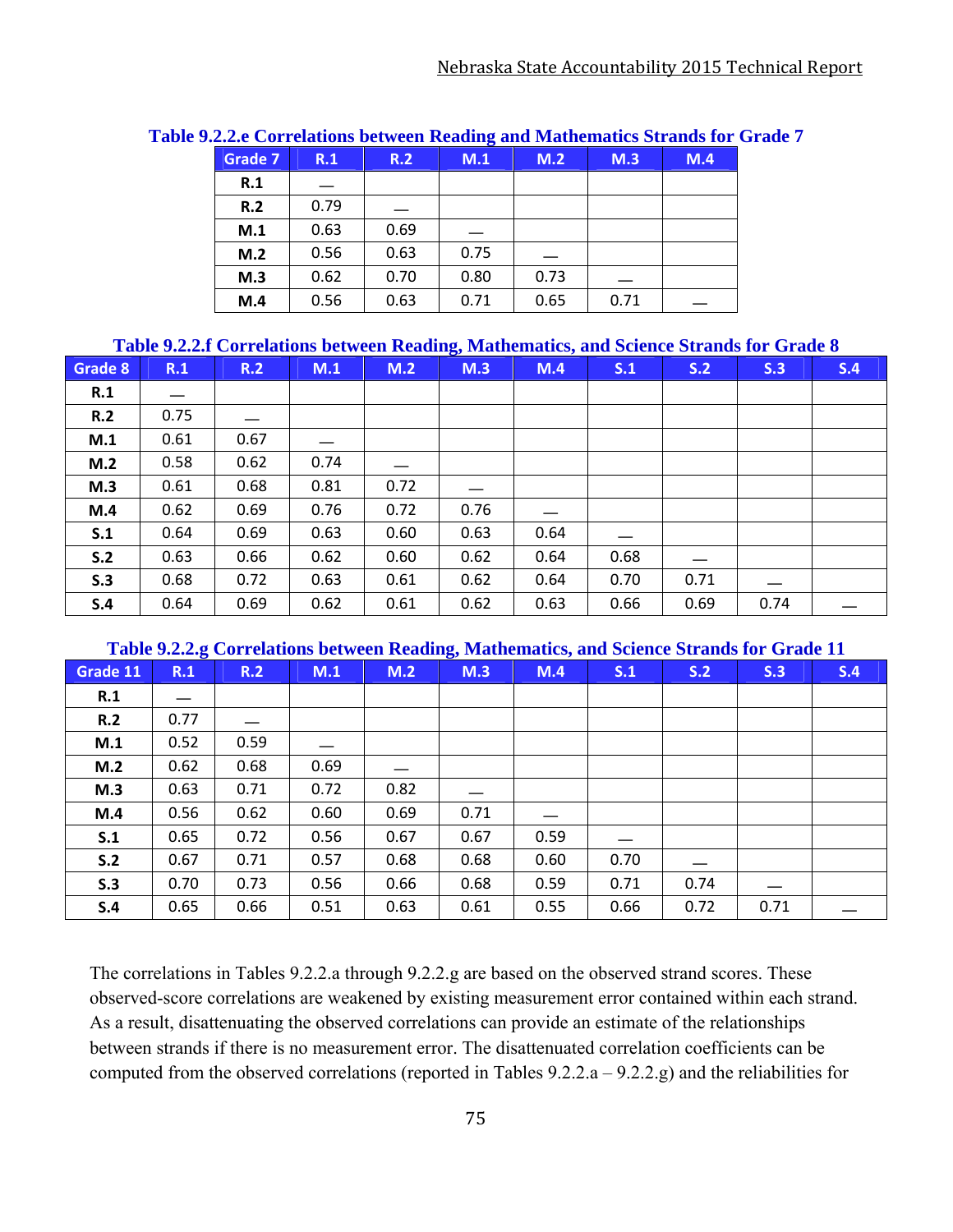each strand (Spearman, 1904, 1910). Disattenuated correlations very near 1.00 might suggest that the same or very similar constructs are being measured. Values somewhat less than 1.00 might suggest that different strands are measuring slightly different aspects of the same construct. Values markedly less than 1.00 might suggest the strands reflect different constructs.

Tables 9.2.3.a through 9.2.3.g show the corresponding disattenuated correlations for the 2015 NeSA tests for each grade. Given that none of these strands has perfect reliabilities (see Chapter Eight), the disattenuated strand correlations are higher than their observed score counterparts. Some withincontent-area correlations are very high (e.g., above 0.95), suggesting that the within-content-area strands might be measuring essentially the same construct. This, in turn, suggests that some strand scores might not provide unique information about the strengths or weaknesses of students.

On a fairly consistent basis, the correlations between the strands within each content area were higher than the correlations between strands across different content areas. In general, within-content-area strand correlations were mostly greater than 0.90, while across-content-area strand correlations

generally ranged from 0.75 to 0.92. Such a pattern is expected since the two content area tests were designed to measure different constructs.

|         |      |      |      |      | $\bullet$ |     |
|---------|------|------|------|------|-----------|-----|
| Grade 3 | R.1  | R.2  | M.1  | M.2  | M.3       | M.4 |
| R.1     |      |      |      |      |           |     |
| R.2     | 0.97 |      |      |      |           |     |
| M.1     | 0.81 | 0.77 |      |      |           |     |
| M.2     | 0.82 | 0.78 | 0.89 |      |           |     |
| M.3     | 0.80 | 0.78 | 0.95 | 0.89 |           |     |
| M.4     | 0.86 | 0.84 | 0.94 | 0.87 | 0.95      |     |

**Table 9.2.3.a Disattenuated Strand Correlations for Reading and Mathematics: Grade 3**

#### **Table 9.2.3.b Disattenuated Strand Correlations for Reading and Mathematics: Grade 4**

| Grade 4 | R.1  | R.2  | M.1  | M.2  | M.3  | M.4 |
|---------|------|------|------|------|------|-----|
| R.1     |      |      |      |      |      |     |
| R.2     | 0.96 |      |      |      |      |     |
| M.1     | 0.80 | 0.79 |      |      |      |     |
| M.2     | 0.83 | 0.80 | 0.95 |      |      |     |
| M.3     | 0.79 | 0.77 | 0.96 | 0.92 |      |     |
| M.4     | 0.88 | 0.90 | 0.94 | 0.93 | 0.93 |     |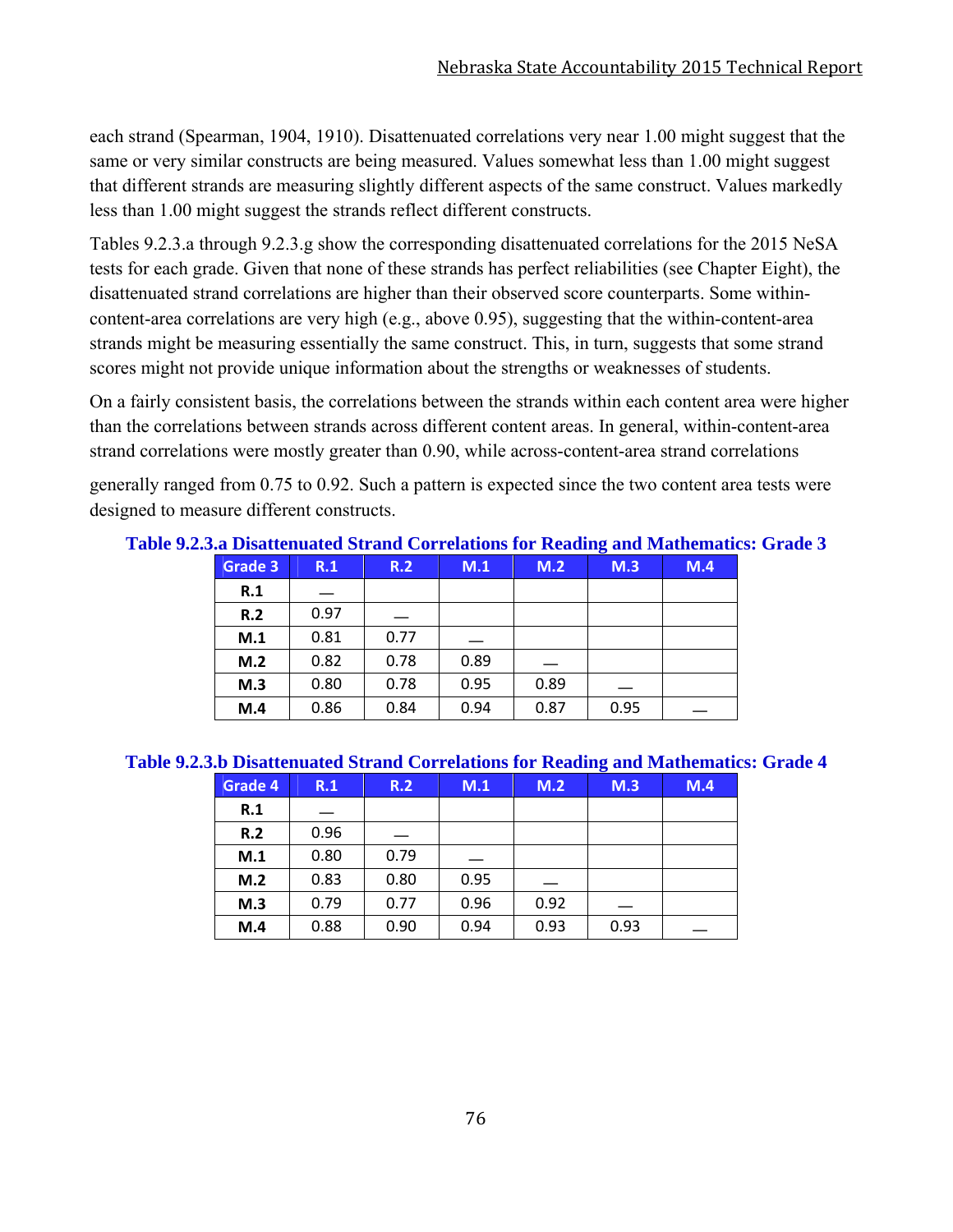| <u>radio Album Dibamentaneu diranu Correlations for reaunity mainematics and defence. Grade d</u> |      |      |      |      |      |      |      |      |      |     |  |
|---------------------------------------------------------------------------------------------------|------|------|------|------|------|------|------|------|------|-----|--|
| Grade 5                                                                                           | R.1  | R.2  | M.1  | M.2  | M.3  | M.4  | S.1  | S.2  | S.3  | S.4 |  |
| R.1                                                                                               |      |      |      |      |      |      |      |      |      |     |  |
| R.2                                                                                               | 0.98 |      |      |      |      |      |      |      |      |     |  |
| M.1                                                                                               | 0.83 | 0.81 |      |      |      |      |      |      |      |     |  |
| M.2                                                                                               | 0.83 | 0.79 | 0.93 |      |      |      |      |      |      |     |  |
| M.3                                                                                               | 0.84 | 0.82 | 0.99 | 0.92 |      |      |      |      |      |     |  |
| M.4                                                                                               | 0.87 | 0.85 | 0.92 | 0.92 | 0.96 |      |      |      |      |     |  |
| S.1                                                                                               | 0.93 | 0.91 | 0.84 | 0.82 | 0.88 | 0.93 |      |      |      |     |  |
| S.2                                                                                               | 0.87 | 0.84 | 0.78 | 0.82 | 0.81 | 0.84 | 0.94 |      |      |     |  |
| S.3                                                                                               | 0.85 | 0.84 | 0.73 | 0.76 | 0.76 | 0.81 | 0.91 | 0.94 |      |     |  |
| S.4                                                                                               | 0.87 | 0.83 | 0.77 | 0.80 | 0.80 | 0.84 | 0.93 | 0.97 | 0.97 |     |  |

#### **Table 9.2.3.c Disattenuated Strand Correlations for Reading, Mathematics and Science: Grade 5**

### **Table 9.2.3.d Disattenuated Strand Correlations for Reading and Mathematics: Grade 6**

| Grade 6 | R.1  | R.2  | M.1  | M.2  | $\sim$<br>M.3 | M.4 |
|---------|------|------|------|------|---------------|-----|
| R.1     |      |      |      |      |               |     |
| R.2     | 0.98 |      |      |      |               |     |
| M.1     | 0.79 | 0.78 |      |      |               |     |
| M.2     | 0.79 | 0.77 | 0.95 |      |               |     |
| M.3     | 0.83 | 0.82 | 0.96 | 0.93 |               |     |
| M.4     | 0.82 | 0.82 | 0.94 | 0.92 | 0.95          |     |

#### **Table 9.2.3.e Disattenuated Strand Correlations for Reading and Mathematics: Grade 7**

| <b>Grade 7</b> | R.1  | R.2  | M.1  | M.2  | -<br>M.3 | M.4 |
|----------------|------|------|------|------|----------|-----|
| R.1            |      |      |      |      |          |     |
| R.2            | 0.97 |      |      |      |          |     |
| M.1            | 0.79 | 0.79 |      |      |          |     |
| M.2            | 0.76 | 0.78 | 0.93 |      |          |     |
| M.3            | 0.79 | 0.81 | 0.94 | 0.92 |          |     |
| M.4            | 0.79 | 0.82 | 0.94 | 0.93 | 0.95     |     |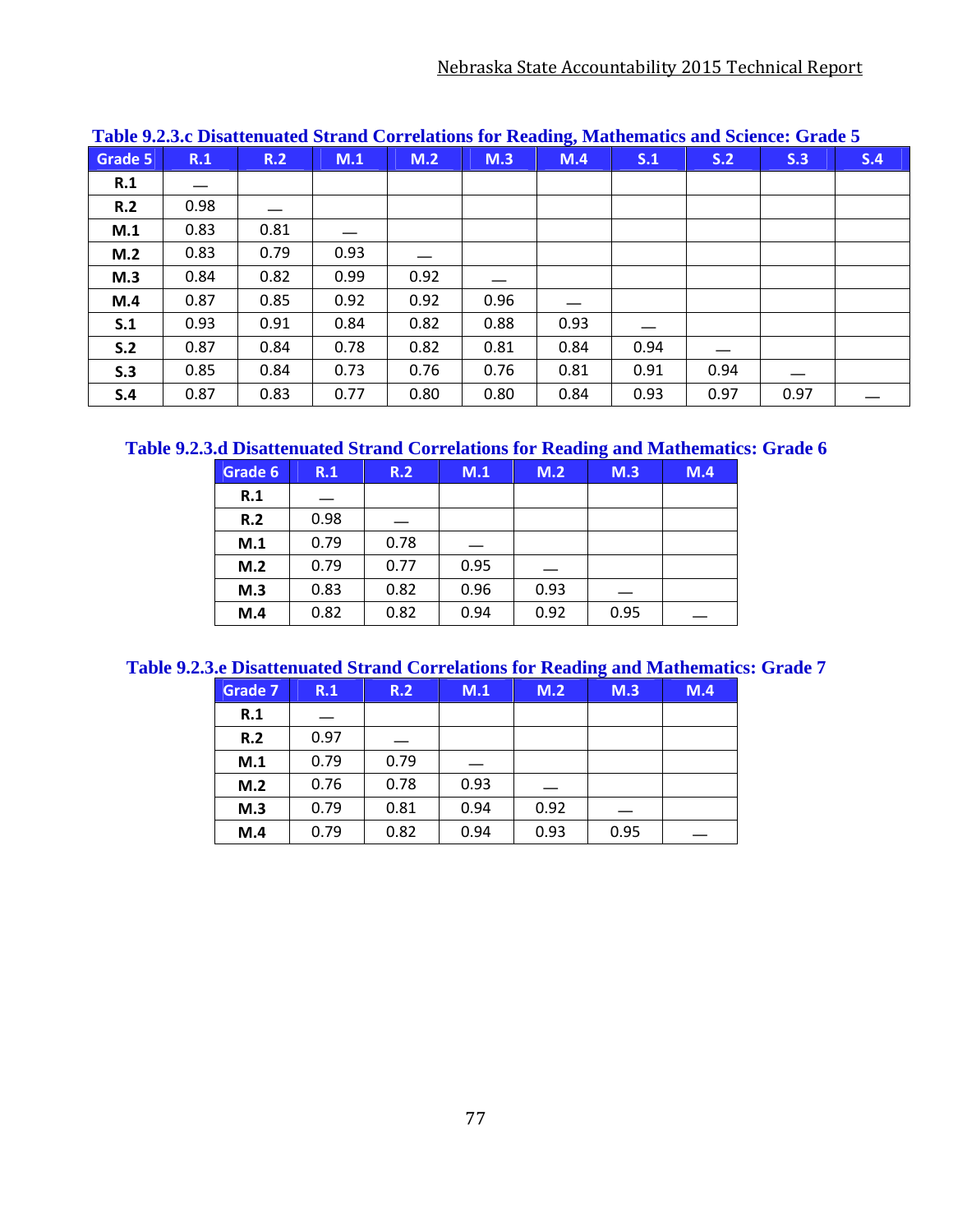| Table 7.2.3.1 Disaltentiated blf and Correlations for Keauing, Mathematics and Science. Orage o |      |      |      |      |      |      |      |      |      |     |
|-------------------------------------------------------------------------------------------------|------|------|------|------|------|------|------|------|------|-----|
| <b>Grade 8</b>                                                                                  | R.1  | R.2  | M.1  | M.2  | M.3  | M.4  | S.1  | S.2  | S.3  | S.4 |
| R.1                                                                                             |      |      |      |      |      |      |      |      |      |     |
| R.2                                                                                             | 0.96 |      |      |      |      |      |      |      |      |     |
| M.1                                                                                             | 0.81 | 0.79 |      |      |      |      |      |      |      |     |
| M.2                                                                                             | 0.80 | 0.77 | 0.95 |      |      |      |      |      |      |     |
| M.3                                                                                             | 0.81 | 0.80 | 0.98 | 0.93 |      |      |      |      |      |     |
| M.4                                                                                             | 0.84 | 0.82 | 0.94 | 0.94 | 0.94 |      |      |      |      |     |
| S.1                                                                                             | 0.91 | 0.87 | 0.82 | 0.82 | 0.83 | 0.85 |      |      |      |     |
| S.2                                                                                             | 0.88 | 0.82 | 0.80 | 0.81 | 0.79 | 0.83 | 0.94 |      |      |     |
| S.3                                                                                             | 0.92 | 0.87 | 0.79 | 0.81 | 0.78 | 0.82 | 0.94 | 0.94 |      |     |
| S.4                                                                                             | 0.89 | 0.86 | 0.81 | 0.83 | 0.80 | 0.83 | 0.92 | 0.94 | 0.98 |     |

#### **Table 9.2.3.f Disattenuated Strand Correlations for Reading, Mathematics and Science: Grade 8**

#### **Table 9.2.3.g Disattenuated Strand Correlations for Reading, Mathematics and Science: Grade 11**

| Grade 11 | ັ<br>R.1 | R.2  | M.1  | M.2  | M.3  | $\cdot$<br>M.4 | S.1  | S.2  | S.3  | S.4 |
|----------|----------|------|------|------|------|----------------|------|------|------|-----|
| R.1      |          |      |      |      |      |                |      |      |      |     |
| R.2      | 0.96     |      |      |      |      |                |      |      |      |     |
| M.1      | 0.79     | 0.80 |      |      |      |                |      |      |      |     |
| M.2      | 0.79     | 0.79 | 0.97 |      |      |                |      |      |      |     |
| M.3      | 0.79     | 0.80 | 0.98 | 0.95 |      |                |      |      |      |     |
| M.4      | 0.82     | 0.82 | 0.95 | 0.94 | 0.93 |                |      |      |      |     |
| S.1      | 0.92     | 0.91 | 0.86 | 0.87 | 0.86 | 0.88           |      |      |      |     |
| S.2      | 0.91     | 0.85 | 0.84 | 0.84 | 0.83 | 0.85           | 0.95 |      |      |     |
| S.3      | 0.94     | 0.89 | 0.82 | 0.82 | 0.83 | 0.84           | 0.97 | 0.97 |      |     |
| S.4      | 0.90     | 0.82 | 0.77 | 0.81 | 0.77 | 0.81           | 0.93 | 0.96 | 0.96 |     |

## 9.3 EVIDENCE RELATED TO THE USE OF THE RASCH MODEL

Since the Rasch model is the basis of all calibration, scaling, and linking analyses associated with the NeSA, the validity of the inferences from these results depends on the degree to which the assumptions of the model are met as well as the fit between the model and test data. As discussed at length in Chapter Five, the underlying assumptions of Rasch models were essentially met for all the NeSA data, indicating the appropriateness of using the Rasch models to analyze the NeSA data.

In addition, the Rasch model was also used to link different operational NeSA tests across years. The accuracy of the linking also affects the accuracy of student scores and the validity of score uses. DRC Psychometric Services staff conducted verifications to check the accuracy of the procedures, including item calibration, conversions from the raw score to the Rasch ability estimate, and conversions from the Rasch ability estimates to the scale scores.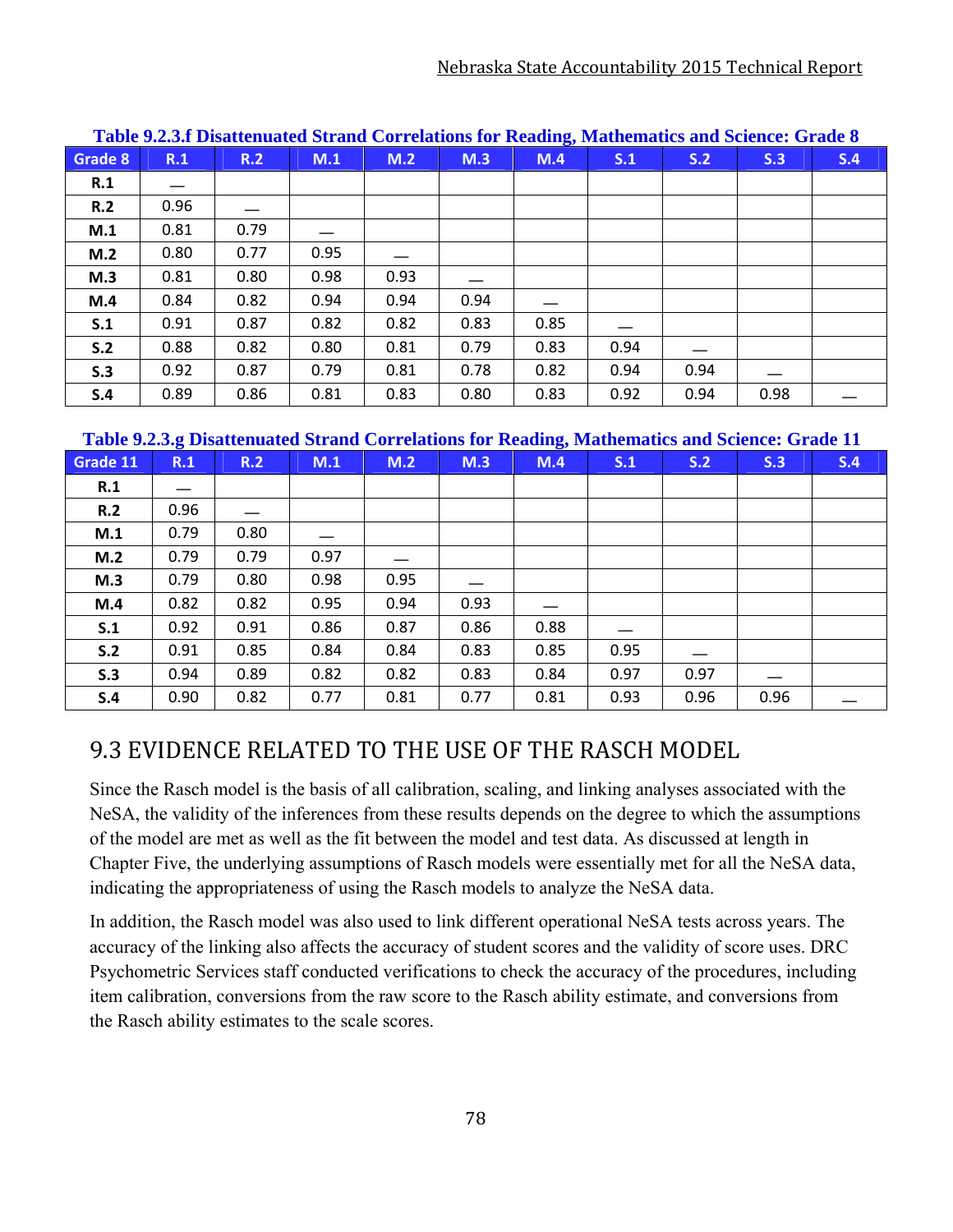## 10. REFERENCES

- American Educational Research Association, American Psychological Association, & National Council on Measurement in Education. (2014). *Standards for educational and psychological testing*. Washington, DC: American Educational Research Association.
- Andersen, E. B. (1977). Sufficient statistics and latent trait models. *Psychometrika*, *42*, 69-81.
- Andrich, D. (1988). *Rasch models for measurement*. Newberry Park, CA: Sage.
- Brennan, R. L. (2004). BB-Class (Version 1.0). [Computer software] Iowa City, IA: University of Iowa, Center for Advanced Studies in Measurement & Assessment. Retrieved from www.education.uiowa.edu/casma.
- Chen, W., & Thissen, D. (1997). Local dependence indexes for item pairs using item response theory. *Journal of Educational and Behavioral Statistics*, *22*, 265-289.
- Cizek, G. J., & Bunch, M. B. (2007). *Standard setting: A guide to establishing and evaluating performance standards on tests*. Thousand Oaks, CA: Sage.
- Cronbach, L. (1951). Coefficient alpha and the internal structure of tests. *Psychometrika*, *16*, 297-334.
- Fischer, G., & Molenaar, I. (1995). *Rasch models : Foundations, recent developments, and applications.* New York, NY: Springer.
- Hambleton, R. K., & Novick, M. R. (1973). Toward an integration of theory and method for criterionreferenced tests. *Journal of Educational Measurement*, *10*, 159-170.
- Hanson, B. A., & Brennan, R. L. (1990). An investigation of classification consistency indexes estimated under alternative strong true score theory models. *Journal of Educational Measurement, 27,* 345-359*.*
- Harvill, L. M. (1991). Standard error of measurement. *Educational Measurement: Issues and Practices*, *10*(2), 33-41.
- Huynh, H. (1976). On the reliability of decisions in domain-referenced testing. *Journal of Educational Measurement, 13*, 253-264.
- Huynh, H. (2000). Guidelines for Rasch linking for PACT. Memorandum to Paul Sandifer on June 18, 2000. Columbia, SC: Available from Author.
- Huynh, H., & Rawls, A. (2009). A comparison between Robust *z* and 0.3-logit difference procedures in assessing stability of linking items for the Rasch model. In E. V. Smith, Jr., & G. E. Stone (Eds.) Applications of Rasch measurement in criterion-referenced testing. (pp. 429-442). Maple Grove, MN: JAM Press.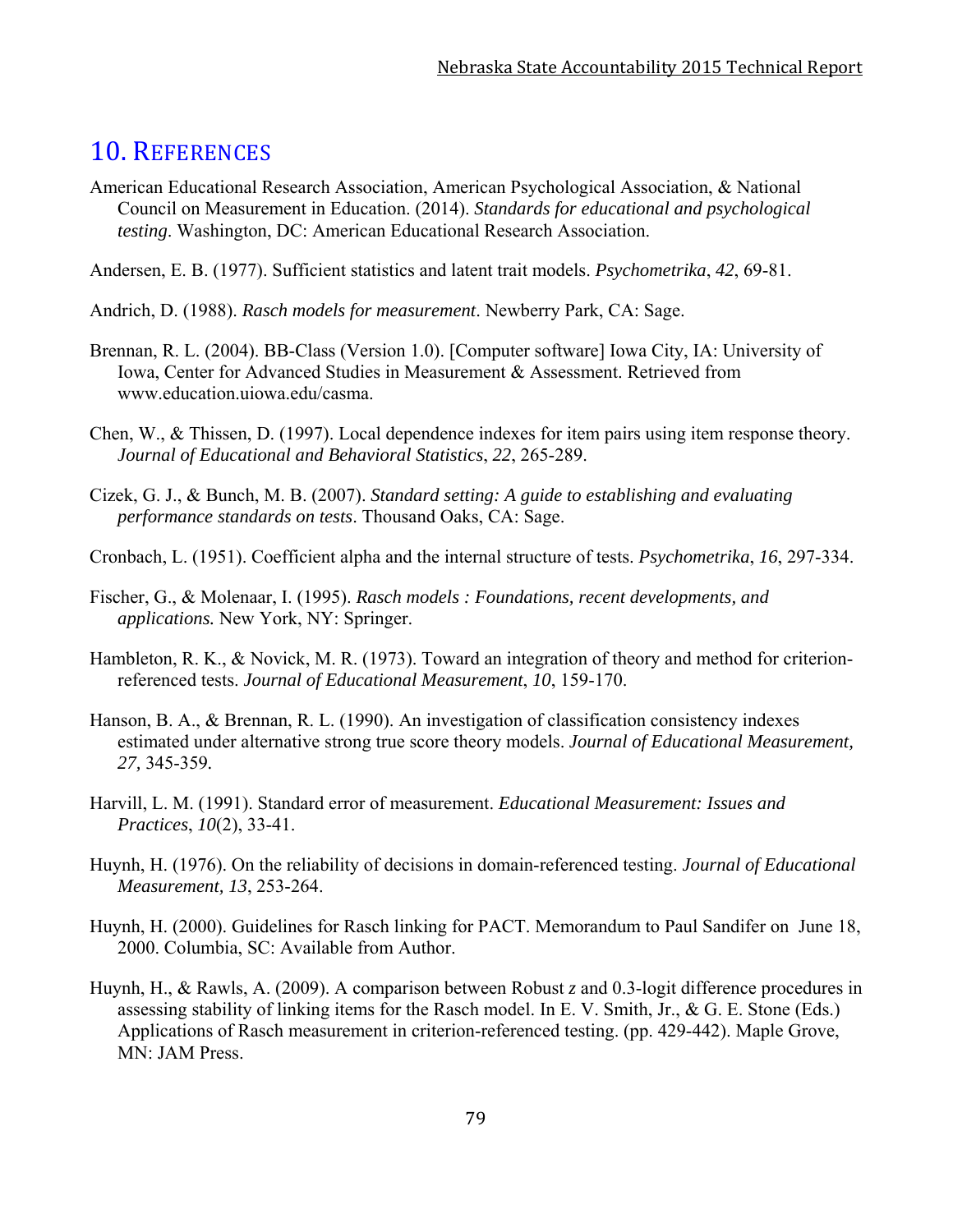- Huynh, H., & Meyer, P. (2010). Use of Robust *z* in detecting unstable items in item response theory models. *Practical Research, Assessment, and Evaluation*, 1*5*, ( 2). Retrieved from ????
- Lewis, D. M., Mitzel, H. C., & Green, D. R. (1996, June). Standard setting: A bookmark approach. In D. R. Green (Chair), *IRT-Based standard-setting procedures utilizing behavioral anchoring*. Symposium conducted at the Council of Chief State School Officers National Conference on Large-Scale Assessment, Phoenix, AZ.
- Linacre, J. M. (2009). *A user's guide to WINSTEPS MININSTEP Rasch-model computer programs*. Chicago, IL: Winsteps.com
- Linacre, J. M. (2015). Winsteps<sup>®</sup> Rasch measurement computer program (V3.90). Beaverton, OR: Winsteps.com.
- Livingston, S., & Lewis, C. (1995). Estimating the consistency and accuracy of classifications based on test scores. *Journal of Educational Measurement*, *32*, 179-197.
- Ludlow, L. H. (1986). Graphical analysis of item response theory residuals. *Applied Psychological Measurement*, *10*, 217-229.
- Mantel, N., & Haenszel, W. (1959). Statistical aspects of the analysis of data from retrospective studies of disease. *Journal of the National Cancer Institute*, *22*, 719-748.
- McDonald, R. P. (1979). The structural analysis of multivariate data: A sketch of general theory. *Multivariate Behavioral Research*, *14*, 21-38.
- Mead, R. J. (1976). *Assessing the fit of data to the Rasch model through the analysis of residuals*. Unpublished doctoral dissertation. Chicago, IL: University of Chicago.
- Mead, R. J. (2008). *A Rasch primer: The measurement theory of Georg Rasch*. (Psychometrics Services Research Memorandum 2008–001). Maple Grove, MN: Data Recognition Corporation.
- Mehrens, W. A., & Lehmann, I. J. (1975) *Standardized tests in education* (2<sup>nd</sup> ed.). New York, NY: Holt, Rinehart, and Winston.
- Mogilner, A. (1992). *Children's writer's world book*. Cincinnati, OH: Writer's Digest Books.
- Rasch, G. (1960). *Probabilistic models for some intelligence and attainment tests*. Copenhagen, Denmark: Danish Institute for Educational Research.
- Rasch, G. (1977). On specific objectivity: An attempt at formalizing the request for generality and validity of scientific statements. *Danish Yearbook of Philosophy, 14*, 58-94.
- Spearman C. (1904). The proof and measurement of association between two things. *American Journal of Psychology*, *15*, 72-101.